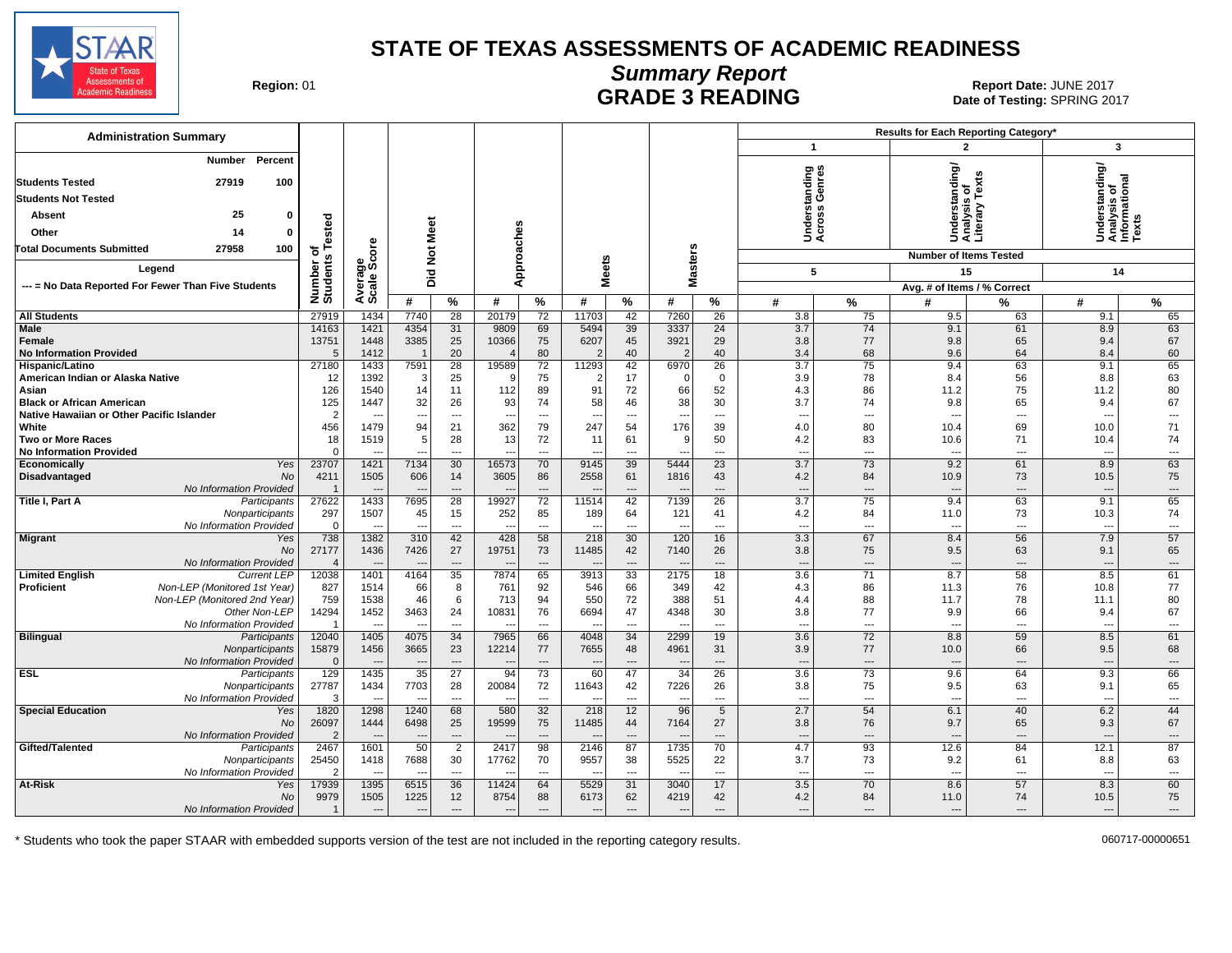

**Summary Report**

Region: 01 **Region: 01 CRADE 3 MATHEMATICS Date: JUNE 2017 Report Date: JUNE 2017** Date of Testing: SPRING 2017

| <b>Administration Summary</b>                                      |                                  |                          |                                  |                                |                          |           |                          |                                |                          |                                |                                                      |                          |                          |                      | Results for Each Reporting Category* |                |                                                        |                                |
|--------------------------------------------------------------------|----------------------------------|--------------------------|----------------------------------|--------------------------------|--------------------------|-----------|--------------------------|--------------------------------|--------------------------|--------------------------------|------------------------------------------------------|--------------------------|--------------------------|----------------------|--------------------------------------|----------------|--------------------------------------------------------|--------------------------------|
|                                                                    |                                  |                          |                                  |                                |                          |           |                          |                                |                          |                                | $\overline{1}$                                       |                          | $\mathbf{2}$             |                      | 3                                    |                | $\boldsymbol{4}$                                       |                                |
| Percent<br>Number<br>30488<br><b>Students Tested</b><br>100        |                                  |                          |                                  |                                |                          |           |                          |                                |                          |                                | Numerical<br>Representations<br>and<br>Relationships |                          | putation                 | 흚                    | ठ<br>ã ā                             |                | Data Analysis<br>and Personal<br>Financial<br>Literacy |                                |
| <b>Students Not Tested</b>                                         |                                  |                          |                                  |                                |                          |           |                          |                                |                          |                                |                                                      |                          | 용                        |                      |                                      |                |                                                        |                                |
| 15<br>$\Omega$<br>Absent                                           |                                  |                          |                                  |                                |                          |           |                          |                                |                          |                                |                                                      |                          | 흥                        | latio                | metry a<br>sureme                    |                |                                                        |                                |
| 15<br>Other<br>0                                                   |                                  |                          | Meet                             |                                |                          |           |                          |                                |                          |                                |                                                      |                          | 등<br>ত                   | ᠊ᠣ                   | Gea<br>Nea                           |                |                                                        |                                |
|                                                                    | ested                            |                          |                                  |                                |                          |           |                          |                                |                          |                                |                                                      |                          | ن                        | 商区                   |                                      |                |                                                        |                                |
| <b>Fotal Documents Submitted</b><br>30518<br>100                   | ځ ځ<br>S                         | õ                        | $\frac{5}{2}$                    |                                |                          |           |                          |                                |                          | sters                          |                                                      |                          |                          |                      | <b>Number of Items Tested</b>        |                |                                                        |                                |
| Legend                                                             | Number<br>Students               | န္တပ္ကိ                  | Did                              |                                | pproaches                |           | eets                     |                                | <b>r</b>                 |                                | 8                                                    |                          | 13                       |                      | $\overline{7}$                       |                | 4                                                      |                                |
| --- = No Data Reported For Fewer Than Five Students                |                                  | Average:                 |                                  |                                | ⋖                        |           | Σ                        |                                | Σ                        |                                |                                                      |                          |                          |                      | Avg. # of Items / % Correct          |                |                                                        |                                |
|                                                                    |                                  |                          | #                                | %                              | #                        | %         | #                        | $\%$                           | #                        | %                              | #                                                    | %                        | #                        | %                    | #                                    | %              | #                                                      | ℅                              |
| <b>All Students</b>                                                | 30488                            | 1481                     | 6516                             | $\overline{21}$                | 23972                    | 79        | 15051                    | 49                             | 8075                     | $\overline{26}$                | 5.6                                                  | 70                       | 9.1                      | 70                   | 4.4                                  | 64             | 2.7                                                    | 67                             |
| Male                                                               | 15493                            | 1478                     | 3497                             | 23                             | 11996                    | 77        | 7649                     | 49                             | 4131                     | 27                             | 5.6                                                  | 70                       | 9.0                      | 69                   | 4.4                                  | 63             | 2.7                                                    | 67                             |
| <b>Female</b>                                                      | 14990                            | 1483                     | 3016                             | 20                             | 11974                    | 80        | 7402                     | 49                             | 3944                     | 26                             | 5.6                                                  | 70                       | 9.2                      | 70                   | 4.5                                  | 64             | 2.7                                                    | 68                             |
| <b>No Information Provided</b>                                     | 5                                | 1351                     | 3                                | 60                             | $\overline{2}$           | 40        |                          | $\Omega$                       |                          | $\mathbf{0}$                   | 4.2                                                  | 53                       | 6.6                      | 51                   | 3.0                                  | 43             | 1.6                                                    | 40                             |
| Hispanic/Latino<br>American Indian or Alaska Native                | 29738<br>14                      | 1480<br>1447             | 6393<br>3                        | 21<br>21                       | 23345<br>11              | 79<br>79  | 14603<br>5               | 49<br>36                       | 7787<br>3                | 26<br>21                       | 5.6<br>5.2                                           | 70<br>65                 | 9.0<br>8.5               | 70<br>65             | 4.4<br>4.0                           | 63<br>57       | 2.7<br>2.7                                             | 67<br>68                       |
| Asian                                                              | 126                              | 1613                     | 3                                | 2                              | 123                      | 98        | 103                      | 82                             | 75                       | 60                             | 7.0                                                  | 87                       | 11.3                     | 87                   | 5.6                                  | 79             | 3.3                                                    | 82                             |
| <b>Black or African American</b>                                   | 125                              | 1430                     | 39                               | 31                             | 86                       | 69        | 42                       | 34                             | 25                       | 20                             | 4.9                                                  | 61                       | 8.2                      | 63                   | 3.8                                  | 55             | 2.4                                                    | 61                             |
| Native Hawaiian or Other Pacific Islander                          | $\overline{2}$                   |                          | $\overline{\phantom{a}}$         | $---$                          |                          | ---       | $\overline{\phantom{a}}$ | $---$                          | $\overline{\phantom{a}}$ | $---$                          | $\overline{\phantom{a}}$                             | ---                      | ---                      | $\overline{a}$       | $\overline{\phantom{a}}$             | ---            | $\overline{\phantom{a}}$                               | ---                            |
| White                                                              | 465                              | 1517                     | 75                               | 16                             | 390                      | 84        | 284                      | 61                             | 175                      | 38                             | 6.1                                                  | 76                       | 9.8                      | 76                   | 4.7                                  | 67             | 2.8                                                    | 71                             |
| <b>Two or More Races</b>                                           | 18                               | 1584                     | $\mathcal{P}$                    | 11                             | 16                       | 89        | 13                       | 72                             | 10                       | 56                             | 6.6                                                  | 82                       | 10.5                     | 81                   | 5.1                                  | 73             | 3.1                                                    | 78                             |
| <b>No Information Provided</b>                                     | $\Omega$                         |                          |                                  | $---$                          |                          | ---       |                          | $\overline{a}$                 |                          | ---                            | $\overline{a}$                                       | ---                      | $\overline{a}$           | $\overline{a}$       | $\overline{a}$                       | ---            | $\overline{\phantom{a}}$                               | $\overline{a}$                 |
| Economically<br>Yes                                                | 26181                            | 1471                     | 6021                             | 23                             | 20160                    | 77        | 12258                    | 47                             | 6352                     | 24                             | 5.5                                                  | 69                       | 8.9                      | 68                   | 4.4                                  | 62             | 2.6                                                    | 66                             |
| Disadvantaged<br><b>No</b>                                         | 4306                             | 1540                     | 495                              | 11                             | 3811                     | 89        | 2793                     | 65                             | 1723                     | 40                             | 6.2                                                  | 78                       | 10.2                     | 78                   | 5.0                                  | 71             | 3.0                                                    | 74                             |
| No Information Provided<br>Title I, Part A                         | $\overline{\mathbf{1}}$<br>30168 | 1480                     | $\overline{\phantom{a}}$<br>6471 | $\qquad \qquad -$<br>21        | 23697                    | ---<br>79 | 14837                    | $\overline{\phantom{a}}$<br>49 | 7942                     | ---<br>$\overline{26}$         | $\overline{\phantom{a}}$<br>5.6                      | ---<br>70                | ---<br>9.1               | ---<br>70            | $\overline{\phantom{a}}$<br>4.4      | ---<br>63      | $\overline{\phantom{a}}$<br>2.7                        | $\overline{\phantom{a}}$<br>67 |
| Participants<br>Nonparticipants                                    | 320                              | 1537                     | 45                               | 14                             | 275                      | 86        | 214                      | 67                             | 133                      | 42                             | 6.4                                                  | 79                       | 10.0                     | 77                   | 5.0                                  | 71             | 3.0                                                    | 75                             |
| No Information Provided                                            | $\mathbf 0$                      | $\overline{\phantom{a}}$ | $\overline{\phantom{a}}$         | $\overline{a}$                 | $\overline{\phantom{a}}$ | ---       | ٠.                       | $---$                          | $\overline{\phantom{a}}$ | $---$                          | $\overline{\phantom{a}}$                             | $\overline{a}$           | $\overline{\phantom{a}}$ | $\overline{a}$       | $\overline{\phantom{a}}$             | ---            | $\overline{\phantom{a}}$                               | $\overline{\phantom{a}}$       |
| Migrant<br>Yes                                                     | 831                              | 1431                     | 269                              | 32                             | 562                      | 68        | 296                      | 36                             | $\overline{151}$         | 18                             | 5.1                                                  | 64                       | 7.9                      | 61                   | 3.9                                  | 56             | 2.4                                                    | 60                             |
| No                                                                 | 29653                            | 1482                     | 6243                             | 21                             | 23410                    | 79        | 14755                    | 50                             | 7924                     | 27                             | 5.6                                                  | 70                       | 9.1                      | 70                   | 4.5                                  | 64             | 2.7                                                    | 67                             |
| No Information Provided                                            | $\overline{4}$                   |                          |                                  | $---$                          |                          | $---$     |                          | $\overline{a}$                 |                          | ---                            | $\overline{a}$                                       | ---                      | $\overline{\phantom{a}}$ | $---$                | $---$                                | ---            | $\overline{\phantom{a}}$                               | $---$                          |
| <b>Limited English</b><br><b>Current LEP</b>                       | 14591                            | 1461                     | 3647                             | 25                             | 10944                    | 75        | 6407                     | 44                             | 3249                     | $\overline{22}$                | 5.4                                                  | 67                       | 8.6                      | 66                   | 4.3                                  | 61             | 2.6                                                    | 65                             |
| Proficient<br>Non-LEP (Monitored 1st Year)                         | 827                              | 1562                     | 42                               | 5                              | 785                      | 95        | 600                      | 73                             | 365                      | 44                             | 6.5                                                  | 81                       | 10.7                     | 82                   | 5.3                                  | 76             | 3.1                                                    | 78                             |
| Non-LEP (Monitored 2nd Year)                                       | 758                              | 1588                     | 36                               | 5                              | 722                      | 95        | 597                      | 79                             | 398                      | 53                             | 6.6                                                  | 83                       | 11.1                     | 85                   | 5.4                                  | 78             | 3.2                                                    | 81                             |
| Other Non-LEP                                                      | 14311                            | 1491                     | 2791<br>$\overline{\phantom{a}}$ | 20<br>$\overline{\phantom{a}}$ | 11520                    | 80<br>--- | 7447<br>--               | 52<br>$\overline{a}$           | 4063                     | 28<br>$\overline{\phantom{a}}$ | 5.7<br>$\overline{a}$                                | 72<br>$\overline{a}$     | 9.3<br>---               | 71<br>$\overline{a}$ | 4.5<br>$---$                         | 65<br>---      | 2.7<br>$\overline{\phantom{a}}$                        | 68<br>$\overline{a}$           |
| No Information Provided<br><b>Bilingual</b><br><b>Participants</b> | 14599                            | 1463                     | 3586                             | 25                             | 11013                    | 75        | 6494                     | 44                             | 3342                     | 23                             | 5.4                                                  | 68                       | 8.7                      | 67                   | 4.3                                  | 61             | 2.6                                                    | 65                             |
| Nonparticipants                                                    | 15889                            | 1497                     | 2930                             | 18                             | 12959                    | 82        | 8557                     | 54                             | 4733                     | 30                             | 5.8                                                  | 72                       | 9.4                      | 72                   | 4.6                                  | 66             | 2.8                                                    | 69                             |
| No Information Provided                                            | $\Omega$                         | $\overline{\phantom{a}}$ | $\overline{\phantom{a}}$         | $\overline{a}$                 |                          | ---       | $\overline{\phantom{a}}$ | $\overline{a}$                 | $\overline{\phantom{a}}$ | $\overline{\phantom{a}}$       | ---                                                  | $---$                    | $\overline{\phantom{a}}$ | $\overline{a}$       | $\overline{a}$                       | $\overline{a}$ | $\overline{\phantom{a}}$                               | $\overline{\phantom{a}}$       |
| ESL<br>Participants                                                | 129                              | 1488                     | 20                               | 16                             | 109                      | 84        | 67                       | 52                             | 35                       | 27                             | 5.7                                                  | 71                       | 9.3                      | 71                   | 4.4                                  | 63             | 2.8                                                    | 71                             |
| Nonparticipants                                                    | 30356                            | 1481                     | 6494                             | 21                             | 23862                    | 79        | 14984                    | 49                             | 8040                     | 26                             | 5.6                                                  | 70                       | 9.1                      | 70                   | 4.4                                  | 64             | 2.7                                                    | 67                             |
| No Information Provided                                            | 3                                | $\overline{a}$           | $\sim$                           | $\overline{a}$                 | $\overline{\phantom{a}}$ | ---       | $\sim$                   | $\sim$                         |                          | $\overline{a}$                 | $\overline{a}$                                       | $\overline{a}$           | $\overline{a}$           | $\sim$               | $\overline{a}$                       | $\overline{a}$ | $\overline{\phantom{a}}$                               | $\overline{\phantom{a}}$       |
| <b>Special Education</b><br>Yes                                    | 1932                             | 1340                     | 1156                             | 60                             | 776                      | 40        | 312                      | 16                             | 132                      | $\overline{7}$                 | 4.0                                                  | 49                       | 5.9                      | 45                   | 3.0                                  | 43             | 1.8                                                    | 44                             |
| No                                                                 | 28554                            | 1490                     | 5358                             | 19                             | 23196                    | 81        | 14739                    | 52                             | 7943                     | 28                             | 5.7                                                  | 72                       | 9.3                      | 71                   | 4.5                                  | 65             | 2.8                                                    | 69                             |
| No Information Provided                                            | $\overline{2}$                   |                          | $\overline{\phantom{a}}$         | $---$                          |                          | ---       |                          | $\overline{a}$                 |                          | $---$                          | $\overline{\phantom{a}}$                             | $---$                    | $\overline{\phantom{a}}$ | $---$                | $\overline{\phantom{a}}$             | $\overline{a}$ | $\overline{\phantom{a}}$                               | $---$                          |
| Gifted/Talented<br>Participants<br>Nonparticipants                 | 2584<br>27902                    | 1646<br>1465             | 24<br>6490                       | $\overline{1}$<br>23           | 2560<br>21412            | 99<br>77  | 2343<br>12708            | 91<br>46                       | 1796<br>6279             | 70<br>23                       | 7.2<br>5.5                                           | 89<br>68                 | 11.8<br>8.8              | 91<br>68             | 5.9<br>4.3                           | 84<br>62       | 3.5<br>2.6                                             | 87<br>65                       |
| No Information Provided                                            | $\overline{2}$                   | $\overline{a}$           | $\sim$                           | $\overline{a}$                 | $\overline{\phantom{a}}$ | ---       | $\overline{\phantom{a}}$ | $\overline{a}$                 |                          | $\overline{\phantom{a}}$       | $\overline{a}$                                       | $\overline{\phantom{a}}$ | $\overline{a}$           | $\overline{a}$       | $---$                                | $\overline{a}$ | $---$                                                  | $\overline{\phantom{a}}$       |
| At-Risk<br>Yes                                                     | 20493                            | 1452                     | 5493                             | 27                             | 15000                    | 73        | 8508                     | 42                             | 4176                     | 20                             | 5.3                                                  | 66                       | 8.5                      | 65                   | 4.2                                  | 60             | 2.5                                                    | 64                             |
| No                                                                 | 9994                             | 1539                     | 1023                             | 10                             | 8971                     | 90        | 6542                     | 65                             | 3899                     | 39                             | 6.2                                                  | 78                       | 10.3                     | 79                   | 5.0                                  | 71             | 3.0                                                    | 75                             |
| No Information Provided                                            |                                  | $---$                    | $\sim$                           | $\overline{a}$                 | $--$                     | ---       | $\overline{\phantom{a}}$ | $\overline{a}$                 | $\sim$                   | ---                            | $\overline{a}$                                       | ---                      | $---$                    | ---                  | $---$                                | ---            | $---$                                                  | $---$                          |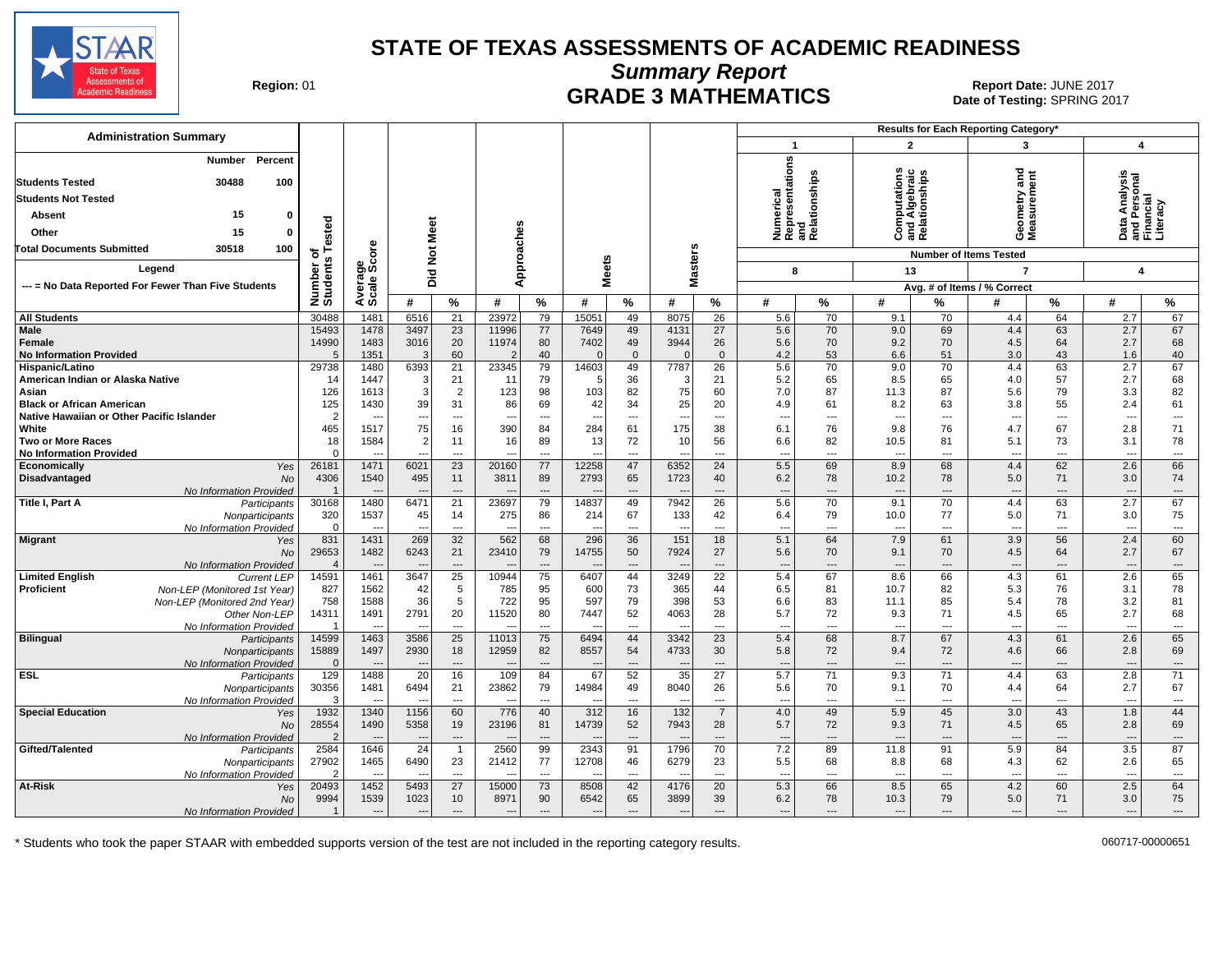

# **Summary Report**

Region: 01 **Region: 01 CALL CONSISTS AND CONTROLL SECUTE 3 READING Report Date: JUNE 2017**<br>Date of Testing: SPRING 20

| <b>Administration Summary</b>                                                 |                       |                                                      |                                 |                                |                                  |                                    |                               |                          |                               |                              |                                 |                               | <b>Results for Each Reporting Category</b> |                                  |                                                         |                          |
|-------------------------------------------------------------------------------|-----------------------|------------------------------------------------------|---------------------------------|--------------------------------|----------------------------------|------------------------------------|-------------------------------|--------------------------|-------------------------------|------------------------------|---------------------------------|-------------------------------|--------------------------------------------|----------------------------------|---------------------------------------------------------|--------------------------|
|                                                                               |                       |                                                      |                                 |                                |                                  |                                    |                               |                          |                               |                              | $\mathbf{1}$                    |                               | $\overline{2}$                             |                                  | $\overline{\mathbf{3}}$                                 |                          |
| <b>Number</b><br>Percent<br>3152<br>100<br><b>Students Tested</b>             |                       |                                                      |                                 |                                |                                  |                                    |                               |                          |                               |                              | derstanding<br>:ross Genres     |                               | standing/<br>৳                             | Ŷ,<br>Text                       | Understanding/<br>Analysis of<br>Informational<br>Texts |                          |
| <b>Students Not Tested</b>                                                    |                       |                                                      |                                 |                                |                                  |                                    |                               |                          |                               |                              |                                 |                               | sis                                        |                                  |                                                         |                          |
| 0<br><b>Absent</b><br>0                                                       |                       |                                                      |                                 |                                |                                  |                                    |                               |                          |                               |                              |                                 |                               |                                            | Understa<br>Analysis<br>Literary |                                                         |                          |
| Other<br>$\Omega$<br>$\mathbf{0}$                                             |                       |                                                      | Meet                            |                                |                                  |                                    |                               |                          |                               |                              | šë                              |                               |                                            |                                  |                                                         |                          |
| <b>Total Documents Submitted</b><br>3152<br>100                               | Tested<br>৳           | ore                                                  |                                 |                                |                                  |                                    |                               |                          |                               |                              |                                 |                               |                                            |                                  |                                                         |                          |
| Legend                                                                        | Number of<br>Students | မ္ဘီဖိ                                               | Did Not                         |                                | Approaches                       |                                    |                               | leets                    | <b>Masters</b>                |                              | 5                               |                               | <b>Number of Items Tested</b><br>15        |                                  | 14                                                      |                          |
| --- = No Data Reported For Fewer Than Five Students                           |                       | vera<br>cale                                         |                                 |                                |                                  |                                    |                               | Σ                        |                               |                              |                                 |                               |                                            |                                  |                                                         |                          |
|                                                                               |                       | ∢ທັ                                                  | #                               | %                              | #                                | $\%$                               | #                             | %                        | #                             | %                            | #                               | %                             | Avg. # of Items / % Correct<br>#           | $\%$                             | #                                                       | %                        |
| <b>All Students</b>                                                           | 3152                  | S-1389                                               | 1023                            | 32                             | 2129                             | 68                                 | 1198                          | 38                       | 756                           | 24                           | 3.7                             | 74                            | 8.7                                        | 58                               | 8.6                                                     | 62                       |
| <b>Male</b>                                                                   | 1609                  | $S-1372$                                             | 587                             | 36                             | 1022                             | 64                                 | 534                           | 33                       | 328                           | 20                           | 3.6                             | 72                            | 8.2                                        | 55                               | 8.4                                                     | 60                       |
| Female                                                                        | 1541                  | S-1408                                               | 435                             | 28                             | 1106                             | 72                                 | 664                           | 43                       | 428                           | 28                           | 3.8                             | 76                            | 9.2                                        | 61                               | 8.9                                                     | 64                       |
| <b>No Information Provided</b>                                                | 2                     |                                                      | $\overline{\phantom{a}}$        | $\sim$                         | $\overline{\phantom{a}}$         | $---$                              | $\overline{a}$                | $\overline{a}$           | $\overline{\phantom{a}}$      | $\overline{a}$               | $---$                           | $---$                         | $\overline{a}$                             | $\overline{\phantom{a}}$         | ---                                                     | $---$                    |
| Hispanic/Latino                                                               | 3137                  | $S-1390$                                             | 1018                            | $\overline{32}$                | 2119                             | 68                                 | 1190                          | 38                       | 752                           | $\overline{24}$              | 3.7                             | $\overline{74}$               | 8.7                                        | 58                               | 8.6                                                     | 62                       |
| American Indian or Alaska Native                                              | $\overline{2}$        | ---                                                  | ---                             | $\cdots$                       | ---                              | ---                                | $\overline{\phantom{a}}$      | ---                      | ---                           | ---                          | $\sim$                          | ---                           | ---                                        | ---                              | ---                                                     | $\overline{\phantom{a}}$ |
| Asian                                                                         | $\Omega$              | $\overline{\phantom{a}}$                             | $\overline{\phantom{a}}$        | $\cdots$                       | ---                              | $\overline{\phantom{a}}$           | ---                           | $---$                    | ---                           | $---$                        | $\sim$                          | $---$                         | ---                                        | $---$                            | ---                                                     | $---$                    |
| <b>Black or African American</b><br>Native Hawaiian or Other Pacific Islander | $\Omega$<br>$\Omega$  | $\overline{\phantom{a}}$<br>$\overline{\phantom{a}}$ | ---                             | $---$                          | ---<br>---                       | $\sim$<br>$\overline{\phantom{a}}$ | $\overline{\phantom{a}}$      | $---$<br>$\overline{a}$  | ---                           | $---$                        | $\overline{\phantom{a}}$        | $---$                         | $\overline{a}$                             | ---                              | ---                                                     | ---                      |
| White                                                                         | 12                    | S-1385                                               | ---<br>$\overline{4}$           | $\hspace{0.05cm} \ldots$<br>33 | 8                                | 67                                 | $\overline{\phantom{a}}$<br>7 | 58                       | $\overline{\phantom{a}}$<br>3 | $\qquad \qquad \cdots$<br>25 | $\overline{\phantom{a}}$<br>3.9 | $\qquad \qquad -\qquad$<br>78 | $\hspace{0.05cm} \ldots$<br>8.9            | ---<br>59                        | ---<br>8.5                                              | 61                       |
| <b>Two or More Races</b>                                                      | $\mathbf{1}$          | $\overline{\phantom{a}}$                             | ---                             | $\overline{\phantom{a}}$       | $\overline{\phantom{a}}$         | $\overline{a}$                     | ---                           | $\overline{\phantom{a}}$ | $\overline{\phantom{a}}$      | $---$                        | $\sim$                          | $---$                         | ---                                        | $---$                            | ---                                                     | $---$                    |
| <b>No Information Provided</b>                                                | $\Omega$              | $\overline{\phantom{a}}$                             |                                 | $\overline{\phantom{a}}$       | ---                              | $\overline{\phantom{a}}$           | $\overline{\phantom{a}}$      | $---$                    | $\overline{\phantom{a}}$      | $\overline{a}$               | $\sim$                          | ---                           | $\overline{a}$                             | ---                              | ---                                                     | $\hspace{0.05cm} \ldots$ |
| Economically<br>Yes                                                           | 3018                  | $S-1389$                                             | 990                             | 33                             | 2028                             | 67                                 | 1145                          | 38                       | 721                           | 24                           | 3.7                             | 74                            | 8.7                                        | 58                               | 8.6                                                     | 62                       |
| <b>Disadvantaged</b><br><b>No</b>                                             | 133                   | S-1404                                               | 32                              | 24                             | 101                              | 76                                 | 53                            | 40                       | 35                            | 26                           | 3.9                             | 78                            | 9.0                                        | 60                               | 8.9                                                     | 64                       |
| No Information Provided                                                       | $\overline{1}$        |                                                      |                                 | $\qquad \qquad \cdots$         |                                  |                                    | $\overline{a}$                | $\overline{a}$           | --                            | $---$                        | $\overline{\phantom{a}}$        | $\cdots$                      |                                            | ---                              | ---                                                     | $\hspace{1.5cm} \ldots$  |
| Title I, Part A<br>Participants                                               | 3115                  | S-1390                                               | 1006                            | 32                             | 2109                             | 68                                 | 1187                          | 38                       | 748                           | $\overline{24}$              | $\overline{3.7}$                | 74                            | 8.7                                        | 58                               | 8.7                                                     | 62                       |
| Nonparticipants<br>No Information Provided                                    | 37<br>$\Omega$        | S-1355                                               | 17                              | 46<br>$\overline{a}$           | 20<br>$\overline{\phantom{a}}$   | 54<br>$\overline{a}$               | 11<br>$\sim$                  | 30<br>$-$                | 8<br>$\sim$                   | 22<br>$-$                    | 3.6<br>$-$                      | 71<br>$-$                     | 8.4<br>$\sim$                              | 56<br>$\sim$                     | 7.6<br>$\sim$                                           | 54<br>$\overline{a}$     |
| <b>Migrant</b><br>Yes                                                         | 112                   | $S-1332$                                             | 56                              | 50                             | 56                               | 50                                 | 30                            | 27                       | 17                            | 15                           | 3.3                             | 66                            | 7.3                                        | 49                               | 7.6                                                     | 54                       |
| <b>No</b>                                                                     | 3039                  | S-1392                                               | 967                             | 32                             | 2072                             | 68                                 | 1168                          | 38                       | 739                           | 24                           | 3.7                             | 74                            | 8.7                                        | 58                               | 8.7                                                     | 62                       |
| No Information Provided                                                       |                       |                                                      |                                 | $---$                          |                                  | $\overline{\phantom{a}}$           |                               | $\overline{a}$           | $\overline{\phantom{a}}$      | $\overline{a}$               | $---$                           | $---$                         | $\overline{\phantom{a}}$                   | $\overline{\phantom{a}}$         | ---                                                     | $---$                    |
| <b>Limited English</b><br><b>Current LEP</b>                                  | 3137                  | $S-1389$                                             | 1020                            | 33                             | 2117                             | 67                                 | 1191                          | 38                       | 751                           | $\overline{24}$              | $\overline{3.7}$                | 74                            | 8.7                                        | 58                               | 8.6                                                     | 62                       |
| <b>Proficient</b><br>Non-LEP (Monitored 1st Year)                             | $\Omega$              | $\overline{\phantom{a}}$                             | $\overline{\phantom{a}}$        | $\cdots$                       | ---                              | $\overline{\phantom{a}}$           | $\overline{\phantom{a}}$      | ---                      | $\overline{\phantom{a}}$      | $\overline{a}$               | $\overline{\phantom{a}}$        | $---$                         | $\overline{\phantom{a}}$                   | ---                              | ---                                                     | $\overline{\phantom{a}}$ |
| Non-LEP (Monitored 2nd Year)                                                  | $\mathbf 0$           | $\sim$                                               | ---                             | $\cdots$                       | ---                              | $\overline{a}$                     | $\overline{\phantom{a}}$      | $---$                    | $\overline{\phantom{a}}$      | $---$                        | $\sim$                          | $---$                         | $\sim$                                     | ---                              | ---                                                     | $---$                    |
| Other Non-LEP                                                                 | 15                    | S-1426                                               | 3                               | 20                             | 12                               | 80                                 | 7                             | 47                       | 5                             | 33                           | 4.0                             | 80                            | 9.1                                        | 61                               | 9.7                                                     | 69                       |
| No Information Provided                                                       | $\Omega$              |                                                      |                                 | $\overline{\phantom{a}}$       | --                               | ---                                | $\overline{\phantom{a}}$      |                          | $\overline{\phantom{a}}$      | $\overline{a}$               | $\sim$                          | $\overline{\phantom{a}}$      | ---                                        | ---                              | ---                                                     | $\overline{\phantom{a}}$ |
| <b>Bilingual</b><br>Participants<br>Nonparticipants                           | 3141<br>11            | S-1389<br>S-1388                                     | 1019                            | 32<br>36                       | 2122<br>-7                       | 68<br>64                           | 1194                          | 38<br>36                 | 753<br>3                      | 24<br>27                     | 3.7<br>3.6                      | 74<br>73                      | 8.7<br>8.2                                 | 58<br>55                         | 8.6<br>9.0                                              | 62<br>64                 |
| No Information Provided                                                       | $\mathbf{0}$          |                                                      |                                 | $\qquad \qquad \cdots$         | $\overline{\phantom{a}}$         | $\overline{\phantom{a}}$           | $\overline{\phantom{a}}$      | $\cdots$                 | $\overline{\phantom{a}}$      | $---$                        | $\sim$                          | ---                           | $\overline{a}$                             | ---                              | ---                                                     | $\qquad \qquad \cdots$   |
| <b>ESL</b><br>Participants                                                    | $\mathbf{1}$          | $\overline{\phantom{a}}$                             | $\overline{\phantom{a}}$        | $\overline{\phantom{a}}$       | $\overline{\phantom{a}}$         | $\overline{\phantom{a}}$           | ---                           | $\overline{\phantom{a}}$ | $\overline{\phantom{a}}$      | ---                          | $\overline{\phantom{a}}$        | ---                           | $---$                                      | ---                              | ---                                                     | $\overline{\phantom{a}}$ |
| Nonparticipants                                                               | 3151                  | S-1389                                               | 1023                            | 32                             | 2128                             | 68                                 | 1197                          | 38                       | 756                           | 24                           | 3.7                             | 74                            | 8.7                                        | 58                               | 8.6                                                     | 62                       |
| No Information Provided                                                       | $\Omega$              |                                                      |                                 | $\overline{a}$                 |                                  | $\overline{a}$                     | $\overline{\phantom{a}}$      | ---                      | $\overline{\phantom{a}}$      | $\overline{a}$               | $\overline{\phantom{a}}$        | $---$                         | ---                                        | ---                              | ---                                                     | ---                      |
| <b>Special Education</b><br>Yes                                               | 124                   | S-1240                                               | 92                              | 74                             | 32                               | 26                                 | $\overline{7}$                | 6                        | $\overline{4}$                | 3                            | 2.5                             | 50                            | 5.6                                        | 37                               | 5.7                                                     | 41                       |
| No                                                                            | 3028                  | S-1396                                               | 931                             | 31                             | 2097                             | 69                                 | 1191                          | 39                       | 752                           | 25                           | 3.7                             | 75                            | 8.8                                        | 59                               | 8.8                                                     | 63                       |
| No Information Provided                                                       | $\Omega$              |                                                      | $\sim$                          | $\overline{\phantom{a}}$       | $\overline{\phantom{a}}$         | $\overline{\phantom{a}}$           | $\overline{\phantom{a}}$      | $---$                    | $\cdots$                      | $\overline{\phantom{a}}$     | $\overline{\phantom{a}}$        | $\overline{\phantom{a}}$      |                                            | ---                              | ---                                                     | $\overline{\phantom{a}}$ |
| Gifted/Talented<br>Participants                                               | 117<br>3035           | $S-1618$                                             | $\overline{\mathbf{3}}$<br>1020 | 3<br>34                        | 114                              | 97<br>66                           | 106<br>1092                   | 91                       | 87<br>669                     | $\overline{74}$<br>22        | 4.7<br>3.6                      | 93<br>73                      | 12.5<br>8.5                                | 83<br>57                         | 12.3                                                    | 88<br>61                 |
| Nonparticipants<br>No Information Provided                                    | $\Omega$              | S-1381                                               | $\sim$                          | $---$                          | 2015<br>$\overline{\phantom{a}}$ | $---$                              | $\overline{a}$                | 36<br>$\overline{a}$     | ---                           | $\overline{a}$               | $-$                             | $---$                         | $\sim$                                     | $\overline{a}$                   | 8.5<br>---                                              | $---$                    |
| At-Risk<br>Yes                                                                | 3129                  | S-1390                                               | 1014                            | 32                             | 2115                             | 68                                 | 1191                          | 38                       | 750                           | 24                           | 3.7                             | 74                            | 8.7                                        | 58                               | 8.7                                                     | 62                       |
| No                                                                            | 22                    | S-1384                                               | 8                               | 36                             | 14                               | 64                                 | 7                             | 32                       | 6                             | 27                           | 3.9                             | 78                            | 8.4                                        | 56                               | 8.5                                                     | 60                       |
| No Information Provided                                                       | $\mathbf{1}$          | $\overline{\phantom{a}}$                             | $\overline{a}$                  | $---$                          | $\overline{\phantom{a}}$         | $---$                              | $\overline{a}$                | $\overline{a}$           | $\overline{\phantom{a}}$      | $---$                        | $---$                           | $---$                         | $---$                                      | ---                              | $\overline{a}$                                          | $\hspace{0.05cm} \ldots$ |
|                                                                               |                       |                                                      |                                 |                                |                                  |                                    |                               |                          |                               |                              |                                 |                               |                                            |                                  |                                                         |                          |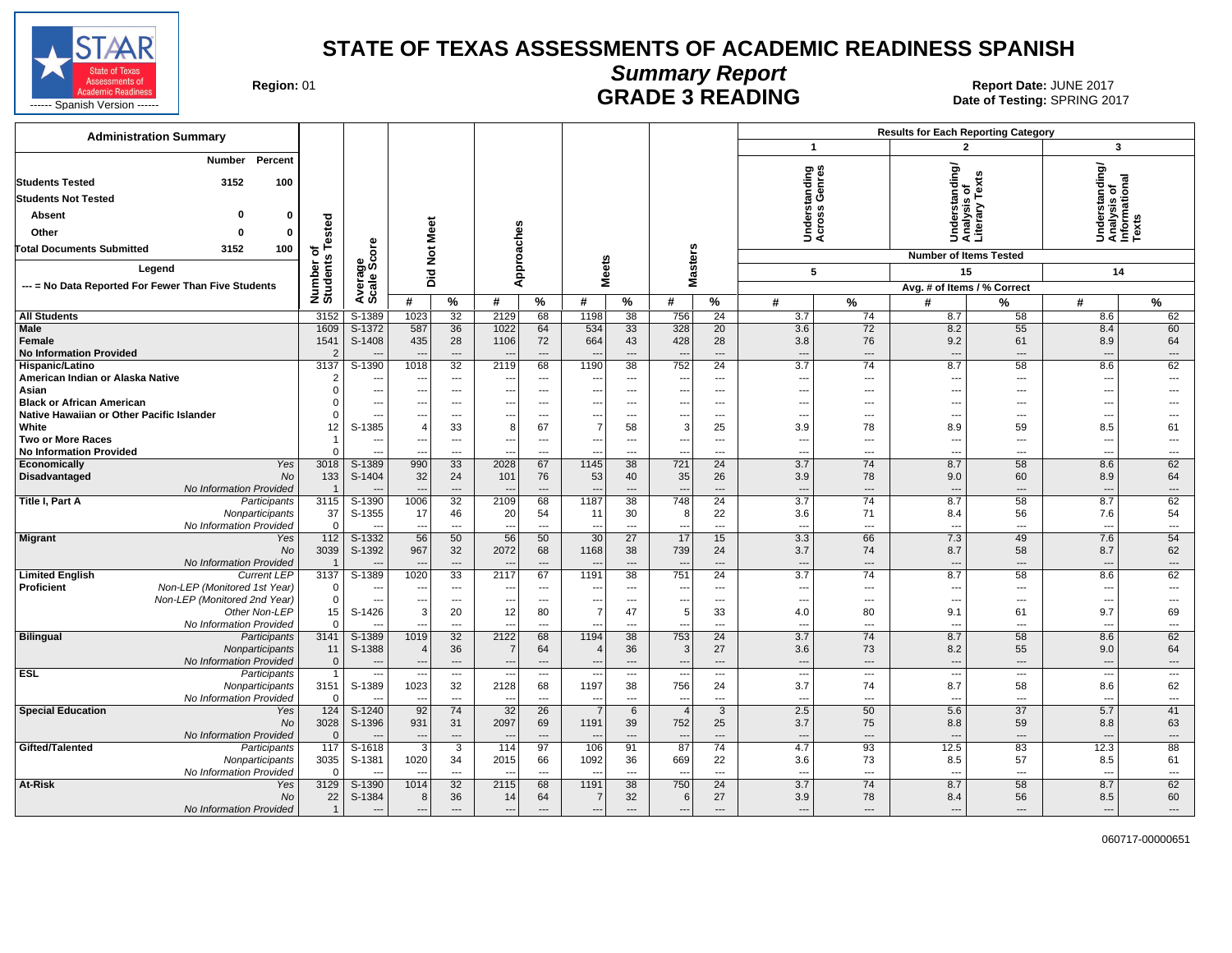

**Summary Report**

Region: 01 **Region: 01 CRADE 3 MATHEMATICS Date: JUNE 2017 Report Date: JUNE 2017** 

| <b>Administration Summary</b>                                                              |                        |                          |                                            |                                |                                            |                                |                                  |                        |                                            |                      |                                 |                                |                                                       |                                | <b>Results for Each Reporting Category</b> |                                |                                                        |                                |
|--------------------------------------------------------------------------------------------|------------------------|--------------------------|--------------------------------------------|--------------------------------|--------------------------------------------|--------------------------------|----------------------------------|------------------------|--------------------------------------------|----------------------|---------------------------------|--------------------------------|-------------------------------------------------------|--------------------------------|--------------------------------------------|--------------------------------|--------------------------------------------------------|--------------------------------|
|                                                                                            |                        |                          |                                            |                                |                                            |                                |                                  |                        |                                            |                      | $\mathbf{1}$                    |                                | $\overline{2}$                                        |                                | 3                                          |                                | $\overline{\mathbf{4}}$                                |                                |
| Percent<br><b>Number</b><br><b>Students Tested</b><br>592<br>100                           |                        |                          |                                            |                                |                                            |                                |                                  |                        |                                            |                      | Numerical<br>Representations    | and<br>Relationships           | <b>Computations</b><br>and Algebraic<br>Relationships |                                | Geometry and<br>Measurement                |                                | Data Analysis<br>and Personal<br>Financial<br>Literacy |                                |
| <b>Students Not Tested</b>                                                                 |                        |                          |                                            |                                |                                            |                                |                                  |                        |                                            |                      |                                 |                                |                                                       |                                |                                            |                                |                                                        |                                |
| o<br>0<br>Absent                                                                           |                        |                          |                                            |                                |                                            |                                |                                  |                        |                                            |                      |                                 |                                |                                                       |                                |                                            |                                |                                                        |                                |
| Other<br>$\Omega$<br>O                                                                     | ested                  |                          | Meet                                       |                                |                                            |                                |                                  |                        |                                            |                      |                                 |                                |                                                       |                                |                                            |                                |                                                        |                                |
| <b>Total Documents Submitted</b><br>592<br>100                                             |                        |                          |                                            |                                |                                            |                                |                                  |                        |                                            |                      |                                 |                                |                                                       |                                |                                            |                                |                                                        |                                |
| Legend                                                                                     | 능는<br>$\boldsymbol{a}$ | ge<br>Score              | $\frac{5}{2}$                              |                                | Approaches                                 |                                | <b>Meets</b>                     |                        | <b>Masters</b>                             |                      |                                 |                                |                                                       |                                | <b>Number of Items Tested</b>              |                                |                                                        |                                |
|                                                                                            |                        |                          | Did                                        |                                |                                            |                                |                                  |                        |                                            |                      | 8                               |                                | 13                                                    |                                | $\overline{7}$                             |                                | 4                                                      |                                |
| --- = No Data Reported For Fewer Than Five Students                                        | Number<br>Student:     | Average<br>Scale:        |                                            |                                |                                            |                                |                                  |                        |                                            |                      |                                 |                                |                                                       |                                | Avg. # of Items / % Correct                |                                |                                                        |                                |
|                                                                                            |                        |                          | #                                          | %                              | #                                          | %                              | #                                | $\%$                   | #                                          | $\%$                 | #                               | %                              | #                                                     | $\frac{9}{6}$                  | #                                          | $\%$                           | #                                                      | %                              |
| <b>All Students</b>                                                                        | 592                    | 1414                     | 207                                        | 35                             | 385                                        | 65                             | 183                              | 31                     | 83                                         | 14                   | 4.6                             | 58                             | 7.9                                                   | 61                             | 3.8                                        | 54                             | 2.3                                                    | 59                             |
| Male<br>Female                                                                             | 284<br>306             | 1405<br>1423             | 108<br>98                                  | 38<br>32                       | 176<br>208                                 | 62<br>68                       | 77<br>106                        | 27<br>35               | 39<br>44                                   | 14<br>14             | 4.6<br>4.7                      | 57<br>59                       | 7.8<br>8.1                                            | 60<br>62                       | 3.5<br>4.0                                 | 51<br>57                       | 2.3<br>2.4                                             | 58<br>60                       |
| <b>No Information Provided</b>                                                             | $\mathcal{P}$          |                          |                                            | $\cdots$                       | $\overline{\phantom{a}}$                   | $---$                          |                                  | ---                    | ---                                        | ---                  | $\overline{\phantom{a}}$        | $\overline{\phantom{a}}$       | $\overline{\phantom{a}}$                              | $---$                          | $\overline{\phantom{a}}$                   | $---$                          | $\overline{\phantom{a}}$                               | $\qquad \qquad \cdots$         |
| Hispanic/Latino<br>American Indian or Alaska Native                                        | 587<br>$\Omega$        | 1415<br>$\overline{a}$   | 205<br>$\sim$                              | 35<br>$\overline{a}$           | 382<br>$---$                               | 65<br>$\overline{\phantom{a}}$ | 182<br>$\overline{a}$            | 31<br>---              | 82<br>---                                  | 14<br>---            | 4.6<br>---                      | 58<br>$\overline{\phantom{a}}$ | 7.9<br>$\overline{\phantom{a}}$                       | 61<br>$---$                    | 3.8<br>---                                 | 54<br>$---$                    | 2.4<br>$\overline{\phantom{a}}$                        | 59<br>$\overline{\phantom{a}}$ |
| Asian                                                                                      |                        | $\qquad \qquad \cdots$   | ---                                        | $---$                          | $\sim$                                     | $-$                            |                                  | ---                    | ---                                        | ---                  | $\overline{\phantom{a}}$        | $---$                          | $\overline{\phantom{a}}$                              | $---$                          | ---                                        | $\overline{a}$                 | --                                                     | ---                            |
| <b>Black or African American</b>                                                           |                        | ---                      |                                            | ---                            |                                            |                                |                                  | ---                    |                                            | ---                  | $\sim$                          | ---                            | ---                                                   |                                |                                            |                                | --                                                     | ---                            |
| Native Hawaiian or Other Pacific Islander                                                  |                        | $---$                    | ---                                        | $---$                          | $---$                                      | $\overline{\phantom{a}}$       | ---                              | ---                    | ---                                        | ---                  | $\overline{\phantom{a}}$        | $\overline{\phantom{a}}$       | $\overline{\phantom{a}}$                              | $---$                          | ---                                        | $\overline{\phantom{a}}$       | ---                                                    | ---                            |
| White                                                                                      |                        | $\qquad \qquad \cdots$   | ---                                        | ---                            | ---                                        | ---                            |                                  | ---                    | ---                                        | ---                  | $\overline{\phantom{a}}$        | ---                            | ---                                                   | ---                            | ---                                        | $---$                          | $\sim$                                                 | ---                            |
| <b>Two or More Races</b>                                                                   |                        | $\overline{\phantom{a}}$ |                                            | ---                            | $\overline{\phantom{a}}$                   | $\overline{\phantom{a}}$       | ---                              | ---                    | ---                                        | ---                  | $\overline{\phantom{a}}$        | ---                            | $\overline{\phantom{a}}$                              | $\overline{\phantom{a}}$       |                                            | $\overline{a}$                 | --                                                     | ---                            |
| <b>No Information Provided</b>                                                             |                        | ---                      | $\overline{\phantom{a}}$                   | $---$                          | $\overline{\phantom{a}}$                   | ---                            | $\overline{\phantom{a}}$         | ---                    | $\overline{\phantom{a}}$                   | ---                  | $\overline{\phantom{a}}$        | ---                            | $\ddotsc$                                             | $---$                          | ---                                        | $\overline{\phantom{a}}$       | ---                                                    | $---$                          |
| Economically<br>Yes                                                                        | 552                    | 1412                     | 197                                        | 36                             | 355                                        | 64                             | 171                              | 31                     | 74                                         | 13                   | 4.6                             | 58                             | 7.9                                                   | 61                             | 3.8                                        | 54                             | 2.3                                                    | 59                             |
| <b>Disadvantaged</b><br><b>No</b><br>No Information Provided                               | 39<br>$\overline{1}$   | 1443<br>$---$            | 10<br>$\sim$                               | 26<br>$\overline{\phantom{a}}$ | 29<br>$\overline{\phantom{a}}$             | 74<br>$\overline{a}$           | 12                               | 31<br>---              | 9<br>---                                   | 23<br>---            | 4.8<br>$\overline{\phantom{a}}$ | 61<br>$\overline{\phantom{a}}$ | 8.6<br>$\overline{\phantom{a}}$                       | 66<br>$\overline{a}$           | 3.8<br>$\overline{\phantom{a}}$            | 54<br>$---$                    | 2.4<br>$\overline{\phantom{a}}$                        | 61<br>$\cdots$                 |
| Title I, Part A<br>Participants                                                            | 577                    | 1415                     | 201                                        | $\overline{35}$                | 376                                        | 65                             | 180                              | 31                     | 82                                         | 14                   | 4.6                             | 58                             | 8.0                                                   | 61                             | 3.8                                        | 54                             | 2.4                                                    | 59                             |
| Nonparticipants                                                                            | 15                     | 1382                     | 6                                          | 40                             | 9                                          | 60                             | 3                                | 20                     | $\overline{1}$                             | $\overline{7}$       | 4.5                             | 57                             | 6.9                                                   | 53                             | 3.7                                        | 52                             | 2.1                                                    | 52                             |
| No Information Provided                                                                    | $\mathbf 0$            | $\overline{a}$           | ---                                        | $\overline{\phantom{a}}$       |                                            | $\overline{a}$                 | ---                              | ---                    | $\overline{\phantom{a}}$                   | ---                  | ---                             | $\overline{\phantom{a}}$       | $\overline{\phantom{a}}$                              | $---$                          | ---                                        | $\overline{a}$                 | --                                                     | ---                            |
| <b>Migrant</b><br>Yes                                                                      | 19                     | 1378                     | 9                                          | 47                             | 10                                         | 53                             | $\overline{4}$                   | 21                     | $\overline{2}$                             | 11                   | 4.4                             | 55                             | 7.1                                                   | 55                             | 3.3                                        | 47                             | 2.1                                                    | 51                             |
| <b>No</b>                                                                                  | 572                    | 1415                     | 198                                        | 35                             | 374                                        | 65                             | 179                              | 31                     | 81                                         | 14                   | 4.6                             | 58                             | 8.0                                                   | 61                             | 3.8                                        | 54                             | 2.4                                                    | 59                             |
| No Information Provided                                                                    |                        | $---$                    | --                                         | ---                            | 383                                        | $\overline{a}$                 |                                  | ---                    | $\overline{\phantom{a}}$                   | ---                  | $\overline{\phantom{a}}$        | $\overline{\phantom{a}}$       | $\hspace{1.5cm} \cdots$                               | $\overline{\phantom{a}}$       | $\overline{\phantom{a}}$                   | $\overline{\phantom{a}}$       | ---                                                    | $\cdots$                       |
| <b>Limited English</b><br><b>Current LEP</b><br>Proficient<br>Non-LEP (Monitored 1st Year) | 590<br>$\Omega$        | 1414<br>---              | 207<br>--                                  | 35<br>$---$                    | $\sim$                                     | 65<br>$---$                    | 182<br>$- -$                     | 31<br>---              | 82<br>---                                  | 14<br>$\overline{a}$ | 4.6<br>$\ddotsc$                | 58<br>$\overline{\phantom{a}}$ | 7.9<br>$\ddotsc$                                      | 61<br>$---$                    | 3.8<br>---                                 | 54<br>$\overline{a}$           | 2.3<br>---                                             | 59<br>---                      |
| Non-LEP (Monitored 2nd Year)                                                               | $\Omega$               | $\overline{\phantom{a}}$ | $\overline{\phantom{a}}$                   | $\overline{\phantom{a}}$       | ---                                        | $\overline{\phantom{a}}$       | ---                              | ---                    | ---                                        | ---                  | $\overline{\phantom{a}}$        | ---                            | $\overline{\phantom{a}}$                              | $---$                          | ---                                        | $\overline{\phantom{a}}$       | --                                                     | ---                            |
| Other Non-LEP                                                                              | $\overline{2}$         | $---$                    | --                                         | $\overline{\phantom{a}}$       |                                            | $-$                            | $- -$                            | ---                    | ---                                        | ---                  | $\overline{\phantom{a}}$        | $\overline{\phantom{a}}$       | $\overline{\phantom{a}}$                              | $\overline{\phantom{a}}$       | $\overline{a}$                             | $\overline{a}$                 | --                                                     | ---                            |
| No Information Provided                                                                    | $\Omega$               | $---$                    | $\overline{\phantom{a}}$                   | $---$                          | $---$                                      | $---$                          | ---                              | $---$                  | $\overline{a}$                             | $\overline{a}$       | $\overline{a}$                  | $\sim$                         | $\overline{a}$                                        | $---$                          | $\sim$                                     | $---$                          | $\sim$                                                 | $---$                          |
| <b>Bilingual</b><br>Participants                                                           | 589                    | 1414                     | 207                                        | 35                             | 382                                        | 65                             | 181                              | 31                     | 82                                         | 14                   | 4.6                             | 58                             | 7.9                                                   | 61                             | 3.8                                        | 54                             | 2.3                                                    | 59                             |
| Nonparticipants                                                                            | 3                      | ---                      | --                                         | ---                            |                                            | $\overline{\phantom{a}}$       | --                               | ---                    | ---                                        | ---                  | $\overline{\phantom{a}}$        | $\overline{\phantom{a}}$       | ---                                                   | $\overline{\phantom{a}}$       | ---                                        | $\overline{\phantom{a}}$       | $\overline{\phantom{a}}$                               | $\cdots$                       |
| No Information Provided                                                                    | $\mathbf{0}$           | $---$                    | $\sim$                                     | $\cdots$                       | $\overline{\phantom{a}}$                   | $---$                          | $\overline{\phantom{a}}$         | $\hspace{1.5cm} \dots$ | $\overline{\phantom{a}}$                   | ---                  | $\overline{\phantom{a}}$        | $---$                          | $---$                                                 | $---$                          | $\overline{\phantom{a}}$                   | $\cdots$                       | $\overline{\phantom{a}}$                               | $\cdots$                       |
| <b>ESL</b><br>Participants                                                                 | $\mathbf{1}$           | $\qquad \qquad \cdots$   |                                            | $\qquad \qquad \cdots$         | $\overline{\phantom{a}}$<br>384            | $\overline{\phantom{a}}$       |                                  | ---<br>31              | ---<br>83                                  | ---                  | $\overline{\phantom{a}}$        | $\hspace{0.05cm} \ldots$<br>58 | $\overline{\phantom{a}}$<br>7.9                       | $\hspace{0.05cm} \ldots$       | $\overline{\phantom{a}}$                   | $\hspace{0.05cm} \ldots$<br>54 | --                                                     | $\ldots$<br>59                 |
| Nonparticipants<br>No Information Provided                                                 | 591<br>$\Omega$        | 1414<br>$\sim$           | 207<br>--                                  | 35<br>---                      | $\overline{\phantom{a}}$                   | 65<br>$\overline{\phantom{a}}$ | 182<br>$\overline{\phantom{a}}$  | ---                    | ---                                        | 14<br>---            | 4.6<br>$\ddotsc$                | ---                            | $\overline{\phantom{a}}$                              | 61<br>$\overline{\phantom{a}}$ | 3.8<br>---                                 | $---$                          | 2.3<br>$\overline{\phantom{a}}$                        | ---                            |
| <b>Special Education</b><br>Yes                                                            | 12                     | 1316                     |                                            | 58                             | $\overline{5}$                             | 42                             |                                  | $\overline{8}$         | $\overline{1}$                             | 8                    | 3.4                             | 43                             | 5.3                                                   | 40                             | 2.8                                        | 39                             | 1.9                                                    | 48                             |
| <b>No</b>                                                                                  | 580                    | 1416                     | 200                                        | 34                             | 380                                        | 66                             | 182                              | 31                     | 82                                         | 14                   | 4.7                             | 58                             | 8.0                                                   | 61                             | 3.8                                        | 54                             | 2.4                                                    | 59                             |
| No Information Provided                                                                    | $\mathbf{0}$           | $---$                    | $\sim$                                     | $\overline{\phantom{a}}$       | $\overline{\phantom{a}}$                   | $\overline{\phantom{a}}$       | $\overline{\phantom{a}}$         | $\overline{a}$         | $\overline{\phantom{a}}$                   | ---                  | $\overline{\phantom{a}}$        | $\overline{\phantom{a}}$       | $---$                                                 | $\overline{a}$                 | $---$                                      | $---$                          | $\overline{\phantom{a}}$                               | $\cdots$                       |
| Gifted/Talented<br>Participants                                                            | $\overline{2}$         | $\hspace{0.05cm} \ldots$ | --                                         | $\scriptstyle\cdots$           | ---                                        | $\overline{\phantom{a}}$       |                                  | ---                    | ---                                        | ---                  | $\overline{\phantom{a}}$        | ---                            | $\overline{\phantom{a}}$                              | ---                            | $\overline{\phantom{a}}$                   | $\overline{\phantom{a}}$       | --                                                     | $\overline{\phantom{a}}$       |
| Nonparticipants                                                                            | 590                    | 1414                     | 206                                        | 35                             | 384                                        | 65                             | 182                              | 31                     | 82                                         | 14                   | 4.6                             | 58                             | 7.9                                                   | 61                             | 3.8                                        | 54                             | 2.4                                                    | 59                             |
| No Information Provided                                                                    | $\Omega$               | $\sim$                   | --                                         | $\overline{\phantom{a}}$       | $\overline{\phantom{a}}$                   | $\overline{\phantom{a}}$       | $\overline{\phantom{a}}$         | ---                    | $\overline{\phantom{a}}$                   | ---                  | $\ddotsc$                       | ---                            | $\overline{\phantom{a}}$                              | $---$                          | $\overline{a}$                             | $\overline{\phantom{a}}$       | $\overline{\phantom{a}}$                               | ---                            |
| At-Risk<br>Yes                                                                             | 582                    | 1415                     | 202                                        | 35                             | 380                                        | 65                             | 181                              | 31                     | 82                                         | 14                   | 4.6                             | 58                             | 7.9                                                   | 61                             | 3.8                                        | 54                             | 2.4                                                    | $\overline{59}$                |
| No<br>No Information Provided                                                              | 9                      | 1370<br>$\overline{a}$   | 5 <sup>5</sup><br>$\overline{\phantom{a}}$ | 56<br>$\qquad \qquad \cdots$   | $\overline{4}$<br>$\overline{\phantom{a}}$ | 44<br>$\cdots$                 | $\overline{2}$<br>$\overline{a}$ | 22<br>---              | $\overline{1}$<br>$\overline{\phantom{a}}$ | 11<br>---            | 3.9<br>$\overline{\phantom{a}}$ | 49<br>$\overline{\phantom{a}}$ | 7.0<br>$\overline{\phantom{a}}$                       | 54<br>$\overline{\phantom{a}}$ | 3.3<br>$\overline{\phantom{a}}$            | 48<br>$\cdots$                 | 2.1<br>---                                             | 53<br>---                      |
|                                                                                            |                        |                          |                                            |                                |                                            |                                |                                  |                        |                                            |                      |                                 |                                |                                                       |                                |                                            |                                |                                                        |                                |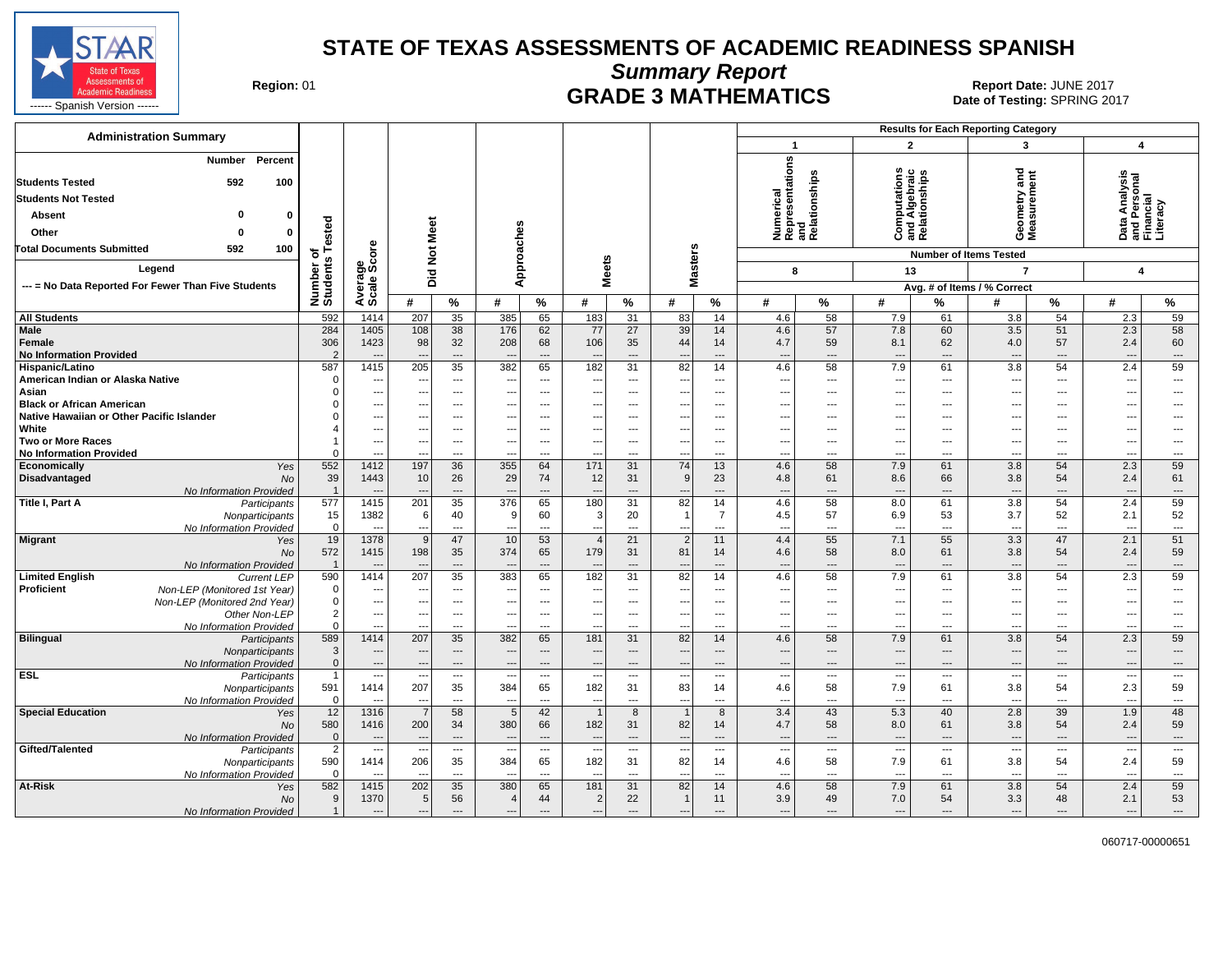

### **Summary Report** Region: 01 **Region: 01 CONTRIGGLATE 4 READING Report Date: JUNE 2017**<br>Date of Testing: SPRING 20

Date of Testing: SPRING 2017

| <b>Administration Summary</b>                                                                    |                        |                                  |                                   |                                          |                                  |                                |                          |                                |                                  |                          |                                 |                                             | Results for Each Reporting Category* |                                |                                                |                                |
|--------------------------------------------------------------------------------------------------|------------------------|----------------------------------|-----------------------------------|------------------------------------------|----------------------------------|--------------------------------|--------------------------|--------------------------------|----------------------------------|--------------------------|---------------------------------|---------------------------------------------|--------------------------------------|--------------------------------|------------------------------------------------|--------------------------------|
|                                                                                                  |                        |                                  |                                   |                                          |                                  |                                |                          |                                |                                  |                          | $\mathbf{1}$                    |                                             | 2                                    |                                | 3                                              |                                |
| Percent<br><b>Number</b><br>28024<br>100<br><b>Students Tested</b><br><b>Students Not Tested</b> |                        |                                  |                                   |                                          |                                  |                                |                          |                                |                                  |                          |                                 | Understanding/<br>Analysis<br>Across Genres | iderstanding/<br>ialysis of          | Text                           | Understanding/<br>Analysis of<br>Informational |                                |
| 35<br>$\mathbf{0}$<br>Absent                                                                     |                        |                                  |                                   |                                          |                                  |                                |                          |                                |                                  |                          |                                 |                                             |                                      | ≿                              |                                                |                                |
| Other<br>11<br>$\mathbf{0}$                                                                      | Tested                 |                                  | Meet                              |                                          |                                  |                                |                          |                                |                                  |                          |                                 |                                             | ă<br>Săi                             | 슬름                             |                                                |                                |
| 100<br><b>Total Documents Submitted</b><br>28070                                                 |                        | Φ                                |                                   |                                          |                                  |                                |                          |                                |                                  |                          |                                 |                                             |                                      |                                |                                                |                                |
|                                                                                                  | ৽                      |                                  | $\frac{5}{2}$                     |                                          |                                  | Approaches                     |                          |                                | Masters                          |                          |                                 |                                             | <b>Number of Items Tested</b>        |                                |                                                |                                |
| Legend                                                                                           |                        |                                  | id<br>O                           |                                          |                                  |                                | <b>Meets</b>             |                                |                                  |                          | 8                               |                                             | 15                                   |                                | 13                                             |                                |
| --- = No Data Reported For Fewer Than Five Students                                              | Number of<br>Students  | verage<br>cale Score             |                                   |                                          |                                  |                                |                          |                                |                                  |                          |                                 |                                             | Avg. # of Items / % Correct          |                                |                                                |                                |
|                                                                                                  |                        | ∢ທັ                              | #                                 | %                                        | #                                | %                              | #                        | $\%$                           | #                                | $\frac{9}{6}$            | #                               | $\frac{9}{6}$                               | #                                    | %                              | #                                              | %                              |
| <b>All Students</b><br>Male                                                                      | 28024<br>14160         | 1513<br>1501                     | 8015<br>4508                      | 29                                       | 20009<br>9652                    | 71<br>68                       | 11773<br>5499            | 42<br>39                       | 6030<br>2744                     | $\overline{22}$<br>19    | 5.7<br>5.6                      | 71<br>70                                    | 10.1<br>9.9                          | 67<br>66                       | 8.1<br>7.7                                     | 62<br>60                       |
| Female                                                                                           | 13860                  | 1524                             | 3506                              | 32<br>25                                 | 10354                            | 75                             | 6271                     | 45                             | 3286                             | 24                       | 5.8                             | 72                                          | 10.3                                 | 69                             | 8.4                                            | 64                             |
| <b>No Information Provided</b>                                                                   | $\Delta$               | $\overline{\phantom{a}}$         | $\overline{\phantom{a}}$          | $\overline{a}$                           | $\sim$                           | $---$                          |                          | $---$                          | $\overline{\phantom{a}}$         | $---$                    | $---$                           | $---$                                       | $\overline{\phantom{a}}$             | $---$                          | $\overline{\phantom{a}}$                       | $---$                          |
| Hispanic/Latino                                                                                  | 27352                  | 1511                             | 7884                              | 29                                       | 19468                            | $\overline{71}$                | 11389                    | 42                             | 5794                             | $\overline{21}$          | 5.7                             | $\overline{71}$                             | 10.1                                 | 67                             | 8.0                                            | 62                             |
| American Indian or Alaska Native                                                                 | 14                     | 1541                             | 3                                 | 21                                       | 11                               | 79                             | 6                        | 43                             | - 1                              | $\overline{7}$           | 6.5                             | 81                                          | 10.2                                 | 68                             | 8.6                                            | 66                             |
| Asian<br><b>Black or African American</b>                                                        | 124<br>105             | 1659<br>1499                     | 8<br>37                           | 6<br>35                                  | 116<br>68                        | 94<br>65                       | 99<br>46                 | 80<br>44                       | 75<br>18                         | 60<br>17                 | 6.7<br>5.8                      | 84<br>72                                    | 12.5<br>10.1                         | 84<br>67                       | 10.9<br>7.4                                    | 84<br>57                       |
| Native Hawaiian or Other Pacific Islander                                                        | $\overline{4}$         |                                  | $\qquad \qquad \cdots$            | $\overline{\phantom{a}}$                 | ---                              | $\overline{\phantom{a}}$       | ---                      | ---                            | $\overline{\phantom{a}}$         | ---                      | $---$                           | $\overline{\phantom{a}}$                    | $\overline{\phantom{a}}$             | ---                            | $\overline{\phantom{a}}$                       | $\hspace{0.05cm} \ldots$       |
| White                                                                                            | 396                    | 1559                             | 80                                | 20                                       | 316                              | 80                             | 213                      | 54                             | 131                              | 33                       | 6.1                             | 76                                          | 10.8                                 | 72                             | 9.0                                            | 69                             |
| <b>Two or More Races</b>                                                                         | 27                     | 1606                             | $\overline{1}$                    | $\overline{4}$                           | 26                               | 96                             | 18                       | 67                             | 10                               | 37                       | 6.5                             | 81                                          | 12.2                                 | 81                             | 9.7                                            | 74                             |
| <b>No Information Provided</b>                                                                   | $\mathcal{P}$          |                                  |                                   | $---$                                    | ---                              | $\overline{\phantom{a}}$       | ---                      | $\overline{\phantom{a}}$       | $\overline{a}$                   | ---                      | $---$                           | ---                                         | ---                                  | $\overline{\phantom{a}}$       | $\overline{\phantom{a}}$                       | $---$                          |
| Economically<br>Yes<br>Disadvantaged<br>No                                                       | 23781<br>4240          | 1501<br>1576                     | 7366<br>647                       | 31<br>15                                 | 16415<br>3593                    | 69<br>85                       | 9179<br>2594             | 39<br>61                       | 4459<br>1571                     | 19<br>37                 | 5.6<br>6.3                      | 70<br>79                                    | 9.9<br>11.3                          | 66<br>75                       | 7.8<br>9.4                                     | 60<br>72                       |
| No Information Provided                                                                          | 3                      |                                  | $\overline{\phantom{a}}$          | $\overline{\phantom{a}}$                 | $\overline{\phantom{a}}$         | $\overline{\phantom{a}}$       |                          | ---                            | $\overline{\phantom{a}}$         | ---                      | $\overline{a}$                  | $\overline{\phantom{a}}$                    |                                      | $\overline{\phantom{a}}$       | $\overline{\phantom{a}}$                       | ---                            |
| Title I, Part A<br>Participants                                                                  | 27711                  | 1512                             | 7963                              | 29                                       | 19748                            | 71                             | 11583                    | 42                             | 5912                             | 21                       | 5.7                             | 71                                          | 10.1                                 | 67                             | 8.0                                            | 62                             |
| Nonparticipants                                                                                  | 310                    | 1577                             | 50                                | 16                                       | 260                              | 84                             | 190                      | 61                             | 118                              | 38                       | 6.3                             | 79                                          | 11.3                                 | 76                             | 9.3                                            | 72                             |
| No Information Provided<br><b>Migrant</b><br>Yes                                                 | 3<br>770               | $\overline{\phantom{a}}$<br>1465 | $\overline{\phantom{a}}$<br>317   | $\overline{\phantom{a}}$<br>41           | $\overline{\phantom{a}}$<br>453  | $\overline{\phantom{a}}$<br>59 | ---<br>235               | $\overline{\phantom{a}}$<br>31 | $\overline{\phantom{a}}$<br>97   | ---<br>13                | $---$<br>5.0                    | $\overline{\phantom{a}}$<br>63              | 9.1                                  | $\overline{\phantom{a}}$<br>61 | $\overline{\phantom{a}}$<br>7.0                | ---<br>54                      |
| No                                                                                               | 27249                  | 1514                             | 7695                              | 28                                       | 19554                            | 72                             | 11537                    | 42                             | 5932                             | 22                       | 5.7                             | 71                                          | 10.1                                 | 67                             | 8.1                                            | 62                             |
| No Information Provided                                                                          | 5                      | 1401                             | 3                                 | 60                                       | -2                               | 40                             |                          | 20                             |                                  | 20                       | 3.8                             | 48                                          | 7.6                                  | 51                             | 5.4                                            | 42                             |
| <b>Limited English</b><br><b>Current LEP</b>                                                     | 11725                  | 1476                             | 4350                              | $\overline{37}$                          | 7375                             | 63                             | 3570                     | 30                             | 1478                             | 13                       | 5.3                             | 66                                          | 9.4                                  | 62                             | 7.3                                            | 56                             |
| Non-LEP (Monitored 1st Year)<br><b>Proficient</b>                                                | 1264                   | 1586                             | 105                               | 8                                        | 1159                             | 92                             | 835                      | 66                             | 464                              | 37                       | 6.5                             | 81                                          | 11.6                                 | 77                             | 9.8                                            | 75                             |
| Non-LEP (Monitored 2nd Year)<br>Other Non-LEP                                                    | 645<br>14386           | 1595<br>1533                     | 54<br>3504                        | 8<br>24                                  | 591<br>10882                     | 92<br>76                       | 462<br>6906              | 72<br>48                       | 257<br>3831                      | 40<br>27                 | 6.5<br>5.9                      | 81<br>74                                    | 11.6<br>10.5                         | 77<br>70                       | 10.0<br>8.5                                    | 77<br>65                       |
| No Information Provided                                                                          | $\overline{4}$         | $\overline{a}$                   | $\overline{\phantom{a}}$          | $\overline{a}$                           | $\overline{\phantom{a}}$         | $\overline{\phantom{a}}$       | ---                      | $\overline{\phantom{a}}$       | $\overline{a}$                   | $---$                    | $---$                           | $\sim$                                      | $\overline{a}$                       | $\sim$                         | $\sim$                                         | $\overline{a}$                 |
| <b>Bilingual</b><br>Participants                                                                 | 11712                  | 1479                             | 4253                              | 36                                       | 7459                             | 64                             | 3710                     | 32                             | 1576                             | 13                       | 5.3                             | 66                                          | 9.4                                  | 63                             | 7.4                                            | 57                             |
| Nonparticipants                                                                                  | 16303                  | 1537                             | 3758                              | 23                                       | 12545                            | 77                             | 8059                     | 49                             | 4451                             | 27                       | 5.9                             | 74                                          | 10.5                                 | 70                             | 8.6                                            | 66                             |
| No Information Provided<br><b>ESL</b><br>Participants                                            | 9<br>109               | 1516<br>1517                     | $\overline{4}$<br>$\overline{30}$ | 44<br>$\overline{28}$                    | -5<br>79                         | 56<br>$\overline{72}$          | $\overline{4}$<br>49     | 44<br>45                       | -3<br>$\overline{25}$            | 33<br>$\overline{23}$    | 5.3<br>5.6                      | 67<br>69                                    | 10.1<br>10.2                         | 67<br>68                       | 7.0<br>8.2                                     | 54<br>63                       |
| Nonparticipants                                                                                  | 27905                  | 1513                             | 7980                              | 29                                       | 19925                            | 71                             | 11720                    | 42                             | 6002                             | 22                       | 5.7                             | 71                                          | 10.1                                 | 67                             | 8.1                                            | 62                             |
| No Information Provided                                                                          | 10                     | 1494                             | 5                                 | 50                                       | $\epsilon$                       | 50                             |                          | 40                             | -3                               | 30                       | 5.1                             | 64                                          | 9.4                                  | 63                             | 6.7                                            | 52                             |
| <b>Special Education</b><br>Yes                                                                  | 2070                   | 1381                             | 1477                              | 71                                       | 593                              | 29                             | 206                      | 10                             | 92                               | $\overline{4}$           | 3.9                             | 49                                          | 7.1                                  | 47                             | 5.1                                            | 39                             |
| No                                                                                               | 25950                  | 1523                             | 6535                              | 25                                       | 19415                            | 75                             | 11567                    | 45                             | 5938                             | 23                       | 5.8                             | 73                                          | 10.3                                 | 69                             | 8.3                                            | 64                             |
| No Information Provided<br>Gifted/Talented                                                       | $\overline{4}$<br>2871 | $\overline{\phantom{a}}$<br>1660 | $\overline{\phantom{a}}$<br>91    | $\qquad \qquad \cdots$<br>$\overline{3}$ | $\overline{\phantom{a}}$<br>2780 | $\overline{\phantom{a}}$<br>97 | --<br>2447               | $\overline{\phantom{a}}$<br>85 | $\overline{\phantom{a}}$<br>1766 | ---<br>62                | $\overline{\phantom{a}}$<br>7.0 | $\cdots$<br>88                              | ---<br>12.7                          | $\overline{\phantom{a}}$<br>84 | $\overline{\phantom{a}}$<br>10.9               | $\overline{\phantom{a}}$<br>84 |
| Participants<br>Nonparticipants                                                                  | 25149                  | 1496                             | 7921                              | 31                                       | 17228                            | 69                             | 9326                     | 37                             | 4264                             | 17                       | 5.5                             | 69                                          | 9.8                                  | 65                             | 7.7                                            | 59                             |
| No Information Provided                                                                          |                        | $\overline{\phantom{a}}$         | $\overline{\phantom{a}}$          | $\overline{\phantom{a}}$                 | $\overline{\phantom{a}}$         | $\overline{\phantom{a}}$       | ---                      | $\overline{\phantom{a}}$       | $\overline{\phantom{a}}$         | ---                      | $---$                           | ---                                         | $\overline{a}$                       | ---                            | $\overline{\phantom{a}}$                       | ---                            |
| At-Risk<br>Yes                                                                                   | 16981                  | 1464                             | 6994                              | 41                                       | 9987                             | 59                             | 4597                     | 27                             | 1850                             | 11                       | 5.1                             | 64                                          | 9.1                                  | 61                             | 7.0                                            | 54                             |
| No                                                                                               | 11040                  | 1588                             | 1019                              | 9                                        | 10021                            | 91                             | 7176                     | 65                             | 4180                             | 38                       | 6.5                             | 81                                          | 11.5                                 | 77                             | 9.7                                            | 75                             |
| No Information Provided                                                                          | 3                      | $\overline{\phantom{a}}$         | $\cdots$                          | $\overline{\phantom{a}}$                 | $\overline{\phantom{a}}$         | $\overline{\phantom{a}}$       | $\overline{\phantom{a}}$ | ---                            | $\overline{\phantom{a}}$         | $\overline{\phantom{a}}$ | $\overline{\phantom{a}}$        | ---                                         | $\overline{\phantom{a}}$             | $\hspace{1.5cm} \textbf{---}$  | $\overline{\phantom{a}}$                       | $\hspace{0.05cm} \ldots$       |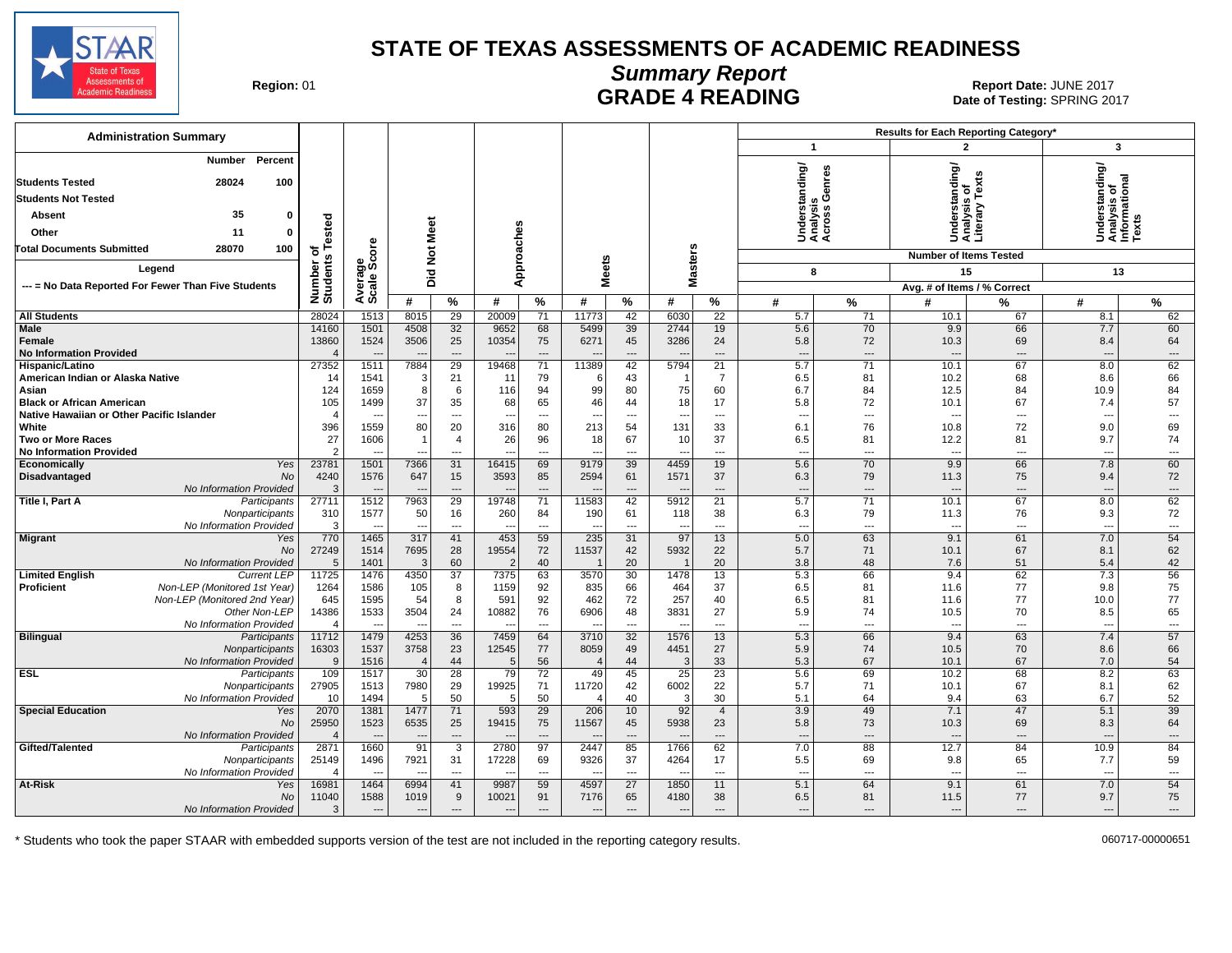

**Summary Report**

Region: 01 **Region: 01 CRADE 4 MATHEMATICS Date: JUNE 2017 Report Date: JUNE 2017** Date of Testing: SPRING 2017

| $\overline{2}$<br>$\overline{\mathbf{1}}$<br>3<br>$\overline{4}$<br>Numerical<br>Representations<br>and<br>Relationships<br>Percent<br>Number<br>ठ<br>Ē<br>outation<br>둡<br>Algebraid<br>tionships<br>nalysi<br><b>Students Tested</b><br>30065<br>100<br>Geometry<br>Measurem<br>nd Persc<br>inancial<br><b>Students Not Tested</b><br>racy<br>28<br>Absent<br>$\Omega$<br>ested<br>Meet<br>and<br>Relat<br>Approaches<br>짇<br>$\circ$<br>68<br>Other<br>O<br>ပ<br>ᅀᅙᄔ<br>ge<br>Score<br>lasters<br><b>Total Documents Submitted</b><br>30161<br>100<br>$\frac{5}{2}$<br>৳<br><b>Number of Items Tested</b><br>eets<br>S<br>Number<br>Students<br>Legend<br>9<br>11<br>10<br>4<br>Did<br>Avera<br>Scale<br>ź<br>ż<br>--- = No Data Reported For Fewer Than Five Students<br>Avg. # of Items / % Correct<br>%<br>#<br>$\%$<br>#<br>$\%$<br>#<br>$\%$<br>#<br>%<br>#<br>%<br>#<br>%<br>#<br>℅<br>#<br>30065<br>1580<br>6468<br>$\overline{22}$<br>23597<br>78<br>14636<br>49<br>8224<br>$\overline{27}$<br>77<br>62<br>64<br>2.7<br>68<br><b>All Students</b><br>6.9<br>6.8<br>6.4<br>1578<br>3374<br>22<br>49<br>28<br>77<br>64<br>68<br>Male<br>15153<br>11779<br>78<br>7402<br>4195<br>6.9<br>6.7<br>61<br>6.4<br>2.7<br>14907<br>1581<br>3093<br>21<br>79<br>7232<br>49<br>4028<br>27<br>76<br>65<br>2.8<br>69<br>Female<br>11814<br>6.9<br>6.8<br>62<br>6.5<br>55<br><b>No Information Provided</b><br>1562<br>20<br>80<br>$\mathfrak{p}$<br>40<br>20<br>7.6<br>84<br>6.6<br>60<br>6.2<br>62<br>2.2<br>$\sqrt{2}$<br>6360<br>$\overline{22}$<br>23026<br>48<br>7942<br>$\overline{27}$<br>6.9<br>$\overline{77}$<br>64<br>2.7<br>68<br>29386<br>1578<br>78<br>14218<br>6.8<br>61<br>6.4<br>Hispanic/Latino<br>64<br>2.9<br>72<br>American Indian or Alaska Native<br>15<br>1569<br>20<br>80<br>40<br>5<br>33<br>7.1<br>79<br>6.4<br>58<br>6.4<br>3<br>12<br>6<br>123<br>1735<br>3<br>2<br>120<br>98<br>106<br>86<br>87<br>71<br>8.2<br>91<br>9.2<br>84<br>8.3<br>83<br>3.5<br>89<br>Asian<br>29<br>24<br>73<br>5.9<br>59<br>2.6<br>65<br><b>Black or African American</b><br>105<br>1557<br>30<br>75<br>71<br>43<br>41<br>23<br>6.6<br>6.5<br>59<br>Native Hawaiian or Other Pacific Islander<br>$\angle$<br>$\overline{\phantom{a}}$<br>---<br>$\overline{\phantom{a}}$<br>---<br>$\cdots$<br>$\overline{\phantom{a}}$<br>---<br>---<br>$\overline{\phantom{a}}$<br>$\overline{\phantom{a}}$<br>$\overline{\phantom{a}}$<br>---<br>$\overline{\phantom{a}}$<br>$---$<br>$\overline{\phantom{a}}$<br>$\overline{\phantom{a}}$<br>$\sim$<br>White<br>403<br>1617<br>67<br>17<br>336<br>83<br>242<br>60<br>150<br>37<br>7.3<br>81<br>7.5<br>68<br>6.9<br>69<br>3.0<br>74<br>27<br>24<br>89<br>70<br>7.7<br>75<br>81<br><b>Two or More Races</b><br>1647<br>3<br>19<br>15<br>56<br>85<br>8.1<br>73<br>7.5<br>3.3<br>11<br><b>No Information Provided</b><br>$\mathcal{P}$<br>$\overline{a}$<br>$\overline{a}$<br>$\sim$<br>$---$<br>$\overline{a}$<br>---<br>$\overline{a}$<br>---<br>$\overline{a}$<br>---<br>$\sim$<br>$\overline{\phantom{a}}$<br>$\sim$<br>$---$<br>25782<br>23<br>19826<br>77<br>11883<br>46<br>6477<br>25<br>76<br>6.6<br>60<br>6.3<br>63<br>2.7<br>67<br>Economically<br>Yes<br>1571<br>5956<br>6.8<br>72<br>4280<br>1633<br>12<br>3769<br>88<br>2752<br>64<br>1746<br>7.5<br>83<br>7.7<br>70<br>7.2<br>3.1<br>77<br>Disadvantaged<br><b>No</b><br>511<br>41<br>No Information Provided<br>3<br>$\cdots$<br>$\overline{\phantom{a}}$<br>$\overline{\phantom{a}}$<br>$\overline{a}$<br>$\hspace{1.5cm} \textbf{---}$<br>$---$<br>---<br>$---$<br>$\overline{\phantom{a}}$<br>$---$<br>$\hspace{1.5cm} \dots$<br>$---$<br>$---$<br>$\sim$<br>49<br>64<br>Title I, Part A<br>29741<br>1579<br>6423<br>22<br>23318<br>78<br>14434<br>8091<br>27<br>6.9<br>77<br>6.8<br>62<br>6.4<br>2.7<br>68<br>Participants<br>321<br>1634<br>86<br>63<br>132<br>82<br>7.6<br>69<br>72<br>3.1<br>79<br>44<br>14<br>277<br>201<br>41<br>7.4<br>7.2<br>Nonparticipants<br>-3<br>No Information Provided<br>$\overline{\phantom{a}}$<br>---<br>---<br>$\overline{a}$<br>---<br>$\overline{\phantom{a}}$<br>---<br>$\overline{\phantom{a}}$<br>---<br>$\overline{\phantom{a}}$<br>$\cdots$<br>$\overline{\phantom{a}}$<br>$\overline{\phantom{a}}$<br>$\overline{\phantom{a}}$<br>$\overline{\phantom{a}}$<br>---<br>--<br>840<br>1536<br>276<br>33<br>564<br>67<br>306<br>36<br>145<br>17<br>6.2<br>69<br>6.0<br>55<br>5.8<br>58<br>2.5<br>62<br><b>Migrant</b><br>Yes<br>29220<br>77<br>69<br>1581<br>6190<br>21<br>23030<br>79<br>14328<br>49<br>8077<br>28<br>6.9<br>6.8<br>62<br>6.4<br>64<br>2.7<br><b>No</b><br>58<br>1554<br>40<br>60<br>$\overline{2}$<br>40<br>$\overline{2}$<br>40<br>78<br>6.2<br>56<br>5.8<br>2.0<br>50<br>No Information Provided<br>.5<br>$\overline{2}$<br>7.0<br><b>Limited English</b><br>13774<br>1554<br>3590<br>26<br>10184<br>74<br>5713<br>41<br>2856<br>21<br>6.6<br>74<br>6.3<br>57<br>6.1<br>61<br>2.6<br>64<br><b>Current LEP</b><br>1262<br>1661<br>85<br>$\overline{7}$<br>93<br>72<br>591<br>87<br>8.3<br>75<br>74<br>3.3<br>82<br><b>Proficient</b><br>Non-LEP (Monitored 1st Year)<br>1177<br>909<br>47<br>7.8<br>7.4<br>51<br>8<br>92<br>477<br>329<br>7.8<br>86<br>74<br>3.2<br>645<br>1660<br>594<br>74<br>51<br>8.3<br>76<br>7.4<br>81<br>Non-LEP (Monitored 2nd Year)<br>14380<br>1594<br>2741<br>19<br>11639<br>81<br>7535<br>52<br>4447<br>31<br>7.0<br>78<br>7.0<br>64<br>6.6<br>66<br>2.8<br>71<br>Other Non-LEP<br>No Information Provided<br>$\overline{\phantom{a}}$<br>$\cdots$<br>$---$<br>$---$<br>---<br>$\overline{\phantom{a}}$<br>---<br>---<br>$\overline{\phantom{a}}$<br>---<br>$\overline{\phantom{a}}$<br>$\overline{a}$<br>$\overline{\phantom{a}}$<br>--<br>--<br>1557<br>3515<br>10254<br>74<br>42<br>2959<br>21<br>6.7<br>74<br>6.4<br>2.6<br>65<br><b>Bilingual</b><br>13769<br>26<br>5815<br>58<br>6.1<br>61<br>Participants<br>16287<br>1599<br>82<br>54<br>5261<br>2.9<br>72<br>2950<br>18<br>13337<br>8816<br>32<br>7.1<br>79<br>7.1<br>65<br>6.7<br>67<br>Nonparticipants<br>58<br>1573<br>33<br>67<br>56<br>44<br>83<br>6.8<br>62<br>5.9<br>59<br>2.3<br>No Information Provided<br>-9<br>$\mathbf{3}$<br>5<br>7.4<br>6<br>Δ<br><b>ESL</b><br>108<br>1603<br>18<br>59<br>55<br>35<br>32<br>6.9<br>$\overline{77}$<br>7.1<br>64<br>7.0<br>$\overline{70}$<br>2.9<br>$\overline{72}$<br>19<br>89<br>82<br>Participants<br>29947<br>1580<br>6445<br>22<br>23502<br>78<br>14572<br>49<br>8185<br>27<br>6.9<br>77<br>6.8<br>62<br>6.4<br>64<br>2.7<br>68<br>Nonparticipants<br>1552<br>40<br>60<br>50<br>56<br>2.2<br>55<br>10<br>5<br>40<br>7.1<br>79<br>6.3<br>57<br>5.6<br>No Information Provideo<br>6<br>$\overline{4}$<br>$\Delta$<br>2194<br>1440<br>1364<br>62<br>830<br>38<br>319<br>15<br>128<br>6<br>4.7<br>52<br>4.3<br>39<br>4.2<br>42<br>1.7<br>43<br><b>Special Education</b><br>Yes<br>1591<br>18<br>22765<br>51<br>79<br>66<br>70<br>27867<br>5102<br>82<br>14316<br>8095<br>29<br>7.1<br>7.0<br>63<br>6.6<br>2.8<br>No<br>No Information Provided<br>$\angle$<br>$\cdots$<br>$\overline{\phantom{a}}$<br>$\overline{\phantom{a}}$<br>---<br>$\overline{\phantom{a}}$<br>$\overline{\phantom{a}}$<br>$\overline{a}$<br>$\overline{\phantom{a}}$<br>---<br>$\overline{\phantom{a}}$<br>---<br>$\overline{\phantom{a}}$<br>2951<br>1732<br>2910<br>99<br>2646<br>90<br>2066<br>70<br>8.3<br>92<br>9.2<br>8.4<br>84<br>3.6<br>90<br>Gifted/Talented<br>41<br>84<br>$\overline{1}$<br>Participants<br>75<br>66<br>27110<br>1563<br>6425<br>24<br>20685<br>76<br>11989<br>44<br>6157<br>23<br>6.7<br>6.5<br>59<br>6.2<br>62<br>2.6<br>Nonparticipants<br>No Information Provideo<br>$\overline{\phantom{a}}$<br>$\cdots$<br>$\sim$<br>$---$<br>$---$<br>---<br>$\overline{\phantom{a}}$<br>$\overline{a}$<br>$\sim$<br>---<br>$\overline{\phantom{a}}$<br>$---$<br>$\sim$<br>At-Risk<br>5682<br>30<br>13336<br>7036<br>37<br>6.4<br>72<br>6.0<br>5.9<br>59<br>2.5<br>62<br>19018<br>1540<br>70<br>3406<br>18<br>55<br>Yes<br>$\overline{7}$<br>80<br>785<br>69<br>4817<br>86<br>74<br>11044<br>1649<br>10259<br>93<br>7599<br>44<br>7.7<br>8.1<br>73<br>7.4<br>3.2<br>No<br>3<br>No Information Provided<br>$---$<br>$---$<br>---<br>$---$<br>$\overline{\phantom{a}}$<br>$\overline{\phantom{a}}$<br>---<br>---<br>$\overline{\phantom{a}}$<br>---<br>$\overline{\phantom{a}}$<br>$\overline{\phantom{a}}$<br>$---$<br>$---$<br>---<br>$\overline{\phantom{a}}$<br>$---$ | <b>Administration Summary</b> |  |  |  |  |  |  |  | Results for Each Reporting Category' |  |  |
|-----------------------------------------------------------------------------------------------------------------------------------------------------------------------------------------------------------------------------------------------------------------------------------------------------------------------------------------------------------------------------------------------------------------------------------------------------------------------------------------------------------------------------------------------------------------------------------------------------------------------------------------------------------------------------------------------------------------------------------------------------------------------------------------------------------------------------------------------------------------------------------------------------------------------------------------------------------------------------------------------------------------------------------------------------------------------------------------------------------------------------------------------------------------------------------------------------------------------------------------------------------------------------------------------------------------------------------------------------------------------------------------------------------------------------------------------------------------------------------------------------------------------------------------------------------------------------------------------------------------------------------------------------------------------------------------------------------------------------------------------------------------------------------------------------------------------------------------------------------------------------------------------------------------------------------------------------------------------------------------------------------------------------------------------------------------------------------------------------------------------------------------------------------------------------------------------------------------------------------------------------------------------------------------------------------------------------------------------------------------------------------------------------------------------------------------------------------------------------------------------------------------------------------------------------------------------------------------------------------------------------------------------------------------------------------------------------------------------------------------------------------------------------------------------------------------------------------------------------------------------------------------------------------------------------------------------------------------------------------------------------------------------------------------------------------------------------------------------------------------------------------------------------------------------------------------------------------------------------------------------------------------------------------------------------------------------------------------------------------------------------------------------------------------------------------------------------------------------------------------------------------------------------------------------------------------------------------------------------------------------------------------------------------------------------------------------------------------------------------------------------------------------------------------------------------------------------------------------------------------------------------------------------------------------------------------------------------------------------------------------------------------------------------------------------------------------------------------------------------------------------------------------------------------------------------------------------------------------------------------------------------------------------------------------------------------------------------------------------------------------------------------------------------------------------------------------------------------------------------------------------------------------------------------------------------------------------------------------------------------------------------------------------------------------------------------------------------------------------------------------------------------------------------------------------------------------------------------------------------------------------------------------------------------------------------------------------------------------------------------------------------------------------------------------------------------------------------------------------------------------------------------------------------------------------------------------------------------------------------------------------------------------------------------------------------------------------------------------------------------------------------------------------------------------------------------------------------------------------------------------------------------------------------------------------------------------------------------------------------------------------------------------------------------------------------------------------------------------------------------------------------------------------------------------------------------------------------------------------------------------------------------------------------------------------------------------------------------------------------------------------------------------------------------------------------------------------------------------------------------------------------------------------------------------------------------------------------------------------------------------------------------------------------------------------------------------------------------------------------------------------------------------------------------------------------------------------------------------------------------------------------------------------------------------------------------------------------------------------------------------------------------------------------------------------------------------------------------------------------------------------------------------------------------------------------------------------------------------------------------------------------------------------------------------------------------------------------------------------------------------------------------------------------------------------------------------------------------------------------------------------------------------------------------------------------------------------------------------------------------------------------------------------------------------------------------------------------------------------------------------------------------------------------------------------------------------------------------------------------------------------------------------------------------------------------------------------------------------------------------------------------------------------------------------------------------------------------------------------------------------------------------------------------------------------------------------------------------------------------------------------------------------------------------------------------------------------------------------------------------------------------------------------------------------------------------------------------------------------------------------------------------------------------------------------------------------------------------------------------------------------------------------------------------------------------------------------------------------------------------------------------------------------------------------------------------------------------------------|-------------------------------|--|--|--|--|--|--|--|--------------------------------------|--|--|
|                                                                                                                                                                                                                                                                                                                                                                                                                                                                                                                                                                                                                                                                                                                                                                                                                                                                                                                                                                                                                                                                                                                                                                                                                                                                                                                                                                                                                                                                                                                                                                                                                                                                                                                                                                                                                                                                                                                                                                                                                                                                                                                                                                                                                                                                                                                                                                                                                                                                                                                                                                                                                                                                                                                                                                                                                                                                                                                                                                                                                                                                                                                                                                                                                                                                                                                                                                                                                                                                                                                                                                                                                                                                                                                                                                                                                                                                                                                                                                                                                                                                                                                                                                                                                                                                                                                                                                                                                                                                                                                                                                                                                                                                                                                                                                                                                                                                                                                                                                                                                                                                                                                                                                                                                                                                                                                                                                                                                                                                                                                                                                                                                                                                                                                                                                                                                                                                                                                                                                                                                                                                                                                                                                                                                                                                                                                                                                                                                                                                                                                                                                                                                                                                                                                                                                                                                                                                                                                                                                                                                                                                                                                                                                                                                                                                                                                                                                                                                                                                                                                                                                                                                                                                                                                                                                                                                                                                                                                                                                                                                                                                                                                                                                                                                                                                                                                                                                                                                                                                       |                               |  |  |  |  |  |  |  |                                      |  |  |
|                                                                                                                                                                                                                                                                                                                                                                                                                                                                                                                                                                                                                                                                                                                                                                                                                                                                                                                                                                                                                                                                                                                                                                                                                                                                                                                                                                                                                                                                                                                                                                                                                                                                                                                                                                                                                                                                                                                                                                                                                                                                                                                                                                                                                                                                                                                                                                                                                                                                                                                                                                                                                                                                                                                                                                                                                                                                                                                                                                                                                                                                                                                                                                                                                                                                                                                                                                                                                                                                                                                                                                                                                                                                                                                                                                                                                                                                                                                                                                                                                                                                                                                                                                                                                                                                                                                                                                                                                                                                                                                                                                                                                                                                                                                                                                                                                                                                                                                                                                                                                                                                                                                                                                                                                                                                                                                                                                                                                                                                                                                                                                                                                                                                                                                                                                                                                                                                                                                                                                                                                                                                                                                                                                                                                                                                                                                                                                                                                                                                                                                                                                                                                                                                                                                                                                                                                                                                                                                                                                                                                                                                                                                                                                                                                                                                                                                                                                                                                                                                                                                                                                                                                                                                                                                                                                                                                                                                                                                                                                                                                                                                                                                                                                                                                                                                                                                                                                                                                                                                       |                               |  |  |  |  |  |  |  |                                      |  |  |
|                                                                                                                                                                                                                                                                                                                                                                                                                                                                                                                                                                                                                                                                                                                                                                                                                                                                                                                                                                                                                                                                                                                                                                                                                                                                                                                                                                                                                                                                                                                                                                                                                                                                                                                                                                                                                                                                                                                                                                                                                                                                                                                                                                                                                                                                                                                                                                                                                                                                                                                                                                                                                                                                                                                                                                                                                                                                                                                                                                                                                                                                                                                                                                                                                                                                                                                                                                                                                                                                                                                                                                                                                                                                                                                                                                                                                                                                                                                                                                                                                                                                                                                                                                                                                                                                                                                                                                                                                                                                                                                                                                                                                                                                                                                                                                                                                                                                                                                                                                                                                                                                                                                                                                                                                                                                                                                                                                                                                                                                                                                                                                                                                                                                                                                                                                                                                                                                                                                                                                                                                                                                                                                                                                                                                                                                                                                                                                                                                                                                                                                                                                                                                                                                                                                                                                                                                                                                                                                                                                                                                                                                                                                                                                                                                                                                                                                                                                                                                                                                                                                                                                                                                                                                                                                                                                                                                                                                                                                                                                                                                                                                                                                                                                                                                                                                                                                                                                                                                                                                       |                               |  |  |  |  |  |  |  |                                      |  |  |
|                                                                                                                                                                                                                                                                                                                                                                                                                                                                                                                                                                                                                                                                                                                                                                                                                                                                                                                                                                                                                                                                                                                                                                                                                                                                                                                                                                                                                                                                                                                                                                                                                                                                                                                                                                                                                                                                                                                                                                                                                                                                                                                                                                                                                                                                                                                                                                                                                                                                                                                                                                                                                                                                                                                                                                                                                                                                                                                                                                                                                                                                                                                                                                                                                                                                                                                                                                                                                                                                                                                                                                                                                                                                                                                                                                                                                                                                                                                                                                                                                                                                                                                                                                                                                                                                                                                                                                                                                                                                                                                                                                                                                                                                                                                                                                                                                                                                                                                                                                                                                                                                                                                                                                                                                                                                                                                                                                                                                                                                                                                                                                                                                                                                                                                                                                                                                                                                                                                                                                                                                                                                                                                                                                                                                                                                                                                                                                                                                                                                                                                                                                                                                                                                                                                                                                                                                                                                                                                                                                                                                                                                                                                                                                                                                                                                                                                                                                                                                                                                                                                                                                                                                                                                                                                                                                                                                                                                                                                                                                                                                                                                                                                                                                                                                                                                                                                                                                                                                                                                       |                               |  |  |  |  |  |  |  |                                      |  |  |
|                                                                                                                                                                                                                                                                                                                                                                                                                                                                                                                                                                                                                                                                                                                                                                                                                                                                                                                                                                                                                                                                                                                                                                                                                                                                                                                                                                                                                                                                                                                                                                                                                                                                                                                                                                                                                                                                                                                                                                                                                                                                                                                                                                                                                                                                                                                                                                                                                                                                                                                                                                                                                                                                                                                                                                                                                                                                                                                                                                                                                                                                                                                                                                                                                                                                                                                                                                                                                                                                                                                                                                                                                                                                                                                                                                                                                                                                                                                                                                                                                                                                                                                                                                                                                                                                                                                                                                                                                                                                                                                                                                                                                                                                                                                                                                                                                                                                                                                                                                                                                                                                                                                                                                                                                                                                                                                                                                                                                                                                                                                                                                                                                                                                                                                                                                                                                                                                                                                                                                                                                                                                                                                                                                                                                                                                                                                                                                                                                                                                                                                                                                                                                                                                                                                                                                                                                                                                                                                                                                                                                                                                                                                                                                                                                                                                                                                                                                                                                                                                                                                                                                                                                                                                                                                                                                                                                                                                                                                                                                                                                                                                                                                                                                                                                                                                                                                                                                                                                                                                       |                               |  |  |  |  |  |  |  |                                      |  |  |
|                                                                                                                                                                                                                                                                                                                                                                                                                                                                                                                                                                                                                                                                                                                                                                                                                                                                                                                                                                                                                                                                                                                                                                                                                                                                                                                                                                                                                                                                                                                                                                                                                                                                                                                                                                                                                                                                                                                                                                                                                                                                                                                                                                                                                                                                                                                                                                                                                                                                                                                                                                                                                                                                                                                                                                                                                                                                                                                                                                                                                                                                                                                                                                                                                                                                                                                                                                                                                                                                                                                                                                                                                                                                                                                                                                                                                                                                                                                                                                                                                                                                                                                                                                                                                                                                                                                                                                                                                                                                                                                                                                                                                                                                                                                                                                                                                                                                                                                                                                                                                                                                                                                                                                                                                                                                                                                                                                                                                                                                                                                                                                                                                                                                                                                                                                                                                                                                                                                                                                                                                                                                                                                                                                                                                                                                                                                                                                                                                                                                                                                                                                                                                                                                                                                                                                                                                                                                                                                                                                                                                                                                                                                                                                                                                                                                                                                                                                                                                                                                                                                                                                                                                                                                                                                                                                                                                                                                                                                                                                                                                                                                                                                                                                                                                                                                                                                                                                                                                                                                       |                               |  |  |  |  |  |  |  |                                      |  |  |
|                                                                                                                                                                                                                                                                                                                                                                                                                                                                                                                                                                                                                                                                                                                                                                                                                                                                                                                                                                                                                                                                                                                                                                                                                                                                                                                                                                                                                                                                                                                                                                                                                                                                                                                                                                                                                                                                                                                                                                                                                                                                                                                                                                                                                                                                                                                                                                                                                                                                                                                                                                                                                                                                                                                                                                                                                                                                                                                                                                                                                                                                                                                                                                                                                                                                                                                                                                                                                                                                                                                                                                                                                                                                                                                                                                                                                                                                                                                                                                                                                                                                                                                                                                                                                                                                                                                                                                                                                                                                                                                                                                                                                                                                                                                                                                                                                                                                                                                                                                                                                                                                                                                                                                                                                                                                                                                                                                                                                                                                                                                                                                                                                                                                                                                                                                                                                                                                                                                                                                                                                                                                                                                                                                                                                                                                                                                                                                                                                                                                                                                                                                                                                                                                                                                                                                                                                                                                                                                                                                                                                                                                                                                                                                                                                                                                                                                                                                                                                                                                                                                                                                                                                                                                                                                                                                                                                                                                                                                                                                                                                                                                                                                                                                                                                                                                                                                                                                                                                                                                       |                               |  |  |  |  |  |  |  |                                      |  |  |
|                                                                                                                                                                                                                                                                                                                                                                                                                                                                                                                                                                                                                                                                                                                                                                                                                                                                                                                                                                                                                                                                                                                                                                                                                                                                                                                                                                                                                                                                                                                                                                                                                                                                                                                                                                                                                                                                                                                                                                                                                                                                                                                                                                                                                                                                                                                                                                                                                                                                                                                                                                                                                                                                                                                                                                                                                                                                                                                                                                                                                                                                                                                                                                                                                                                                                                                                                                                                                                                                                                                                                                                                                                                                                                                                                                                                                                                                                                                                                                                                                                                                                                                                                                                                                                                                                                                                                                                                                                                                                                                                                                                                                                                                                                                                                                                                                                                                                                                                                                                                                                                                                                                                                                                                                                                                                                                                                                                                                                                                                                                                                                                                                                                                                                                                                                                                                                                                                                                                                                                                                                                                                                                                                                                                                                                                                                                                                                                                                                                                                                                                                                                                                                                                                                                                                                                                                                                                                                                                                                                                                                                                                                                                                                                                                                                                                                                                                                                                                                                                                                                                                                                                                                                                                                                                                                                                                                                                                                                                                                                                                                                                                                                                                                                                                                                                                                                                                                                                                                                                       |                               |  |  |  |  |  |  |  |                                      |  |  |
|                                                                                                                                                                                                                                                                                                                                                                                                                                                                                                                                                                                                                                                                                                                                                                                                                                                                                                                                                                                                                                                                                                                                                                                                                                                                                                                                                                                                                                                                                                                                                                                                                                                                                                                                                                                                                                                                                                                                                                                                                                                                                                                                                                                                                                                                                                                                                                                                                                                                                                                                                                                                                                                                                                                                                                                                                                                                                                                                                                                                                                                                                                                                                                                                                                                                                                                                                                                                                                                                                                                                                                                                                                                                                                                                                                                                                                                                                                                                                                                                                                                                                                                                                                                                                                                                                                                                                                                                                                                                                                                                                                                                                                                                                                                                                                                                                                                                                                                                                                                                                                                                                                                                                                                                                                                                                                                                                                                                                                                                                                                                                                                                                                                                                                                                                                                                                                                                                                                                                                                                                                                                                                                                                                                                                                                                                                                                                                                                                                                                                                                                                                                                                                                                                                                                                                                                                                                                                                                                                                                                                                                                                                                                                                                                                                                                                                                                                                                                                                                                                                                                                                                                                                                                                                                                                                                                                                                                                                                                                                                                                                                                                                                                                                                                                                                                                                                                                                                                                                                                       |                               |  |  |  |  |  |  |  |                                      |  |  |
|                                                                                                                                                                                                                                                                                                                                                                                                                                                                                                                                                                                                                                                                                                                                                                                                                                                                                                                                                                                                                                                                                                                                                                                                                                                                                                                                                                                                                                                                                                                                                                                                                                                                                                                                                                                                                                                                                                                                                                                                                                                                                                                                                                                                                                                                                                                                                                                                                                                                                                                                                                                                                                                                                                                                                                                                                                                                                                                                                                                                                                                                                                                                                                                                                                                                                                                                                                                                                                                                                                                                                                                                                                                                                                                                                                                                                                                                                                                                                                                                                                                                                                                                                                                                                                                                                                                                                                                                                                                                                                                                                                                                                                                                                                                                                                                                                                                                                                                                                                                                                                                                                                                                                                                                                                                                                                                                                                                                                                                                                                                                                                                                                                                                                                                                                                                                                                                                                                                                                                                                                                                                                                                                                                                                                                                                                                                                                                                                                                                                                                                                                                                                                                                                                                                                                                                                                                                                                                                                                                                                                                                                                                                                                                                                                                                                                                                                                                                                                                                                                                                                                                                                                                                                                                                                                                                                                                                                                                                                                                                                                                                                                                                                                                                                                                                                                                                                                                                                                                                                       |                               |  |  |  |  |  |  |  |                                      |  |  |
|                                                                                                                                                                                                                                                                                                                                                                                                                                                                                                                                                                                                                                                                                                                                                                                                                                                                                                                                                                                                                                                                                                                                                                                                                                                                                                                                                                                                                                                                                                                                                                                                                                                                                                                                                                                                                                                                                                                                                                                                                                                                                                                                                                                                                                                                                                                                                                                                                                                                                                                                                                                                                                                                                                                                                                                                                                                                                                                                                                                                                                                                                                                                                                                                                                                                                                                                                                                                                                                                                                                                                                                                                                                                                                                                                                                                                                                                                                                                                                                                                                                                                                                                                                                                                                                                                                                                                                                                                                                                                                                                                                                                                                                                                                                                                                                                                                                                                                                                                                                                                                                                                                                                                                                                                                                                                                                                                                                                                                                                                                                                                                                                                                                                                                                                                                                                                                                                                                                                                                                                                                                                                                                                                                                                                                                                                                                                                                                                                                                                                                                                                                                                                                                                                                                                                                                                                                                                                                                                                                                                                                                                                                                                                                                                                                                                                                                                                                                                                                                                                                                                                                                                                                                                                                                                                                                                                                                                                                                                                                                                                                                                                                                                                                                                                                                                                                                                                                                                                                                                       |                               |  |  |  |  |  |  |  |                                      |  |  |
|                                                                                                                                                                                                                                                                                                                                                                                                                                                                                                                                                                                                                                                                                                                                                                                                                                                                                                                                                                                                                                                                                                                                                                                                                                                                                                                                                                                                                                                                                                                                                                                                                                                                                                                                                                                                                                                                                                                                                                                                                                                                                                                                                                                                                                                                                                                                                                                                                                                                                                                                                                                                                                                                                                                                                                                                                                                                                                                                                                                                                                                                                                                                                                                                                                                                                                                                                                                                                                                                                                                                                                                                                                                                                                                                                                                                                                                                                                                                                                                                                                                                                                                                                                                                                                                                                                                                                                                                                                                                                                                                                                                                                                                                                                                                                                                                                                                                                                                                                                                                                                                                                                                                                                                                                                                                                                                                                                                                                                                                                                                                                                                                                                                                                                                                                                                                                                                                                                                                                                                                                                                                                                                                                                                                                                                                                                                                                                                                                                                                                                                                                                                                                                                                                                                                                                                                                                                                                                                                                                                                                                                                                                                                                                                                                                                                                                                                                                                                                                                                                                                                                                                                                                                                                                                                                                                                                                                                                                                                                                                                                                                                                                                                                                                                                                                                                                                                                                                                                                                                       |                               |  |  |  |  |  |  |  |                                      |  |  |
|                                                                                                                                                                                                                                                                                                                                                                                                                                                                                                                                                                                                                                                                                                                                                                                                                                                                                                                                                                                                                                                                                                                                                                                                                                                                                                                                                                                                                                                                                                                                                                                                                                                                                                                                                                                                                                                                                                                                                                                                                                                                                                                                                                                                                                                                                                                                                                                                                                                                                                                                                                                                                                                                                                                                                                                                                                                                                                                                                                                                                                                                                                                                                                                                                                                                                                                                                                                                                                                                                                                                                                                                                                                                                                                                                                                                                                                                                                                                                                                                                                                                                                                                                                                                                                                                                                                                                                                                                                                                                                                                                                                                                                                                                                                                                                                                                                                                                                                                                                                                                                                                                                                                                                                                                                                                                                                                                                                                                                                                                                                                                                                                                                                                                                                                                                                                                                                                                                                                                                                                                                                                                                                                                                                                                                                                                                                                                                                                                                                                                                                                                                                                                                                                                                                                                                                                                                                                                                                                                                                                                                                                                                                                                                                                                                                                                                                                                                                                                                                                                                                                                                                                                                                                                                                                                                                                                                                                                                                                                                                                                                                                                                                                                                                                                                                                                                                                                                                                                                                                       |                               |  |  |  |  |  |  |  |                                      |  |  |
|                                                                                                                                                                                                                                                                                                                                                                                                                                                                                                                                                                                                                                                                                                                                                                                                                                                                                                                                                                                                                                                                                                                                                                                                                                                                                                                                                                                                                                                                                                                                                                                                                                                                                                                                                                                                                                                                                                                                                                                                                                                                                                                                                                                                                                                                                                                                                                                                                                                                                                                                                                                                                                                                                                                                                                                                                                                                                                                                                                                                                                                                                                                                                                                                                                                                                                                                                                                                                                                                                                                                                                                                                                                                                                                                                                                                                                                                                                                                                                                                                                                                                                                                                                                                                                                                                                                                                                                                                                                                                                                                                                                                                                                                                                                                                                                                                                                                                                                                                                                                                                                                                                                                                                                                                                                                                                                                                                                                                                                                                                                                                                                                                                                                                                                                                                                                                                                                                                                                                                                                                                                                                                                                                                                                                                                                                                                                                                                                                                                                                                                                                                                                                                                                                                                                                                                                                                                                                                                                                                                                                                                                                                                                                                                                                                                                                                                                                                                                                                                                                                                                                                                                                                                                                                                                                                                                                                                                                                                                                                                                                                                                                                                                                                                                                                                                                                                                                                                                                                                                       |                               |  |  |  |  |  |  |  |                                      |  |  |
|                                                                                                                                                                                                                                                                                                                                                                                                                                                                                                                                                                                                                                                                                                                                                                                                                                                                                                                                                                                                                                                                                                                                                                                                                                                                                                                                                                                                                                                                                                                                                                                                                                                                                                                                                                                                                                                                                                                                                                                                                                                                                                                                                                                                                                                                                                                                                                                                                                                                                                                                                                                                                                                                                                                                                                                                                                                                                                                                                                                                                                                                                                                                                                                                                                                                                                                                                                                                                                                                                                                                                                                                                                                                                                                                                                                                                                                                                                                                                                                                                                                                                                                                                                                                                                                                                                                                                                                                                                                                                                                                                                                                                                                                                                                                                                                                                                                                                                                                                                                                                                                                                                                                                                                                                                                                                                                                                                                                                                                                                                                                                                                                                                                                                                                                                                                                                                                                                                                                                                                                                                                                                                                                                                                                                                                                                                                                                                                                                                                                                                                                                                                                                                                                                                                                                                                                                                                                                                                                                                                                                                                                                                                                                                                                                                                                                                                                                                                                                                                                                                                                                                                                                                                                                                                                                                                                                                                                                                                                                                                                                                                                                                                                                                                                                                                                                                                                                                                                                                                                       |                               |  |  |  |  |  |  |  |                                      |  |  |
|                                                                                                                                                                                                                                                                                                                                                                                                                                                                                                                                                                                                                                                                                                                                                                                                                                                                                                                                                                                                                                                                                                                                                                                                                                                                                                                                                                                                                                                                                                                                                                                                                                                                                                                                                                                                                                                                                                                                                                                                                                                                                                                                                                                                                                                                                                                                                                                                                                                                                                                                                                                                                                                                                                                                                                                                                                                                                                                                                                                                                                                                                                                                                                                                                                                                                                                                                                                                                                                                                                                                                                                                                                                                                                                                                                                                                                                                                                                                                                                                                                                                                                                                                                                                                                                                                                                                                                                                                                                                                                                                                                                                                                                                                                                                                                                                                                                                                                                                                                                                                                                                                                                                                                                                                                                                                                                                                                                                                                                                                                                                                                                                                                                                                                                                                                                                                                                                                                                                                                                                                                                                                                                                                                                                                                                                                                                                                                                                                                                                                                                                                                                                                                                                                                                                                                                                                                                                                                                                                                                                                                                                                                                                                                                                                                                                                                                                                                                                                                                                                                                                                                                                                                                                                                                                                                                                                                                                                                                                                                                                                                                                                                                                                                                                                                                                                                                                                                                                                                                                       |                               |  |  |  |  |  |  |  |                                      |  |  |
|                                                                                                                                                                                                                                                                                                                                                                                                                                                                                                                                                                                                                                                                                                                                                                                                                                                                                                                                                                                                                                                                                                                                                                                                                                                                                                                                                                                                                                                                                                                                                                                                                                                                                                                                                                                                                                                                                                                                                                                                                                                                                                                                                                                                                                                                                                                                                                                                                                                                                                                                                                                                                                                                                                                                                                                                                                                                                                                                                                                                                                                                                                                                                                                                                                                                                                                                                                                                                                                                                                                                                                                                                                                                                                                                                                                                                                                                                                                                                                                                                                                                                                                                                                                                                                                                                                                                                                                                                                                                                                                                                                                                                                                                                                                                                                                                                                                                                                                                                                                                                                                                                                                                                                                                                                                                                                                                                                                                                                                                                                                                                                                                                                                                                                                                                                                                                                                                                                                                                                                                                                                                                                                                                                                                                                                                                                                                                                                                                                                                                                                                                                                                                                                                                                                                                                                                                                                                                                                                                                                                                                                                                                                                                                                                                                                                                                                                                                                                                                                                                                                                                                                                                                                                                                                                                                                                                                                                                                                                                                                                                                                                                                                                                                                                                                                                                                                                                                                                                                                                       |                               |  |  |  |  |  |  |  |                                      |  |  |
|                                                                                                                                                                                                                                                                                                                                                                                                                                                                                                                                                                                                                                                                                                                                                                                                                                                                                                                                                                                                                                                                                                                                                                                                                                                                                                                                                                                                                                                                                                                                                                                                                                                                                                                                                                                                                                                                                                                                                                                                                                                                                                                                                                                                                                                                                                                                                                                                                                                                                                                                                                                                                                                                                                                                                                                                                                                                                                                                                                                                                                                                                                                                                                                                                                                                                                                                                                                                                                                                                                                                                                                                                                                                                                                                                                                                                                                                                                                                                                                                                                                                                                                                                                                                                                                                                                                                                                                                                                                                                                                                                                                                                                                                                                                                                                                                                                                                                                                                                                                                                                                                                                                                                                                                                                                                                                                                                                                                                                                                                                                                                                                                                                                                                                                                                                                                                                                                                                                                                                                                                                                                                                                                                                                                                                                                                                                                                                                                                                                                                                                                                                                                                                                                                                                                                                                                                                                                                                                                                                                                                                                                                                                                                                                                                                                                                                                                                                                                                                                                                                                                                                                                                                                                                                                                                                                                                                                                                                                                                                                                                                                                                                                                                                                                                                                                                                                                                                                                                                                                       |                               |  |  |  |  |  |  |  |                                      |  |  |
|                                                                                                                                                                                                                                                                                                                                                                                                                                                                                                                                                                                                                                                                                                                                                                                                                                                                                                                                                                                                                                                                                                                                                                                                                                                                                                                                                                                                                                                                                                                                                                                                                                                                                                                                                                                                                                                                                                                                                                                                                                                                                                                                                                                                                                                                                                                                                                                                                                                                                                                                                                                                                                                                                                                                                                                                                                                                                                                                                                                                                                                                                                                                                                                                                                                                                                                                                                                                                                                                                                                                                                                                                                                                                                                                                                                                                                                                                                                                                                                                                                                                                                                                                                                                                                                                                                                                                                                                                                                                                                                                                                                                                                                                                                                                                                                                                                                                                                                                                                                                                                                                                                                                                                                                                                                                                                                                                                                                                                                                                                                                                                                                                                                                                                                                                                                                                                                                                                                                                                                                                                                                                                                                                                                                                                                                                                                                                                                                                                                                                                                                                                                                                                                                                                                                                                                                                                                                                                                                                                                                                                                                                                                                                                                                                                                                                                                                                                                                                                                                                                                                                                                                                                                                                                                                                                                                                                                                                                                                                                                                                                                                                                                                                                                                                                                                                                                                                                                                                                                                       |                               |  |  |  |  |  |  |  |                                      |  |  |
|                                                                                                                                                                                                                                                                                                                                                                                                                                                                                                                                                                                                                                                                                                                                                                                                                                                                                                                                                                                                                                                                                                                                                                                                                                                                                                                                                                                                                                                                                                                                                                                                                                                                                                                                                                                                                                                                                                                                                                                                                                                                                                                                                                                                                                                                                                                                                                                                                                                                                                                                                                                                                                                                                                                                                                                                                                                                                                                                                                                                                                                                                                                                                                                                                                                                                                                                                                                                                                                                                                                                                                                                                                                                                                                                                                                                                                                                                                                                                                                                                                                                                                                                                                                                                                                                                                                                                                                                                                                                                                                                                                                                                                                                                                                                                                                                                                                                                                                                                                                                                                                                                                                                                                                                                                                                                                                                                                                                                                                                                                                                                                                                                                                                                                                                                                                                                                                                                                                                                                                                                                                                                                                                                                                                                                                                                                                                                                                                                                                                                                                                                                                                                                                                                                                                                                                                                                                                                                                                                                                                                                                                                                                                                                                                                                                                                                                                                                                                                                                                                                                                                                                                                                                                                                                                                                                                                                                                                                                                                                                                                                                                                                                                                                                                                                                                                                                                                                                                                                                                       |                               |  |  |  |  |  |  |  |                                      |  |  |
|                                                                                                                                                                                                                                                                                                                                                                                                                                                                                                                                                                                                                                                                                                                                                                                                                                                                                                                                                                                                                                                                                                                                                                                                                                                                                                                                                                                                                                                                                                                                                                                                                                                                                                                                                                                                                                                                                                                                                                                                                                                                                                                                                                                                                                                                                                                                                                                                                                                                                                                                                                                                                                                                                                                                                                                                                                                                                                                                                                                                                                                                                                                                                                                                                                                                                                                                                                                                                                                                                                                                                                                                                                                                                                                                                                                                                                                                                                                                                                                                                                                                                                                                                                                                                                                                                                                                                                                                                                                                                                                                                                                                                                                                                                                                                                                                                                                                                                                                                                                                                                                                                                                                                                                                                                                                                                                                                                                                                                                                                                                                                                                                                                                                                                                                                                                                                                                                                                                                                                                                                                                                                                                                                                                                                                                                                                                                                                                                                                                                                                                                                                                                                                                                                                                                                                                                                                                                                                                                                                                                                                                                                                                                                                                                                                                                                                                                                                                                                                                                                                                                                                                                                                                                                                                                                                                                                                                                                                                                                                                                                                                                                                                                                                                                                                                                                                                                                                                                                                                                       |                               |  |  |  |  |  |  |  |                                      |  |  |
|                                                                                                                                                                                                                                                                                                                                                                                                                                                                                                                                                                                                                                                                                                                                                                                                                                                                                                                                                                                                                                                                                                                                                                                                                                                                                                                                                                                                                                                                                                                                                                                                                                                                                                                                                                                                                                                                                                                                                                                                                                                                                                                                                                                                                                                                                                                                                                                                                                                                                                                                                                                                                                                                                                                                                                                                                                                                                                                                                                                                                                                                                                                                                                                                                                                                                                                                                                                                                                                                                                                                                                                                                                                                                                                                                                                                                                                                                                                                                                                                                                                                                                                                                                                                                                                                                                                                                                                                                                                                                                                                                                                                                                                                                                                                                                                                                                                                                                                                                                                                                                                                                                                                                                                                                                                                                                                                                                                                                                                                                                                                                                                                                                                                                                                                                                                                                                                                                                                                                                                                                                                                                                                                                                                                                                                                                                                                                                                                                                                                                                                                                                                                                                                                                                                                                                                                                                                                                                                                                                                                                                                                                                                                                                                                                                                                                                                                                                                                                                                                                                                                                                                                                                                                                                                                                                                                                                                                                                                                                                                                                                                                                                                                                                                                                                                                                                                                                                                                                                                                       |                               |  |  |  |  |  |  |  |                                      |  |  |
|                                                                                                                                                                                                                                                                                                                                                                                                                                                                                                                                                                                                                                                                                                                                                                                                                                                                                                                                                                                                                                                                                                                                                                                                                                                                                                                                                                                                                                                                                                                                                                                                                                                                                                                                                                                                                                                                                                                                                                                                                                                                                                                                                                                                                                                                                                                                                                                                                                                                                                                                                                                                                                                                                                                                                                                                                                                                                                                                                                                                                                                                                                                                                                                                                                                                                                                                                                                                                                                                                                                                                                                                                                                                                                                                                                                                                                                                                                                                                                                                                                                                                                                                                                                                                                                                                                                                                                                                                                                                                                                                                                                                                                                                                                                                                                                                                                                                                                                                                                                                                                                                                                                                                                                                                                                                                                                                                                                                                                                                                                                                                                                                                                                                                                                                                                                                                                                                                                                                                                                                                                                                                                                                                                                                                                                                                                                                                                                                                                                                                                                                                                                                                                                                                                                                                                                                                                                                                                                                                                                                                                                                                                                                                                                                                                                                                                                                                                                                                                                                                                                                                                                                                                                                                                                                                                                                                                                                                                                                                                                                                                                                                                                                                                                                                                                                                                                                                                                                                                                                       |                               |  |  |  |  |  |  |  |                                      |  |  |
|                                                                                                                                                                                                                                                                                                                                                                                                                                                                                                                                                                                                                                                                                                                                                                                                                                                                                                                                                                                                                                                                                                                                                                                                                                                                                                                                                                                                                                                                                                                                                                                                                                                                                                                                                                                                                                                                                                                                                                                                                                                                                                                                                                                                                                                                                                                                                                                                                                                                                                                                                                                                                                                                                                                                                                                                                                                                                                                                                                                                                                                                                                                                                                                                                                                                                                                                                                                                                                                                                                                                                                                                                                                                                                                                                                                                                                                                                                                                                                                                                                                                                                                                                                                                                                                                                                                                                                                                                                                                                                                                                                                                                                                                                                                                                                                                                                                                                                                                                                                                                                                                                                                                                                                                                                                                                                                                                                                                                                                                                                                                                                                                                                                                                                                                                                                                                                                                                                                                                                                                                                                                                                                                                                                                                                                                                                                                                                                                                                                                                                                                                                                                                                                                                                                                                                                                                                                                                                                                                                                                                                                                                                                                                                                                                                                                                                                                                                                                                                                                                                                                                                                                                                                                                                                                                                                                                                                                                                                                                                                                                                                                                                                                                                                                                                                                                                                                                                                                                                                                       |                               |  |  |  |  |  |  |  |                                      |  |  |
|                                                                                                                                                                                                                                                                                                                                                                                                                                                                                                                                                                                                                                                                                                                                                                                                                                                                                                                                                                                                                                                                                                                                                                                                                                                                                                                                                                                                                                                                                                                                                                                                                                                                                                                                                                                                                                                                                                                                                                                                                                                                                                                                                                                                                                                                                                                                                                                                                                                                                                                                                                                                                                                                                                                                                                                                                                                                                                                                                                                                                                                                                                                                                                                                                                                                                                                                                                                                                                                                                                                                                                                                                                                                                                                                                                                                                                                                                                                                                                                                                                                                                                                                                                                                                                                                                                                                                                                                                                                                                                                                                                                                                                                                                                                                                                                                                                                                                                                                                                                                                                                                                                                                                                                                                                                                                                                                                                                                                                                                                                                                                                                                                                                                                                                                                                                                                                                                                                                                                                                                                                                                                                                                                                                                                                                                                                                                                                                                                                                                                                                                                                                                                                                                                                                                                                                                                                                                                                                                                                                                                                                                                                                                                                                                                                                                                                                                                                                                                                                                                                                                                                                                                                                                                                                                                                                                                                                                                                                                                                                                                                                                                                                                                                                                                                                                                                                                                                                                                                                                       |                               |  |  |  |  |  |  |  |                                      |  |  |
|                                                                                                                                                                                                                                                                                                                                                                                                                                                                                                                                                                                                                                                                                                                                                                                                                                                                                                                                                                                                                                                                                                                                                                                                                                                                                                                                                                                                                                                                                                                                                                                                                                                                                                                                                                                                                                                                                                                                                                                                                                                                                                                                                                                                                                                                                                                                                                                                                                                                                                                                                                                                                                                                                                                                                                                                                                                                                                                                                                                                                                                                                                                                                                                                                                                                                                                                                                                                                                                                                                                                                                                                                                                                                                                                                                                                                                                                                                                                                                                                                                                                                                                                                                                                                                                                                                                                                                                                                                                                                                                                                                                                                                                                                                                                                                                                                                                                                                                                                                                                                                                                                                                                                                                                                                                                                                                                                                                                                                                                                                                                                                                                                                                                                                                                                                                                                                                                                                                                                                                                                                                                                                                                                                                                                                                                                                                                                                                                                                                                                                                                                                                                                                                                                                                                                                                                                                                                                                                                                                                                                                                                                                                                                                                                                                                                                                                                                                                                                                                                                                                                                                                                                                                                                                                                                                                                                                                                                                                                                                                                                                                                                                                                                                                                                                                                                                                                                                                                                                                                       |                               |  |  |  |  |  |  |  |                                      |  |  |
|                                                                                                                                                                                                                                                                                                                                                                                                                                                                                                                                                                                                                                                                                                                                                                                                                                                                                                                                                                                                                                                                                                                                                                                                                                                                                                                                                                                                                                                                                                                                                                                                                                                                                                                                                                                                                                                                                                                                                                                                                                                                                                                                                                                                                                                                                                                                                                                                                                                                                                                                                                                                                                                                                                                                                                                                                                                                                                                                                                                                                                                                                                                                                                                                                                                                                                                                                                                                                                                                                                                                                                                                                                                                                                                                                                                                                                                                                                                                                                                                                                                                                                                                                                                                                                                                                                                                                                                                                                                                                                                                                                                                                                                                                                                                                                                                                                                                                                                                                                                                                                                                                                                                                                                                                                                                                                                                                                                                                                                                                                                                                                                                                                                                                                                                                                                                                                                                                                                                                                                                                                                                                                                                                                                                                                                                                                                                                                                                                                                                                                                                                                                                                                                                                                                                                                                                                                                                                                                                                                                                                                                                                                                                                                                                                                                                                                                                                                                                                                                                                                                                                                                                                                                                                                                                                                                                                                                                                                                                                                                                                                                                                                                                                                                                                                                                                                                                                                                                                                                                       |                               |  |  |  |  |  |  |  |                                      |  |  |
|                                                                                                                                                                                                                                                                                                                                                                                                                                                                                                                                                                                                                                                                                                                                                                                                                                                                                                                                                                                                                                                                                                                                                                                                                                                                                                                                                                                                                                                                                                                                                                                                                                                                                                                                                                                                                                                                                                                                                                                                                                                                                                                                                                                                                                                                                                                                                                                                                                                                                                                                                                                                                                                                                                                                                                                                                                                                                                                                                                                                                                                                                                                                                                                                                                                                                                                                                                                                                                                                                                                                                                                                                                                                                                                                                                                                                                                                                                                                                                                                                                                                                                                                                                                                                                                                                                                                                                                                                                                                                                                                                                                                                                                                                                                                                                                                                                                                                                                                                                                                                                                                                                                                                                                                                                                                                                                                                                                                                                                                                                                                                                                                                                                                                                                                                                                                                                                                                                                                                                                                                                                                                                                                                                                                                                                                                                                                                                                                                                                                                                                                                                                                                                                                                                                                                                                                                                                                                                                                                                                                                                                                                                                                                                                                                                                                                                                                                                                                                                                                                                                                                                                                                                                                                                                                                                                                                                                                                                                                                                                                                                                                                                                                                                                                                                                                                                                                                                                                                                                                       |                               |  |  |  |  |  |  |  |                                      |  |  |
|                                                                                                                                                                                                                                                                                                                                                                                                                                                                                                                                                                                                                                                                                                                                                                                                                                                                                                                                                                                                                                                                                                                                                                                                                                                                                                                                                                                                                                                                                                                                                                                                                                                                                                                                                                                                                                                                                                                                                                                                                                                                                                                                                                                                                                                                                                                                                                                                                                                                                                                                                                                                                                                                                                                                                                                                                                                                                                                                                                                                                                                                                                                                                                                                                                                                                                                                                                                                                                                                                                                                                                                                                                                                                                                                                                                                                                                                                                                                                                                                                                                                                                                                                                                                                                                                                                                                                                                                                                                                                                                                                                                                                                                                                                                                                                                                                                                                                                                                                                                                                                                                                                                                                                                                                                                                                                                                                                                                                                                                                                                                                                                                                                                                                                                                                                                                                                                                                                                                                                                                                                                                                                                                                                                                                                                                                                                                                                                                                                                                                                                                                                                                                                                                                                                                                                                                                                                                                                                                                                                                                                                                                                                                                                                                                                                                                                                                                                                                                                                                                                                                                                                                                                                                                                                                                                                                                                                                                                                                                                                                                                                                                                                                                                                                                                                                                                                                                                                                                                                                       |                               |  |  |  |  |  |  |  |                                      |  |  |
|                                                                                                                                                                                                                                                                                                                                                                                                                                                                                                                                                                                                                                                                                                                                                                                                                                                                                                                                                                                                                                                                                                                                                                                                                                                                                                                                                                                                                                                                                                                                                                                                                                                                                                                                                                                                                                                                                                                                                                                                                                                                                                                                                                                                                                                                                                                                                                                                                                                                                                                                                                                                                                                                                                                                                                                                                                                                                                                                                                                                                                                                                                                                                                                                                                                                                                                                                                                                                                                                                                                                                                                                                                                                                                                                                                                                                                                                                                                                                                                                                                                                                                                                                                                                                                                                                                                                                                                                                                                                                                                                                                                                                                                                                                                                                                                                                                                                                                                                                                                                                                                                                                                                                                                                                                                                                                                                                                                                                                                                                                                                                                                                                                                                                                                                                                                                                                                                                                                                                                                                                                                                                                                                                                                                                                                                                                                                                                                                                                                                                                                                                                                                                                                                                                                                                                                                                                                                                                                                                                                                                                                                                                                                                                                                                                                                                                                                                                                                                                                                                                                                                                                                                                                                                                                                                                                                                                                                                                                                                                                                                                                                                                                                                                                                                                                                                                                                                                                                                                                                       |                               |  |  |  |  |  |  |  |                                      |  |  |
|                                                                                                                                                                                                                                                                                                                                                                                                                                                                                                                                                                                                                                                                                                                                                                                                                                                                                                                                                                                                                                                                                                                                                                                                                                                                                                                                                                                                                                                                                                                                                                                                                                                                                                                                                                                                                                                                                                                                                                                                                                                                                                                                                                                                                                                                                                                                                                                                                                                                                                                                                                                                                                                                                                                                                                                                                                                                                                                                                                                                                                                                                                                                                                                                                                                                                                                                                                                                                                                                                                                                                                                                                                                                                                                                                                                                                                                                                                                                                                                                                                                                                                                                                                                                                                                                                                                                                                                                                                                                                                                                                                                                                                                                                                                                                                                                                                                                                                                                                                                                                                                                                                                                                                                                                                                                                                                                                                                                                                                                                                                                                                                                                                                                                                                                                                                                                                                                                                                                                                                                                                                                                                                                                                                                                                                                                                                                                                                                                                                                                                                                                                                                                                                                                                                                                                                                                                                                                                                                                                                                                                                                                                                                                                                                                                                                                                                                                                                                                                                                                                                                                                                                                                                                                                                                                                                                                                                                                                                                                                                                                                                                                                                                                                                                                                                                                                                                                                                                                                                                       |                               |  |  |  |  |  |  |  |                                      |  |  |
|                                                                                                                                                                                                                                                                                                                                                                                                                                                                                                                                                                                                                                                                                                                                                                                                                                                                                                                                                                                                                                                                                                                                                                                                                                                                                                                                                                                                                                                                                                                                                                                                                                                                                                                                                                                                                                                                                                                                                                                                                                                                                                                                                                                                                                                                                                                                                                                                                                                                                                                                                                                                                                                                                                                                                                                                                                                                                                                                                                                                                                                                                                                                                                                                                                                                                                                                                                                                                                                                                                                                                                                                                                                                                                                                                                                                                                                                                                                                                                                                                                                                                                                                                                                                                                                                                                                                                                                                                                                                                                                                                                                                                                                                                                                                                                                                                                                                                                                                                                                                                                                                                                                                                                                                                                                                                                                                                                                                                                                                                                                                                                                                                                                                                                                                                                                                                                                                                                                                                                                                                                                                                                                                                                                                                                                                                                                                                                                                                                                                                                                                                                                                                                                                                                                                                                                                                                                                                                                                                                                                                                                                                                                                                                                                                                                                                                                                                                                                                                                                                                                                                                                                                                                                                                                                                                                                                                                                                                                                                                                                                                                                                                                                                                                                                                                                                                                                                                                                                                                                       |                               |  |  |  |  |  |  |  |                                      |  |  |
|                                                                                                                                                                                                                                                                                                                                                                                                                                                                                                                                                                                                                                                                                                                                                                                                                                                                                                                                                                                                                                                                                                                                                                                                                                                                                                                                                                                                                                                                                                                                                                                                                                                                                                                                                                                                                                                                                                                                                                                                                                                                                                                                                                                                                                                                                                                                                                                                                                                                                                                                                                                                                                                                                                                                                                                                                                                                                                                                                                                                                                                                                                                                                                                                                                                                                                                                                                                                                                                                                                                                                                                                                                                                                                                                                                                                                                                                                                                                                                                                                                                                                                                                                                                                                                                                                                                                                                                                                                                                                                                                                                                                                                                                                                                                                                                                                                                                                                                                                                                                                                                                                                                                                                                                                                                                                                                                                                                                                                                                                                                                                                                                                                                                                                                                                                                                                                                                                                                                                                                                                                                                                                                                                                                                                                                                                                                                                                                                                                                                                                                                                                                                                                                                                                                                                                                                                                                                                                                                                                                                                                                                                                                                                                                                                                                                                                                                                                                                                                                                                                                                                                                                                                                                                                                                                                                                                                                                                                                                                                                                                                                                                                                                                                                                                                                                                                                                                                                                                                                                       |                               |  |  |  |  |  |  |  |                                      |  |  |
|                                                                                                                                                                                                                                                                                                                                                                                                                                                                                                                                                                                                                                                                                                                                                                                                                                                                                                                                                                                                                                                                                                                                                                                                                                                                                                                                                                                                                                                                                                                                                                                                                                                                                                                                                                                                                                                                                                                                                                                                                                                                                                                                                                                                                                                                                                                                                                                                                                                                                                                                                                                                                                                                                                                                                                                                                                                                                                                                                                                                                                                                                                                                                                                                                                                                                                                                                                                                                                                                                                                                                                                                                                                                                                                                                                                                                                                                                                                                                                                                                                                                                                                                                                                                                                                                                                                                                                                                                                                                                                                                                                                                                                                                                                                                                                                                                                                                                                                                                                                                                                                                                                                                                                                                                                                                                                                                                                                                                                                                                                                                                                                                                                                                                                                                                                                                                                                                                                                                                                                                                                                                                                                                                                                                                                                                                                                                                                                                                                                                                                                                                                                                                                                                                                                                                                                                                                                                                                                                                                                                                                                                                                                                                                                                                                                                                                                                                                                                                                                                                                                                                                                                                                                                                                                                                                                                                                                                                                                                                                                                                                                                                                                                                                                                                                                                                                                                                                                                                                                                       |                               |  |  |  |  |  |  |  |                                      |  |  |
|                                                                                                                                                                                                                                                                                                                                                                                                                                                                                                                                                                                                                                                                                                                                                                                                                                                                                                                                                                                                                                                                                                                                                                                                                                                                                                                                                                                                                                                                                                                                                                                                                                                                                                                                                                                                                                                                                                                                                                                                                                                                                                                                                                                                                                                                                                                                                                                                                                                                                                                                                                                                                                                                                                                                                                                                                                                                                                                                                                                                                                                                                                                                                                                                                                                                                                                                                                                                                                                                                                                                                                                                                                                                                                                                                                                                                                                                                                                                                                                                                                                                                                                                                                                                                                                                                                                                                                                                                                                                                                                                                                                                                                                                                                                                                                                                                                                                                                                                                                                                                                                                                                                                                                                                                                                                                                                                                                                                                                                                                                                                                                                                                                                                                                                                                                                                                                                                                                                                                                                                                                                                                                                                                                                                                                                                                                                                                                                                                                                                                                                                                                                                                                                                                                                                                                                                                                                                                                                                                                                                                                                                                                                                                                                                                                                                                                                                                                                                                                                                                                                                                                                                                                                                                                                                                                                                                                                                                                                                                                                                                                                                                                                                                                                                                                                                                                                                                                                                                                                                       |                               |  |  |  |  |  |  |  |                                      |  |  |
|                                                                                                                                                                                                                                                                                                                                                                                                                                                                                                                                                                                                                                                                                                                                                                                                                                                                                                                                                                                                                                                                                                                                                                                                                                                                                                                                                                                                                                                                                                                                                                                                                                                                                                                                                                                                                                                                                                                                                                                                                                                                                                                                                                                                                                                                                                                                                                                                                                                                                                                                                                                                                                                                                                                                                                                                                                                                                                                                                                                                                                                                                                                                                                                                                                                                                                                                                                                                                                                                                                                                                                                                                                                                                                                                                                                                                                                                                                                                                                                                                                                                                                                                                                                                                                                                                                                                                                                                                                                                                                                                                                                                                                                                                                                                                                                                                                                                                                                                                                                                                                                                                                                                                                                                                                                                                                                                                                                                                                                                                                                                                                                                                                                                                                                                                                                                                                                                                                                                                                                                                                                                                                                                                                                                                                                                                                                                                                                                                                                                                                                                                                                                                                                                                                                                                                                                                                                                                                                                                                                                                                                                                                                                                                                                                                                                                                                                                                                                                                                                                                                                                                                                                                                                                                                                                                                                                                                                                                                                                                                                                                                                                                                                                                                                                                                                                                                                                                                                                                                                       |                               |  |  |  |  |  |  |  |                                      |  |  |
|                                                                                                                                                                                                                                                                                                                                                                                                                                                                                                                                                                                                                                                                                                                                                                                                                                                                                                                                                                                                                                                                                                                                                                                                                                                                                                                                                                                                                                                                                                                                                                                                                                                                                                                                                                                                                                                                                                                                                                                                                                                                                                                                                                                                                                                                                                                                                                                                                                                                                                                                                                                                                                                                                                                                                                                                                                                                                                                                                                                                                                                                                                                                                                                                                                                                                                                                                                                                                                                                                                                                                                                                                                                                                                                                                                                                                                                                                                                                                                                                                                                                                                                                                                                                                                                                                                                                                                                                                                                                                                                                                                                                                                                                                                                                                                                                                                                                                                                                                                                                                                                                                                                                                                                                                                                                                                                                                                                                                                                                                                                                                                                                                                                                                                                                                                                                                                                                                                                                                                                                                                                                                                                                                                                                                                                                                                                                                                                                                                                                                                                                                                                                                                                                                                                                                                                                                                                                                                                                                                                                                                                                                                                                                                                                                                                                                                                                                                                                                                                                                                                                                                                                                                                                                                                                                                                                                                                                                                                                                                                                                                                                                                                                                                                                                                                                                                                                                                                                                                                                       |                               |  |  |  |  |  |  |  |                                      |  |  |
|                                                                                                                                                                                                                                                                                                                                                                                                                                                                                                                                                                                                                                                                                                                                                                                                                                                                                                                                                                                                                                                                                                                                                                                                                                                                                                                                                                                                                                                                                                                                                                                                                                                                                                                                                                                                                                                                                                                                                                                                                                                                                                                                                                                                                                                                                                                                                                                                                                                                                                                                                                                                                                                                                                                                                                                                                                                                                                                                                                                                                                                                                                                                                                                                                                                                                                                                                                                                                                                                                                                                                                                                                                                                                                                                                                                                                                                                                                                                                                                                                                                                                                                                                                                                                                                                                                                                                                                                                                                                                                                                                                                                                                                                                                                                                                                                                                                                                                                                                                                                                                                                                                                                                                                                                                                                                                                                                                                                                                                                                                                                                                                                                                                                                                                                                                                                                                                                                                                                                                                                                                                                                                                                                                                                                                                                                                                                                                                                                                                                                                                                                                                                                                                                                                                                                                                                                                                                                                                                                                                                                                                                                                                                                                                                                                                                                                                                                                                                                                                                                                                                                                                                                                                                                                                                                                                                                                                                                                                                                                                                                                                                                                                                                                                                                                                                                                                                                                                                                                                                       |                               |  |  |  |  |  |  |  |                                      |  |  |
|                                                                                                                                                                                                                                                                                                                                                                                                                                                                                                                                                                                                                                                                                                                                                                                                                                                                                                                                                                                                                                                                                                                                                                                                                                                                                                                                                                                                                                                                                                                                                                                                                                                                                                                                                                                                                                                                                                                                                                                                                                                                                                                                                                                                                                                                                                                                                                                                                                                                                                                                                                                                                                                                                                                                                                                                                                                                                                                                                                                                                                                                                                                                                                                                                                                                                                                                                                                                                                                                                                                                                                                                                                                                                                                                                                                                                                                                                                                                                                                                                                                                                                                                                                                                                                                                                                                                                                                                                                                                                                                                                                                                                                                                                                                                                                                                                                                                                                                                                                                                                                                                                                                                                                                                                                                                                                                                                                                                                                                                                                                                                                                                                                                                                                                                                                                                                                                                                                                                                                                                                                                                                                                                                                                                                                                                                                                                                                                                                                                                                                                                                                                                                                                                                                                                                                                                                                                                                                                                                                                                                                                                                                                                                                                                                                                                                                                                                                                                                                                                                                                                                                                                                                                                                                                                                                                                                                                                                                                                                                                                                                                                                                                                                                                                                                                                                                                                                                                                                                                                       |                               |  |  |  |  |  |  |  |                                      |  |  |
|                                                                                                                                                                                                                                                                                                                                                                                                                                                                                                                                                                                                                                                                                                                                                                                                                                                                                                                                                                                                                                                                                                                                                                                                                                                                                                                                                                                                                                                                                                                                                                                                                                                                                                                                                                                                                                                                                                                                                                                                                                                                                                                                                                                                                                                                                                                                                                                                                                                                                                                                                                                                                                                                                                                                                                                                                                                                                                                                                                                                                                                                                                                                                                                                                                                                                                                                                                                                                                                                                                                                                                                                                                                                                                                                                                                                                                                                                                                                                                                                                                                                                                                                                                                                                                                                                                                                                                                                                                                                                                                                                                                                                                                                                                                                                                                                                                                                                                                                                                                                                                                                                                                                                                                                                                                                                                                                                                                                                                                                                                                                                                                                                                                                                                                                                                                                                                                                                                                                                                                                                                                                                                                                                                                                                                                                                                                                                                                                                                                                                                                                                                                                                                                                                                                                                                                                                                                                                                                                                                                                                                                                                                                                                                                                                                                                                                                                                                                                                                                                                                                                                                                                                                                                                                                                                                                                                                                                                                                                                                                                                                                                                                                                                                                                                                                                                                                                                                                                                                                                       |                               |  |  |  |  |  |  |  |                                      |  |  |
|                                                                                                                                                                                                                                                                                                                                                                                                                                                                                                                                                                                                                                                                                                                                                                                                                                                                                                                                                                                                                                                                                                                                                                                                                                                                                                                                                                                                                                                                                                                                                                                                                                                                                                                                                                                                                                                                                                                                                                                                                                                                                                                                                                                                                                                                                                                                                                                                                                                                                                                                                                                                                                                                                                                                                                                                                                                                                                                                                                                                                                                                                                                                                                                                                                                                                                                                                                                                                                                                                                                                                                                                                                                                                                                                                                                                                                                                                                                                                                                                                                                                                                                                                                                                                                                                                                                                                                                                                                                                                                                                                                                                                                                                                                                                                                                                                                                                                                                                                                                                                                                                                                                                                                                                                                                                                                                                                                                                                                                                                                                                                                                                                                                                                                                                                                                                                                                                                                                                                                                                                                                                                                                                                                                                                                                                                                                                                                                                                                                                                                                                                                                                                                                                                                                                                                                                                                                                                                                                                                                                                                                                                                                                                                                                                                                                                                                                                                                                                                                                                                                                                                                                                                                                                                                                                                                                                                                                                                                                                                                                                                                                                                                                                                                                                                                                                                                                                                                                                                                                       |                               |  |  |  |  |  |  |  |                                      |  |  |
|                                                                                                                                                                                                                                                                                                                                                                                                                                                                                                                                                                                                                                                                                                                                                                                                                                                                                                                                                                                                                                                                                                                                                                                                                                                                                                                                                                                                                                                                                                                                                                                                                                                                                                                                                                                                                                                                                                                                                                                                                                                                                                                                                                                                                                                                                                                                                                                                                                                                                                                                                                                                                                                                                                                                                                                                                                                                                                                                                                                                                                                                                                                                                                                                                                                                                                                                                                                                                                                                                                                                                                                                                                                                                                                                                                                                                                                                                                                                                                                                                                                                                                                                                                                                                                                                                                                                                                                                                                                                                                                                                                                                                                                                                                                                                                                                                                                                                                                                                                                                                                                                                                                                                                                                                                                                                                                                                                                                                                                                                                                                                                                                                                                                                                                                                                                                                                                                                                                                                                                                                                                                                                                                                                                                                                                                                                                                                                                                                                                                                                                                                                                                                                                                                                                                                                                                                                                                                                                                                                                                                                                                                                                                                                                                                                                                                                                                                                                                                                                                                                                                                                                                                                                                                                                                                                                                                                                                                                                                                                                                                                                                                                                                                                                                                                                                                                                                                                                                                                                                       |                               |  |  |  |  |  |  |  |                                      |  |  |
|                                                                                                                                                                                                                                                                                                                                                                                                                                                                                                                                                                                                                                                                                                                                                                                                                                                                                                                                                                                                                                                                                                                                                                                                                                                                                                                                                                                                                                                                                                                                                                                                                                                                                                                                                                                                                                                                                                                                                                                                                                                                                                                                                                                                                                                                                                                                                                                                                                                                                                                                                                                                                                                                                                                                                                                                                                                                                                                                                                                                                                                                                                                                                                                                                                                                                                                                                                                                                                                                                                                                                                                                                                                                                                                                                                                                                                                                                                                                                                                                                                                                                                                                                                                                                                                                                                                                                                                                                                                                                                                                                                                                                                                                                                                                                                                                                                                                                                                                                                                                                                                                                                                                                                                                                                                                                                                                                                                                                                                                                                                                                                                                                                                                                                                                                                                                                                                                                                                                                                                                                                                                                                                                                                                                                                                                                                                                                                                                                                                                                                                                                                                                                                                                                                                                                                                                                                                                                                                                                                                                                                                                                                                                                                                                                                                                                                                                                                                                                                                                                                                                                                                                                                                                                                                                                                                                                                                                                                                                                                                                                                                                                                                                                                                                                                                                                                                                                                                                                                                                       |                               |  |  |  |  |  |  |  |                                      |  |  |
|                                                                                                                                                                                                                                                                                                                                                                                                                                                                                                                                                                                                                                                                                                                                                                                                                                                                                                                                                                                                                                                                                                                                                                                                                                                                                                                                                                                                                                                                                                                                                                                                                                                                                                                                                                                                                                                                                                                                                                                                                                                                                                                                                                                                                                                                                                                                                                                                                                                                                                                                                                                                                                                                                                                                                                                                                                                                                                                                                                                                                                                                                                                                                                                                                                                                                                                                                                                                                                                                                                                                                                                                                                                                                                                                                                                                                                                                                                                                                                                                                                                                                                                                                                                                                                                                                                                                                                                                                                                                                                                                                                                                                                                                                                                                                                                                                                                                                                                                                                                                                                                                                                                                                                                                                                                                                                                                                                                                                                                                                                                                                                                                                                                                                                                                                                                                                                                                                                                                                                                                                                                                                                                                                                                                                                                                                                                                                                                                                                                                                                                                                                                                                                                                                                                                                                                                                                                                                                                                                                                                                                                                                                                                                                                                                                                                                                                                                                                                                                                                                                                                                                                                                                                                                                                                                                                                                                                                                                                                                                                                                                                                                                                                                                                                                                                                                                                                                                                                                                                                       |                               |  |  |  |  |  |  |  |                                      |  |  |
|                                                                                                                                                                                                                                                                                                                                                                                                                                                                                                                                                                                                                                                                                                                                                                                                                                                                                                                                                                                                                                                                                                                                                                                                                                                                                                                                                                                                                                                                                                                                                                                                                                                                                                                                                                                                                                                                                                                                                                                                                                                                                                                                                                                                                                                                                                                                                                                                                                                                                                                                                                                                                                                                                                                                                                                                                                                                                                                                                                                                                                                                                                                                                                                                                                                                                                                                                                                                                                                                                                                                                                                                                                                                                                                                                                                                                                                                                                                                                                                                                                                                                                                                                                                                                                                                                                                                                                                                                                                                                                                                                                                                                                                                                                                                                                                                                                                                                                                                                                                                                                                                                                                                                                                                                                                                                                                                                                                                                                                                                                                                                                                                                                                                                                                                                                                                                                                                                                                                                                                                                                                                                                                                                                                                                                                                                                                                                                                                                                                                                                                                                                                                                                                                                                                                                                                                                                                                                                                                                                                                                                                                                                                                                                                                                                                                                                                                                                                                                                                                                                                                                                                                                                                                                                                                                                                                                                                                                                                                                                                                                                                                                                                                                                                                                                                                                                                                                                                                                                                                       |                               |  |  |  |  |  |  |  |                                      |  |  |
|                                                                                                                                                                                                                                                                                                                                                                                                                                                                                                                                                                                                                                                                                                                                                                                                                                                                                                                                                                                                                                                                                                                                                                                                                                                                                                                                                                                                                                                                                                                                                                                                                                                                                                                                                                                                                                                                                                                                                                                                                                                                                                                                                                                                                                                                                                                                                                                                                                                                                                                                                                                                                                                                                                                                                                                                                                                                                                                                                                                                                                                                                                                                                                                                                                                                                                                                                                                                                                                                                                                                                                                                                                                                                                                                                                                                                                                                                                                                                                                                                                                                                                                                                                                                                                                                                                                                                                                                                                                                                                                                                                                                                                                                                                                                                                                                                                                                                                                                                                                                                                                                                                                                                                                                                                                                                                                                                                                                                                                                                                                                                                                                                                                                                                                                                                                                                                                                                                                                                                                                                                                                                                                                                                                                                                                                                                                                                                                                                                                                                                                                                                                                                                                                                                                                                                                                                                                                                                                                                                                                                                                                                                                                                                                                                                                                                                                                                                                                                                                                                                                                                                                                                                                                                                                                                                                                                                                                                                                                                                                                                                                                                                                                                                                                                                                                                                                                                                                                                                                                       |                               |  |  |  |  |  |  |  |                                      |  |  |
|                                                                                                                                                                                                                                                                                                                                                                                                                                                                                                                                                                                                                                                                                                                                                                                                                                                                                                                                                                                                                                                                                                                                                                                                                                                                                                                                                                                                                                                                                                                                                                                                                                                                                                                                                                                                                                                                                                                                                                                                                                                                                                                                                                                                                                                                                                                                                                                                                                                                                                                                                                                                                                                                                                                                                                                                                                                                                                                                                                                                                                                                                                                                                                                                                                                                                                                                                                                                                                                                                                                                                                                                                                                                                                                                                                                                                                                                                                                                                                                                                                                                                                                                                                                                                                                                                                                                                                                                                                                                                                                                                                                                                                                                                                                                                                                                                                                                                                                                                                                                                                                                                                                                                                                                                                                                                                                                                                                                                                                                                                                                                                                                                                                                                                                                                                                                                                                                                                                                                                                                                                                                                                                                                                                                                                                                                                                                                                                                                                                                                                                                                                                                                                                                                                                                                                                                                                                                                                                                                                                                                                                                                                                                                                                                                                                                                                                                                                                                                                                                                                                                                                                                                                                                                                                                                                                                                                                                                                                                                                                                                                                                                                                                                                                                                                                                                                                                                                                                                                                                       |                               |  |  |  |  |  |  |  |                                      |  |  |
|                                                                                                                                                                                                                                                                                                                                                                                                                                                                                                                                                                                                                                                                                                                                                                                                                                                                                                                                                                                                                                                                                                                                                                                                                                                                                                                                                                                                                                                                                                                                                                                                                                                                                                                                                                                                                                                                                                                                                                                                                                                                                                                                                                                                                                                                                                                                                                                                                                                                                                                                                                                                                                                                                                                                                                                                                                                                                                                                                                                                                                                                                                                                                                                                                                                                                                                                                                                                                                                                                                                                                                                                                                                                                                                                                                                                                                                                                                                                                                                                                                                                                                                                                                                                                                                                                                                                                                                                                                                                                                                                                                                                                                                                                                                                                                                                                                                                                                                                                                                                                                                                                                                                                                                                                                                                                                                                                                                                                                                                                                                                                                                                                                                                                                                                                                                                                                                                                                                                                                                                                                                                                                                                                                                                                                                                                                                                                                                                                                                                                                                                                                                                                                                                                                                                                                                                                                                                                                                                                                                                                                                                                                                                                                                                                                                                                                                                                                                                                                                                                                                                                                                                                                                                                                                                                                                                                                                                                                                                                                                                                                                                                                                                                                                                                                                                                                                                                                                                                                                                       |                               |  |  |  |  |  |  |  |                                      |  |  |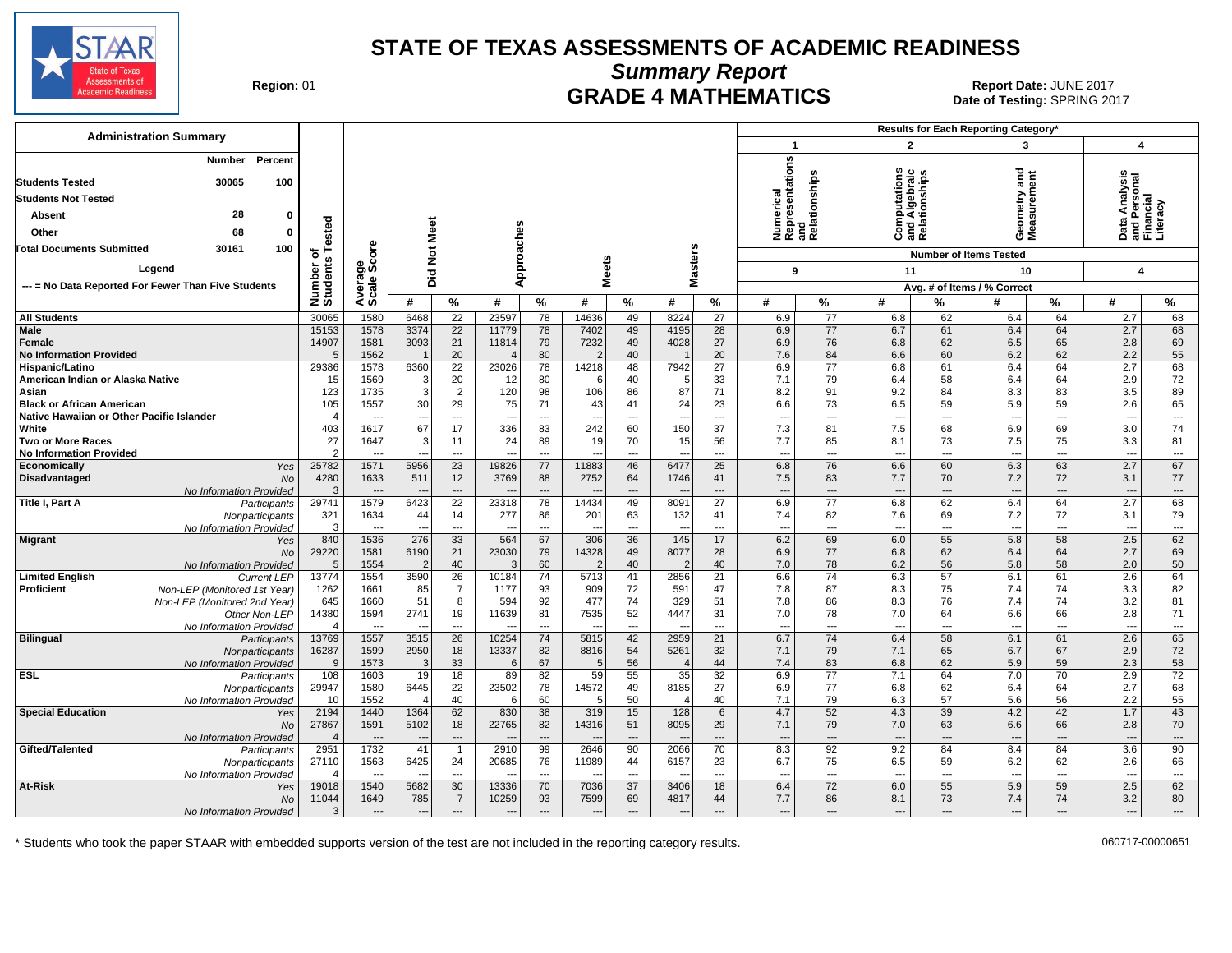

Date of Testing: SPRING 2017

| District: 01 |  |
|--------------|--|
|--------------|--|

# **Summary Report CONTROLLER SERVICE SERVICE SERVICE SERVICE SERVICE SERVICE SERVICE SERVICE SERVICE SERVICE SERVICE SERVICE SERVICE SPRING 2017<br>Date of Testing: SPRING 2017**

| <b>Administration Summary</b>                       |                      |                          |                          |                          |                          |                          |                          |                                |                                  |                          |                                 |                                  | Results for Each Reporting Category' |                              |                                  |                              |
|-----------------------------------------------------|----------------------|--------------------------|--------------------------|--------------------------|--------------------------|--------------------------|--------------------------|--------------------------------|----------------------------------|--------------------------|---------------------------------|----------------------------------|--------------------------------------|------------------------------|----------------------------------|------------------------------|
|                                                     |                      |                          |                          |                          |                          |                          |                          |                                |                                  |                          |                                 | $\mathbf{1}$                     | $\overline{2}$                       |                              | 3                                |                              |
| Percent<br>Number                                   |                      |                          |                          |                          |                          |                          |                          |                                |                                  |                          |                                 |                                  |                                      |                              |                                  |                              |
| <b>Students Tested</b><br>28016<br>100              |                      |                          |                          |                          |                          |                          |                          |                                |                                  |                          |                                 |                                  |                                      |                              |                                  |                              |
| <b>Students Not Tested</b>                          |                      |                          |                          |                          |                          |                          |                          |                                |                                  |                          |                                 | mposition                        |                                      |                              |                                  |                              |
| 34<br>Absent<br>o                                   |                      |                          |                          |                          |                          |                          |                          |                                |                                  |                          |                                 |                                  | Revision                             |                              | Editing                          |                              |
|                                                     | ested                |                          | Meet                     |                          |                          |                          |                          |                                |                                  |                          |                                 |                                  |                                      |                              |                                  |                              |
| Other<br>-8<br>o                                    |                      |                          |                          |                          |                          |                          |                          |                                |                                  |                          |                                 | 8                                |                                      |                              |                                  |                              |
| <b>Total Documents Submitted</b><br>28058<br>100    | <del>ءَ</del> ۽      | ge<br>Score              | $\frac{5}{2}$            |                          |                          |                          |                          |                                | <b>isters</b>                    |                          |                                 | <b>Number of Points Possible</b> |                                      |                              | <b>Number of Items Tested</b>    |                              |
| Legend                                              | Number o<br>Students |                          |                          |                          | Approaches               |                          | <b>Meets</b>             |                                |                                  |                          |                                 | 8                                | 8                                    |                              | 16                               |                              |
| --- = No Data Reported For Fewer Than Five Students |                      | Avera                    | Did                      |                          |                          |                          |                          |                                | ξ                                |                          |                                 | Avg. # of Points / % Scored      |                                      |                              | Avg. # of Items / % Correct      |                              |
|                                                     |                      |                          | #                        | $\frac{9}{6}$            | #                        | $\%$                     | #                        | $\%$                           | #                                | %                        | #                               | %                                | #                                    | %                            | #                                | $\%$                         |
| <b>All Students</b>                                 | 28016                | 3785                     | 8721                     | $\overline{31}$          | 19295                    | 69                       | 10030                    | 36                             | 2998                             | 11                       | 3.8                             | 48                               | 5.2                                  | 65                           | 10.9                             | 68                           |
| Male                                                | 14161                | 3707                     | 5148                     | 36                       | 9013                     | 64                       | 4407                     | 31                             | 1196                             | 8                        | 3.6                             | 45                               | 5.0                                  | 63                           | 10.5                             | 66                           |
| Female                                              | 13853                | 3865                     | 3571                     | 26                       | 10282                    | 74                       | 5623                     | 41                             | 1802                             | 13                       | 4.0                             | 50                               | 5.4                                  | 67                           | 11.3                             | 70                           |
| <b>No Information Provided</b>                      | 27347                | 3779                     | $\sim$<br>8575           | ---<br>31                | 18772                    | $\overline{a}$<br>69     | 9689                     | $\overline{\phantom{a}}$<br>35 | $\overline{\phantom{a}}$<br>2839 | $\overline{a}$<br>10     | $\overline{\phantom{a}}$<br>3.8 | $\overline{a}$<br>47             | $\overline{a}$<br>5.2                | $\overline{a}$<br>65         | ----<br>10.8                     | $---$<br>68                  |
| Hispanic/Latino<br>American Indian or Alaska Native | 14                   | 3795                     | $\sqrt{2}$               | 29                       | 10                       | 71                       | $\overline{2}$           | 14                             | $\overline{2}$                   | 14                       | 3.9                             | 49                               | 5.4                                  | 68                           | 10.2                             | 64                           |
| Asian                                               | 124                  | 4414                     | 11                       | 9                        | 113                      | 91                       | 97                       | 78                             | 54                               | 44                       | 4.7                             | 59                               | 6.6                                  | 83                           | 13.5                             | 84                           |
| <b>Black or African American</b>                    | 105                  | 3735                     | 40                       | 38                       | 65                       | 62                       | 32                       | 30                             | 15                               | 14                       | 3.6                             | 45                               | 5.2                                  | 65                           | 10.4                             | 65                           |
| Native Hawaiian or Other Pacific Islander           | $\mathbf{B}$         | $\overline{\phantom{a}}$ | $\overline{\phantom{a}}$ | $\overline{\phantom{a}}$ | $\overline{a}$           | ---                      | $\overline{\phantom{a}}$ | $\overline{\phantom{a}}$       | ---                              | ---                      | $\overline{\phantom{a}}$        | ---                              | $\overline{\phantom{a}}$             | ---                          | $\overline{\phantom{a}}$         | $\sim$ $\sim$                |
| White                                               | 395                  | 3967                     | 88                       | 22                       | 307                      | 78                       | 190                      | 48                             | 84                               | 21                       | 4.0                             | 50                               | 5.8                                  | 73                           | 11.6                             | 73                           |
| <b>Two or More Races</b>                            | 28                   | 4153                     | $\overline{1}$           | $\overline{4}$           | 27                       | 96                       | 19                       | 68                             | $\overline{4}$                   | 14                       | 4.0                             | 50                               | 6.4                                  | 79                           | 13.2                             | 83                           |
| <b>No Information Provided</b>                      | $\Omega$             | $\sim$                   | $-$                      | $\overline{a}$           | $\overline{a}$           | $---$                    | $\overline{\phantom{a}}$ | $\overline{a}$                 | $\overline{\phantom{a}}$         | $---$                    | ---                             | $---$                            | $---$                                | $\overline{a}$               | $\overline{\phantom{a}}$         | $---$                        |
| Yes<br>Economically                                 | 23774                | 3741                     | 7965                     | 34                       | 15809                    | 66                       | 7773                     | 33                             | 2130                             | 9                        | 3.7                             | 47                               | 5.1                                  | 63                           | 10.7                             | 67                           |
| <b>No</b><br><b>Disadvantaged</b>                   | 4240                 | 4032                     | 754                      | 18                       | 3486                     | 82                       | 2257                     | 53                             | 868                              | 20                       | 4.3                             | 53                               | 5.9                                  | 73                           | 12.0                             | 75                           |
| No Information Provided                             |                      | ---                      | $\overline{\phantom{a}}$ | $---$                    |                          | $---$                    | $\overline{\phantom{a}}$ | $---$                          | $\overline{\phantom{a}}$         | $\overline{\phantom{a}}$ | $\overline{\phantom{a}}$        | $---$                            | $---$                                | $\overline{\phantom{a}}$     | ---                              | $---$                        |
| Title I, Part A<br>Participants<br>Nonparticipants  | 27701<br>314         | 3782<br>4078             | 8665<br>55               | 31<br>18                 | 19036<br>259             | 69<br>82                 | 9860<br>170              | 36<br>54                       | 2927<br>71                       | 11<br>23                 | 3.8<br>4.3                      | 47<br>54                         | 5.2<br>5.9                           | 65<br>74                     | 10.9<br>12.1                     | 68<br>76                     |
| No Information Provided                             |                      | ---                      | $\overline{a}$           | $\overline{a}$           | $\sim$                   | $\overline{a}$           | $\sim$                   | $\overline{\phantom{a}}$       | $\overline{a}$                   | $\overline{\phantom{a}}$ | $\overline{\phantom{a}}$        | $---$                            | $\overline{a}$                       | $\overline{a}$               | $\overline{\phantom{a}}$         | $\sim$                       |
| <b>Migrant</b><br>Yes                               | 796                  | 3532                     | 395                      | 50                       | 401                      | 50                       | 164                      | 21                             | 43                               | 5                        | 3.3                             | 41                               | 4.4                                  | 55                           | 9.5                              | 59                           |
| <b>No</b>                                           | 27217                | 3792                     | 8324                     | 31                       | 18893                    | 69                       | 9865                     | 36                             | 2954                             | 11                       | 3.8                             | 48                               | 5.2                                  | 65                           | 10.9                             | 68                           |
| No Information Provided                             | 3                    |                          | $\overline{a}$           | $\overline{a}$           |                          | ---                      |                          | $---$                          | $\overline{\phantom{a}}$         | $\overline{\phantom{a}}$ | $\overline{\phantom{a}}$        | $\overline{a}$                   | $---$                                | ---                          | $\overline{\phantom{a}}$         | $---$                        |
| Current LEP<br><b>Limited English</b>               | 11714                | 3637                     | 4643                     | 40                       | 7071                     | 60                       | 2915                     | 25                             | 607                              | 5                        | 3.5                             | 44                               | 4.7                                  | 59                           | 10.2                             | 64                           |
| Non-LEP (Monitored 1st Year)<br><b>Proficient</b>   | 1259                 | 4125                     | 109                      | 9                        | 1150                     | 91                       | 763                      | 61                             | 269                              | 21                       | 4.4                             | 55                               | 6.1                                  | 76                           | 12.7                             | 79                           |
| Non-LEP (Monitored 2nd Year)                        | 647                  | 4140                     | 52                       | 8                        | 595                      | 92                       | 427                      | 66                             | 146                              | 23                       | 4.4                             | 54                               | 6.1                                  | 77                           | 12.7                             | 80                           |
| Other Non-LEP<br>No Information Provided            | 14395                | 3859<br>---              | 3917<br>$\overline{a}$   | 27<br>$\sim$             | 10478                    | 73<br>$\sim$             | 5925<br>$\sim$           | 41<br>$\overline{\phantom{a}}$ | 1976<br>$\sim$                   | 14<br>$-$                | 4.0<br>$\overline{\phantom{a}}$ | 49<br>$\overline{a}$             | 5.5<br>$\overline{a}$                | 68<br>$\overline{a}$         | 11.1<br>$\overline{\phantom{a}}$ | 70<br>$---$                  |
| <b>Bilingual</b><br>Participants                    | 11697                | 3653                     | 4510                     | 39                       | 7187                     | 61                       | 3055                     | $\overline{26}$                | 657                              | 6                        | $\overline{3.6}$                | 44                               | 4.7                                  | 59                           | 10.3                             | 65                           |
| Nonparticipants                                     | 16313                | 3879                     | 4210                     | 26                       | 12103                    | 74                       | 6972                     | 43                             | 2339                             | 14                       | 4.0                             | 50                               | 5.5                                  | 69                           | 11.3                             | 70                           |
| No Information Provided                             | 6                    | 4008                     | - 1                      | 17                       | 5                        | 83                       | $\mathcal{R}$            | 50                             | $\overline{2}$                   | 33                       | 3.8                             | 48                               | 5.5                                  | 69                           | 12.2                             | 76                           |
| <b>ESL</b><br>Participants                          | 109                  | 3832                     | 39                       | 36                       | 70                       | 64                       | 41                       | 38                             | 19                               | 17                       | 3.7                             | 46                               | 5.2                                  | 65                           | 11.0                             | 69                           |
| Nonparticipants                                     | 27900                | 3785                     | 8680                     | 31                       | 19220                    | 69                       | 9986                     | 36                             | 2977                             | 11                       | 3.8                             | 48                               | 5.2                                  | 65                           | 10.9                             | 68                           |
| No Information Provideo                             | $\overline{7}$       | 3771                     | $\overline{2}$           | 29                       | F                        | 71                       | 3                        | 43                             | $\mathcal{P}$                    | 29                       | 3.6                             | 45                               | 4.7                                  | 59                           | 10.7                             | 67                           |
| <b>Special Education</b><br>Yes                     | 2086                 | 3140                     | 1664                     | 80                       | 422                      | 20                       | 120                      | 6                              | 17                               | $\mathbf{1}$             | 2.3                             | 29                               | 3.3                                  | 41                           | 7.1                              | 45                           |
| <b>No</b>                                           | 25928                | 3837                     | 7055                     | 27                       | 18873                    | 73                       | 9910                     | 38                             | 2981                             | 11                       | 3.9                             | 49                               | 5.3                                  | 67                           | 11.2                             | 70                           |
| No Information Provided                             | $\mathcal{P}$        |                          | $\overline{\phantom{a}}$ | $---$                    |                          | $\overline{\phantom{a}}$ |                          | $\overline{\phantom{a}}$       |                                  | $---$                    | ---                             | $\overline{\phantom{a}}$         | $\overline{a}$                       | ---                          | $\overline{\phantom{a}}$         | $---$                        |
| Gifted/Talented<br>Participants                     | 2856                 | 4402                     | 92                       | $\overline{3}$           | 2764                     | 97                       | 2272                     | 80                             | 1159                             | 41                       | 4.9                             | 61                               | 6.7                                  | 84                           | 13.6                             | 85                           |
| Nonparticipants<br>No Information Provideo          | 25158                | 3715                     | 8627<br>$\sim$           | 34<br>$\sim$             | 16531                    | 66<br>---                | 7758                     | 31<br>---                      | 1839                             | 7<br>---                 | 3.7<br>---                      | 46<br>---                        | 5.0<br>$\overline{\phantom{a}}$      | 63<br>$\qquad \qquad \cdots$ | 10.6<br>--                       | 66<br>$\qquad \qquad \cdots$ |
| At-Risk<br>Yes                                      | 16971                | 3591                     | 7435                     | 44                       | 9536                     | 56                       | 3717                     | 22                             | 765                              | 5                        | 3.4                             | 43                               | 4.6                                  | 57                           | 9.9                              | 62                           |
| No                                                  | 11044                | 4083                     | 1285                     | 12                       | 9759                     | 88                       | 6313                     | 57                             | 2233                             | 20                       | 4.4                             | 54                               | 6.1                                  | 76                           | 12.3                             | 77                           |
| No Information Provided                             |                      | $\overline{\phantom{a}}$ | $\overline{\phantom{a}}$ | ---                      | $\overline{\phantom{a}}$ | ---                      | $\overline{\phantom{a}}$ | $---$                          | $\overline{\phantom{a}}$         | $\overline{\phantom{a}}$ | ---                             | ---                              | $\overline{\phantom{a}}$             | ---                          | ---                              |                              |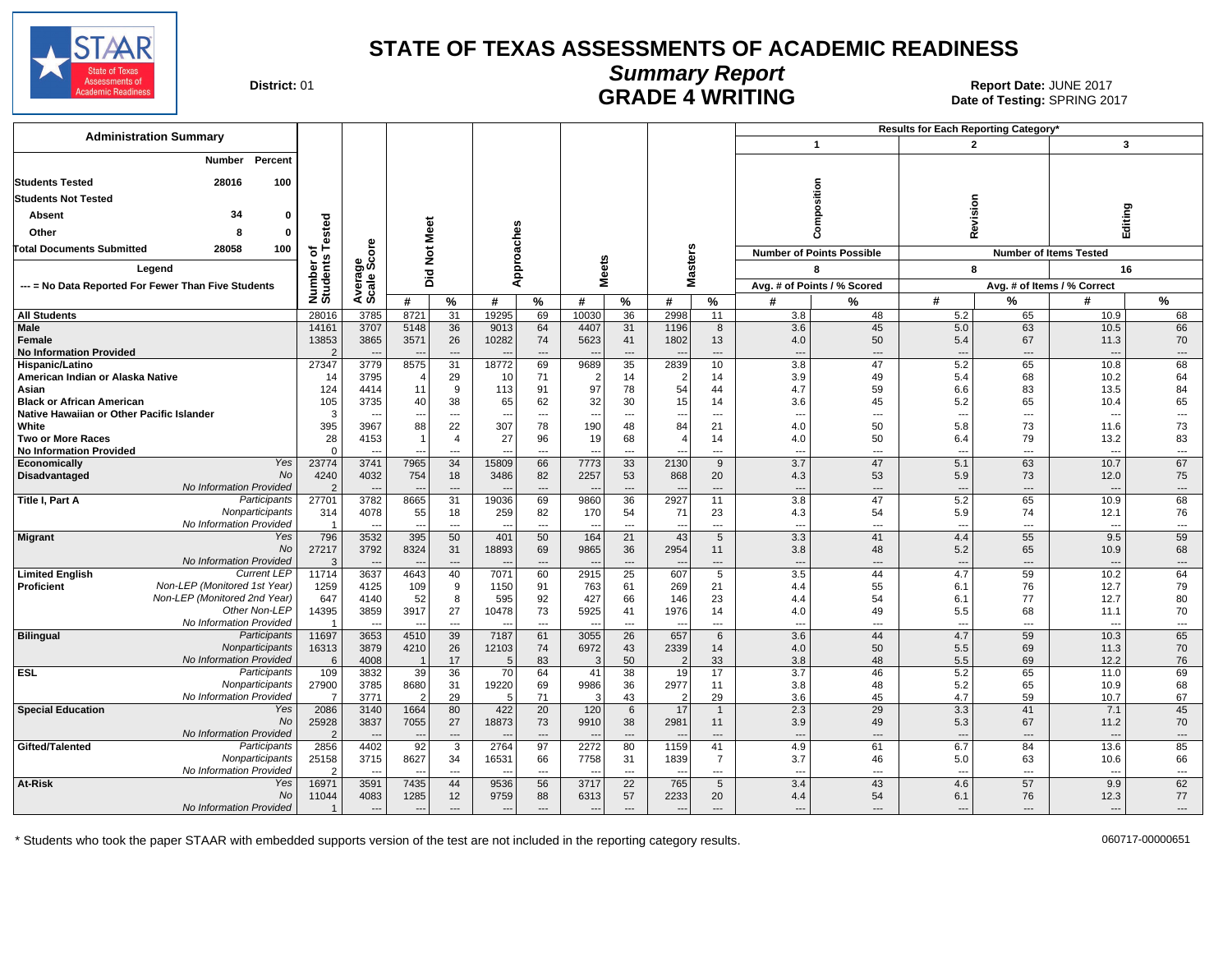

# **STATE OF TEXAS ASSESSMENTS OF ACADEMIC READINESS Constructed Responses Summary Report GRADE 4 WRITING** Report Date: JUNE 2017

**Region: 01** 

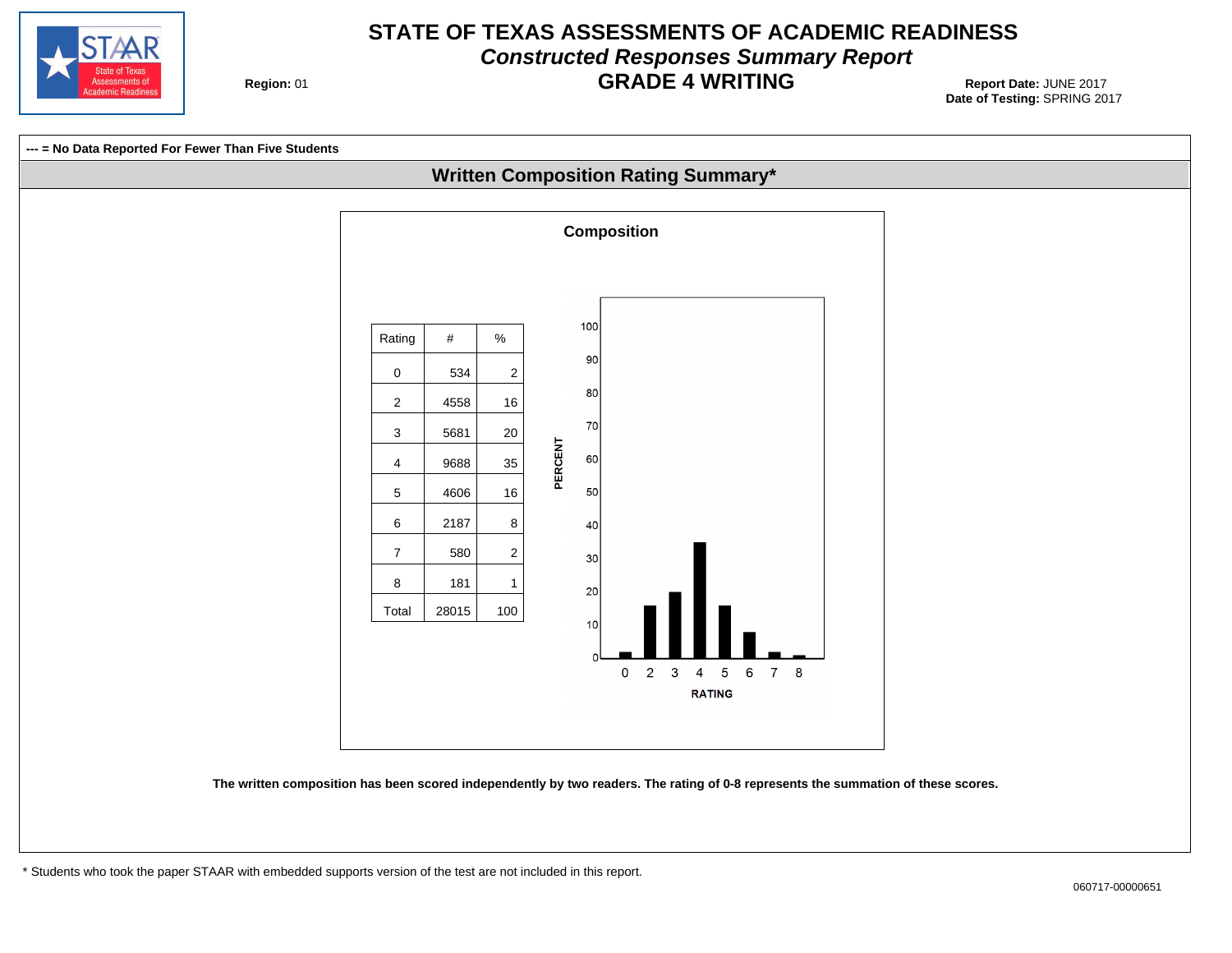

**Summary Report**

Region: 01 **Region: 01 CONTRIGGLATE 4 READING Report Date: JUNE 2017**<br>Date of Testing: SPRING 20

| <b>Administration Summary</b>                                                     |                         |                            |                                 |                                |                                  |                                |                          |                          |                                 |                                |                          | <b>Results for Each Reporting Category</b> |                                     |                          |                                                         |                          |
|-----------------------------------------------------------------------------------|-------------------------|----------------------------|---------------------------------|--------------------------------|----------------------------------|--------------------------------|--------------------------|--------------------------|---------------------------------|--------------------------------|--------------------------|--------------------------------------------|-------------------------------------|--------------------------|---------------------------------------------------------|--------------------------|
|                                                                                   |                         |                            |                                 |                                |                                  |                                |                          |                          |                                 |                                | $\mathbf{1}$             |                                            | $\overline{2}$                      |                          | $\mathbf{3}$                                            |                          |
| Percent<br>Number<br><b>Students Tested</b><br>2658<br><b>Students Not Tested</b> | 100                     |                            |                                 |                                |                                  |                                |                          |                          |                                 |                                | rstanding/               | Understanung,<br>Analysis<br>Across Genres | rrstanding/<br>ysis of<br>ary Texts |                          | Understanding/<br>Analysis of<br>Informational<br>Texts |                          |
|                                                                                   |                         |                            |                                 |                                |                                  |                                |                          |                          |                                 |                                |                          |                                            |                                     |                          |                                                         |                          |
| O<br>Absent                                                                       | $\bf{0}$                |                            |                                 |                                |                                  |                                |                          |                          |                                 |                                |                          |                                            | Under<br>Anaiya<br>Literal          |                          |                                                         |                          |
| Other<br>O                                                                        | ested                   |                            | Meet                            |                                |                                  |                                |                          |                          |                                 |                                |                          |                                            |                                     |                          |                                                         |                          |
| <b>Total Documents Submitted</b><br>2658                                          | 100<br>7ㅎ<br><b>SC</b>  | ge<br>Score                | $\breve{\mathbf{z}}$            |                                | Approaches                       |                                |                          |                          | <b>Masters</b>                  |                                |                          |                                            | <b>Number of Items Tested</b>       |                          |                                                         |                          |
| Legend                                                                            |                         |                            |                                 |                                |                                  |                                | <b>Meets</b>             |                          |                                 |                                | 8                        |                                            | 15                                  |                          | 13                                                      |                          |
| --- = No Data Reported For Fewer Than Five Students                               |                         |                            | pid                             |                                |                                  |                                |                          |                          |                                 |                                |                          |                                            | Avg. # of Items / % Correct         |                          |                                                         |                          |
|                                                                                   | Number<br>Student:      | Avera                      | #                               | $\%$                           | #                                | $\%$                           | #                        | ℅                        | #                               | %                              | #                        | $\%$                                       | #                                   | %                        | #                                                       | %                        |
| <b>All Students</b>                                                               | 2658                    | S-1458                     | 982                             | 37                             | 1676                             | 63                             | 891                      | 34                       | 362                             | 14                             | 4.1                      | 52                                         | 9.7                                 | 65                       | 8.2                                                     | 63                       |
| <b>Male</b>                                                                       | 1308                    | $S-1442$                   | 526                             | 40                             | 782                              | 60                             | 396                      | 30                       | 159                             | 12                             | 3.9                      | 49                                         | 9.3                                 | 62                       | 7.9                                                     | 61                       |
| Female                                                                            | 1350                    | S-1473                     | 456                             | 34                             | 894                              | 66                             | 495                      | 37                       | 203                             | 15                             | 4.3                      | 54                                         | 10.0                                | 67                       | 8.4                                                     | 65                       |
| <b>No Information Provided</b>                                                    | 2643                    | $\overline{a}$             | $\sim$<br>978                   | $---$<br>$\overline{37}$       | $\overline{\phantom{a}}$<br>1665 | $---$<br>63                    |                          | ---<br>$\overline{33}$   | $\overline{\phantom{a}}$<br>362 | $---$<br>14                    | $---$<br>4.1             | $---$<br>52                                | $\overline{\phantom{a}}$<br>9.7     | $---$                    | $\overline{\phantom{a}}$<br>8.2                         | $\cdots$<br>63           |
| Hispanic/Latino<br>American Indian or Alaska Native                               |                         | $S-1458$<br>$\overline{a}$ | $\overline{\phantom{a}}$        | $---$                          |                                  | $---$                          | 885                      | ---                      | $\overline{\phantom{a}}$        | $---$                          | $\ddotsc$                | $\overline{a}$                             | $\overline{\phantom{a}}$            | 65<br>$---$              | ---                                                     | $\overline{a}$           |
| Asian                                                                             |                         | $\qquad \qquad \cdots$     | $\sim$                          | ---                            |                                  | ---                            | ---                      | ---                      | $\qquad \qquad \cdots$          | $\overline{\phantom{a}}$       | ---                      | ---                                        | $\overline{\phantom{a}}$            | ---                      | ---                                                     |                          |
| <b>Black or African American</b>                                                  |                         | $\cdots$                   |                                 | $---$                          |                                  | $---$                          |                          | ---                      | ---                             | $---$                          | $\overline{\phantom{a}}$ | ---                                        | $\overline{\phantom{a}}$            | ---                      |                                                         |                          |
| Native Hawaiian or Other Pacific Islander                                         |                         | $---$                      | $\sim$                          | $---$                          | ---                              | $\overline{\phantom{a}}$       | $---$                    | ---                      | $\overline{a}$                  | $---$                          | $\overline{a}$           | $---$                                      | $---$                               | $---$                    | ---                                                     | $---$                    |
| White                                                                             | 13                      | S-1443                     | 4                               | 31                             | 9                                | 69                             | 5                        | 38                       | $\mathbf 0$                     | $\mathbf 0$                    | 4.0                      | 50                                         | 9.9                                 | 66                       | 7.7                                                     | 59                       |
| <b>Two or More Races</b>                                                          |                         | $\overline{\phantom{a}}$   | $\overline{\phantom{a}}$        | $\overline{\phantom{a}}$       | ---                              | $\overline{\phantom{a}}$       | $\qquad \qquad \cdots$   | $\hspace{0.05cm} \ldots$ | $\qquad \qquad \cdots$          | $\hspace{0.05cm} \ldots$       | $---$                    | $\qquad \qquad -$                          | $\overline{\phantom{a}}$            | ---                      | ---                                                     | ---                      |
| <b>No Information Provided</b>                                                    |                         |                            |                                 | $---$                          | $\sim$                           | $\overline{a}$                 | $\overline{a}$           | $\overline{a}$           | $\overline{a}$                  | $---$                          | $\overline{a}$           | $\overline{a}$                             | $\overline{a}$                      | $\overline{a}$           | $\overline{a}$                                          | $\overline{a}$           |
| Economically                                                                      | 2561<br>Yes             | S-1458                     | 957                             | $\overline{37}$                | 1604                             | 63                             | 857                      | 33                       | 351                             | 14                             | 4.1                      | 51                                         | 9.7                                 | 65                       | 8.2                                                     | 63                       |
| Disadvantaged                                                                     | <b>No</b><br>96         | S-1465                     | 25                              | 26                             | 71                               | 74<br>$---$                    | 34                       | 35<br>$\overline{a}$     | 11                              | 11                             | 4.3                      | 54<br>$---$                                | 9.8                                 | 65                       | 8.5                                                     | 66<br>$---$              |
| No Information Provided<br>Title I, Part A<br>Participants                        | 2630                    | S-1457                     | 974                             | $---$<br>$\overline{37}$       | 1656                             | 63                             | 879                      | 33                       | $\overline{a}$<br>357           | $---$<br>14                    | $---$<br>4.1             | 51                                         | $\overline{\phantom{a}}$<br>9.7     | $---$<br>64              | $\overline{\phantom{a}}$<br>8.2                         | 63                       |
| Nonparticipants                                                                   | 27                      | S-1507                     | 8                               | 30                             | 19                               | 70                             | 12                       | 44                       | 5                               | 19                             | 4.6                      | 58                                         | 10.7                                | 71                       | 8.9                                                     | 68                       |
| No Information Provided                                                           | $\overline{\mathbf{1}}$ |                            |                                 | $\overline{a}$                 |                                  | $\overline{\phantom{a}}$       |                          | $\overline{a}$           | $\overline{a}$                  | $---$                          | $\overline{a}$           | $\overline{a}$                             | $\overline{\phantom{a}}$            | $\overline{\phantom{a}}$ | $\overline{a}$                                          | $\overline{a}$           |
| <b>Migrant</b>                                                                    | 79<br>Yes               | S-1431                     | 36                              | 46                             | 43                               | 54                             | 23                       | 29                       | 8                               | 10 <sup>°</sup>                | 3.9                      | 49                                         | 9.2                                 | 61                       | 7.5                                                     | 58                       |
|                                                                                   | 2578<br><b>No</b>       | S-1459                     | 946                             | 37                             | 1632                             | 63                             | 868                      | 34                       | 354                             | 14                             | 4.1                      | 52                                         | 9.7                                 | 65                       | 8.2                                                     | 63                       |
| No Information Provided                                                           |                         |                            |                                 | $---$                          |                                  | $\overline{a}$                 |                          | $\overline{a}$           | $\overline{a}$                  | $---$                          | $---$                    | $\overline{a}$                             | $\overline{a}$                      | $\overline{\phantom{a}}$ | $\overline{\phantom{a}}$                                | $---$                    |
| <b>Limited English</b><br><b>Current LEP</b>                                      | 2632                    | S-1459                     | 965                             | $\overline{37}$                | 1667                             | 63                             | 887                      | 34                       | 359                             | 14                             | 4.1                      | 52                                         | 9.7                                 | 65                       | 8.2                                                     | 63                       |
| Proficient<br>Non-LEP (Monitored 1st Year)                                        |                         | $---$                      | ---                             | $---$                          | $- - -$                          | $---$                          | $---$                    | $\overline{a}$           | $---$                           | $---$                          | $- - -$                  | $---$                                      | $---$                               | $---$                    | ---                                                     | $\overline{a}$           |
| Non-LEP (Monitored 2nd Year)<br>Other Non-LEP                                     | $\Omega$<br>24          | S-1362                     | $\sim$<br>16                    | $\overline{\phantom{a}}$<br>67 | 8                                | ---<br>33                      | $\overline{4}$           | ---<br>17                | $\overline{\phantom{a}}$<br>3   | $\overline{\phantom{a}}$<br>13 | $---$<br>3.0             | ---<br>38                                  | $\overline{\phantom{a}}$<br>7.3     | ---<br>49                | ---<br>6.5                                              | ---<br>50                |
| No Information Provided                                                           |                         |                            | $\overline{\phantom{a}}$        | $---$                          |                                  | ---                            |                          | ---                      | ---                             | $\overline{\phantom{a}}$       | $\overline{\phantom{a}}$ | $---$                                      | $\overline{\phantom{a}}$            | $-$                      | $\overline{\phantom{a}}$                                | ---                      |
| <b>Bilingual</b><br>Participants                                                  | 2640                    | S-1458                     | 973                             | 37                             | 1667                             | 63                             | 888                      | 34                       | 360                             | 14                             | 4.1                      | 52                                         | 9.7                                 | 65                       | 8.2                                                     | 63                       |
| Nonparticipants                                                                   | 17                      | S-1383                     | 9                               | 53                             | 8                                | 47                             | 3                        | 18                       | $\overline{2}$                  | 12                             | 3.4                      | 42                                         | 7.5                                 | 50                       | 7.4                                                     | 57                       |
| No Information Provided                                                           |                         | $\overline{\phantom{a}}$   | ---                             | $\cdots$                       | $\overline{\phantom{a}}$         | $---$                          | ---                      | ---                      | $\cdots$                        | $\overline{\phantom{a}}$       | $---$                    | $\overline{\phantom{a}}$                   | $---$                               | $\cdots$                 | $---$                                                   | $\cdots$                 |
| <b>ESL</b><br>Participants                                                        | 1                       | $\overline{\phantom{a}}$   | $\overline{\phantom{a}}$        | $\hspace{0.05cm} \ldots$       |                                  | $\overline{\phantom{a}}$       | $\overline{\phantom{a}}$ | $\hspace{0.05cm} \ldots$ | $\overline{\phantom{a}}$        | $\hspace{0.05cm} \ldots$       | $---$                    | ---                                        | $\overline{\phantom{a}}$            | $\overline{\phantom{a}}$ | $\overline{\phantom{a}}$                                | $\overline{\phantom{a}}$ |
| Nonparticipants                                                                   | 2656                    | S-1458                     | 982                             | 37                             | 1674                             | 63                             | 891                      | 34                       | 362                             | 14                             | 4.1                      | 52                                         | 9.7                                 | 65                       | 8.2                                                     | 63                       |
| No Information Provided                                                           |                         |                            | ---                             | $---$                          | $\overline{\phantom{a}}$         | $\overline{\phantom{a}}$       | $\overline{a}$           | $\overline{a}$           | $\overline{\phantom{a}}$        | $---$                          | $- - -$                  | $---$                                      | $---$                               | $---$                    | $\overline{a}$                                          | ---                      |
| <b>Special Education</b>                                                          | 146<br>Yes              | S-1329                     | 111                             | 76                             | 35<br>1640                       | 24                             | 10                       | $\overline{7}$           | $\overline{4}$                  | 3                              | 2.6                      | 32                                         | 6.9                                 | 46<br>66                 | 5.8                                                     | 45                       |
| No Information Provided                                                           | 2511<br><b>No</b>       | S-1465<br>$\overline{a}$   | 871<br>$\overline{\phantom{a}}$ | 35<br>$---$                    | $\overline{\phantom{a}}$         | 65<br>$\overline{\phantom{a}}$ | 881<br>$\overline{a}$    | 35<br>$\overline{a}$     | 358<br>$---$                    | 14<br>$\overline{a}$           | 4.2<br>$---$             | 53<br>$---$                                | 9.8<br>$\overline{a}$               | $---$                    | 8.3<br>$\overline{\phantom{a}}$                         | 64<br>$---$              |
| Gifted/Talented<br>Participants                                                   | 86                      | $S-1632$                   | $\mathbf 0$                     | $\mathbf 0$                    | 86                               | 100                            | 67                       | 78                       | 42                              | 49                             | 5.7                      | $\overline{72}$                            | 12.5                                | 83                       | 11.5                                                    | 88                       |
| Nonparticipants                                                                   | 2571                    | S-1452                     | 982                             | 38                             | 1589                             | 62                             | 824                      | 32                       | 320                             | 12                             | 4.1                      | 51                                         | 9.6                                 | 64                       | 8.1                                                     | 62                       |
| No Information Provided                                                           |                         |                            | ---                             | $---$                          | $\sim$                           | $---$                          | $\overline{a}$           | $\overline{a}$           | $---$                           | $\overline{\phantom{a}}$       | $- - -$                  | $---$                                      | $---$                               | $---$                    | $\overline{a}$                                          | $---$                    |
| At-Risk                                                                           | 2623<br>Yes             | S-1459                     | 966                             | $\overline{37}$                | 1657                             | 63                             | 884                      | 34                       | 359                             | 14                             | 4.1                      | 52                                         | 9.7                                 | 65                       | 8.2                                                     | 63                       |
|                                                                                   | No<br>34                | S-1382                     | 16                              | 47                             | 18                               | 53                             | $\overline{7}$           | 21                       | 3                               | 9                              | 3.2                      | 40                                         | 8.1                                 | 54                       | 7.3                                                     | 56                       |
| No Information Provided                                                           | $\overline{\mathbf{1}}$ | $---$                      | $---$                           | $---$                          | $---$                            | $---$                          | $---$                    | $\overline{a}$           | $\overline{\phantom{a}}$        | $---$                          | $---$                    | $---$                                      | $\overline{a}$                      | $---$                    | $\overline{\phantom{a}}$                                | $\cdots$                 |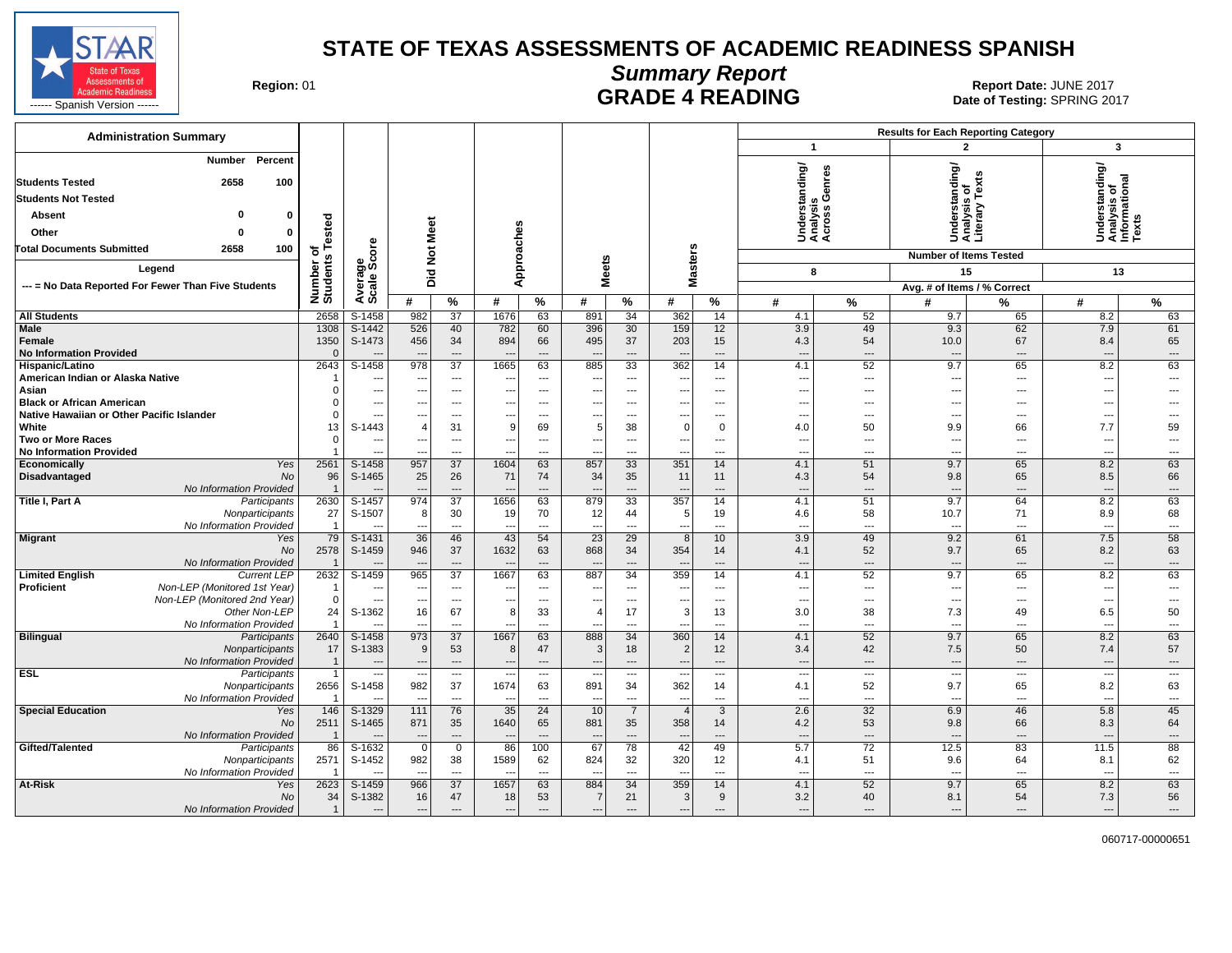

**Summary Report**

Region: 01 **Region: 01 CRADE 4 MATHEMATICS Date: JUNE 2017 Report Date: JUNE 2017** 

| <b>Administration Summary</b>                                                                                                                                                                                       |                        |                                  |                          |                          |                          |                            |                          |                                  |                                |                               |                                                      |                                      | <b>Results for Each Reporting Category</b> |                                              |                                        |                                                      |                                                        |                                                      |
|---------------------------------------------------------------------------------------------------------------------------------------------------------------------------------------------------------------------|------------------------|----------------------------------|--------------------------|--------------------------|--------------------------|----------------------------|--------------------------|----------------------------------|--------------------------------|-------------------------------|------------------------------------------------------|--------------------------------------|--------------------------------------------|----------------------------------------------|----------------------------------------|------------------------------------------------------|--------------------------------------------------------|------------------------------------------------------|
|                                                                                                                                                                                                                     |                        |                                  |                          |                          |                          |                            |                          |                                  |                                |                               | $\mathbf{1}$                                         |                                      | $\overline{2}$                             |                                              | 3                                      |                                                      | $\overline{4}$                                         |                                                      |
| Percent<br><b>Number</b><br><b>Students Tested</b><br>565<br>100<br><b>Students Not Tested</b><br>0<br>$\mathbf 0$<br>Absent<br>Other<br>$\mathbf{0}$<br>$\Omega$<br><b>Total Documents Submitted</b><br>565<br>100 | ested                  |                                  | Meet                     |                          | Approaches               |                            |                          |                                  |                                |                               | Numerical<br>Representations<br>and<br>Relationships |                                      |                                            | Computes<br>and Algebraic<br>  Relationships | Geometry and<br>Measurement            |                                                      | Data Analysis<br>and Personal<br>Financial<br>Literacy |                                                      |
|                                                                                                                                                                                                                     | ৳                      | ge<br>Score                      | $\frac{5}{2}$            |                          |                          |                            |                          |                                  |                                |                               |                                                      |                                      |                                            |                                              | <b>Number of Items Tested</b>          |                                                      |                                                        |                                                      |
| Legend                                                                                                                                                                                                              |                        |                                  | Did                      |                          |                          |                            | <b>Meets</b>             |                                  | <b>Masters</b>                 |                               | 9                                                    |                                      | 11                                         |                                              | 10                                     |                                                      | 4                                                      |                                                      |
| --- = No Data Reported For Fewer Than Five Students                                                                                                                                                                 | Number o<br>Students   | Average<br>Scale:                |                          |                          |                          |                            |                          |                                  |                                |                               |                                                      |                                      |                                            |                                              | Avg. # of Items / % Correct            |                                                      |                                                        |                                                      |
|                                                                                                                                                                                                                     |                        |                                  | #                        | %                        | #                        | $\%$                       | #                        | $\%$                             | #                              | $\%$                          | #                                                    | %                                    | #                                          | %                                            | #                                      | $\%$                                                 | #                                                      | %                                                    |
| <b>All Students</b>                                                                                                                                                                                                 | 565                    | 1496                             | 249                      | 44                       | 316                      | 56                         | 140                      | 25                               | 72                             | 13                            | 5.4                                                  | 60                                   | 5.7                                        | 52                                           | 5.0                                    | 50                                                   | 2.1                                                    | 53                                                   |
| Male<br>Female<br><b>No Information Provided</b>                                                                                                                                                                    | 280<br>285<br>$\Omega$ | 1493<br>1500                     | 126<br>123               | 45<br>43<br>---          | 154<br>162               | 55<br>57<br>$\overline{a}$ | 65<br>75                 | 23<br>26<br>---                  | 32<br>40                       | 11<br>14<br>---               | 5.3<br>5.6<br>$\overline{\phantom{a}}$               | 59<br>62<br>$\overline{\phantom{a}}$ | 5.7<br>5.7<br>$\overline{\phantom{a}}$     | 52<br>52<br>$\overline{a}$                   | 5.0<br>5.1<br>$\overline{\phantom{a}}$ | 50<br>51<br>$\cdots$                                 | 2.1<br>2.2<br>---                                      | 52<br>54<br>---                                      |
| Hispanic/Latino                                                                                                                                                                                                     | 558                    | 1495                             | 247                      | 44                       | 311                      | 56                         | 137                      | 25                               | 71                             | 13                            | 5.4                                                  | 60                                   | 5.7                                        | 52                                           | 5.0                                    | 50                                                   | 2.1                                                    | 53                                                   |
| American Indian or Alaska Native                                                                                                                                                                                    | $\Omega$               | $---$                            | $\overline{a}$           | $\overline{a}$           | $\sim$                   | $\overline{\phantom{a}}$   | ---                      | $\overline{a}$                   | ---                            | $\overline{a}$                | $\overline{\phantom{a}}$                             | $\overline{\phantom{a}}$             | $\sim$                                     | $\overline{a}$                               | $\overline{a}$                         | $\overline{a}$                                       | $\overline{\phantom{a}}$                               | ---                                                  |
| Asian<br><b>Black or African American</b>                                                                                                                                                                           | $\Omega$<br>$\Omega$   | $\qquad \qquad \cdots$<br>$---$  | --                       | ---<br>$\overline{a}$    | ---                      | ---<br>---                 | ---                      | ---<br>---                       | ---<br>---                     | ---<br>⊷                      | $\overline{\phantom{a}}$<br>$\overline{\phantom{a}}$ | $---$<br>$\overline{\phantom{a}}$    | $\overline{\phantom{a}}$<br>---            | ---<br>---                                   | ---<br>---                             | $\overline{\phantom{a}}$<br>$\overline{\phantom{a}}$ | ---<br>---                                             | ---<br>---                                           |
| Native Hawaiian or Other Pacific Islander                                                                                                                                                                           |                        | $---$                            | $\ddotsc$                | $\overline{\phantom{a}}$ | ---                      | $\overline{\phantom{a}}$   | ---                      | ---                              | ---                            | ---                           | $\ddotsc$                                            | ---                                  | $\overline{\phantom{a}}$                   | $---$                                        | ---                                    | $---$                                                | ---                                                    | ---                                                  |
| White                                                                                                                                                                                                               | 6                      | 1573                             | $\overline{2}$           | 33                       | $\overline{4}$           | 67                         | 3                        | 50                               | $\overline{1}$                 | 17                            | 6.3                                                  | 70                                   | 6.8                                        | 62                                           | 6.7                                    | 67                                                   | 2.8                                                    | 71                                                   |
| <b>Two or More Races</b>                                                                                                                                                                                            | $\Omega$               | $\hspace{0.05cm} \ldots$         | ---                      | $\overline{\phantom{a}}$ | $\hspace{0.05cm} \ldots$ | $\overline{\phantom{a}}$   | ---                      | ---                              | $\qquad \qquad \cdots$         | ---                           | $\overline{\phantom{a}}$                             | ---                                  | $\overline{\phantom{a}}$                   | $\overline{\phantom{a}}$                     | $\overline{\phantom{a}}$               | $\qquad \qquad \cdots$                               | $\overline{\phantom{a}}$                               | ---                                                  |
| <b>No Information Provided</b>                                                                                                                                                                                      |                        | $\sim$                           |                          | ---                      | $\sim$                   | ---                        |                          | ---                              | $\ddotsc$                      | ---                           | ---                                                  | $\overline{\phantom{a}}$             | $---$                                      | ---                                          | ---                                    | $\overline{\phantom{a}}$                             | ---                                                    | $\overline{\phantom{a}}$                             |
| Economically<br>Yes                                                                                                                                                                                                 | 518                    | 1496                             | 229                      | 44                       | 289                      | 56                         | 128                      | 25                               | 67                             | 13                            | 5.4                                                  | 60                                   | 5.7                                        | 52                                           | 5.0                                    | 50                                                   | 2.1                                                    | 53                                                   |
| <b>Disadvantaged</b><br><b>No</b>                                                                                                                                                                                   | 46                     | 1497                             | 20                       | 43                       | 26                       | 57                         | 12                       | 26                               | 5                              | 11                            | 5.4                                                  | 60                                   | 5.8                                        | 53                                           | 5.0                                    | 50                                                   | 2.2                                                    | 54                                                   |
| No Information Provided                                                                                                                                                                                             | $\overline{1}$         |                                  |                          | ---                      |                          | ---                        |                          | ---                              | ---                            | ---                           | $\overline{\phantom{a}}$                             | $\overline{\phantom{a}}$             | $\overline{\phantom{a}}$                   | $\overline{a}$                               | $\overline{\phantom{a}}$               | $\overline{\phantom{a}}$                             | $\overline{\phantom{a}}$                               | ---                                                  |
| Title I, Part A<br>Participants<br>Nonparticipants                                                                                                                                                                  | 548<br>16              | 1494<br>1583                     | 244<br>5                 | 45<br>31                 | 304<br>11                | 55<br>69                   | 132<br>8                 | 24<br>50                         | 66<br>6                        | 12<br>38                      | 5.4<br>6.4                                           | 60<br>71                             | 5.7<br>6.8                                 | 51<br>62                                     | 5.0<br>6.4                             | 50<br>64                                             | 2.1<br>2.4                                             | 53<br>59                                             |
| No Information Provided                                                                                                                                                                                             | $\overline{1}$         | $\overline{\phantom{a}}$         |                          | ---                      |                          | ---                        |                          | ---                              | ---                            | ---                           | $\sim$                                               | $\overline{\phantom{a}}$             | ---                                        | ---                                          | $\overline{\phantom{a}}$               | $\overline{\phantom{a}}$                             | ---                                                    | ---                                                  |
| <b>Migrant</b><br>Yes                                                                                                                                                                                               | $\overline{7}$         | 1409                             | 5                        | 71                       | $\overline{2}$           | 29                         | $\Omega$                 | $\overline{0}$                   | $\mathbf 0$                    | $\mathbf 0$                   | 3.6                                                  | 40                                   | 4.4                                        | 40                                           | 3.9                                    | 39                                                   | 1.4                                                    | 36                                                   |
| <b>No</b><br>No Information Provided                                                                                                                                                                                | 557<br>$\overline{1}$  | 1497<br>$\overline{\phantom{a}}$ | 244                      | 44<br>---                | 313                      | 56                         | 140                      | 25<br>---                        | 72<br>$\overline{\phantom{a}}$ | 13<br>---                     | 5.5<br>$\overline{\phantom{a}}$                      | 61<br>$\overline{\phantom{a}}$       | 5.7<br>$\overline{\phantom{a}}$            | 52<br>---                                    | 5.1<br>$\overline{\phantom{a}}$        | 51<br>$\overline{\phantom{a}}$                       | 2.1<br>$\overline{\phantom{a}}$                        | 53<br>---                                            |
| <b>Limited English</b><br><b>Current LEP</b>                                                                                                                                                                        | 549                    | 1498                             | 240                      | 44                       | 309                      | 56                         | 139                      | 25                               | $\overline{72}$                | 13                            | 5.5                                                  | 61                                   | 5.7                                        | 52                                           | 5.1                                    | 51                                                   | 2.1                                                    | 53                                                   |
| <b>Proficient</b><br>Non-LEP (Monitored 1st Year)                                                                                                                                                                   | -1                     | $---$                            | --                       | $---$                    | $---$                    | $\sim$                     | ---                      | $---$                            | ---                            | $---$                         | $\sim$                                               | $---$                                | $---$                                      | $\overline{a}$                               | $\sim$                                 | $---$                                                | ---                                                    | $\overline{\phantom{a}}$                             |
| Non-LEP (Monitored 2nd Year)                                                                                                                                                                                        | $\mathbf 0$            | $---$                            |                          | ---                      | ---                      | $\overline{\phantom{a}}$   |                          | ---                              |                                | ---                           | $\overline{\phantom{a}}$                             | $\overline{\phantom{a}}$             | $\overline{\phantom{a}}$                   | ---                                          | $\overline{\phantom{a}}$               | $\overline{\phantom{a}}$                             | Ξ.                                                     | ---                                                  |
| Other Non-LEP                                                                                                                                                                                                       | 14                     | 1426<br>$\overline{a}$           | 9                        | 64<br>$---$              | 5 <sup>5</sup><br>$---$  | 36<br>$\overline{a}$       | $\overline{1}$<br>$\sim$ | $\overline{7}$<br>$\overline{a}$ | 0                              | $\mathbf 0$<br>$\overline{a}$ | 4.2<br>---                                           | 47<br>$\overline{\phantom{a}}$       | 4.3<br>$\overline{\phantom{a}}$            | 39<br>$\overline{a}$                         | 3.9<br>$\overline{a}$                  | 39<br>$---$                                          | 1.8                                                    | 45<br>$\overline{a}$                                 |
| No Information Provided<br><b>Bilingual</b><br>Participants                                                                                                                                                         | 552                    | 1497                             | --<br>243                | 44                       | 309                      | 56                         | 139                      | 25                               | $- - -$<br>72                  | 13                            | 5.4                                                  | 61                                   | 5.7                                        | 52                                           | 5.1                                    | 51                                                   | $\overline{\phantom{a}}$<br>2.1                        | 53                                                   |
| Nonparticipants                                                                                                                                                                                                     | 12                     | 1440                             | $6 \mid$                 | 50                       | $6 \mid$                 | 50                         |                          | 8                                | $\mathbf 0$                    | $\overline{0}$                | 4.7                                                  | 52                                   | 4.3                                        | 39                                           | 4.4                                    | 44                                                   | 1.9                                                    | 48                                                   |
| No Information Provided                                                                                                                                                                                             | $\overline{1}$         | $---$                            | $\overline{\phantom{a}}$ | $---$                    | $---$                    | $---$                      | $\overline{\phantom{a}}$ | $\overline{\phantom{a}}$         | $---$                          | $---$                         | $\overline{\phantom{a}}$                             | $---$                                | $---$                                      | $---$                                        | $---$                                  | $\cdots$                                             | $\overline{\phantom{a}}$                               | $\hspace{0.05cm} \ldots$                             |
| <b>ESL</b><br>Participants                                                                                                                                                                                          | $\mathbf{1}$           | $\overline{\phantom{a}}$         |                          | ---                      |                          | ---                        |                          | ---                              | $\overline{\phantom{a}}$       | $\overline{\phantom{a}}$      | $\overline{\phantom{a}}$                             | $\overline{\phantom{a}}$             | $\overline{\phantom{a}}$                   | $\hspace{0.05cm} \ldots$                     | $\overline{\phantom{a}}$               | $\cdots$                                             | ---                                                    | $\overline{\phantom{a}}$                             |
| Nonparticipants                                                                                                                                                                                                     | 563                    | 1496                             | 249                      | 44                       | 314                      | 56                         | 140                      | 25                               | 72                             | 13                            | 5.4                                                  | 60                                   | 5.7                                        | 52                                           | 5.0                                    | 50                                                   | 2.1                                                    | 53                                                   |
| No Information Provided                                                                                                                                                                                             | -1                     | $\overline{\phantom{a}}$         | $\sim$                   | $\overline{a}$           | $---$                    | $\overline{\phantom{a}}$   | ---                      | ---                              | $\overline{\phantom{a}}$       | ---                           | $\overline{\phantom{a}}$                             | $\overline{\phantom{a}}$             | $\overline{\phantom{a}}$                   | $\overline{\phantom{a}}$                     | $\overline{\phantom{a}}$               | $\overline{\phantom{a}}$                             | $\overline{\phantom{a}}$                               | $\overline{\phantom{a}}$                             |
| <b>Special Education</b><br>Yes                                                                                                                                                                                     | 13                     | 1421                             | 9                        | 69                       | $\overline{4}$           | 31                         | $\Omega$                 | $\overline{0}$                   | $\overline{0}$                 | $\mathbf{0}$                  | 4.7                                                  | 52                                   | 3.9                                        | 36                                           | 3.2                                    | 32                                                   | 1.8                                                    | 46                                                   |
| <b>No</b>                                                                                                                                                                                                           | 551<br>$\overline{1}$  | 1498<br>$\overline{\phantom{a}}$ | 240                      | 44<br>$---$              | 311<br>$---$             | 56<br>$---$                | 140                      | 25<br>$\overline{a}$             | 72<br>$\overline{\phantom{a}}$ | 13<br>---                     | 5.4<br>$\overline{\phantom{a}}$                      | 61<br>$---$                          | 5.7<br>$---$                               | 52<br>$---$                                  | 5.1<br>$\overline{\phantom{a}}$        | 51<br>$---$                                          | 2.1                                                    | 53                                                   |
| No Information Provided<br>Gifted/Talented<br>Participants                                                                                                                                                          | $\mathbf{1}$           | $\overline{\phantom{a}}$         | $\sim$                   | $\overline{\phantom{a}}$ | $\overline{\phantom{a}}$ | ---                        | $-$                      | ---                              | ---                            | ---                           | $\overline{\phantom{a}}$                             | ---                                  | $\overline{\phantom{a}}$                   | $\overline{\phantom{a}}$                     | $\overline{\phantom{a}}$               | ---                                                  | $\overline{\phantom{a}}$<br>---                        | $\hspace{0.05cm} \ldots$<br>$\overline{\phantom{a}}$ |
| Nonparticipants                                                                                                                                                                                                     | 563                    | 1496                             | 249                      | 44                       | 314                      | 56                         | 139                      | 25                               | 71                             | 13                            | 5.4                                                  | 60                                   | 5.7                                        | 52                                           | 5.0                                    | 50                                                   | 2.1                                                    | 53                                                   |
| No Information Provided                                                                                                                                                                                             |                        | $\sim$                           | --                       | ---                      | $---$                    | $\overline{\phantom{a}}$   | $\overline{\phantom{a}}$ | ---                              | ---                            | ---                           | $\overline{\phantom{a}}$                             | $\overline{\phantom{a}}$             | $\overline{\phantom{a}}$                   | $\overline{\phantom{a}}$                     | $\overline{\phantom{a}}$               | $\overline{\phantom{a}}$                             | $\overline{\phantom{a}}$                               | $\overline{\phantom{a}}$                             |
| At-Risk<br>Yes                                                                                                                                                                                                      | 538                    | 1500                             | 232                      | 43                       | 306                      | 57                         | 138                      | 26                               | 72                             | 13                            | 5.5                                                  | 61                                   | 5.8                                        | 52                                           | 5.1                                    | 51                                                   | 2.1                                                    | 53                                                   |
| No                                                                                                                                                                                                                  | 26                     | 1420                             | 17                       | 65                       | 9                        | 35                         | $\overline{2}$           | 8                                | $\mathbf 0$                    | $\mathbf 0$                   | 4.5                                                  | 50                                   | 4.4                                        | 40                                           | 4.0                                    | 40                                                   | 1.7                                                    | 41                                                   |
| No Information Provided                                                                                                                                                                                             | $\overline{1}$         | $\cdots$                         | $\overline{\phantom{a}}$ | ---                      | $\overline{\phantom{a}}$ | $\cdots$                   | $\overline{a}$           | ---                              | $\overline{\phantom{a}}$       | ---                           | $\overline{\phantom{a}}$                             | $\overline{\phantom{a}}$             | $\overline{\phantom{a}}$                   | ---                                          | $\overline{a}$                         | $\hspace{1.5cm} \textbf{---}$                        | ---                                                    | $\cdots$                                             |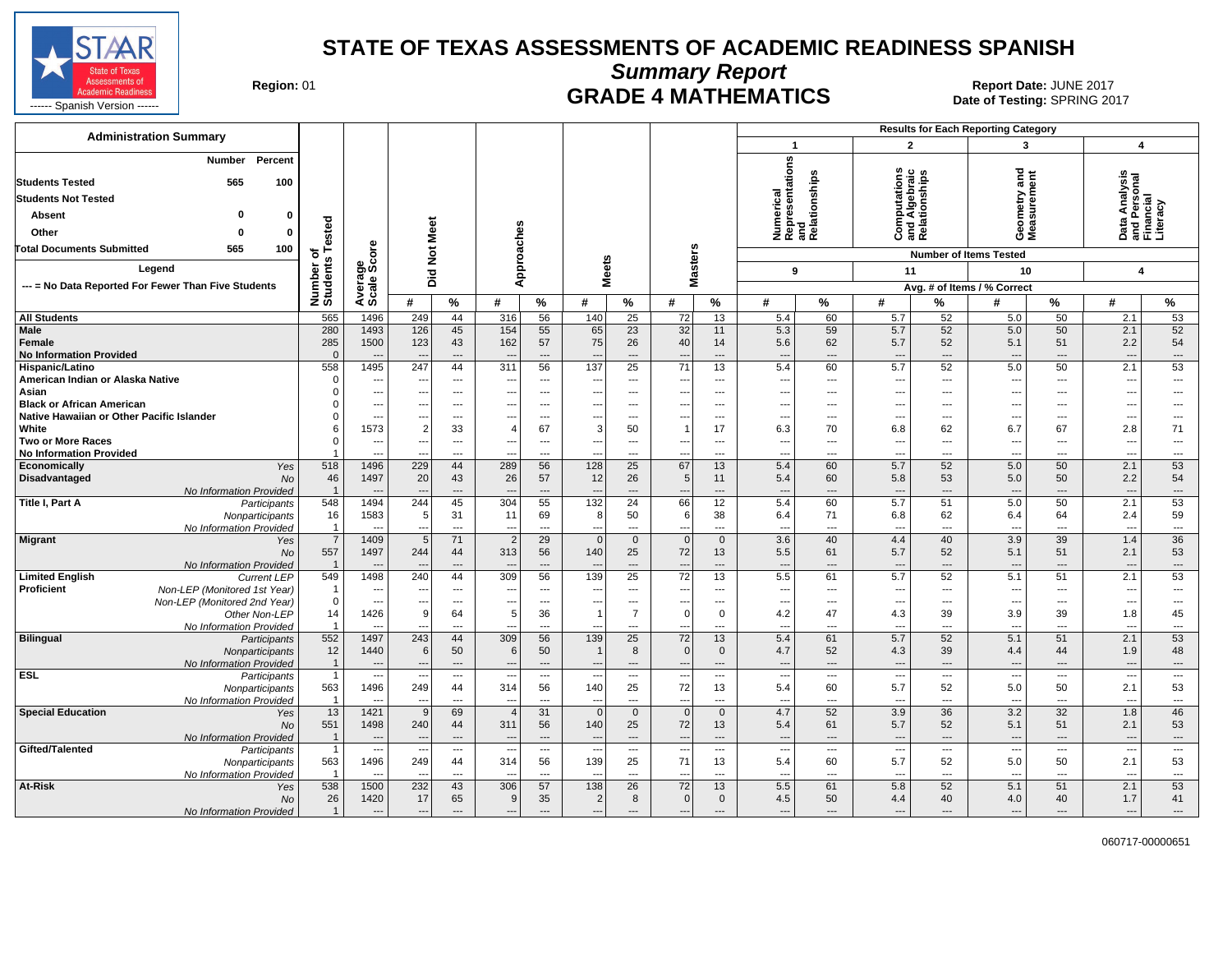

# **Summary Report**

**CONTROLLER SERVICE SERVICE SERVICE SERVICE SERVICE SERVICE SERVICE SERVICE SERVICE SERVICE SERVICE SERVICE SERVICE SPRING 2017<br>Date of Testing: SPRING 2017** 

| <b>Administration Summary</b>                                           |                                  |                                            |                                 |                                                      |                          |                                                      |                                  |                                                      |                          |                                                      |                                 |                                  | <b>Results for Each Reporting Category</b> |                        |                                                      |                                   |
|-------------------------------------------------------------------------|----------------------------------|--------------------------------------------|---------------------------------|------------------------------------------------------|--------------------------|------------------------------------------------------|----------------------------------|------------------------------------------------------|--------------------------|------------------------------------------------------|---------------------------------|----------------------------------|--------------------------------------------|------------------------|------------------------------------------------------|-----------------------------------|
|                                                                         |                                  |                                            |                                 |                                                      |                          |                                                      |                                  |                                                      |                          |                                                      |                                 | $\overline{1}$                   | $\overline{2}$                             |                        | $\overline{\mathbf{3}}$                              |                                   |
| Percent<br>Number                                                       |                                  |                                            |                                 |                                                      |                          |                                                      |                                  |                                                      |                          |                                                      |                                 |                                  |                                            |                        |                                                      |                                   |
| 2705<br><b>Students Tested</b><br>100                                   |                                  |                                            |                                 |                                                      |                          |                                                      |                                  |                                                      |                          |                                                      |                                 |                                  |                                            |                        |                                                      |                                   |
|                                                                         |                                  |                                            |                                 |                                                      |                          |                                                      |                                  |                                                      |                          |                                                      |                                 | mposition                        |                                            |                        |                                                      |                                   |
| <b>Students Not Tested</b>                                              |                                  |                                            |                                 |                                                      |                          |                                                      |                                  |                                                      |                          |                                                      |                                 |                                  | Revision                                   |                        |                                                      |                                   |
| Absent<br>0                                                             |                                  |                                            |                                 |                                                      |                          |                                                      |                                  |                                                      |                          |                                                      |                                 |                                  |                                            |                        | Editing                                              |                                   |
| Other<br>$\Omega$                                                       | ested                            |                                            | Meet                            |                                                      |                          |                                                      |                                  |                                                      |                          |                                                      |                                 | රි                               |                                            |                        |                                                      |                                   |
| <b>Total Documents Submitted</b><br>2705<br>100                         | ৳                                | <b>ore</b>                                 | $\frac{5}{2}$                   |                                                      |                          |                                                      |                                  |                                                      | sters                    |                                                      |                                 | <b>Number of Points Possible</b> |                                            |                        | <b>Number of Items Tested</b>                        |                                   |
| Legend                                                                  | Number o<br>Students             | క్తిం                                      | Did                             |                                                      |                          | pproaches                                            | leets                            |                                                      | $\overline{\omega}$      |                                                      |                                 | 8                                | 8                                          |                        | 16                                                   |                                   |
| --- = No Data Reported For Fewer Than Five Students                     |                                  | Avera                                      |                                 |                                                      |                          | ⋖                                                    | Σ                                |                                                      | Σ                        |                                                      |                                 | Avg. # of Points / % Scored      |                                            |                        | Avg. # of Items / % Correct                          |                                   |
|                                                                         |                                  |                                            | #                               | $\%$                                                 | #                        | $\%$                                                 | #                                | $\%$                                                 | #                        | %                                                    | #                               | %                                | #                                          | %                      | #                                                    | %                                 |
| <b>All Students</b>                                                     | 2705                             | 3833                                       | 823                             | 30                                                   | 1882                     | 70                                                   | 1193                             | 44                                                   | 400                      | 15                                                   | 4.2                             | 53                               | 4.6                                        | 57                     | 10.9                                                 | 68                                |
| Male                                                                    | 1332                             | 3719                                       | 503                             | 38                                                   | 829                      | 62                                                   | 494                              | 37                                                   | 149                      | 11                                                   | 3.9                             | 48                               | 4.3                                        | 54                     | 10.4                                                 | 65                                |
| Female                                                                  | 1373                             | 3943                                       | 320                             | 23                                                   | 1053                     | 77                                                   | 699                              | 51                                                   | 251                      | 18                                                   | 4.5                             | 57                               | 4.9                                        | 61                     | 11.4                                                 | 71                                |
| <b>No Information Provided</b><br>Hispanic/Latino                       | $\Omega$<br>2690                 | ---<br>3833                                | $\overline{\phantom{a}}$<br>819 | $\overline{\phantom{a}}$<br>30                       | 1871                     | $---$<br>70                                          | н.<br>1187                       | $---$<br>44                                          | 398                      | $\overline{\phantom{a}}$<br>15                       | $\overline{\phantom{a}}$<br>4.2 | $\overline{a}$<br>53             | $\overline{a}$<br>4.6                      | ---<br>57              | $\overline{\phantom{a}}$<br>10.9                     | $---$<br>68                       |
| American Indian or Alaska Native                                        |                                  | $\qquad \qquad \cdots$                     | $\sim$                          | ---                                                  |                          | $\overline{\phantom{a}}$                             | $\sim$                           | ---                                                  |                          | $\qquad \qquad \cdots$                               | $\overline{\phantom{a}}$        | ---                              | $\hspace{0.05cm} \ldots$                   | ---                    | $\overline{\phantom{a}}$                             | $\overline{\phantom{a}}$          |
| Asian                                                                   | $\Omega$                         | ---                                        | $-$                             | $---$                                                | $\overline{\phantom{a}}$ | $---$                                                | $---$                            | $---$                                                | $\sim$                   | $---$                                                | $\sim$                          | $---$                            | $---$                                      | $\overline{a}$         | ---                                                  | $\overline{a}$                    |
| <b>Black or African American</b>                                        | $\Omega$                         | ---                                        | $\overline{\phantom{a}}$        | $---$                                                | $\overline{\phantom{a}}$ | ---                                                  | ---                              | $---$                                                | $\sim$                   | ---                                                  | $\overline{\phantom{a}}$        | $\overline{a}$                   | $\overline{\phantom{a}}$                   | ---                    | ---                                                  |                                   |
| Native Hawaiian or Other Pacific Islander                               | $\Omega$                         | ---                                        |                                 | ---                                                  |                          | ---                                                  | ---                              | ---                                                  |                          | ---                                                  | $\overline{\phantom{a}}$        | ---                              | ---                                        | ---                    | ---                                                  |                                   |
| White                                                                   | 13                               | 3808                                       | 3                               | 23                                                   | 10                       | 77                                                   | 5                                | 38                                                   | $\overline{2}$           | 15                                                   | 4.0                             | 50                               | 4.6                                        | 58                     | 11.0                                                 | 69                                |
| <b>Two or More Races</b>                                                | $\mathbf 0$                      | ---                                        | $\sim$                          | $\overline{a}$                                       | $\sim$                   | $---$                                                | ---                              | $\overline{\phantom{a}}$                             | $\overline{\phantom{a}}$ | $---$                                                | $\overline{\phantom{a}}$        | $---$                            | $---$                                      | $\overline{a}$         | ---                                                  | $---$                             |
| <b>No Information Provided</b><br>Yes                                   |                                  | $\overline{\phantom{a}}$                   |                                 | $\overline{\phantom{a}}$                             | $\overline{a}$           | ---                                                  |                                  | $\overline{a}$                                       | $\overline{\phantom{a}}$ | $\overline{a}$                                       | $\overline{\phantom{a}}$        | $\overline{a}$                   | $\overline{a}$                             | ---                    | ---                                                  | $---$                             |
| Economically<br>No<br>Disadvantaged                                     | 2605<br>99                       | 3830<br>3924                               | 804<br>18                       | 31<br>18                                             | 1801<br>81               | 69<br>82                                             | 1146<br>47                       | 44<br>47                                             | 388<br>12                | 15<br>12                                             | 4.2<br>4.3                      | 52<br>54                         | 4.6<br>5.1                                 | 57<br>64               | 10.9<br>11.4                                         | 68<br>72                          |
| No Information Provided                                                 | $\overline{1}$                   |                                            |                                 | $\overline{\phantom{a}}$                             |                          | ---                                                  |                                  | ---                                                  |                          | $\overline{\phantom{a}}$                             | $\overline{\phantom{a}}$        | ---                              | $\overline{a}$                             | ---                    | $\overline{\phantom{a}}$                             | $\cdots$                          |
| Participants<br>Title I, Part A                                         | 2678                             | 3829                                       | 819                             | 31                                                   | 1859                     | 69                                                   | 1178                             | 44                                                   | 391                      | 15                                                   | 4.2                             | 52                               | 4.6                                        | 57                     | 10.9                                                 | 68                                |
| Nonparticipants                                                         | 26                               | 4237                                       | 3                               | 12                                                   | 23                       | 88                                                   | 15                               | 58                                                   | 9                        | 35                                                   | 5.2                             | 65                               | 5.8                                        | 72                     | 11.8                                                 | 74                                |
| No Information Provided                                                 | $\overline{1}$                   |                                            |                                 | ---                                                  | $\overline{\phantom{a}}$ | ---                                                  |                                  | ---                                                  | $\overline{\phantom{a}}$ | $\overline{\phantom{a}}$                             | $\overline{\phantom{a}}$        | ---                              | $\overline{\phantom{a}}$                   | ---                    | ---                                                  | $\overline{\phantom{a}}$          |
| <b>Migrant</b><br>Yes                                                   | 86                               | 3640                                       | 33                              | 38                                                   | 53                       | 62                                                   | 30                               | 35                                                   | 6                        | $\overline{7}$                                       | 3.8                             | 48                               | 3.9                                        | 49                     | 10.2                                                 | 64                                |
| <b>No</b>                                                               | 2618                             | 3840                                       | 789                             | 30                                                   | 1829                     | 70                                                   | 1163                             | 44                                                   | 394                      | 15                                                   | 4.2                             | 53                               | 4.6                                        | 57                     | 11.0                                                 | 69                                |
| No Information Provided<br><b>Current LEP</b><br><b>Limited English</b> | $\overline{1}$<br>2682           | 3836                                       | 811                             | $---$<br>30                                          | 1871                     | $---$<br>70                                          | 1190                             | $---$<br>44                                          | 398                      | $---$<br>15                                          | $\overline{\phantom{a}}$<br>4.2 | $\overline{a}$<br>53             | $---$<br>4.6                               | ---<br>57              | $\overline{\phantom{a}}$<br>11.0                     | $\cdots$<br>68                    |
| Non-LEP (Monitored 1st Year)<br>Proficient                              | $\overline{1}$                   | ---                                        | $\overline{\phantom{a}}$        | ---                                                  |                          | ---                                                  |                                  | ---                                                  | $\overline{\phantom{a}}$ | $\qquad \qquad \cdots$                               | $\overline{\phantom{a}}$        | ---                              | $\overline{\phantom{a}}$                   | ---                    | ---                                                  | $\overline{a}$                    |
| Non-LEP (Monitored 2nd Year)                                            | $\mathbf 0$                      | $\hspace{0.05cm} \ldots$                   | $\sim$                          | $\hspace{0.05cm} \ldots$                             | $\sim$                   | $\hspace{0.05cm} \ldots$                             | ---                              | $\hspace{0.05cm} \ldots$                             | $\sim$                   | $\hspace{0.05cm} \ldots$                             | $\overline{\phantom{a}}$        | $\qquad \qquad -$                | $\hspace{0.05cm} \ldots$                   | $\qquad \qquad \cdots$ | $\overline{\phantom{a}}$                             | $\hspace{0.05cm} \ldots$          |
| Other Non-LEP                                                           | 21                               | 3494                                       | 10                              | 48                                                   | 11                       | 52                                                   | 3                                | 14                                                   | $\overline{2}$           | 10                                                   | 3.7                             | 46                               | 3.2                                        | 40                     | 9.3                                                  | 58                                |
| No Information Provided                                                 | -1                               |                                            | $\overline{a}$                  | $\overline{a}$                                       |                          | $---$                                                |                                  | $\sim$                                               |                          | $\overline{a}$                                       | $\overline{\phantom{a}}$        | $---$                            | $---$                                      | $\overline{a}$         | $\overline{a}$                                       | $---$                             |
| <b>Bilingual</b><br>Participants                                        | 2689                             | 3835                                       | 816                             | 30                                                   | 1873                     | 70                                                   | 1191                             | 44                                                   | 399                      | 15                                                   | 4.2                             | 53                               | 4.6                                        | 57                     | 10.9                                                 | 68                                |
| Nonparticipants                                                         | 15                               | 3555                                       | 6                               | 40                                                   | 9                        | 60                                                   | 2                                | 13                                                   |                          | $\overline{7}$                                       | 3.8                             | 48                               | 3.7                                        | 46                     | 9.6                                                  | 60                                |
| No Information Provided<br><b>ESL</b><br>Participants                   | $\overline{1}$<br>$\overline{1}$ | $\overline{a}$<br>$\overline{\phantom{a}}$ | $\overline{\phantom{a}}$        | $\overline{\phantom{a}}$<br>$\overline{\phantom{a}}$ | $\overline{\phantom{a}}$ | $\overline{\phantom{a}}$<br>$\overline{\phantom{a}}$ | $\sim$                           | $\overline{\phantom{a}}$<br>$\overline{\phantom{a}}$ | $\overline{\phantom{a}}$ | $\overline{\phantom{a}}$<br>$\overline{\phantom{a}}$ | $\overline{a}$<br>---           | ---<br>---                       | $\overline{a}$<br>                         | ---<br>                | $\overline{\phantom{a}}$<br>$\overline{\phantom{a}}$ | $---$<br>$\overline{\phantom{a}}$ |
| Nonparticipants                                                         | 2703                             | 3833                                       | 822                             | 30                                                   | 1881                     | 70                                                   | 1193                             | 44                                                   | 400                      | 15                                                   | 4.2                             | 53                               | 4.6                                        | 57                     | 10.9                                                 | 68                                |
| No Information Provided                                                 | -1                               | $\overline{a}$                             | $\overline{\phantom{a}}$        | ---                                                  |                          | ---                                                  | -44                              | ---                                                  | --                       | $\overline{\phantom{a}}$                             | $\overline{\phantom{a}}$        | $\hspace{0.05cm} \ldots$         | $\overline{\phantom{a}}$                   | ---                    | $\overline{\phantom{a}}$                             | $\cdots$                          |
| <b>Special Education</b><br>Yes                                         | 146                              | 3136                                       | 114                             | 78                                                   | 32                       | 22                                                   | 8                                | $5\overline{)}$                                      | $\overline{2}$           | $\mathbf{1}$                                         | 2.8                             | 34                               | 2.6                                        | 33                     | 7.1                                                  | 44                                |
| <b>No</b>                                                               | 2558                             | 3873                                       | 708                             | 28                                                   | 1850                     | 72                                                   | 1185                             | 46                                                   | 398                      | 16                                                   | 4.3                             | 54                               | 4.7                                        | 59                     | 11.2                                                 | 70                                |
| No Information Provided                                                 | $\overline{\mathbf{1}}$          | $\overline{\phantom{a}}$                   | $\sim$                          | $---$                                                |                          | $---$                                                |                                  | $\overline{a}$                                       | $\overline{\phantom{a}}$ | $---$                                                | $\overline{\phantom{a}}$        | $\overline{a}$                   | $-$                                        | ---                    | $\overline{\phantom{a}}$                             | $---$                             |
| Participants<br>Gifted/Talented                                         | 97                               | 4639                                       | $\mathbf 0$                     | $\overline{0}$                                       | $\overline{97}$          | 100                                                  | 90                               | 93                                                   | 57                       | 59                                                   | 5.5                             | 69                               | 6.7                                        | 84                     | 14.3                                                 | 89                                |
| Nonparticipants                                                         | 2607                             | 3803                                       | 822                             | 32                                                   | 1785                     | 68                                                   | 1103                             | 42                                                   | 343                      | 13                                                   | 4.2                             | 52                               | 4.5                                        | 56                     | 10.8                                                 | 68                                |
| No Information Provided<br>At-Risk<br>Yes                               | -1<br>2674                       | $\overline{\phantom{a}}$<br>3836           | $\sim$<br>808                   | ---<br>30                                            | 1866                     | ---<br>70                                            | $\overline{\phantom{a}}$<br>1185 | ---<br>44                                            | 397                      | ---<br>15                                            | ---<br>4.2                      | ---<br>53                        | $\overline{\phantom{a}}$<br>4.6            | ---<br>57              | $\overline{\phantom{a}}$<br>11.0                     | $\overline{\phantom{a}}$<br>68    |
| No                                                                      | 30                               | 3609                                       | 14                              | 47                                                   | 16                       | 53                                                   | 8                                | 27                                                   | 3                        | 10                                                   | 3.6                             | 45                               | 3.9                                        | 49                     | 10.0                                                 | 62                                |
| No Information Provided                                                 | $\overline{1}$                   | $\overline{a}$                             | $\overline{\phantom{a}}$        | $\overline{\phantom{a}}$                             | $\overline{\phantom{a}}$ | $\overline{\phantom{a}}$                             | $\overline{a}$                   | $\overline{\phantom{a}}$                             | $\overline{\phantom{a}}$ | $\overline{\phantom{a}}$                             | $\overline{\phantom{a}}$        | ---                              | $\overline{a}$                             | ---                    | $\overline{\phantom{a}}$                             | $\cdots$                          |
|                                                                         |                                  |                                            |                                 |                                                      |                          |                                                      |                                  |                                                      |                          |                                                      |                                 |                                  |                                            |                        |                                                      |                                   |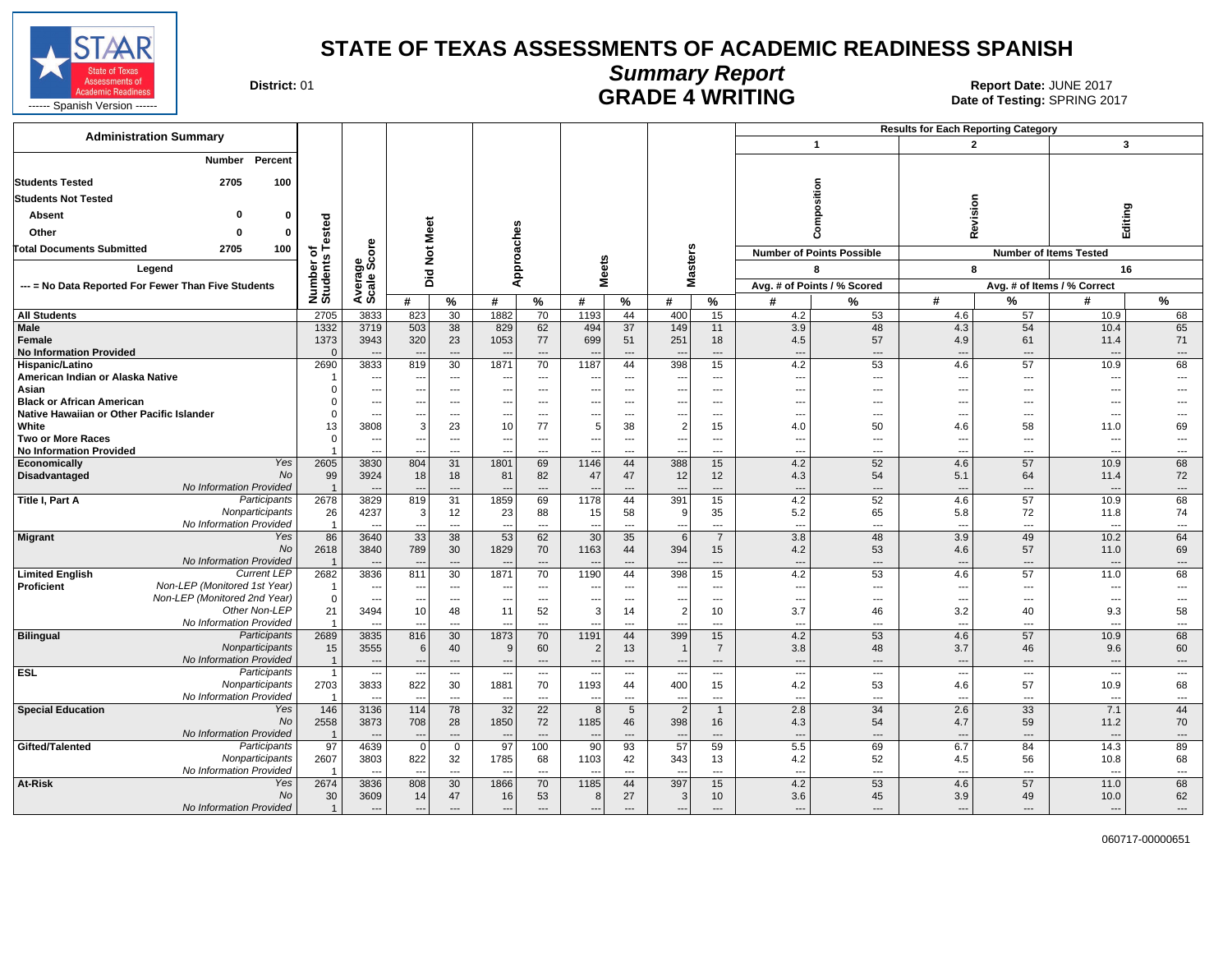

# **STATE OF TEXAS ASSESSMENTS OF ACADEMIC READINESS SPANISH Constructed Responses Summary Report GRADE 4 WRITING** Report Date: JUNE 2017

**Region: 01** 



**The written composition has been scored independently by two readers. The rating of 0-8 represents the summation of these scores.**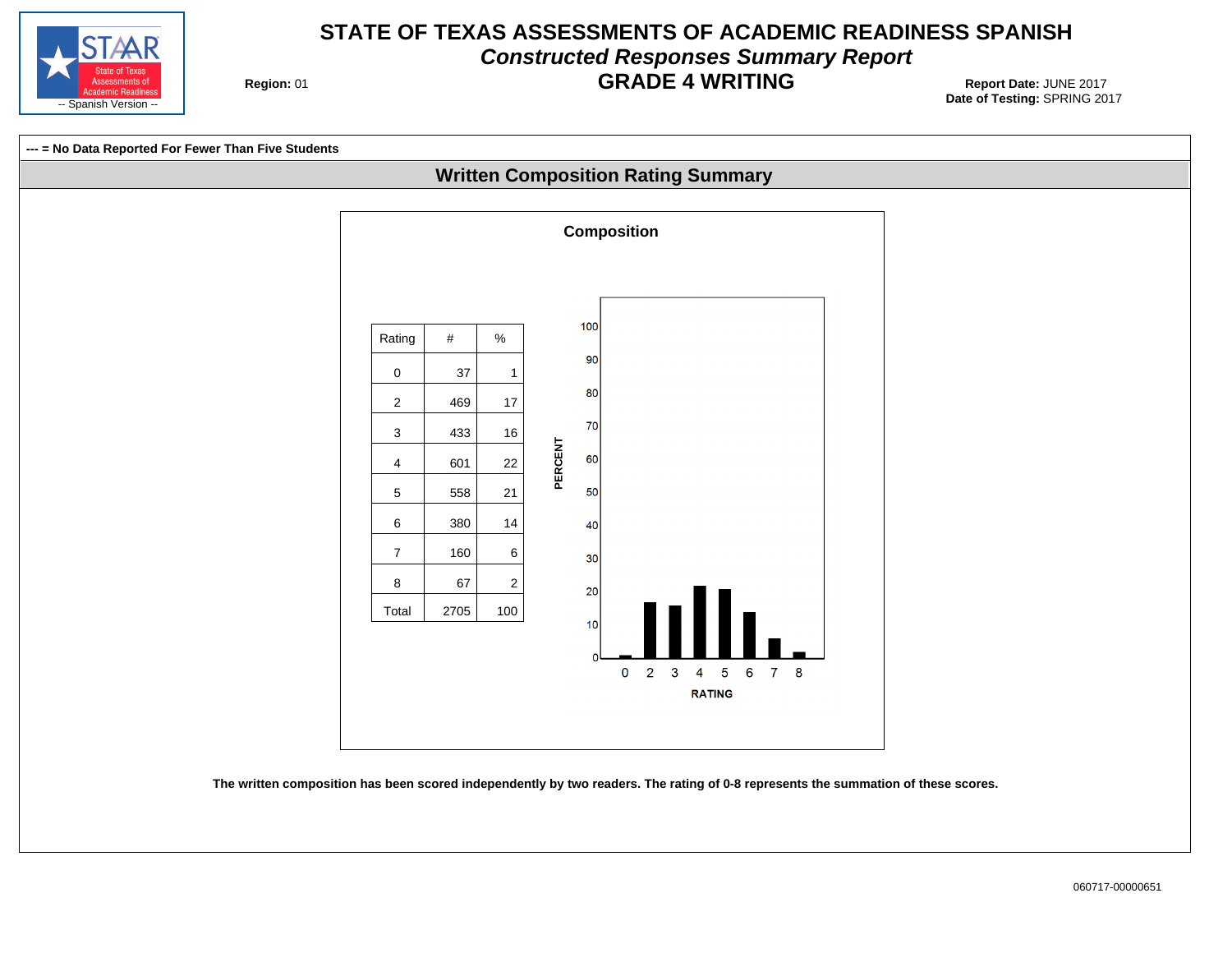

Date of Testing: MAY 2017

| Region: 01 |  |
|------------|--|
|------------|--|

# **Summary Report** Region: 01 **Region: 01 CRADE 5 SCIENCE Date: JUNE 2017**<br>Date of Testing: MAY 2017

| <b>Administration Summary</b>                                                                                                                                          |                                  |                                                |                                         |                               |                                                           |                                      |                                |                                      |                                              |                                        |                                               |                                            |                                        |                                        | <b>Results for Each Reporting Category'</b>   |                                  |                                                      |                                                  |
|------------------------------------------------------------------------------------------------------------------------------------------------------------------------|----------------------------------|------------------------------------------------|-----------------------------------------|-------------------------------|-----------------------------------------------------------|--------------------------------------|--------------------------------|--------------------------------------|----------------------------------------------|----------------------------------------|-----------------------------------------------|--------------------------------------------|----------------------------------------|----------------------------------------|-----------------------------------------------|----------------------------------|------------------------------------------------------|--------------------------------------------------|
|                                                                                                                                                                        |                                  |                                                |                                         |                               |                                                           |                                      |                                |                                      |                                              |                                        | $\mathbf{1}$                                  |                                            | $\overline{2}$                         |                                        | 3                                             |                                  | $\overline{\mathbf{4}}$                              |                                                  |
| Percent<br><b>Number</b><br>100<br><b>Students Tested</b><br>29303<br><b>Students Not Tested</b><br>38<br>Absent<br>$\Omega$                                           |                                  |                                                |                                         |                               |                                                           |                                      |                                |                                      |                                              |                                        | 2 Le<br>Matter<br>Energy                      |                                            | ce, Motion,<br>I Energy                |                                        | <b>Space</b><br>and                           |                                  | and<br>U)<br>anism:<br>'ironme                       |                                                  |
| Other<br>ŋ                                                                                                                                                             | ested                            |                                                | Meet                                    |                               |                                                           |                                      |                                |                                      |                                              |                                        |                                               |                                            | <u>កិ</u> ត្ត                          |                                        | Earth                                         |                                  | ος<br>Επ                                             |                                                  |
| <b>Total Documents Submitted</b><br>29348<br>100                                                                                                                       | ৳                                | <b>ore</b>                                     | $\frac{5}{2}$                           |                               | Approaches                                                |                                      |                                |                                      |                                              |                                        |                                               |                                            |                                        |                                        | <b>Number of Items Tested</b>                 |                                  |                                                      |                                                  |
| Legend                                                                                                                                                                 | $\boldsymbol{a}$                 | န္တပ္ကိ                                        | Did                                     |                               |                                                           |                                      | <b>Meets</b>                   |                                      | <b>Masters</b>                               |                                        | 6                                             |                                            | 8                                      |                                        | 10                                            |                                  | 12                                                   |                                                  |
| --- = No Data Reported For Fewer Than Five Students                                                                                                                    |                                  |                                                |                                         |                               |                                                           |                                      |                                |                                      |                                              |                                        |                                               |                                            |                                        |                                        | Avg. # of Items / % Correct                   |                                  |                                                      |                                                  |
|                                                                                                                                                                        | Number<br>Students               | Average<br>Scale:                              | #                                       | %                             | #                                                         | %                                    | #                              | %                                    | #                                            | %                                      | #                                             | $\%$                                       | #                                      | %                                      | #                                             | %                                | #                                                    | %                                                |
| <b>All Students</b>                                                                                                                                                    | 29303                            | 3889                                           | 6813                                    | $\overline{23}$               | 22490                                                     | $\overline{77}$                      | 12805                          | 44                                   | 5411                                         | 18                                     | 4.2                                           | 70                                         | 5.5                                    | 68                                     | 7.6                                           | 76                               | 8.1                                                  | 67                                               |
| <b>Male</b><br>Female<br><b>No Information Provided</b>                                                                                                                | 14960<br>14341<br>$\mathcal{D}$  | 3909<br>3868                                   | 3405<br>3407                            | 23<br>24<br>$\sim$            | 11555<br>10934                                            | 77<br>76<br>$\sim$                   | 6871<br>5933                   | 46<br>41<br>$\overline{a}$           | 2999<br>2412                                 | 20<br>17<br>$\sim$                     | 4.1<br>4.3<br>$\sim$                          | 69<br>71<br>$\overline{\phantom{a}}$       | 5.6<br>5.3<br>$\overline{a}$           | 70<br>67<br>$\sim$                     | 7.6<br>7.5<br>$\overline{a}$                  | 76<br>75<br>$\sim$               | 8.2<br>8.0<br>$\sim$                                 | 68<br>67<br>$\qquad \qquad \cdots$               |
| Hispanic/Latino<br>American Indian or Alaska Native<br>Asian<br><b>Black or African American</b>                                                                       | 28661<br>14<br>111<br>57         | 3884<br>3854<br>4410<br>3908                   | 6726<br>$\overline{2}$<br>5<br>13       | 23<br>14<br>5<br>23           | 21935<br>12<br>106<br>44                                  | 77<br>86<br>95<br>77                 | 12429<br>6<br>91<br>31         | 43<br>43<br>82<br>54                 | 5213<br>-1<br>59<br>8                        | 18<br>7<br>53<br>14                    | 4.2<br>4.4<br>5.1<br>4.1                      | 70<br>73<br>86<br>69                       | 5.4<br>5.9<br>6.8<br>5.6               | 68<br>74<br>84<br>70                   | 7.6<br>6.7<br>8.9<br>7.7                      | 76<br>67<br>89<br>77             | 8.1<br>8.6<br>9.8<br>8.3                             | 67<br>71<br>82<br>69                             |
| Native Hawaiian or Other Pacific Islander<br>White<br><b>Two or More Races</b><br><b>No Information Provided</b>                                                       | 8<br>433<br>17<br>$\overline{2}$ | 4161<br>4028<br>4338                           | $\Omega$<br>66                          | $\mathbf 0$<br>15<br>6<br>--- | 8<br>367<br>16<br>$- - -$                                 | 100<br>85<br>94<br>---               | 4<br>230<br>13                 | 50<br>53<br>76<br>$\overline{a}$     | 3<br>118<br>8<br>$\sim$                      | 38<br>27<br>47<br>$\overline{a}$       | 4.6<br>4.5<br>5.2<br>$\overline{\phantom{a}}$ | 77<br>75<br>86<br>$\overline{\phantom{a}}$ | 6.5<br>5.8<br>6.7<br>---               | 81<br>72<br>84<br>$\overline{a}$       | 8.6<br>8.1<br>8.6<br>$\overline{\phantom{a}}$ | 86<br>81<br>86<br>$\overline{a}$ | 9.1<br>8.7<br>10.0<br>$\overline{\phantom{a}}$       | 76<br>72<br>83<br>$\cdots$                       |
| Economically<br>Yes<br><b>Disadvantaged</b><br><b>No</b><br>No Information Provided                                                                                    | 25092<br>4210                    | 3858<br>4077<br>$\overline{a}$                 | 6258<br>555                             | 25<br>13<br>---               | 18834<br>3655                                             | 75<br>87<br>$\overline{a}$           | 10328<br>2477                  | 41<br>59<br>$\overline{\phantom{a}}$ | 4144<br>1267                                 | 17<br>30<br>---                        | 4.1<br>4.7<br>--                              | 69<br>78<br>$\overline{\phantom{a}}$       | 5.4<br>5.9<br>---                      | 67<br>74<br>---                        | 7.5<br>8.2<br>$\overline{\phantom{a}}$        | 75<br>82<br>---                  | 8.0<br>8.8<br>$\overline{\phantom{a}}$               | 66<br>74<br>$\cdots$                             |
| Title I, Part A<br>Participants<br>Nonparticipants<br>No Information Provided                                                                                          | 28984<br>319<br>$\mathbf 0$      | 3887<br>4076<br>---                            | 6776<br>37                              | $\overline{23}$<br>12<br>---  | 22208<br>282<br>$\overline{\phantom{a}}$                  | 77<br>88<br>---                      | 12619<br>186                   | 44<br>58<br>$\overline{\phantom{a}}$ | 5318<br>93<br>$\qquad \qquad \cdots$         | 18<br>29<br>---                        | 4.2<br>4.6<br>$\overline{\phantom{a}}$        | 70<br>77<br>---                            | 5.5<br>6.0<br>---                      | 68<br>75<br>---                        | 7.6<br>8.1<br>$\overline{\phantom{a}}$        | 76<br>81<br>---                  | 8.1<br>8.9<br>$\overline{\phantom{a}}$               | 67<br>74<br>$\hspace{0.05cm} \ldots$             |
| <b>Migrant</b><br>Yes<br><b>No</b><br>No Information Provided                                                                                                          | 885<br>28414<br>$\overline{4}$   | 3703<br>3895                                   | 308<br>6501                             | 35<br>23<br>---               | 577<br>21913                                              | 65<br>77<br>---                      | 250<br>12555                   | 28<br>44<br>$---$                    | 86<br>5325                                   | 10<br>19<br>---                        | 3.8<br>4.2<br>$\sim$                          | 63<br>70<br>$---$                          | 4.9<br>5.5<br>---                      | 62<br>68<br>---                        | 6.8<br>7.6<br>$\overline{a}$                  | 68<br>76<br>---                  | 7.3<br>8.1<br>$\overline{\phantom{a}}$               | 61<br>68<br>$\cdots$                             |
| <b>Limited English</b><br><b>Current LEP</b><br>Proficient<br>Non-LEP (Monitored 1st Year)<br>Non-LEP (Monitored 2nd Year)<br>Other Non-LEP<br>No Information Provided | 12390<br>1486<br>1358<br>14068   | 3744<br>4040<br>4156<br>3975<br>$\overline{a}$ | 4016<br>164<br>74<br>2559<br>--         | 32<br>11<br>5<br>18<br>---    | 8374<br>1322<br>1284<br>11509<br>$\overline{\phantom{a}}$ | 68<br>89<br>95<br>82<br>$---$        | 3937<br>835<br>897<br>7135     | 32<br>56<br>66<br>51<br>$---$        | 1307<br>346<br>458<br>3300<br>$\overline{a}$ | 11<br>23<br>34<br>23<br>$\overline{a}$ | 3.8<br>4.6<br>4.9<br>4.4<br>---               | 64<br>77<br>81<br>74<br>$\sim$             | 5.1<br>5.9<br>6.1<br>5.7<br>---        | 64<br>73<br>77<br>71<br>$\overline{a}$ | 7.1<br>8.3<br>8.6<br>7.9<br>$---$             | 71<br>83<br>86<br>79<br>---      | 7.5<br>8.8<br>9.2<br>8.4<br>$\overline{\phantom{a}}$ | 62<br>73<br>77<br>70<br>$\hspace{0.05cm} \ldots$ |
| <b>Bilingual</b><br>Participants<br>Nonparticipants<br>No Information Provided                                                                                         | 12476<br>16824<br>3              | 3758<br>3986                                   | 3922<br>2889                            | 31<br>17<br>---               | 8554<br>13935<br>$\overline{\phantom{a}}$                 | 69<br>83<br>$\overline{\phantom{a}}$ | 4112<br>8692                   | 33<br>52<br>$\overline{\phantom{a}}$ | 1398<br>4013                                 | 11<br>24<br>$\overline{a}$             | 3.9<br>4.4                                    | 64<br>74<br>$\overline{\phantom{a}}$       | 5.1<br>5.7<br>---                      | 64<br>71<br>---                        | 7.1<br>7.9<br>$\overline{\phantom{a}}$        | 71<br>79<br>---                  | 7.5<br>8.5<br>$\overline{\phantom{a}}$               | 63<br>71<br>$\hspace{0.05cm} \ldots$             |
| <b>ESL</b><br>Participants<br>Nonparticipants<br>No Information Provided                                                                                               | 86<br>29215<br>$\mathcal{P}$     | 3769<br>3889<br>$\overline{a}$                 | 34<br>6777<br>--                        | 40<br>23<br>$\overline{a}$    | 52<br>22438<br>$\overline{\phantom{a}}$                   | 60<br>77<br>$---$                    | 31<br>12774                    | 36<br>44<br>$\overline{a}$           | 13<br>5398<br>$\overline{a}$                 | 15<br>18<br>---                        | 3.8<br>4.2<br>$\overline{a}$                  | 64<br>70<br>$\sim$                         | 5.0<br>5.5<br>$\overline{a}$           | 63<br>68<br>$\overline{a}$             | 7.0<br>7.6<br>$\overline{a}$                  | 70<br>76<br>$\overline{a}$       | 7.5<br>8.1<br>$\overline{\phantom{a}}$               | 63<br>67<br>$\hspace{0.05cm} \ldots$             |
| <b>Special Education</b><br>Yes<br><b>No</b><br>No Information Provided                                                                                                | 2348<br>26954                    | 3449<br>3927                                   | 1425<br>5388                            | 61<br>20<br>---               | 923<br>21566                                              | 39<br>80<br>$\overline{\phantom{a}}$ | 351<br>12453                   | 15<br>46<br>---                      | 102<br>5309                                  | $\overline{4}$<br>20<br>$\overline{a}$ | 2.9<br>4.3                                    | 49<br>72<br>$\overline{\phantom{a}}$       | 4.1<br>5.6<br>---                      | 51<br>70<br>---                        | 5.7<br>7.7<br>$\overline{\phantom{a}}$        | 57<br>77<br>---                  | 6.2<br>8.3                                           | 51<br>69<br>$\hspace{0.05cm} \ldots$             |
| Gifted/Talented<br>Participants<br>Nonparticipants<br>No Information Provided                                                                                          | 3517<br>25785                    | 4375<br>3823<br>$\sim$                         | 72<br>6741                              | 2<br>26<br>$\overline{a}$     | 3445<br>19044                                             | 98<br>74<br>$---$                    | 2926<br>9878                   | 83<br>38<br>$---$                    | 1811<br>3600<br>$\sim$                       | 51<br>14<br>$\overline{a}$             | 5.2<br>4.1<br>$\overline{a}$                  | 87<br>68<br>$\overline{\phantom{a}}$       | 6.6<br>5.3<br>$-$ --                   | 83<br>66<br>$\overline{a}$             | 9.0<br>7.4<br>$\overline{a}$                  | 90<br>74<br>$---$                | 9.9<br>7.8<br>$\overline{\phantom{a}}$               | 83<br>65<br>$\cdots$                             |
| At-Risk<br>Yes<br>No<br>No Information Provided                                                                                                                        | 18287<br>11014<br>$\mathcal{P}$  | 3725<br>4161<br>$---$                          | 6123<br>690<br>$\overline{\phantom{a}}$ | 33<br>$\,6\,$<br>$---$        | 12164<br>10324<br>$\overline{\phantom{a}}$                | 67<br>94<br>$---$                    | 5432<br>7373<br>$\overline{a}$ | 30<br>67<br>$\overline{a}$           | 1738<br>3673<br>$---$                        | 10<br>33<br>$---$                      | 3.8<br>4.9<br>$\overline{\phantom{a}}$        | 63<br>81<br>$---$                          | 5.0<br>6.2<br>$\overline{\phantom{a}}$ | 63<br>77<br>$---$                      | 7.0<br>8.5<br>$---$                           | 70<br>85<br>$---$                | 7.4<br>9.2<br>$\overline{\phantom{a}}$               | 62<br>77<br>$---$                                |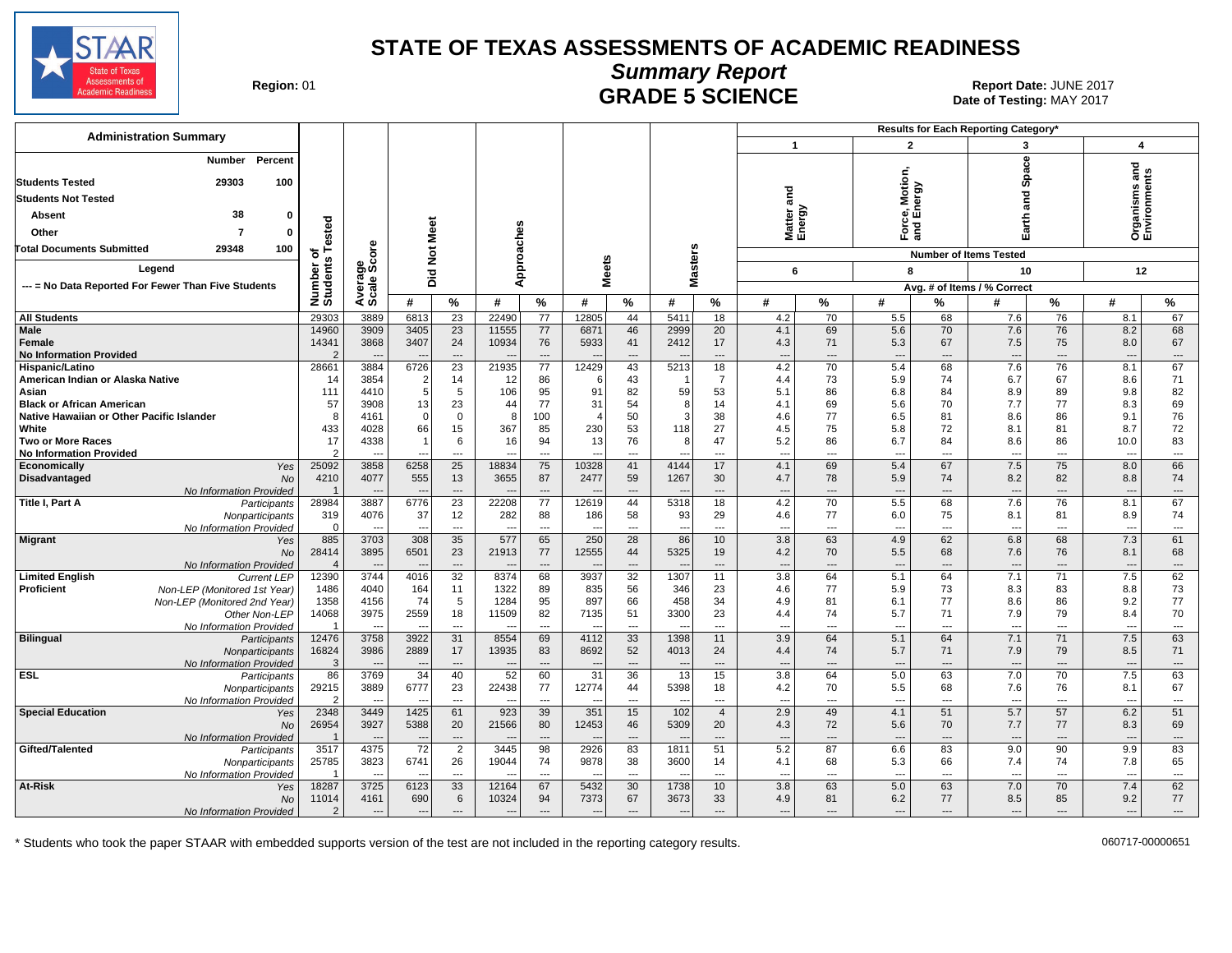

#### **Summary Report** Region: 01 **Region: 01 CRADE 5 SCIENCE Date: JUNE 2017**<br>Date of Testing: MAY 2017

| <b>Administration Summary</b>                                           |                               |                                                      |                                 |                                    |                                                      |                          |                                 |                                                      |                                |                               |                                                      | <b>Results for Each Reporting Category</b> |                                 |                      |                               |                                      |                                 |                                |
|-------------------------------------------------------------------------|-------------------------------|------------------------------------------------------|---------------------------------|------------------------------------|------------------------------------------------------|--------------------------|---------------------------------|------------------------------------------------------|--------------------------------|-------------------------------|------------------------------------------------------|--------------------------------------------|---------------------------------|----------------------|-------------------------------|--------------------------------------|---------------------------------|--------------------------------|
|                                                                         |                               |                                                      |                                 |                                    |                                                      |                          |                                 |                                                      |                                |                               | $\overline{1}$                                       |                                            | $\overline{2}$                  |                      | 3                             |                                      | $\overline{\mathbf{4}}$         |                                |
| <b>Number</b><br>Percent<br><b>Students Tested</b><br>801<br>100        |                               |                                                      |                                 |                                    |                                                      |                          |                                 |                                                      |                                |                               |                                                      |                                            | Motion,<br>ergy                 |                      | Space                         |                                      | and<br>s                        |                                |
| <b>Students Not Tested</b>                                              |                               |                                                      |                                 |                                    |                                                      |                          |                                 |                                                      |                                |                               | na<br>and                                            |                                            |                                 |                      | and                           |                                      |                                 |                                |
| $\Omega$<br>Absent<br>0                                                 |                               |                                                      |                                 |                                    |                                                      |                          |                                 |                                                      |                                |                               | Matter<br>Energy                                     |                                            | ှ<br>8 ம்                       |                      |                               |                                      | anism:<br>ironme                |                                |
| Other<br>$\Omega$<br>0                                                  | ested                         |                                                      |                                 |                                    |                                                      |                          |                                 |                                                      |                                |                               |                                                      |                                            | Ford<br>and                     |                      | Earth                         |                                      | ë≧<br>⊾                         |                                |
| 100<br><b>Total Documents Submitted</b><br>801                          | ⊢                             | ore                                                  |                                 |                                    |                                                      |                          |                                 |                                                      |                                |                               |                                                      |                                            |                                 |                      |                               |                                      |                                 |                                |
|                                                                         | ৳                             |                                                      | Not Meet                        |                                    | Approaches                                           |                          |                                 |                                                      | Masters                        |                               |                                                      |                                            |                                 |                      | <b>Number of Items Tested</b> |                                      |                                 |                                |
| Legend                                                                  |                               |                                                      | Did                             |                                    |                                                      |                          |                                 | <b>Meets</b>                                         |                                |                               | 6                                                    |                                            | 8                               |                      | 10                            |                                      | 12                              |                                |
| --- = No Data Reported For Fewer Than Five Students                     | Number of<br>Students         | Average<br>Scale Scc                                 |                                 |                                    |                                                      |                          |                                 |                                                      |                                |                               |                                                      |                                            |                                 |                      | Avg. # of Items / % Correct   |                                      |                                 |                                |
|                                                                         |                               |                                                      | #                               | %                                  | #                                                    | %                        | #                               | %                                                    | #                              | $\%$                          | #                                                    | $\%$                                       | #                               | %                    | #                             | %                                    | #                               | %                              |
| <b>All Students</b>                                                     | 801                           | 3566                                                 | 388                             | 48                                 | 413                                                  | 52                       | 140                             | 17                                                   | 32                             | $\overline{4}$                | 3.3                                                  | 55                                         | 4.6                             | 57                   | 6.1                           | 61                                   | 6.9                             | 58                             |
| Male                                                                    | 410                           | 3558                                                 | 197                             | 48                                 | 213                                                  | 52                       | 75                              | 18                                                   | 15                             | $\overline{4}$                | 3.2                                                  | 54                                         | 4.7                             | 58                   | 6.0                           | 60                                   | 6.9                             | 57                             |
| Female                                                                  | 391                           | 3575                                                 | 191                             | 49                                 | 200                                                  | 51                       | 65                              | 17                                                   | 17                             | $\overline{4}$                | 3.4                                                  | 57                                         | 4.5                             | 56                   | 6.2                           | 62                                   | 7.0                             | 58                             |
| <b>No Information Provided</b><br>Hispanic/Latino                       | $\Omega$<br>791               | $\overline{a}$<br>3563                               | $\overline{\phantom{a}}$<br>385 | $---$<br>49                        | $\overline{\phantom{a}}$<br>406                      | $\overline{a}$<br>51     | $\overline{\phantom{a}}$<br>138 | $---$<br>17                                          | $---$<br>30                    | $---$<br>$\overline{4}$       | $\overline{\phantom{a}}$<br>3.3                      | $\overline{\phantom{a}}$<br>55             | $\overline{\phantom{a}}$<br>4.6 | $\overline{a}$<br>57 | $---$<br>6.1                  | $---$<br>61                          | $\overline{\phantom{a}}$<br>6.9 | $\cdots$<br>58                 |
| American Indian or Alaska Native                                        |                               | ---                                                  |                                 | $\overline{\phantom{a}}$           | $\overline{\phantom{a}}$                             | ---                      | ---                             | $\overline{\phantom{a}}$                             | ---                            | ---                           | $\overline{\phantom{a}}$                             | $\overline{\phantom{a}}$                   | $\overline{\phantom{a}}$        | ---                  | $\overline{a}$                | ---                                  | $\overline{\phantom{a}}$        | $\overline{\phantom{a}}$       |
| Asian                                                                   |                               | ---                                                  | ---                             | $\cdots$                           | $\overline{\phantom{a}}$                             | ---                      | $\overline{\phantom{a}}$        | $\overline{\phantom{a}}$                             | ---                            | $\overline{\phantom{a}}$      | ---                                                  | ---                                        | ---                             | ---                  | $---$                         | ---                                  | ---                             | $\overline{\phantom{a}}$       |
| <b>Black or African American</b>                                        | $\Omega$                      | $\overline{a}$                                       | $\sim$                          | $---$                              | $\sim$                                               | $-$                      | $\sim$                          | $---$                                                | $\sim$                         | $\overline{a}$                | $---$                                                | $\sim$                                     | ---                             | $---$                | $---$                         | ---                                  | $\sim$                          | $\sim$                         |
| Native Hawaiian or Other Pacific Islander                               |                               | $\overline{\phantom{a}}$                             |                                 | ---                                | $\overline{\phantom{a}}$                             | ---                      | ---                             | $\hspace{0.05cm} \ldots$                             | ---                            | $\overline{\phantom{a}}$      | ---                                                  | ---                                        | ---                             | ---                  | $\overline{\phantom{a}}$      | ---                                  | $\overline{\phantom{a}}$        | $\hspace{0.05cm} \ldots$       |
| White                                                                   |                               | 3808                                                 | 3                               | 33                                 | 6                                                    | 67                       | $\overline{2}$                  | 22                                                   | $\overline{c}$                 | 22                            | 3.6                                                  | 59                                         | 5.1                             | 64                   | 7.1                           | 71                                   | 7.0                             | 58                             |
| <b>Two or More Races</b>                                                | $\mathbf 0$                   | ---                                                  | $\overline{\phantom{a}}$        | $---$                              | $\overline{\phantom{a}}$                             | $---$                    | $\overline{\phantom{a}}$        | $---$                                                | ---                            | $---$                         | $\sim$                                               | $---$                                      | $\overline{\phantom{a}}$        | $\overline{a}$       | $---$                         | $---$                                | $\sim$                          | $\sim$                         |
| <b>No Information Provided</b>                                          | $\Omega$                      | -−                                                   |                                 | ---                                |                                                      | ---                      |                                 | $\overline{a}$                                       | ---                            | $\overline{\phantom{a}}$      | $\overline{a}$                                       | ---                                        | ---                             | ---                  | $\overline{a}$                | ---                                  |                                 | $\hspace{0.05cm} \ldots$       |
| Economically<br>Yes<br>Disadvantaged<br><b>No</b>                       | 763<br>37                     | 3567<br>3547                                         | 366<br>21                       | 48<br>57                           | 397<br>16                                            | 52<br>43                 | 132<br>8                        | 17<br>22                                             | 29<br>3                        | $\overline{4}$<br>8           | 3.3<br>3.2                                           | 55<br>54                                   | 4.6<br>4.3                      | 57<br>54             | 6.1<br>5.6                    | 61<br>56                             | 6.9<br>7.3                      | 58<br>61                       |
| No Information Provided                                                 | $\overline{1}$                |                                                      |                                 | ---                                |                                                      | $\overline{a}$           |                                 | $\overline{a}$                                       | $\overline{a}$                 | $\overline{a}$                | $\sim$                                               | $\overline{a}$                             | ---                             | ---                  | $\overline{a}$                | ---                                  |                                 | $\qquad \qquad \cdots$         |
| Title I, Part A<br>Participants                                         | 783                           | 3565                                                 | 378                             | 48                                 | 405                                                  | 52                       | 136                             | 17                                                   | $\overline{31}$                | 4                             | 3.3                                                  | 55                                         | 4.5                             | 57                   | 6.1                           | 61                                   | 6.9                             | 58                             |
| Nonparticipants                                                         | 16                            | 3609                                                 | 9                               | 56                                 | -7                                                   | 44                       | $\overline{4}$                  | 25                                                   | $\overline{1}$                 | 6                             | 3.7                                                  | 61                                         | 5.3                             | 66                   | 5.3                           | 53                                   | 7.2                             | 60                             |
| No Information Provided                                                 | $\overline{2}$                | $\overline{a}$                                       | $\overline{\phantom{a}}$        | $\overline{a}$                     | $\overline{\phantom{a}}$                             | $\overline{a}$           | $\overline{a}$                  | $\overline{a}$                                       | $\overline{\phantom{a}}$       | $---$                         | $\overline{\phantom{a}}$                             | $\overline{\phantom{a}}$                   | $\overline{a}$                  | $\overline{a}$       | $---$                         | $\overline{a}$                       | $\overline{\phantom{a}}$        | $\overline{\phantom{a}}$       |
| Migrant<br>Yes                                                          | 15                            | 3503                                                 | 10                              | 67                                 | 5                                                    | 33                       | $\overline{2}$                  | 13                                                   | $\overline{1}$                 | $\overline{7}$                | 3.2                                                  | 53                                         | 4.3                             | 54                   | 5.6                           | 56                                   | 6.5                             | 54                             |
| <b>No</b>                                                               | 786                           | 3567                                                 | 378                             | 48                                 | 408                                                  | 52                       | 138                             | 18                                                   | 31                             | $\overline{4}$                | 3.3                                                  | 55                                         | 4.6                             | 57                   | 6.1                           | 61                                   | 6.9                             | 58                             |
| No Information Provided<br><b>Limited English</b><br><b>Current LEP</b> | $\overline{0}$<br>785         | 3569                                                 | 377                             | $\overline{a}$<br>48               | 408                                                  | $\overline{a}$<br>52     | 139                             | $---$<br>18                                          | $\overline{\phantom{a}}$<br>31 | $---$<br>4                    | $\overline{\phantom{a}}$<br>3.3                      | $\overline{\phantom{a}}$<br>55             | ---<br>4.6                      | $\overline{a}$<br>57 | $\overline{a}$<br>6.1         | ---<br>61                            | $\overline{\phantom{a}}$<br>6.9 | $\hspace{0.05cm} \ldots$<br>58 |
| <b>Proficient</b><br>Non-LEP (Monitored 1st Year)                       | -1                            | ---                                                  |                                 | ---                                | $\ddotsc$                                            | ---                      | ---                             | $\hspace{0.05cm} \ldots$                             | $---$                          | $\overline{a}$                | $\overline{\phantom{a}}$                             | $\overline{a}$                             | ---                             | ---                  | $---$                         | $---$                                | $\sim$                          | $\hspace{0.05cm} \cdots$       |
| Non-LEP (Monitored 2nd Year)                                            | $\mathbf 0$                   | $\overline{a}$                                       | $\sim$                          | $---$                              | $\overline{\phantom{a}}$                             | $---$                    | $\sim$                          | $---$                                                | ---                            | $---$                         | $\overline{\phantom{a}}$                             | $\sim$                                     | ---                             | $\overline{a}$       | $---$                         | $---$                                | $\sim$                          | $\overline{\phantom{a}}$       |
| Other Non-LEP                                                           | 14                            | 3336                                                 | 10                              | 71                                 | $\overline{4}$                                       | 29                       | $\Omega$                        | $\Omega$                                             | $\mathbf 0$                    | $\mathbf 0$                   | 2.9                                                  | 49                                         | 3.5                             | 44                   | 4.6                           | 46                                   | 6.2                             | 52                             |
| No Information Provided                                                 | $\overline{1}$                | $\overline{a}$                                       |                                 | ---                                | $\overline{\phantom{a}}$                             | ---                      |                                 | ---                                                  | ---                            | ---                           | ---                                                  | ---                                        | ---                             | ---                  | $\overline{a}$                | ---                                  | $\overline{\phantom{a}}$        | $\overline{\phantom{a}}$       |
| <b>Bilingual</b><br>Participants                                        | 785                           | 3571                                                 | 376                             | 48                                 | 409                                                  | 52                       | 140                             | 18                                                   | 32                             | $\overline{4}$                | 3.3                                                  | 55                                         | 4.6                             | 57                   | 6.1                           | 61                                   | 7.0                             | 58                             |
| Nonparticipants                                                         | 16                            | 3335                                                 | 12                              | 75                                 | $\overline{4}$                                       | 25                       | $\mathbf{0}$                    | $\mathbf{0}$                                         | $\mathbf 0$                    | $\mathbf{0}$                  | 3.1                                                  | 51                                         | 3.6                             | 45                   | 4.7                           | 47                                   | 5.9                             | 49                             |
| No Information Provided<br><b>ESL</b>                                   | $\overline{0}$<br>$\mathbf 0$ | $\overline{\phantom{a}}$<br>$\overline{\phantom{a}}$ | ---                             | $\qquad \qquad \cdots$<br>$\cdots$ | $\overline{\phantom{a}}$<br>$\overline{\phantom{a}}$ | $\overline{\phantom{a}}$ | $\overline{\phantom{a}}$        | $\overline{\phantom{a}}$<br>$\overline{\phantom{a}}$ | $\overline{\phantom{a}}$       | $\overline{\phantom{a}}$      | $\overline{\phantom{a}}$<br>$\overline{\phantom{a}}$ | $\overline{\phantom{a}}$                   | ---                             | ---<br>---           | $\overline{\phantom{a}}$      | $\cdots$<br>$\overline{\phantom{a}}$ | $\overline{\phantom{a}}$        | $\cdots$<br>$\cdots$           |
| Participants<br>Nonparticipants                                         | 801                           | 3566                                                 | $\ddotsc$<br>388                | 48                                 | 413                                                  | $---$<br>52              | $\overline{\phantom{a}}$<br>140 | 17                                                   | $\overline{\phantom{a}}$<br>32 | $\overline{\phantom{a}}$<br>4 | 3.3                                                  | 55                                         | ---<br>4.6                      | 57                   | $---$<br>6.1                  | 61                                   | $\sim$<br>6.9                   | 58                             |
| No Information Provided                                                 | $\mathbf 0$                   | $\overline{\phantom{a}}$                             | $\overline{\phantom{a}}$        | ---                                | $\overline{\phantom{a}}$                             | $\overline{\phantom{a}}$ | $\overline{\phantom{a}}$        | $\overline{\phantom{a}}$                             | $\hspace{0.05cm} \ldots$       | $\hspace{0.05cm} \ldots$      | $\sim$                                               | ---                                        | ---                             | ---                  | $\overline{\phantom{a}}$      | ---                                  | $\sim$                          | $\hspace{0.05cm} \ldots$       |
| <b>Special Education</b><br>Yes                                         | $\overline{26}$               | 3281                                                 | 19                              | 73                                 | $\overline{7}$                                       | $\overline{27}$          | $\overline{2}$                  | 8                                                    | $\mathbf{0}$                   | $\mathbf{0}$                  | 2.8                                                  | 47                                         | $\overline{3.7}$                | 46                   | 4.6                           | 46                                   | 5.1                             | 43                             |
| <b>No</b>                                                               | 775                           | 3575                                                 | 369                             | 48                                 | 406                                                  | 52                       | 138                             | 18                                                   | 32                             | $\overline{4}$                | 3.3                                                  | 55                                         | 4.6                             | 57                   | 6.1                           | 61                                   | 7.0                             | 58                             |
| No Information Provided                                                 | $\overline{0}$                | $\overline{a}$                                       |                                 | ---                                |                                                      | ---                      |                                 | $\overline{a}$                                       | $\overline{\phantom{a}}$       |                               |                                                      |                                            | ---                             | ---                  |                               | ---                                  |                                 | $\qquad \qquad \cdots$         |
| Gifted/Talented<br>Participants                                         | 13                            | 4154                                                 | $\overline{\mathbf{1}}$         | 8                                  | $\overline{12}$                                      | 92                       | 9                               | 69                                                   | $\overline{4}$                 | 31                            | 4.8                                                  | 79                                         | 6.2                             | 78                   | 8.2                           | 82                                   | 9.6                             | 80                             |
| Nonparticipants                                                         | 788                           | 3556                                                 | 387                             | 49                                 | 401                                                  | 51                       | 131                             | 17                                                   | 28                             | $\overline{4}$                | 3.3                                                  | 55                                         | 4.5                             | 57                   | 6.0                           | 60                                   | 6.9                             | 57                             |
| No Information Provided<br><b>At-Risk</b>                               | $\Omega$<br>770               | 3572                                                 | 367                             | ---<br>48                          | 403                                                  | ---<br>52                | 138                             | ---<br>18                                            | ---<br>30                      | ---<br>$\overline{4}$         | $\sim$<br>3.3                                        | ---<br>55                                  | ---<br>4.6                      | ---<br>57            | ---<br>6.1                    | ---<br>61                            | $\overline{\phantom{a}}$<br>6.9 | $\hspace{0.05cm} \ldots$<br>58 |
| Yes<br>No                                                               | 31                            | 3420                                                 | 21                              | 68                                 | 10                                                   | 32                       | $\overline{c}$                  | 6                                                    | $\overline{2}$                 | 6                             | 3.0                                                  | 49                                         | 3.7                             | 47                   | 5.1                           | 51                                   | 6.6                             | 55                             |
| No Information Provided                                                 | $\mathbf 0$                   | $\overline{\phantom{a}}$                             | $\overline{\phantom{a}}$        | $\overline{a}$                     | $\overline{\phantom{a}}$                             | $\overline{a}$           | $\qquad \qquad \cdots$          | $---$                                                | $\overline{a}$                 | $\overline{\phantom{a}}$      | $\overline{\phantom{a}}$                             | $---$                                      | ---                             | $\overline{a}$       | $---$                         | $---$                                | $\overline{\phantom{a}}$        | $\cdots$                       |
|                                                                         |                               |                                                      |                                 |                                    |                                                      |                          |                                 |                                                      |                                |                               |                                                      |                                            |                                 |                      |                               |                                      |                                 |                                |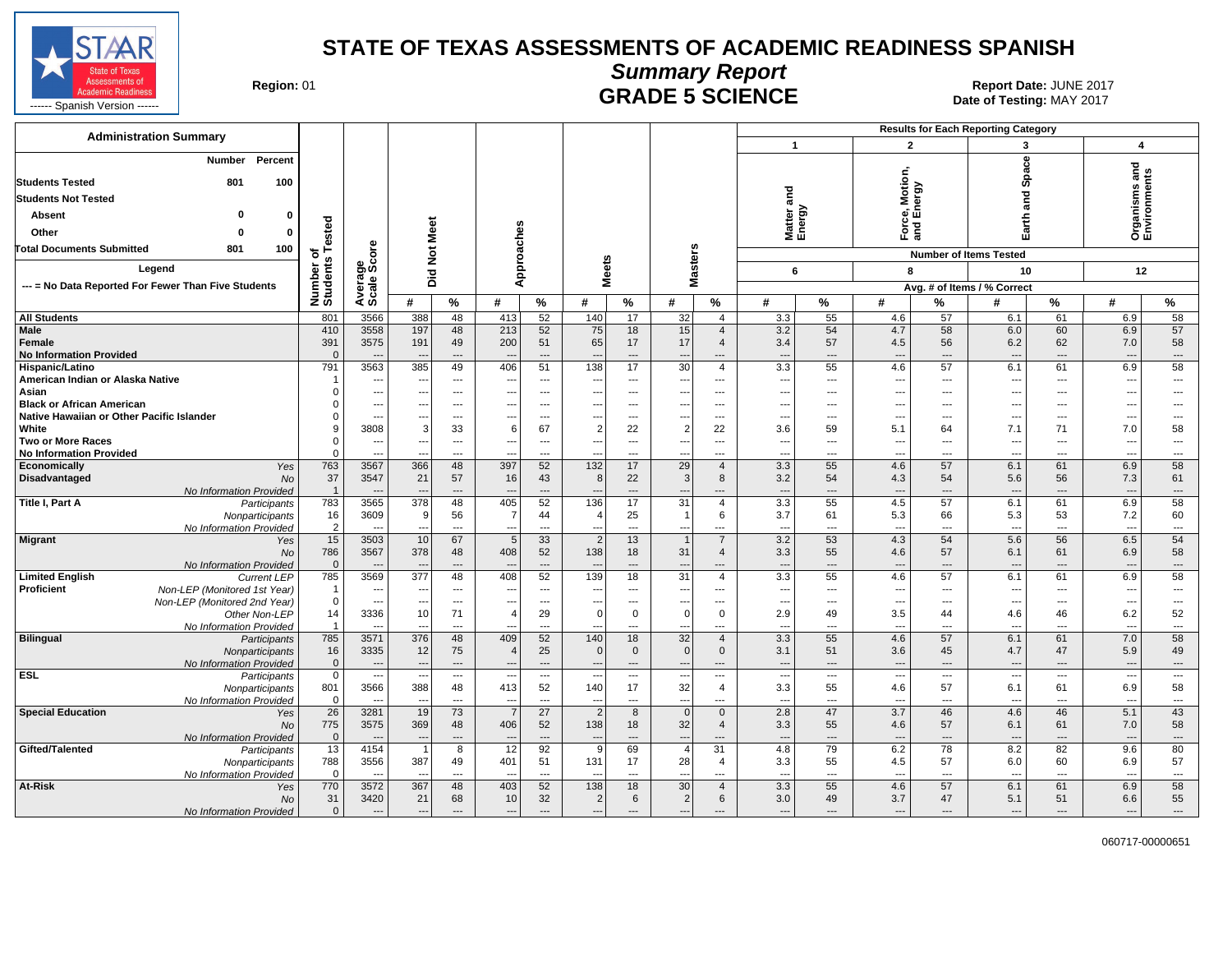

# **Summary Report** Region: 01 **Region: 01 CONTRIGGLATE 6 READING Report Date: JUNE 2017**<br>Date of Testing: SPRING 20

Date of Testing: SPRING 2017

| <b>Administration Summary</b>                               |                       |                |                          |                |                        |               |                  |                      |                          |                    |                          |          | Results for Each Reporting Category* |                          |                                                    |               |
|-------------------------------------------------------------|-----------------------|----------------|--------------------------|----------------|------------------------|---------------|------------------|----------------------|--------------------------|--------------------|--------------------------|----------|--------------------------------------|--------------------------|----------------------------------------------------|---------------|
|                                                             |                       |                |                          |                |                        |               |                  |                      |                          |                    | $\mathbf{1}$             |          | $\overline{\mathbf{c}}$              |                          | 3                                                  |               |
| Percent<br>Number<br>31350<br>100<br><b>Students Tested</b> |                       |                |                          |                |                        |               |                  |                      |                          |                    | derstanding/             | enres    | nderstanding/<br>nalysis_of          |                          | nderstanding/<br>nalysis of<br>formational<br>эxts |               |
| <b>Students Not Tested</b>                                  |                       |                |                          |                |                        |               |                  |                      |                          |                    |                          |          |                                      | Tex                      |                                                    |               |
| 52<br>Absent<br>0                                           |                       |                |                          |                |                        |               |                  |                      |                          |                    | alysis<br>ross G         |          |                                      | 2                        |                                                    |               |
| 17<br>Other<br>$\mathbf{0}$                                 | of<br>s Tested        |                |                          |                |                        |               |                  |                      |                          |                    |                          |          |                                      | nais<br>terai            |                                                    |               |
|                                                             |                       | <b>ore</b>     |                          |                |                        |               |                  |                      |                          |                    | र्ड ई ई                  |          | ŠËŠ                                  |                          | Säĕê                                               |               |
| <b>Total Documents Submitted</b><br>31419<br>100            |                       |                | Not Meet                 |                |                        |               |                  |                      |                          |                    |                          |          | <b>Number of Items Tested</b>        |                          |                                                    |               |
| Legend                                                      |                       | န္တပ္ကိ        |                          |                | Approaches             |               | <b>Meets</b>     |                      | <b>Masters</b>           |                    | 8                        |          | 17                                   |                          | 15                                                 |               |
| --- = No Data Reported For Fewer Than Five Students         |                       | Avera<br>Scale | Did                      |                |                        |               |                  |                      |                          |                    |                          |          | Avg. # of Items / % Correct          |                          |                                                    |               |
|                                                             | Number of<br>Students |                | #                        | %              | #                      | $\frac{9}{6}$ | #                | $\%$                 | #                        | $\%$               | #                        | $\%$     | #                                    | %                        | #                                                  | $\frac{9}{6}$ |
| <b>All Students</b>                                         | 31350                 | 1550           | 12486                    | 40             | 18864                  | 60            | 8857             | 28                   | 3838                     | 12                 | 4.9                      | 61       | 10.3                                 | 61                       | 9.2                                                | 61            |
| Male                                                        | 15943                 | 1535           | 7077                     | 44             | 8866                   | 56            | 4046             | 25                   | 1714                     | 11                 | 4.7                      | 59       | 9.8                                  | 58                       | 8.9                                                | 59            |
| Female                                                      | 15399                 | 1566           | 5405                     | 35             | 9994                   | 65            | 4810             | 31                   | 2124                     | 14                 | 5.1                      | 63       | 10.9                                 | 64                       | 9.4                                                | 63            |
| <b>No Information Provided</b>                              | 8                     | 1526           |                          | 50             |                        | 50            |                  | 13                   | $\Omega$                 | $\mathbf 0$        | 4.5                      | 56       | 10.4                                 | 61                       | 8.4                                                | 56            |
| Hispanic/Latino<br>American Indian or Alaska Native         | 30545<br>15           | 1548<br>1531   | 12301<br>-6              | 40<br>40       | 18244<br><b>C</b>      | 60<br>60      | 8450             | 28<br>27             | 3612<br>$\Omega$         | 12<br>0            | 4.8<br>4.5               | 61<br>56 | 10.3<br>9.8                          | 61<br>58                 | 9.1<br>9.1                                         | 61<br>61      |
| Asian                                                       | 132                   | 1707           | -9                       | $\overline{7}$ | 123                    | 93            | 105              | 80                   | 74                       | 56                 | 6.8                      | 85       | 13.4                                 | 79                       | 12.9                                               | 86            |
| <b>Black or African American</b>                            | 147                   | 1577           | 47                       | 32             | 100                    | 68            | 54               | 37                   | 21                       | 14                 | 5.3                      | 66       | 11.4                                 | 67                       | 9.5                                                | 63            |
| Native Hawaiian or Other Pacific Islander                   | 3                     |                | $\overline{\phantom{a}}$ | $\overline{a}$ | ---                    | ---           | ---              | ---                  | $\overline{\phantom{a}}$ | ---                | $\overline{\phantom{a}}$ | ---      | ---                                  | $\overline{\phantom{a}}$ | $\overline{\phantom{a}}$                           | ---           |
| White                                                       | 481                   | 1614           | 113                      | 23             | 368                    | 77            | 232              | 48                   | 121                      | 25                 | 5.7                      | 71       | 11.9                                 | 70                       | 10.4                                               | 69            |
| <b>Two or More Races</b>                                    | 18                    | 1650           | 3                        | 17             | 15                     | 83            | g                | 50                   | $\overline{7}$           | 39                 | 5.7                      | 71       | 12.6                                 | 74                       | 11.8                                               | 79            |
| <b>No Information Provided</b><br>Yes<br>Economically       | $\mathbf{Q}$<br>26745 | 1452<br>1538   | $\overline{7}$<br>11548  | 78<br>43       | 2<br>15197             | 22<br>57      | $\Omega$<br>6583 | $\mathbf{0}$<br>25   | $\Omega$<br>2646         | $\Omega$<br>10     | 3.4<br>4.7               | 43<br>59 | 8.3<br>10.1                          | 49<br>59                 | 6.0<br>8.9                                         | 40<br>59      |
| No<br>Disadvantaged                                         | 4594                  | 1622           | 929                      | 20             | 3665                   | 80            | 2274             | 49                   | 1192                     | 26                 | 5.8                      | 73       | 12.0                                 | 71                       | 10.9                                               | 72            |
| No Information Provided                                     | 11                    | 1440           | 9                        | 82             |                        | 18            | $\Omega$         | $\mathbf 0$          | $\mathbf{0}$             | $\mathbf 0$        | 3.1                      | 39       | 7.8                                  | 46                       | 5.9                                                | 39            |
| Title I, Part A<br>Participants                             | 31113                 | 1550           | 12399                    | 40             | 18714                  | 60            | 8765             | 28                   | 3789                     | 12                 | 4.9                      | 61       | 10.3                                 | 61                       | 9.1                                                | 61            |
| Nonparticipants                                             | 225                   | 1578           | 79                       | 35             | 146                    | 65            | 91               | 40                   | 49                       | 22                 | 5.1                      | 64       | 10.9                                 | 64                       | 9.6                                                | 64            |
| No Information Provided                                     | 12                    | 1476           | 8                        | 67             |                        | 33            |                  | 8                    | $\Omega$                 | $\mathbf 0$        | 3.7                      | 46       | 9.1                                  | 53                       | 6.8                                                | 45            |
| <b>Migrant</b><br>Yes<br><b>No</b>                          | 980<br>30352          | 1494<br>1552   | 563<br>11908             | 57<br>39       | 417<br>18444           | 43<br>61      | 157<br>8699      | 16<br>29             | 52<br>3786               | 5<br>12            | 4.1<br>4.9               | 51<br>61 | 9.0<br>10.4                          | 53<br>61                 | 7.6<br>9.2                                         | 51<br>61      |
| No Information Provided                                     | 18                    | 1430           | 15                       | 83             | -3                     | 17            |                  | 6                    | $\overline{0}$           | $\mathbf{0}$       | 3.3                      | 41       | 7.4                                  | 43                       | 5.5                                                | 37            |
| <b>Limited English</b><br><b>Current LEP</b>                | 12164                 | 1484           | 7472                     | 61             | 4692                   | 39            | 1293             | 11                   | 367                      | $\overline{3}$     | 3.9                      | 49       | 8.6                                  | 50                       | 7.6                                                | 51            |
| Non-LEP (Monitored 1st Year)<br><b>Proficient</b>           | 1669                  | 1590           | 358                      | 21             | 1311                   | 79            | 574              | 34                   | 196                      | 12                 | 5.5                      | 69       | 11.5                                 | 68                       | 10.4                                               | 69            |
| Non-LEP (Monitored 2nd Year)                                | 1398                  | 1611           | 234                      | 17             | 1164                   | 83            | 612              | 44                   | 258                      | 18                 | 5.8                      | 72       | 12.1                                 | 71                       | 10.8                                               | 72            |
| Other Non-LEP                                               | 16109                 | 1591           | 4415                     | 27             | 11694                  | 73            | 6377             | 40                   | 3016                     | 19                 | 5.4                      | 68       | 11.4                                 | 67                       | 10.1                                               | 67            |
| No Information Provided<br><b>Bilingual</b><br>Participants | 10<br>988             | 1498<br>1560   | -7<br>347                | 70<br>35       | -3<br>641              | 30<br>65      | - 1<br>270       | 10<br>27             | $\overline{1}$<br>111    | 10<br>11           | 3.9<br>5.0               | 49<br>62 | 9.1<br>10.7                          | 54<br>63                 | 6.9<br>9.5                                         | 46<br>64      |
| Nonparticipants                                             | 30319                 | 1550           | 12122                    | 40             | 18197                  | 60            | 8575             | 28                   | 3723                     | 12                 | 4.9                      | 61       | 10.3                                 | 61                       | 9.1                                                | 61            |
| No Information Provided                                     | 43                    | 1553           | 17                       | 40             | 26                     | 60            | 12               | 28                   | $\sqrt{2}$               | 9                  | 4.9                      | 61       | 10.7                                 | 63                       | 9.0                                                | 60            |
| <b>ESL</b><br>Participants                                  | 11267                 | 1482           | 7032                     | 62             | 4235                   | 38            | 1158             | 10                   | 333                      | 3                  | 3.9                      | 49       | 8.5                                  | 50                       | 7.5                                                | 50            |
| Nonparticipants                                             | 20041                 | 1589           | 5435                     | 27             | 14606                  | 73            | 7689             | 38                   | 3502                     | 17                 | 5.4                      | 68       | 11.4                                 | 67                       | 10.1                                               | 67            |
| No Information Provided                                     | 42                    | 1534           | 19                       | 45             | 23                     | 55            | 10               | 24                   | -3                       | $\overline{7}$     | 4.6                      | 57       | 10.2                                 | 60                       | 8.6                                                | 57            |
| <b>Special Education</b><br>Yes<br>No                       | 2674                  | 1416           | 2268                     | 85             | 406<br>18455           | 15<br>64      | 105              | $\overline{4}$<br>31 | 35                       | $\mathbf{1}$<br>13 | 2.9<br>5.0               | 36<br>63 | 6.5<br>10.7                          | 38<br>63                 | 5.7<br>9.5                                         | 38<br>63      |
| No Information Provided                                     | 28664<br>12           | 1563<br>1456   | 10209<br>9               | 36<br>75       | ß                      | 25            | 8751             | 8                    | 3803<br>$\Omega$         | $\mathbf 0$        | 3.5                      | 44       | 8.3                                  | 49                       | 6.2                                                | 41            |
| Gifted/Talented<br>Participants                             | 3652                  | 1688           | 204                      | 6              | 3448                   | 94            | 2587             | 71                   | 1553                     | 43                 | 6.6                      | 82       | 13.5                                 | 79                       | 12.3                                               | 82            |
| Nonparticipants                                             | 27685                 | 1532           | 12273                    | 44             | 15412                  | 56            | 6269             | 23                   | 2285                     | 8                  | 4.6                      | 58       | 9.9                                  | 58                       | 8.7                                                | 58            |
| No Information Provided                                     | 13                    | 1465           | 9                        | 69             |                        | 31            |                  | 8                    | $\Omega$                 | 0                  | 3.6                      | 45       | 8.8                                  | 52                       | 6.3                                                | 42            |
| At-Risk<br>Yes                                              | 18727                 | 1492           | 10959                    | 59             | 7768                   | 41            | 2138             | 11                   | 620                      | 3                  | 4.1                      | 51       | 8.8                                  | 52                       | 7.7                                                | 51            |
| <b>No</b>                                                   | 12609                 | 1637           | 1518                     | 12             | 11091                  | 88            | 6718             | 53                   | 3218                     | 26                 | 6.1                      | 76       | 12.6                                 | 74                       | 11.3                                               | 75            |
| No Information Provided<br>Career/Technical<br>Participants | 14<br>1610            | 1478<br>1589   | $\mathbf{q}$<br>408      | 64<br>25       | $\overline{5}$<br>1202 | 36<br>75      | 606              | $\overline{7}$<br>38 | $\Omega$<br>277          | $\mathbf{0}$<br>17 | 3.9<br>5.4               | 48<br>68 | 8.7<br>11.3                          | 51<br>67                 | 7.1<br>10.1                                        | 47<br>68      |
| <b>Education</b><br>Nonparticipants                         | 29722                 | 1548           | 12066                    | 41             | 17656                  | 59            | 8249             | 28                   | 3560                     | 12 <sup>°</sup>    | 4.8                      | 60       | 10.3                                 | 61                       | 9.1                                                | 61            |
| No Information Provided                                     | 18                    | 1474           | 12                       | 67             | 6                      | 33            | $\overline{2}$   | 11                   | - 1                      | 6                  | 3.7                      | 47       | 8.6                                  | 51                       | 6.9                                                | 46            |
|                                                             |                       |                |                          |                |                        |               |                  |                      |                          |                    |                          |          |                                      |                          |                                                    |               |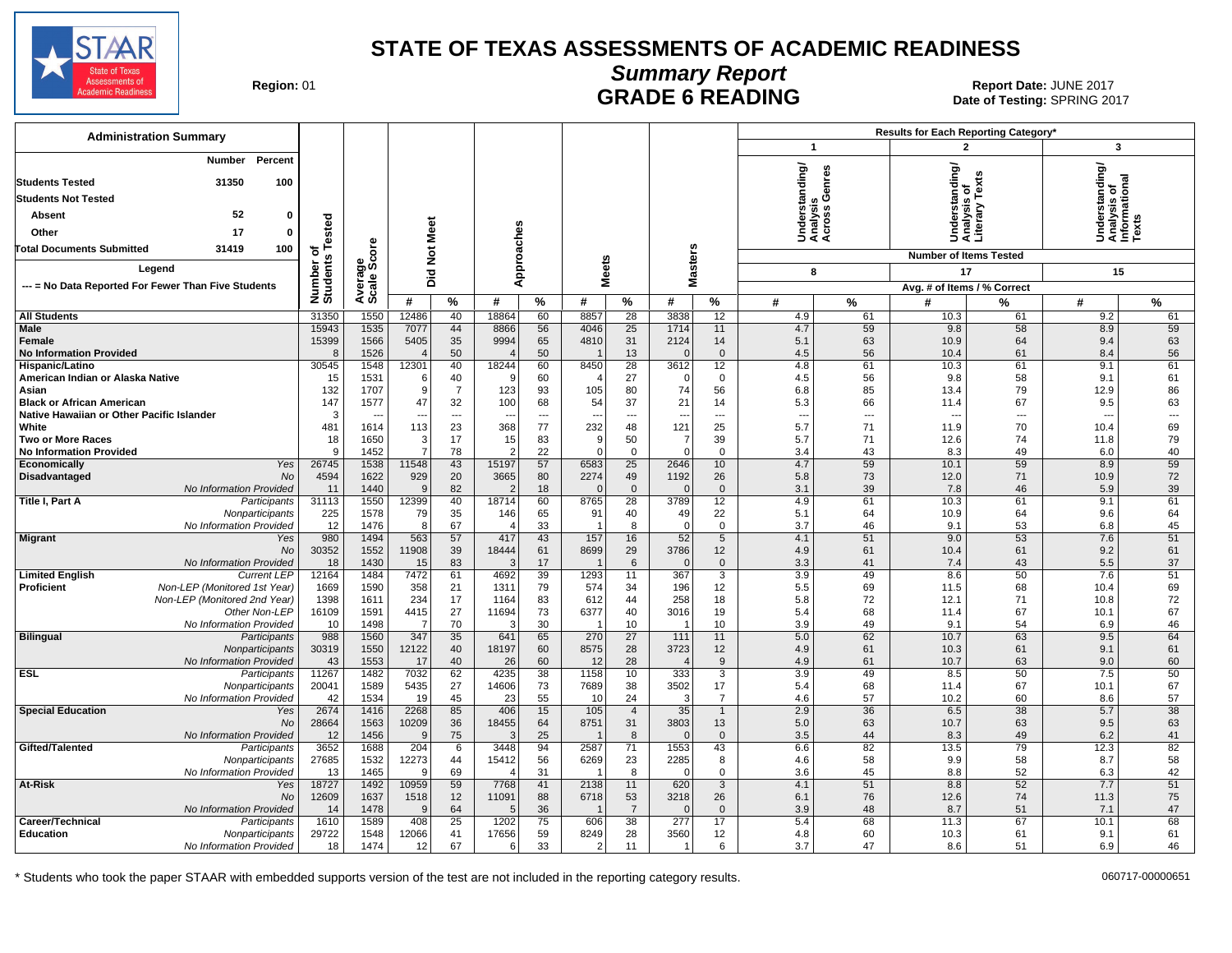

**Summary Report**

Region: 01 **Region: 01 CRADE 6 MATHEMATICS Date: JUNE 2017 Report Date: JUNE 2017** Date of Testing: SPRING 2017

| <b>Administration Summary</b>                                                                                                 |                     |                      |                               |                                |                     |                 |                                |                          |                                |                                  |                                                                                   | <b>Results for Each Reporting Category'</b> |                                                         |                |                                      |                      |                                                            |                                   |
|-------------------------------------------------------------------------------------------------------------------------------|---------------------|----------------------|-------------------------------|--------------------------------|---------------------|-----------------|--------------------------------|--------------------------|--------------------------------|----------------------------------|-----------------------------------------------------------------------------------|---------------------------------------------|---------------------------------------------------------|----------------|--------------------------------------|----------------------|------------------------------------------------------------|-----------------------------------|
|                                                                                                                               |                     |                      |                               |                                |                     |                 |                                |                          |                                |                                  | $\mathbf{1}$                                                                      |                                             | $\overline{2}$                                          |                | 3                                    |                      | 4                                                          |                                   |
| Percent<br>Number<br>30534<br><b>Students Tested</b><br>98<br><b>Students Not Tested</b><br>48<br>Absent<br>n<br>Other<br>684 | ested               |                      | ē<br>Ź                        |                                | pproaches           |                 |                                |                          |                                |                                  | umerical<br>epresentations<br>Numerical<br>Representatior<br>and<br>Relationships |                                             | Computations<br>Ind Algebraic<br>Relationships<br>ن ≌ ھ |                | ठ<br>Ē<br>eometry<br>leasuremo<br>ΟΣ | ēπ                   | nalysis<br>)ata Analysis<br>ınd Personal<br>'inancial<br>ó | and Pers<br>Financial<br>Literacy |
| <b>Total Documents Submitted</b><br>31266<br>100                                                                              | $\circ$<br>'n,      | δe                   | $\frac{5}{2}$                 |                                |                     |                 |                                |                          |                                |                                  |                                                                                   |                                             |                                                         |                | <b>Number of Items Tested</b>        |                      |                                                            |                                   |
| Legend                                                                                                                        | Number<br>Students  | န္မွဳ့မွဳ            | Did                           |                                |                     |                 | leets                          |                          | <b>Masters</b>                 |                                  | 10                                                                                |                                             | 15                                                      |                | 6                                    |                      | $\overline{7}$                                             |                                   |
| --- = No Data Reported For Fewer Than Five Students                                                                           |                     | Average:             |                               |                                | ⋖                   |                 | Σ                              |                          |                                |                                  |                                                                                   |                                             |                                                         |                | Avg. # of Items / % Correct          |                      |                                                            |                                   |
|                                                                                                                               |                     |                      | #                             | $\%$                           | #                   | $\%$            | #                              | $\%$                     | #                              | $\%$                             | #                                                                                 | $\%$                                        | #                                                       | %              | #                                    | $\%$                 | #                                                          | $\%$                              |
| <b>All Students</b>                                                                                                           | 30534               | 1610                 | 8617                          | $\overline{28}$                | 21917               | $\overline{72}$ | 1063'                          | 35                       | 3645                           | 12                               | 5.4                                                                               | 54                                          | 7.2                                                     | 48             | 3.1                                  | $\overline{52}$      | 3.3                                                        | 47                                |
| Male<br>Female<br><b>No Information Provided</b>                                                                              | 15557<br>14969<br>8 | 1607<br>1613<br>1566 | 4579<br>4036<br>$\mathcal{P}$ | 29<br>27<br>25                 | 10978<br>10933<br>6 | 71<br>73<br>75  | 5247<br>5384<br>$\Omega$       | 34<br>36<br>$\mathbf{0}$ | 1823<br>1822<br>$\Omega$       | 12<br>12<br>$\mathbf 0$          | 5.3<br>5.4<br>4.6                                                                 | 53<br>54<br>46                              | 7.2<br>7.2<br>6.6                                       | 48<br>48<br>44 | 3.0<br>3.2<br>2.6                    | 51<br>53<br>44       | 3.2<br>3.3<br>2.1                                          | 46<br>47<br>30                    |
| Hispanic/Latino                                                                                                               | 29763               | 1608                 | 8485                          | 29                             | 21278               | 71              | 10219                          | 34                       | 3423                           | 12                               | 5.3                                                                               | 53                                          | 7.2                                                     | 48             | 3.1                                  | 52                   | 3.2                                                        | 46                                |
| American Indian or Alaska Native<br>Asian                                                                                     | 15<br>115           | 1639<br>1820         | 2<br>$\overline{4}$           | 13<br>3                        | 13<br>111           | 87<br>97        | -7<br>99                       | 47<br>86                 | 3<br>74                        | 20<br>64                         | 6.1<br>8.6                                                                        | 61<br>86                                    | 7.5<br>11.9                                             | 50<br>79       | 3.6<br>4.9                           | 60<br>81             | 3.9<br>5.4                                                 | 55<br>77                          |
| <b>Black or African American</b><br>Native Hawaiian or Other Pacific Islander                                                 | 145<br>3            | 1642                 | 29<br>$\sim$                  | 20<br>$\overline{\phantom{a}}$ | 116<br>--           | 80<br>---       | 63<br>$\overline{\phantom{a}}$ | 43<br>---                | 25<br>$\overline{\phantom{a}}$ | 17<br>$\overline{\phantom{a}}$   | 5.9<br>--                                                                         | 59<br>---                                   | 7.9<br>$\overline{\phantom{a}}$                         | 53<br>---      | 3.3<br>$\sim$                        | 55<br>$\overline{a}$ | 3.8<br>$\overline{\phantom{a}}$                            | 54<br>$\hspace{0.05cm} \ldots$    |
| White                                                                                                                         | 466                 | 1663                 | 88                            | 19                             | 378                 | 81              | 230                            | 49                       | 113                            | 24                               | 6.2                                                                               | 62                                          | 8.5                                                     | 57             | 3.6                                  | 60                   | 4.0                                                        | 57                                |
| <b>Two or More Races</b>                                                                                                      | 17                  | 1690                 |                               | 24                             | 13                  | 76              | 11                             | 65                       | 5 <sup>5</sup>                 | 29                               | 6.7                                                                               | 67                                          | 9.4                                                     | 63             | 3.9                                  | 65                   | 4.1                                                        | 58                                |
| <b>No Information Provided</b><br>Yes<br>Economically                                                                         | 10<br>26197         | 1511<br>1599         | 7984                          | 50<br>30                       | 5<br>18213          | 50<br>70        | $\Omega$<br>8300               | $\overline{0}$<br>32     | $\overline{0}$<br>2585         | $\mathbf 0$<br>10                | 4.4<br>5.2                                                                        | 44<br>52                                    | 5.8<br>7.0                                              | 39<br>46       | 2.3<br>3.0                           | 38<br>50             | 1.7<br>3.1                                                 | 24<br>45                          |
| Disadvantaged<br>No                                                                                                           | 4325                | 1674                 | 627                           | 14                             | 3698                | 86              | 2331                           | 54                       | 1060                           | 25                               | 6.5                                                                               | 65                                          | 8.7                                                     | 58             | 3.7                                  | 62                   | 4.1                                                        | 59                                |
| No Information Provided                                                                                                       | 12                  | 1512                 | 6                             | 50                             | 6                   | 50              | $\Omega$                       | $\overline{0}$           | $\mathbf{0}$                   | $\mathbf{0}$                     | 4.0                                                                               | 40                                          | 5.7                                                     | 38             | 2.6                                  | 43                   | 1.8                                                        | 25                                |
| Title I, Part A<br>Participants                                                                                               | 30337               | 1610                 | 8544                          | 28                             | 21793               | 72              | 10547                          | 35                       | 3598                           | 12                               | 5.4                                                                               | 54                                          | 7.2                                                     | 48             | 3.1                                  | $\overline{52}$      | 3.3                                                        | 47                                |
| Nonparticipants<br>No Information Provided                                                                                    | 184<br>13           | 1630<br>1537         | 67<br>-6                      | 36<br>46                       | 117<br>- 7          | 64<br>54        | 83                             | 45<br>8                  | 46<br>-1                       | 25<br>8                          | 5.5<br>4.7                                                                        | 55<br>47                                    | 7.8<br>6.2                                              | 52<br>41       | 3.3<br>2.7                           | 54<br>45             | 3.5<br>1.8                                                 | 51<br>26                          |
| <b>Migrant</b><br>Yes                                                                                                         | 957                 | 1560                 | 426                           | 45                             | 531                 | 55              | 221                            | 23                       | 46                             | 5                                | 4.4                                                                               | 44                                          | 6.0                                                     | 40             | 2.6                                  | 44                   | 2.6                                                        | 37                                |
| No                                                                                                                            | 29558               | 1611                 | 8180                          | 28                             | 21378               | 72              | 10409                          | 35                       | 3598                           | 12                               | 5.4                                                                               | 54                                          | 7.2                                                     | 48             | 3.1                                  | 52                   | 3.3                                                        | 47                                |
| No Information Provided                                                                                                       | 19                  | 1507                 | 11                            | 58                             | 8                   | 42              |                                | 5                        |                                | 5                                | 4.0                                                                               | 40                                          | 5.2                                                     | 34             | 2.2                                  | 36                   | 1.7                                                        | 24                                |
| <b>Limited English</b><br><b>Current LEP</b><br>Proficient<br>Non-LEP (Monitored 1st Year)                                    | 11990<br>1606       | 1565<br>1638         | 4803<br>268                   | 40<br>17                       | 7187<br>1338        | 60<br>83        | 2477<br>687                    | 21<br>43                 | 546<br>214                     | 5<br>13                          | 4.6<br>6.0                                                                        | 46<br>60                                    | 6.1<br>7.9                                              | 40<br>53       | 2.7<br>3.5                           | 45<br>58             | 2.6<br>3.7                                                 | $\overline{37}$<br>53             |
| Non-LEP (Monitored 2nd Year)                                                                                                  | 1350                | 1664                 | 145                           | 11                             | 1205                | 89              | 724                            | 54                       | 244                            | 18                               | 6.5                                                                               | 65                                          | 8.7                                                     | 58             | 3.7                                  | 62                   | 3.9                                                        | 56                                |
| Other Non-LEP                                                                                                                 | 15577               | 1636                 | 3396                          | 22                             | 12181               | 78              | 6743                           | 43                       | 2641                           | 17                               | 5.8                                                                               | 58                                          | 7.9                                                     | 53             | 3.4                                  | 56                   | 3.7                                                        | 52                                |
| No Information Provided                                                                                                       | 11                  | 1522                 | 5                             | 45                             | 6                   | 55              | $\overline{0}$                 | $\overline{0}$           | $\mathbf 0$                    | $\mathbf 0$                      | 4.6                                                                               | 46                                          | 5.8                                                     | 39             | 2.4                                  | 39                   | 2.0                                                        | 29                                |
| <b>Bilingual</b><br>Participants                                                                                              | 981                 | 1628                 | 208                           | 21                             | 773                 | 79              | 390                            | 40                       | 126                            | 13                               | 5.7                                                                               | 57                                          | 7.7                                                     | 51             | 3.2                                  | 54                   | 3.5                                                        | 51                                |
| Nonparticipants<br>No Information Provideo                                                                                    | 29509<br>44         | 1609<br>1599         | 8393<br>16                    | 28<br>36                       | 21116<br>28         | 72<br>64        | 10227<br>14                    | 35<br>32                 | 3514<br>5                      | 12<br>11                         | 5.3<br>5.3                                                                        | 53<br>53                                    | 7.2<br>7.2                                              | 48<br>48       | 3.1<br>3.0                           | 52<br>50             | 3.3<br>3.1                                                 | 47<br>44                          |
| <b>ESL</b><br>Participants                                                                                                    | 11102               | 1563                 | 4521                          | 41                             | 6581                | 59              | 2238                           | 20                       | 494                            | $\overline{4}$                   | 4.5                                                                               | 45                                          | 6.0                                                     | 40             | 2.7                                  | 44                   | 2.6                                                        | 37                                |
| Nonparticipants                                                                                                               | 19389               | 1636                 | 4079                          | 21                             | 15310               | 79              | 8381                           | 43                       | 3147                           | 16                               | 5.8                                                                               | 58                                          | 7.9                                                     | 53             | 3.4                                  | 56                   | 3.7                                                        | 52                                |
| No Information Provided                                                                                                       | 43                  | 1585                 | 17                            | 40                             | 26                  | 60              | 12                             | 28                       | $\overline{4}$                 | 9                                | 5.0                                                                               | 50                                          | 6.8                                                     | 45             | 2.9                                  | 49                   | 2.9                                                        | 41                                |
| <b>Special Education</b><br>Yes<br>No                                                                                         | 2672<br>27849       | 1514<br>1619         | 1680<br>6930                  | 63<br>25                       | 992<br>20919        | 37<br>75        | 230<br>10400                   | 9<br>37                  | 41<br>3603                     | $\overline{2}$<br>13             | 3.6<br>5.5                                                                        | 36<br>55                                    | 4.9<br>7.4                                              | 33<br>49       | 2.0<br>3.2                           | 33<br>54             | 1.8<br>3.4                                                 | $\overline{26}$<br>49             |
| No Information Provided                                                                                                       | 13                  | 1523                 | $\overline{7}$                | 54                             | 6                   | 46              |                                | 8                        |                                | 8                                | 4.5                                                                               | 45                                          | 5.8                                                     | 38             | 2.4                                  | 40                   | 1.8                                                        | 25                                |
| Gifted/Talented<br>Participants                                                                                               | 3290                | 1749                 | 110                           | $\overline{3}$                 | 3180                | 97              | 2545                           | $\overline{77}$          | 1400                           | 43                               | 7.7                                                                               | 77                                          | 10.7                                                    | 71             | 4.4                                  | 74                   | 4.9                                                        | 70                                |
| Nonparticipants                                                                                                               | 27230               | 1593                 | 8500                          | 31                             | 18730               | 69              | 8085                           | 30                       | 2244                           | 8                                | 5.1                                                                               | 51                                          | 6.8                                                     | 45             | 3.0                                  | 49                   | 3.1                                                        | 44                                |
| No Information Provided<br>At-Risk                                                                                            | 14<br>18529         | 1527<br>1562         | -7<br>7548                    | 50<br>41                       | 10981               | 50<br>59        | 3607                           | $\overline{7}$<br>19     | 799                            | $\overline{7}$<br>$\overline{4}$ | 4.5<br>4.5                                                                        | 45<br>45                                    | 5.9<br>6.0                                              | 40<br>40       | 2.5<br>2.6                           | 42<br>44             | 1.7<br>2.6                                                 | 24<br>37                          |
| Yes<br>No                                                                                                                     | 11990               | 1683                 | 1062                          | 9                              | 10928               | 91              | 7023                           | 59                       | 2845                           | 24                               | 6.7                                                                               | 67                                          | 9.1                                                     | 61             | 3.9                                  | 64                   | 4.3                                                        | 61                                |
| No Information Provided                                                                                                       | 15                  | 1536                 | $\overline{7}$                | 47                             | 8                   | 53              |                                | $\overline{7}$           |                                | $\overline{7}$                   | 4.8                                                                               | 48                                          | 5.7                                                     | 38             | 2.6                                  | 43                   | 2.0                                                        | 29                                |
| Career/Technical<br>Participants                                                                                              | 1488                | 1643                 | 262                           | 18                             | 1226                | 82              | 669                            | 45                       | 228                            | 15                               | 6.0                                                                               | 60                                          | 8.0                                                     | 53             | 3.5                                  | 59                   | 3.8                                                        | 54                                |
| <b>Education</b><br>Nonparticipants                                                                                           | 29027               | 1608                 | 8345                          | 29                             | 20682               | 71              | 9960                           | 34                       | 3415                           | 12                               | 5.3                                                                               | 53                                          | 7.2                                                     | 48             | 3.1                                  | 52                   | 3.2                                                        | 46                                |
| No Information Provided                                                                                                       | 19                  | 1539                 | 10                            | 53                             | 9                   | 47              | $\overline{2}$                 | 11                       | $\overline{2}$                 | 11                               | 4.6                                                                               | 46                                          | 6.0                                                     | 40             | 2.6                                  | 43                   | 1.9                                                        | 27                                |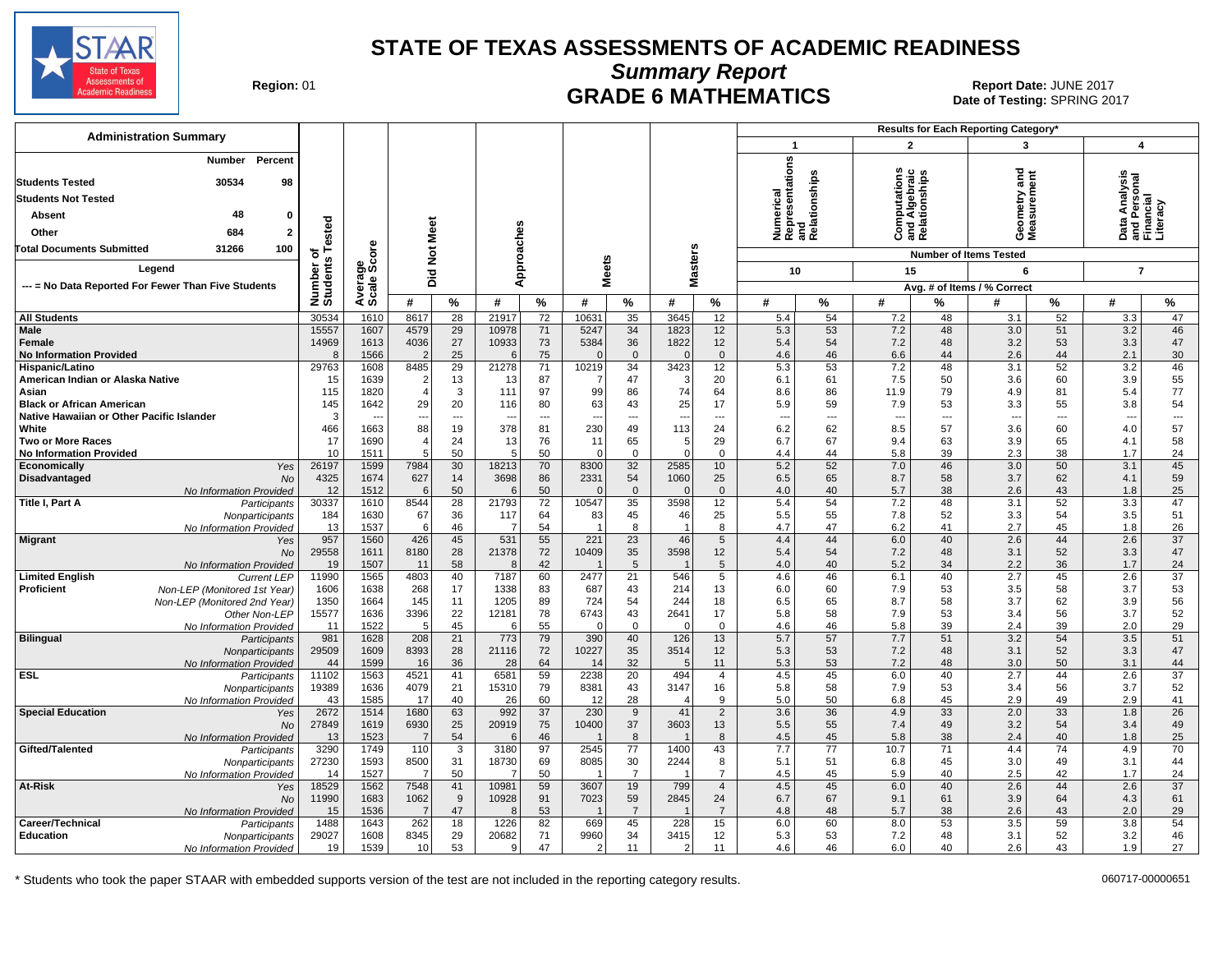

# **Summary Report**

Region: 01 **Region: 01 CALL CONSISTS AND EXAMPLE 7 READING Report Date: JUNE 2017**<br>Date of Testing: SPRING 20 Date of Testing: SPRING 2017

| <b>Administration Summary</b>                                           |                              |                      |                     |                          |                          |            |                         |                    |                          |                     | Results for Each Reporting Category'        |          |                                                 |          |                                                         |          |
|-------------------------------------------------------------------------|------------------------------|----------------------|---------------------|--------------------------|--------------------------|------------|-------------------------|--------------------|--------------------------|---------------------|---------------------------------------------|----------|-------------------------------------------------|----------|---------------------------------------------------------|----------|
|                                                                         |                              |                      |                     |                          |                          |            |                         |                    |                          |                     | $\mathbf{1}$                                |          | $\overline{\mathbf{z}}$                         |          | $\overline{\mathbf{3}}$                                 |          |
| Percent<br>Number                                                       |                              |                      |                     |                          |                          |            |                         |                    |                          |                     | Understanding/<br>Analysis<br>Across Genres |          | Understanding/<br>Analysis of<br>Literary Texts |          | Understanding/<br>Analysis of<br>Informational<br>Texts |          |
| 31183<br>98<br><b>Students Tested</b>                                   |                              |                      |                     |                          |                          |            |                         |                    |                          |                     |                                             |          |                                                 |          |                                                         |          |
| <b>Students Not Tested</b>                                              |                              |                      |                     |                          |                          |            |                         |                    |                          |                     |                                             | ្ធ ២ំ    |                                                 | ح ∰      |                                                         |          |
| 67<br>0<br>Absent                                                       |                              |                      |                     |                          |                          |            |                         |                    |                          |                     |                                             |          |                                                 |          |                                                         |          |
| Other<br>654<br>$\overline{2}$                                          |                              |                      |                     |                          |                          |            |                         |                    |                          |                     |                                             |          |                                                 |          |                                                         |          |
| <b>Total Documents Submitted</b><br>31904<br>100                        |                              | õ                    | Not Meet            |                          |                          |            |                         |                    |                          |                     |                                             |          |                                                 |          |                                                         |          |
| Legend                                                                  |                              |                      |                     |                          |                          | Approaches |                         | <b>Meets</b>       | <b>Masters</b>           |                     |                                             |          | <b>Number of Items Tested</b>                   |          |                                                         |          |
| --- = No Data Reported For Fewer Than Five Students                     |                              |                      | Did                 |                          |                          |            |                         |                    |                          |                     | 8                                           |          | 18                                              |          | 16                                                      |          |
|                                                                         | Number of<br>Students Tested | Average<br>Scale Sco | #                   | $\%$                     | #                        | $\%$       | #                       | %                  | #                        | $\%$                | #                                           | %        | Avg. # of Items / % Correct<br>#                | %        | #                                                       | $\%$     |
| <b>All Students</b>                                                     | 31183                        | 1622                 | 9842                | 32                       | 21341                    | 68         | 10847                   | 35                 | 5287                     | 17                  | 5.1                                         | 63       | 11.6                                            | 64       | 9.9                                                     | 62       |
| <b>Male</b>                                                             | 15846                        | 1609                 | 5700                | 36                       | 10146                    | 64         | 4996                    | 32                 | 2402                     | 15                  | 4.9                                         | 61       | 11.0                                            | 61       | 9.8                                                     | 61       |
| Female                                                                  | 15331                        | 1636                 | 4137                | 27                       | 11194                    | 73         | 5851                    | 38                 | 2885                     | 19                  | 5.3                                         | 66       | 12.2                                            | 68       | 10.1                                                    | 63       |
| <b>No Information Provided</b>                                          | 6                            | 1526                 | 5                   | 83                       |                          | 17         |                         | $\mathbf{0}$       | $\Omega$                 | $\mathbf{0}$        | 3.5                                         | 44       | 9.3                                             | 52       | 7.0                                                     | 44       |
| Hispanic/Latino<br>American Indian or Alaska Native                     | 30374                        | 1620<br>1580         | 9697                | $\overline{32}$<br>46    | 20677                    | 68<br>54   | 10382<br>$\overline{2}$ | 34<br>15           | 4979<br>- 1              | 16<br>8             | 5.1<br>4.5                                  | 63<br>56 | 11.5<br>11.0                                    | 64<br>61 | 9.9<br>8.4                                              | 62<br>52 |
| Asian                                                                   | 13<br>135                    | 1791                 | 6<br>6              | 4                        | 129                      | 96         | 110                     | 81                 | 85                       | 63                  | 7.0                                         | 87       | 15.0                                            | 84       | 13.6                                                    | 85       |
| <b>Black or African American</b>                                        | 136                          | 1648                 | 31                  | 23                       | 105                      | 77         | 52                      | 38                 | 25                       | 18                  | 5.4                                         | 68       | 12.5                                            | 70       | 10.5                                                    | 66       |
| Native Hawaiian or Other Pacific Islander                               | $\overline{2}$               |                      | ---                 | $\overline{\phantom{a}}$ | $\overline{\phantom{a}}$ | ---        | --                      | ---                | $\overline{\phantom{a}}$ | ---                 | $\overline{\phantom{a}}$                    | $---$    | ---                                             | ---      | $\overline{a}$                                          | ---      |
| White                                                                   | 499                          | 1686                 | 94                  | 19                       | 405                      | 81         | 287                     | 58                 | 188                      | 38                  | 5.8                                         | 73       | 13.1                                            | 73       | 11.4                                                    | 71       |
| <b>Two or More Races</b><br><b>No Information Provided</b>              | 19<br>5                      | 1732<br>1489         | $\overline{4}$<br>Δ | 21<br>80                 | 15<br>$\overline{1}$     | 79<br>20   | 13<br>$\Omega$          | 68<br>$\mathbf{0}$ | 9<br>$\Omega$            | 47<br>$\mathbf 0$   | 6.1<br>3.0                                  | 76<br>38 | 13.6<br>7.8                                     | 75<br>43 | 12.5<br>6.4                                             | 78<br>40 |
| Yes<br>Economically                                                     | 26354                        | 1609                 | 9183                | 35                       | 17171                    | 65         | 8106                    | 31                 | 3626                     | 14                  | 4.9                                         | 61       | 11.2                                            | 62       | 9.6                                                     | 60       |
| No<br>Disadvantaged                                                     | 4824                         | 1694                 | 655                 | 14                       | 4169                     | 86         | 2741                    | 57                 | 1661                     | 34                  | 6.0                                         | 75       | 13.4                                            | 74       | 11.8                                                    | 74       |
| No Information Provided                                                 | 5                            | 1489                 | $\overline{4}$      | 80                       |                          | 20         |                         | $\mathbf 0$        | $\Omega$                 | $\mathbf 0$         | 3.0                                         | 38       | 7.8                                             | 43       | 6.4                                                     | 40       |
| Title I, Part A<br>Participants<br>Nonparticipants                      | 31097<br>81                  | 1622<br>1539         | 9794<br>44          | 31<br>54                 | 21303<br>37              | 69<br>46   | 10834<br>13             | 35<br>16           | 5282<br>5                | 17<br>6             | 5.1<br>3.7                                  | 64<br>47 | 11.6<br>9.1                                     | 64<br>50 | 9.9<br>7.8                                              | 62<br>49 |
| No Information Provided                                                 | 5                            | 1489                 | $\overline{4}$      | 80                       | - 1                      | 20         | $\Omega$                | $\overline{0}$     | $\Omega$                 | 0                   | 3.0                                         | 38       | 7.8                                             | 43       | 6.4                                                     | 40       |
| <b>Migrant</b><br>Yes                                                   | 987                          | 1574                 | 438                 | 44                       | 549                      | 56         | 193                     | 20                 | 65                       | $\overline{7}$      | 4.4                                         | 55       | 10.3                                            | 57       | 8.6                                                     | 54       |
| No                                                                      | 30183                        | 1624                 | 9394                | 31                       | 20789                    | 69         | 10654                   | 35                 | 5222                     | 17                  | 5.1                                         | 64       | 11.6                                            | 65       | 10.0                                                    | 62       |
| No Information Provided<br><b>Limited English</b><br><b>Current LEP</b> | 13<br>10171                  | 1487<br>1543         | 10<br>5800          | 77<br>57                 | Ŀ.<br>4371               | 23<br>43   | 1151                    | $\mathbf 0$<br>11  | $\Omega$<br>378          | $\mathbf 0$<br>4    | 3.2<br>4.0                                  | 39<br>50 | 7.4<br>9.2                                      | 41<br>51 | 6.3<br>7.8                                              | 39<br>49 |
| Non-LEP (Monitored 1st Year)<br>Proficient                              | 1525                         | 1665                 | 176                 | 12                       | 1349                     | 88         | 679                     | 45                 | 297                      | 19                  | 5.7                                         | 71       | 13.0                                            | 72       | 11.3                                                    | 71       |
| Non-LEP (Monitored 2nd Year)                                            | 1498                         | 1662                 | 222                 | 15                       | 1276                     | 85         | 678                     | 45                 | 306                      | 20                  | 5.6                                         | 70       | 12.9                                            | 72       | 11.2                                                    | 70       |
| Other Non-LEP                                                           | 17982                        | 1660                 | 3638                | 20                       | 14344                    | 80         | 8339                    | 46                 | 4306                     | 24                  | 5.6                                         | 70       | 12.7                                            | 70       | 10.9                                                    | 68       |
| No Information Provided                                                 | $\overline{7}$               | 1466                 | 6                   | 86                       | - 1<br>146               | 14         | $\Omega$                | $\Omega$           | $\Omega$<br>45           | $\Omega$            | 3.0                                         | 38       | 6.3<br>12.5                                     | 35<br>70 | 6.0                                                     | 38       |
| <b>Bilingual</b><br>Participants<br>Nonparticipants                     | 183<br>30986                 | 1664<br>1622         | 37<br>9794          | 20<br>32                 | 21192                    | 80<br>68   | 93<br>10754             | 51<br>35           | 5242                     | 25<br>17            | 5.7<br>5.1                                  | 71<br>63 | 11.6                                            | 64       | 11.2<br>9.9                                             | 70<br>62 |
| No Information Provideo                                                 | 14                           | 1486                 | 11                  | 79                       | ÷.                       | 21         |                         | $\mathbf{0}$       | $\Omega$                 | $\mathbf{0}$        | 2.9                                         | 37       | 7.9                                             | 44       | 5.9                                                     | 37       |
| <b>ESL</b><br>Participants                                              | 10034                        | 1545                 | 5680                | 57                       | 4354                     | 43         | 1184                    | 12                 | 398                      | 4                   | 4.0                                         | 50       | 9.2                                             | 51       | 7.9                                                     | 49       |
| Nonparticipants                                                         | 21137                        | 1659                 | 4153                | 20                       | 16984                    | 80         | 9663                    | 46                 | 4889                     | 23                  | 5.6                                         | 70       | 12.7                                            | 70       | 10.9                                                    | 68       |
| No Information Provided<br><b>Special Education</b><br>Yes              | 12<br>2481                   | 1487<br>1490         | -9<br>1944          | 75<br>78                 | ಿ<br>537                 | 25<br>22   | $\Omega$<br>112         | $\mathbf 0$<br>5   | $\overline{0}$<br>39     | 0<br>$\overline{2}$ | 2.8<br>3.2                                  | 35<br>40 | 8.1<br>7.4                                      | 45<br>41 | 5.9<br>6.3                                              | 37<br>39 |
| No                                                                      | 28696                        | 1634                 | 7893                | 28                       | 20803                    | 72         | 10735                   | 37                 | 5248                     | 18                  | 5.2                                         | 66       | 11.9                                            | 66       | 10.2                                                    | 64       |
| No Information Provided                                                 | 6                            | 1477                 | 5                   | 83                       |                          | 17         | $\Omega$                | $\mathbf 0$        | $\Omega$                 | $\mathbf{0}$        | 2.8                                         | 35       | 7.0                                             | 39       | 6.3                                                     | 40       |
| Gifted/Talented<br>Participants                                         | 3461                         | 1759                 | 85                  | $\overline{2}$           | 3376                     | 98         | 2766                    | 80                 | 1851                     | 53                  | 6.7                                         | 84       | 15.0                                            | 83       | 13.3                                                    | 83       |
| Nonparticipants                                                         | 27716                        | 1605                 | 9752<br>5           | 35                       | 17964<br>- 1             | 65         | 8081<br>$\Omega$        | 29                 | 3436                     | 12 <sup>2</sup>     | 4.9                                         | 61       | 11.2                                            | 62       | 9.5                                                     | 59       |
| No Information Provided<br>At-Risk<br>Yes                               | 6<br>19041                   | 1477<br>1564         | 9171                | 83<br>48                 | 9870                     | 17<br>52   | 2915                    | $\mathbf{0}$<br>15 | $\overline{0}$<br>924    | 0<br>5              | 2.8<br>4.3                                  | 35<br>54 | 7.0<br>9.9                                      | 39<br>55 | 6.3<br>8.4                                              | 40<br>52 |
| No                                                                      | 12135                        | 1714                 | 665                 | $5\phantom{1}$           | 11470                    | 95         | 7932                    | 65                 | 4363                     | 36                  | 6.3                                         | 78       | 14.1                                            | 78       | 12.3                                                    | 77       |
| No Information Provided                                                 | $\overline{7}$               | 1471                 | 6                   | 86                       |                          | 14         | $\Omega$                | $\mathbf{0}$       | $\Omega$                 | $\mathbf{0}$        | 2.7                                         | 34       | 7.1                                             | 40       | 5.7                                                     | 36       |
| Career/Technical<br>Participants                                        | 2734                         | 1642                 | 705                 | 26                       | 2029                     | 74         | 1103                    | 40                 | 558                      | 20                  | 5.3                                         | 66       | 12.1                                            | 67       | 10.5                                                    | 66       |
| <b>Education</b><br>Nonparticipants<br>No Information Provided          | 28443<br>6                   | 1620<br>1477         | 9132<br>5           | 32<br>83                 | 19311<br>$\overline{1}$  | 68<br>17   | 9744<br>$\Omega$        | 34<br>$\mathbf{0}$ | 4729<br>$\Omega$         | 17<br>$\mathbf 0$   | 5.1<br>2.7                                  | 63<br>33 | 11.5<br>7.5                                     | 64<br>42 | 9.9<br>6.0                                              | 62<br>38 |
|                                                                         |                              |                      |                     |                          |                          |            |                         |                    |                          |                     |                                             |          |                                                 |          |                                                         |          |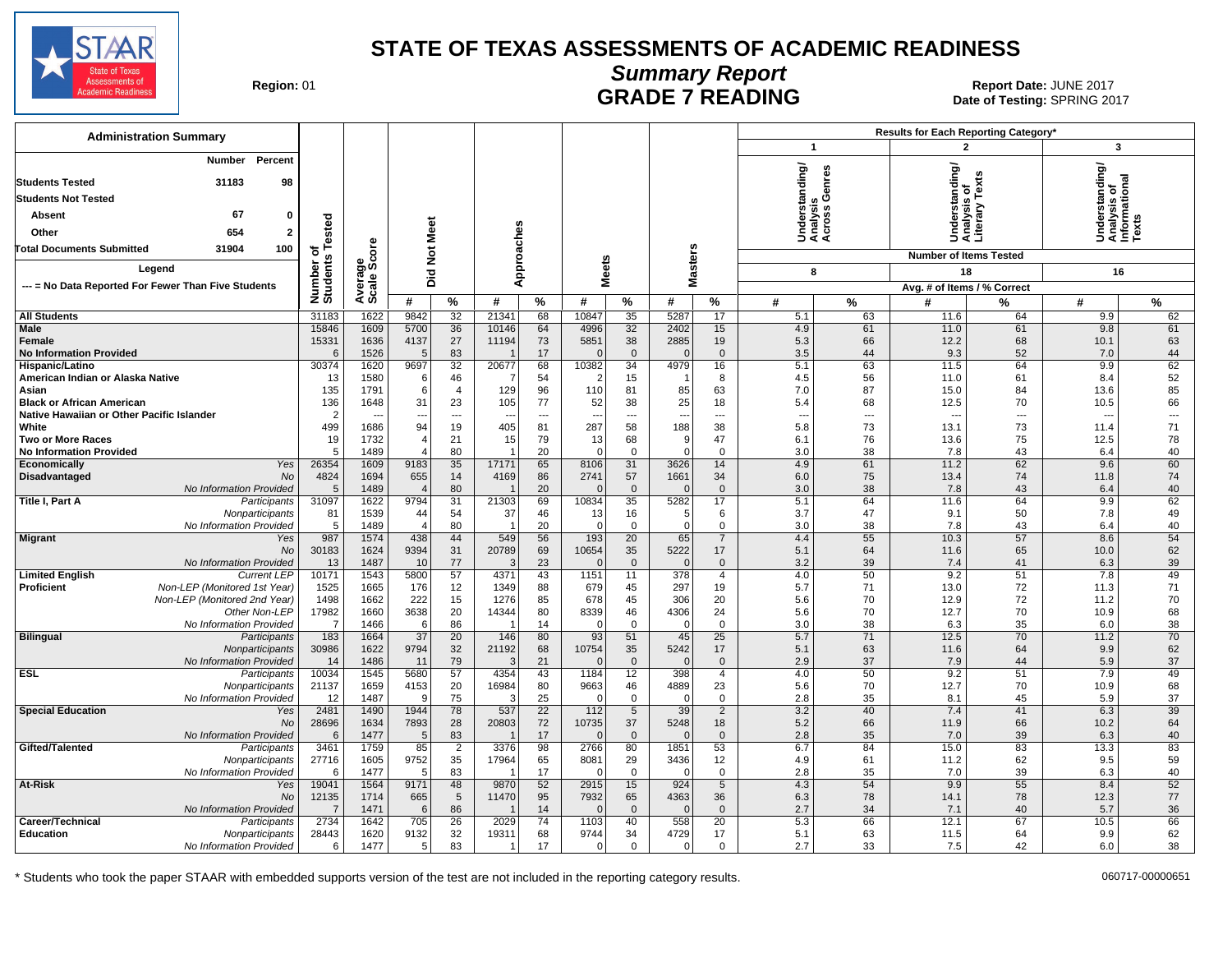

**Summary Report**

Region: 01 **Region: 01 CRADE 7 MATHEMATICS Date: JUNE 2017 Date: JUNE 2017 CRADE 7 MATHEMATICS** Date of Testing: SPRING 2017

| <b>Administration Summary</b>                              |                     |                      |                                |                      |                       |                |                   |                                 |                  |                                |                   | <b>Results for Each Reporting Category*</b> |                                                |                |                               |                 |                             |                |
|------------------------------------------------------------|---------------------|----------------------|--------------------------------|----------------------|-----------------------|----------------|-------------------|---------------------------------|------------------|--------------------------------|-------------------|---------------------------------------------|------------------------------------------------|----------------|-------------------------------|-----------------|-----------------------------|----------------|
|                                                            |                     |                      |                                |                      |                       |                |                   |                                 |                  |                                | $\mathbf{1}$      |                                             | $\overline{2}$                                 |                | 3                             |                 | $\boldsymbol{4}$            |                |
| Percent<br>Number<br><b>Students Tested</b><br>30097<br>94 |                     |                      |                                |                      |                       |                |                   |                                 |                  |                                | and               | entations                                   | Computations<br>Ind Algebraic<br>Relationships |                | ਠ<br>Ĕ<br>ā                   |                 |                             |                |
| <b>Students Not Tested</b>                                 |                     |                      |                                |                      |                       |                |                   |                                 |                  |                                | ී                 |                                             |                                                |                |                               |                 | nalysi                      |                |
| 58<br><b>Absent</b><br>$\bf{0}$                            |                     |                      |                                |                      |                       |                |                   |                                 |                  |                                | robability        | umeri<br>eprese                             |                                                |                | eometry<br>leasurem           |                 | a Analy<br>Persoi<br>Incial |                |
| Other<br>1779<br>6                                         | ested               |                      | Meet                           |                      |                       |                |                   |                                 |                  |                                |                   |                                             |                                                |                | ෂී                            |                 |                             |                |
| 31934<br>Total Documents Submitted<br>100                  |                     | <b>ore</b>           |                                |                      |                       |                |                   |                                 |                  |                                | ĀΖŘ               |                                             | ن ≌ ھ                                          |                | oΣ                            |                 | ᅀᄛᄕ                         |                |
|                                                            | † <del>ه</del><br>w |                      | $\frac{5}{2}$                  |                      |                       |                |                   |                                 |                  |                                |                   |                                             |                                                |                | <b>Number of Items Tested</b> |                 |                             |                |
| Legend                                                     | Number<br>Students  | န္တပ္ကိ              | Did                            |                      | Approaches            |                | <b>Meets</b>      |                                 | <b>Masters</b>   |                                | 6                 |                                             | 15                                             |                | 12                            |                 | $\overline{7}$              |                |
| --- = No Data Reported For Fewer Than Five Students        |                     | Avera<br>Scale       |                                |                      |                       |                |                   |                                 |                  |                                |                   |                                             |                                                |                | Avg. # of Items / % Correct   |                 |                             |                |
|                                                            |                     |                      | #                              | %                    | #                     | %              | #                 | %                               | #                | %                              | #                 | %                                           | #                                              | %              | #                             | %               | #                           | %              |
| <b>All Students</b>                                        | 30097               | 1648                 | 9824                           | 33                   | 20273                 | 67             | 11133             | $\overline{37}$                 | 4113             | 14                             | 3.0               | 49                                          | 8.6                                            | 57             | 5.8                           | 48              | 3.8                         | 54             |
| Male<br>Female<br><b>No Information Provided</b>           | 15277<br>14814<br>ĥ | 1641<br>1655<br>1589 | 5419<br>4401<br>$\overline{4}$ | 35<br>30<br>67       | 9858<br>10413         | 65<br>70<br>33 | 5362<br>5770      | 35<br>39<br>17                  | 1987<br>2125     | 13<br>14<br>17                 | 3.0<br>3.0<br>2.7 | 49<br>49<br>44                              | 8.3<br>8.9<br>5.7                              | 55<br>59<br>38 | 5.7<br>5.9<br>4.5             | 48<br>49<br>38  | 3.7<br>3.9<br>4.0           | 53<br>56<br>57 |
| Hispanic/Latino                                            | 29415               | 1646                 | 9679                           | 33                   | 19736                 | 67             | 10771             | 37                              | 3920             | 13                             | 3.0               | 49                                          | 8.6                                            | 57             | 5.8                           | 48              | 3.8                         | 54             |
| American Indian or Alaska Native                           | 13                  | 1605                 | -6                             | 46                   |                       | 54             |                   | 31                              | $\overline{2}$   | 15                             | 2.9               | 49                                          | 6.7                                            | 45             | 5.2                           | 43              | 3.6                         | 52             |
| Asian<br><b>Black or African American</b>                  | 83<br>127           | 1838<br>1651         | $\lvert 3 \rvert$<br>35        | $\overline{4}$<br>28 | 80<br>92              | 96<br>72       | 67<br>48          | 81<br>38                        | 53<br>17         | 64<br>13                       | 4.6<br>3.0        | 76<br>50                                    | 12.6<br>8.9                                    | 84<br>59       | 9.1<br>5.7                    | 76<br>48        | 5.6<br>4.0                  | 80<br>56       |
| Native Hawaiian or Other Pacific Islander                  | 2                   |                      | $\overline{\phantom{a}}$       | $---$                |                       | $---$          |                   | $---$                           | ---              | $\overline{\phantom{a}}$       | --                | ---                                         | $\overline{\phantom{a}}$                       | $---$          | $\sim$                        | $\overline{a}$  | $\overline{\phantom{a}}$    | $---$          |
| White                                                      | 438                 | 1704                 | 94                             | 21                   | 344                   | 79             | 233               | 53                              | 115              | 26                             | 3.5               | 59                                          | 9.8                                            | 65             | 7.0                           | 58              | 4.4                         | 64             |
| <b>Two or More Races</b><br><b>No Information Provided</b> | 14<br>5             | 1743<br>1513         | 3 <sup>1</sup><br>4            | 21<br>80             | 11                    | 79<br>20       | 8<br>$\Omega$     | 57<br>$\mathbf 0$               | 5<br>$\Omega$    | 36<br>$\mathbf 0$              | 4.2<br>2.0        | 70<br>33                                    | 10.2<br>4.2                                    | 68<br>28       | 7.7<br>3.8                    | 64<br>32        | 4.6<br>2.0                  | 65<br>29       |
| Economically<br>Yes                                        | 25684               | 1638                 | 9026                           | 35                   | 16658                 | 65             | 8696              | 34                              | 2981             | 12                             | 2.9               | 48                                          | 8.3                                            | 55             | 5.6                           | 47              | 3.7                         | 53             |
| Disadvantaged<br><b>No</b>                                 | 4408                | 1708                 | 794                            | 18                   | 3614                  | 82             | 2437              | 55                              | 1132             | 26                             | 3.6               | 60                                          | 10.1                                           | 67             | 7.0                           | 58              | 4.5                         | 64             |
| No Information Provided<br>Title I, Part A                 | 5<br>29970          | 1513<br>1648         | $\overline{4}$<br>9782         | 80<br>33             | 20188                 | 20<br>67       | $\Omega$<br>11071 | $\mathbf{0}$<br>$\overline{37}$ | $\Omega$<br>4074 | $\mathbf 0$<br>14              | 2.0<br>3.0        | 33<br>49                                    | 4.2<br>8.6                                     | 28<br>57       | 3.8<br>5.8                    | 32<br>48        | 2.0<br>3.8                  | 29<br>54       |
| Participants<br>Nonparticipants                            | 122                 | 1688                 | 38                             | 31                   | 84                    | 69             | 62                | 51                              | 39               | 32                             | 3.5               | 59                                          | 9.0                                            | 60             | 6.6                           | 55              | 4.1                         | 58             |
| No Information Provided                                    | 5                   | 1513                 | $\vert$ 4                      | 80                   | -1                    | 20             | $\mathbf 0$       | $\mathbf 0$                     | $\mathbf 0$      | $\mathsf 0$                    | 2.0               | 33                                          | 4.2                                            | 28             | 3.8                           | 32              | 2.0                         | 29             |
| <b>Migrant</b><br>Yes                                      | 964                 | 1604                 | 439                            | 46                   | 525                   | 54             | 232               | 24                              | 60               | $6\phantom{1}6$                | 2.5               | 42<br>50                                    | 7.4                                            | 49             | 5.0                           | 42              | 3.3                         | 47             |
| <b>No</b><br>No Information Provided                       | 29120<br>13         | 1649<br>1494         | 9374<br>11                     | 32<br>85             | 19746                 | 68<br>15       | 10901<br>$\Omega$ | 37<br>$\Omega$                  | 4053<br>$\Omega$ | 14<br>$\mathbf{0}$             | 3.0<br>1.7        | 28                                          | 8.6<br>3.8                                     | 58<br>26       | 5.8<br>2.8                    | 49<br>23        | 3.8<br>2.2                  | 55<br>32       |
| <b>Limited English</b><br><b>Current LEP</b>               | 10074               | 1594                 | 4958                           | 49                   | 5116                  | 51             | 2017              | 20                              | 537              | 5                              | 2.4               | 40                                          | 7.1                                            | 47             | 4.7                           | 40              | 3.2                         | 45             |
| <b>Proficient</b><br>Non-LEP (Monitored 1st Year)          | 1479                | 1686                 | 250                            | 17                   | 1229                  | 83             | 714               | 48                              | 245              | 17                             | 3.3               | 55                                          | 9.8                                            | 65             | 6.6                           | 55              | 4.2                         | 60             |
| Non-LEP (Monitored 2nd Year)<br>Other Non-LEP              | 1434<br>17103       | 1684<br>1673         | 268<br>4342                    | 19<br>25             | 1166<br>12761         | 81<br>75       | 686<br>7716       | 48<br>45                        | 245<br>3086      | 17<br>18                       | 3.3<br>3.3        | 55<br>54                                    | 9.7<br>9.3                                     | 65<br>62       | 6.5<br>6.3                    | 54<br>53        | 4.3<br>4.1                  | 61<br>59       |
| No Information Provided                                    | $\overline{7}$      | 1499                 | $6 \mid$                       | 86                   | -1                    | 14             | $\Omega$          | $\mathbf 0$                     | 0                | $\mathbf 0$                    | 2.0               | 33                                          | 3.9                                            | 26             | 3.3                           | 27              | 1.7                         | 24             |
| <b>Bilingual</b><br>Participants                           | 190                 | 1709                 | 37                             | 19                   | 153                   | 81             | 102               | 54                              | 50               | 26                             | 3.5               | 59                                          | 10.3                                           | 69             | 7.0                           | 58              | 4.4                         | 62             |
| Nonparticipants                                            | 29893               | 1647                 | 9778                           | 33                   | 20115                 | 67             | 11030             | 37                              | 4062             | 14                             | 3.0               | 49                                          | 8.6                                            | 57             | 5.8                           | 48              | 3.8                         | 54             |
| No Information Provided<br><b>ESL</b><br>Participants      | 14<br>9915          | 1554<br>1595         | 9<br>4850                      | 64<br>49             | 5<br>5065             | 36<br>51       | 2014              | $\overline{7}$<br>20            | 536              | $\overline{7}$<br>5            | 2.4<br>2.4        | 40<br>40                                    | 5.8<br>7.1                                     | 39<br>47       | 3.8<br>4.8                    | 32<br>40        | 2.6<br>3.2                  | 38<br>46       |
| Nonparticipants                                            | 20170               | 1674                 | 4966                           | 25                   | 15204                 | 75             | 9119              | 45                              | 3577             | 18                             | 3.3               | 54                                          | 9.3                                            | 62             | 6.3                           | 53              | 4.1                         | 59             |
| No Information Provided                                    | 12                  | 1539                 | 8                              | 67                   |                       | 33             | $\mathbf 0$       | $\mathbf 0$                     | $\mathbf 0$      | $\mathbf 0$                    | 2.3               | 39                                          | 5.3                                            | 36             | 3.5                           | 29              | 2.4                         | 35             |
| <b>Special Education</b><br>Yes                            | 2418                | 1541                 | 1737                           | 72                   | 681                   | 28             | 166               | $\overline{7}$                  | 38               | $\overline{2}$                 | 1.9               | 31                                          | 5.6                                            | 37             | 3.5                           | 29              | 2.5                         | 36             |
| <b>No</b><br>No Information Provided                       | 27673<br>6          | 1657<br>1505         | 8082<br>5                      | 29<br>83             | 19591                 | 71<br>17       | 10967<br>$\Omega$ | 40<br>$\mathbf 0$               | 4075<br>$\Omega$ | 15<br>$\mathbf 0$              | 3.1<br>2.2        | 51<br>36                                    | 8.8<br>4.0                                     | 59<br>27       | 6.0<br>3.3                    | 50<br>28        | 3.9<br>1.8                  | 56<br>26       |
| Gifted/Talented<br>Participants                            | 3234                | 1789                 | 80                             | $\overline{2}$       | 3154                  | 98             | 2638              | 82                              | 1471             | 45                             | 4.4               | 73                                          | 12.1                                           | 81             | 8.6                           | 71              | 5.4                         | 77             |
| Nonparticipants                                            | 26857               | 1631                 | 9739                           | 36                   | 17118                 | 64             | 8495              | 32                              | 2642             | 10                             | 2.8               | 47                                          | 8.2                                            | 54             | 5.5                           | 46              | 3.6                         | 52             |
| No Information Provided                                    | 6<br>18792          | 1505<br>1596         | 5 <sup>1</sup><br>8867         | 83<br>47             | -1<br>9925            | 17<br>53       | $\Omega$<br>3723  | $\mathbf{0}$<br>20              | 0<br>878         | $\mathbf 0$<br>$5\phantom{.0}$ | 2.2<br>2.4        | 36<br>41                                    | 4.0<br>7.2                                     | 27<br>48       | 3.3<br>4.8                    | 28<br>40        | 1.8<br>3.2                  | 26<br>46       |
| At-Risk<br>Yes<br><b>No</b>                                | 11298               | 1734                 | 951                            | 8                    | 10347                 | 92             | 7410              | 66                              | 3235             | 29                             | 3.8               | 64                                          | 11.0                                           | 73             | 7.6                           | 63              | 4.8                         | 69             |
| No Information Provided                                    | $\overline{7}$      | 1502                 | 6                              | 86                   |                       | 14             | $\Omega$          | $\overline{0}$                  | $\Omega$         | $\mathbf{0}$                   | 1.9               | 31                                          | 4.0                                            | 27             | 3.1                           | 26              | 2.0                         | 29             |
| Career/Technical<br>Participants                           | 2724                | 1666                 | 736                            | $\overline{27}$      | 1988                  | 73             | 1180              | 43                              | 451              | 17                             | 3.2               | $\overline{53}$                             | 9.1                                            | 61             | 6.1                           | $\overline{51}$ | 4.1                         | 58             |
| <b>Education</b><br>Nonparticipants                        | 27367               | 1646                 | 9083                           | 33                   | 18284<br>$\mathbf{1}$ | 67             | 9953              | 36                              | 3662             | 13                             | 2.9               | 49                                          | 8.5                                            | 57             | 5.8                           | 48              | 3.8                         | 54             |
| No Information Provided                                    | 6                   | 1499                 | 5 <sub>1</sub>                 | 83                   |                       | 17             | $\overline{0}$    | $\overline{0}$                  | $\mathbf 0$      | $\mathbf 0$                    | 1.8               | 31                                          | 3.8                                            | 26             | 3.5                           | 29              | 1.8                         | 26             |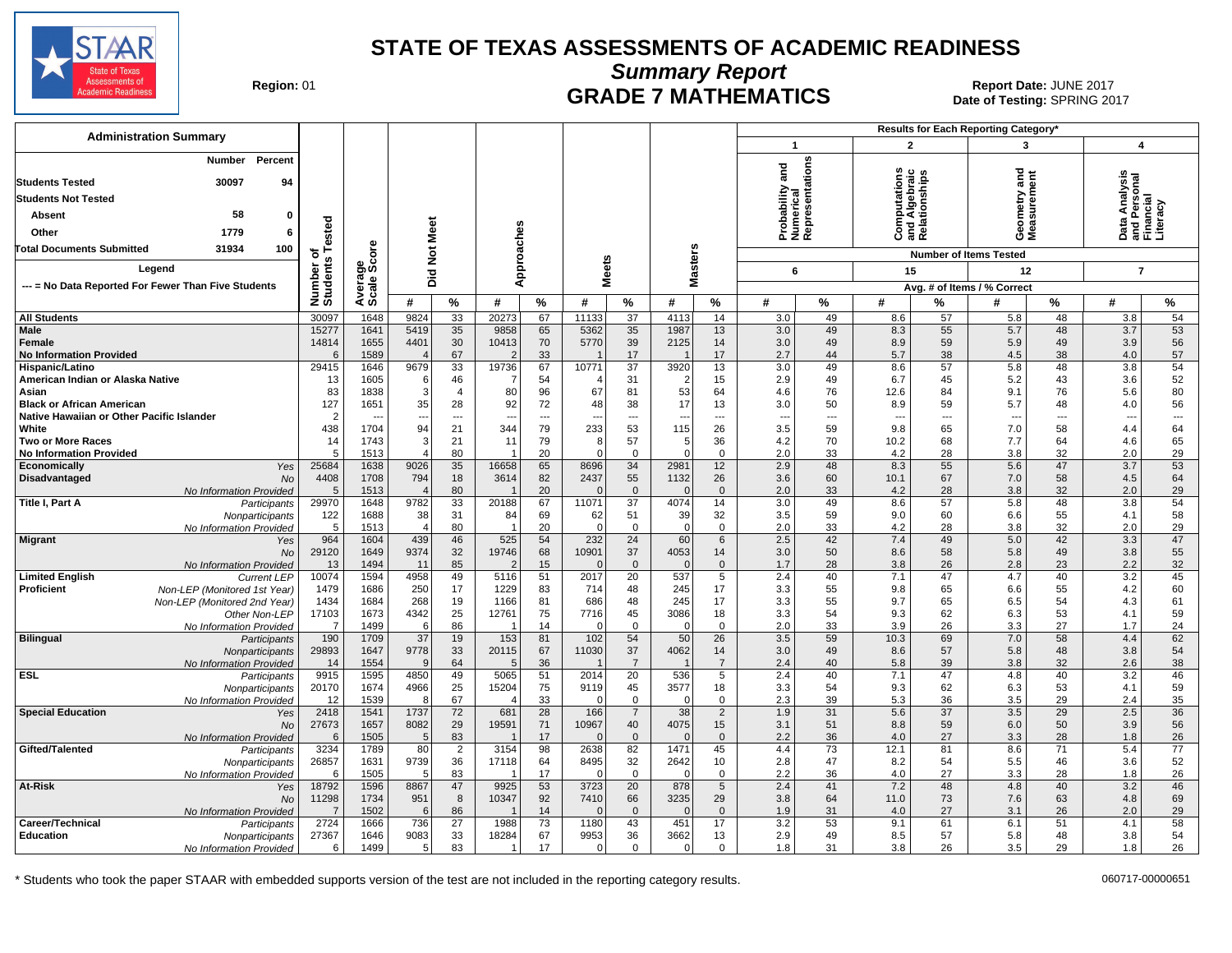

# **Summary Report CONTRIGE 2017**<br>Beport Date: JUNE 2017<br>Date of Testing: SPRING 2017<br>Date of Testing: SPRING 20

Date of Testing: SPRING 2017

| <b>Administration Summary</b>                                              |                         |                          |                        |                          |                         |                          |                                  |                          |                         |                                            |                                 |                                  | Results for Each Reporting Category' |                                |                                  |                                |
|----------------------------------------------------------------------------|-------------------------|--------------------------|------------------------|--------------------------|-------------------------|--------------------------|----------------------------------|--------------------------|-------------------------|--------------------------------------------|---------------------------------|----------------------------------|--------------------------------------|--------------------------------|----------------------------------|--------------------------------|
|                                                                            |                         |                          |                        |                          |                         |                          |                                  |                          |                         |                                            |                                 | $\mathbf{1}$                     |                                      | $\overline{2}$                 | $\mathbf{3}$                     |                                |
| Percent<br>Number                                                          |                         |                          |                        |                          |                         |                          |                                  |                          |                         |                                            |                                 |                                  |                                      |                                |                                  |                                |
| 31221<br>100<br><b>Students Tested</b>                                     |                         |                          |                        |                          |                         |                          |                                  |                          |                         |                                            |                                 |                                  |                                      |                                |                                  |                                |
| <b>Students Not Tested</b>                                                 |                         |                          |                        |                          |                         |                          |                                  |                          |                         |                                            |                                 | osition                          |                                      |                                |                                  |                                |
| 68<br>Absent<br>$\bf{0}$                                                   |                         |                          |                        |                          |                         |                          |                                  |                          |                         |                                            |                                 |                                  |                                      | Revision                       |                                  | Editing                        |
| Other<br>11<br>0                                                           | ested                   |                          |                        | Meet                     |                         |                          |                                  |                          |                         |                                            |                                 |                                  |                                      |                                |                                  |                                |
| 100<br><b>Total Documents Submitted</b><br>31300                           |                         | δ                        |                        |                          |                         | oaches                   |                                  |                          |                         |                                            |                                 |                                  |                                      |                                |                                  |                                |
|                                                                            | ৳                       | క్తింద్                  |                        | $\frac{1}{2}$            |                         |                          | eets                             |                          |                         |                                            |                                 | <b>Number of Points Possible</b> |                                      |                                | <b>Number of Items Tested</b>    |                                |
| Legend                                                                     | Number o<br>Students    |                          | Ъä                     |                          |                         | ğ                        | ż                                |                          | Masters                 |                                            |                                 | 16                               |                                      | 13                             |                                  | 17                             |
| --- = No Data Reported For Fewer Than Five Students                        |                         | Averas<br>Scale:         |                        |                          |                         | ⋖                        |                                  |                          |                         |                                            |                                 | Avg. # of Points / % Scored      |                                      |                                | Avg. # of Items / % Correct      |                                |
|                                                                            |                         |                          | #                      | $\%$                     | #                       | %                        | #                                | $\%$                     | #                       | %                                          | #                               | %                                | #                                    | $\%$                           | #                                | %                              |
| <b>All Students</b><br><b>Male</b>                                         | 31221<br>15873          | 3778<br>3654             | 10040<br>6371          | 32<br>40                 | 21181<br>9502           | 68<br>60                 | 11060<br>4388                    | 35<br>28                 | 3092<br>1027            | 10<br>6                                    | 7.9<br>7.4                      | 49<br>46                         | 8.4<br>8.1                           | 65<br>62                       | 11.4<br>10.6                     | 67<br>62                       |
| Female                                                                     | 15347                   | 3906                     | 3669                   | 24                       | 11678                   | 76                       | 6672                             | 43                       | 2065                    | 13                                         | 8.5                             | 53                               | 8.8                                  | 68                             | 12.1                             | 71                             |
| <b>No Information Provided</b>                                             |                         |                          |                        | $---$                    |                         | $---$                    |                                  | ---                      |                         | ---                                        | $\sim$                          | ---                              | $\overline{a}$                       | ---                            | $\overline{\phantom{a}}$         | $\cdots$                       |
| Hispanic/Latino<br>American Indian or Alaska Native                        | 30417                   | 3770<br>3433             | 9887                   | 33<br>62                 | 20530<br>5              | 67<br>38                 | 10622<br>3                       | 35<br>23                 | 2882<br>$\Omega$        | 9<br>$\mathbf 0$                           | 7.9<br>6.9                      | 49<br>43                         | 8.4<br>7.5                           | 65<br>58                       | 11.3<br>8.3                      | 67<br>49                       |
| Asian                                                                      | 13<br>135               | 4561                     | 8<br>$6 \overline{6}$  | $\overline{4}$           | 129                     | 96                       | 103                              | 76                       | 74                      | 55                                         | 11.1                            | 69                               | 10.6                                 | 82                             | 14.6                             | 86                             |
| <b>Black or African American</b>                                           | 137                     | 3922                     | 30 <sup>2</sup>        | 22                       | 107                     | 78                       | 57                               | 42                       | 19                      | 14                                         | 8.9                             | 56                               | 8.8                                  | 68                             | 11.8                             | 70                             |
| Native Hawaiian or Other Pacific Islander                                  | $\overline{2}$          |                          |                        | $\sim$                   |                         | $---$                    | $\overline{\phantom{a}}$         | $---$                    |                         | $---$                                      | $\overline{\phantom{a}}$        | $\overline{\phantom{a}}$         | $\overline{a}$                       | $---$                          | $\overline{\phantom{a}}$         | $\overline{a}$                 |
| White<br>Two or More Races                                                 | 498<br>19               | 4022<br>4216             | 107<br>$\overline{2}$  | 21<br>11                 | 391<br>17               | 79<br>89                 | 262<br>11                        | 53<br>58                 | 111<br>6                | 22<br>32                                   | 8.7<br>9.7                      | 54<br>61                         | 9.4<br>10.6                          | 72<br>81                       | 12.6<br>12.6                     | 74<br>74                       |
| <b>No Information Provided</b>                                             | $\Omega$                |                          |                        | $\overline{a}$           |                         | ---                      |                                  | ---                      |                         | ---                                        | $\overline{\phantom{a}}$        | ---                              | ---                                  | ---                            | $\overline{\phantom{a}}$         | $\cdots$                       |
| Yes<br>Economically                                                        | 26402                   | 3720                     | 9268                   | 35                       | 17134                   | 65                       | 8316                             | 31                       | 2020                    | 8                                          | 7.7                             | 48                               | 8.2                                  | 63                             | 11.1                             | 65                             |
| <b>No</b><br>Disadvantaged<br>No Information Provided                      | 4818                    | 4099                     | 771                    | 16<br>---                | 4047                    | 84<br>---                | 2744                             | 57<br>---                | 1072                    | 22<br>---                                  | 9.2<br>$\overline{\phantom{a}}$ | 57<br>---                        | 9.6<br>$\overline{a}$                | 74<br>---                      | 12.9<br>$\overline{\phantom{a}}$ | 76<br>$\cdots$                 |
| Title I, Part A<br>Participants                                            | 31137                   | 3779                     | 9989                   | 32                       | 21148                   | 68                       | 11047                            | 35                       | 3089                    | 10                                         | 7.9                             | 49                               | 8.4                                  | 65                             | 11.4                             | 67                             |
| Nonparticipants                                                            | 84                      | 3384                     | 51                     | 61                       | 33                      | 39                       | 13                               | 15                       | 3                       | $\overline{4}$                             | 5.9                             | 37                               | 7.0                                  | 54                             | 9.1                              | 53                             |
| No Information Provided<br>Yes                                             | $\mathbf 0$             | 3551                     | $\sim$<br>489          | $\overline{\phantom{a}}$ | 536                     | $\overline{\phantom{a}}$ | $\overline{a}$<br>208            | ---<br>20                |                         | $\overline{a}$                             | $\overline{\phantom{a}}$<br>7.0 | ---<br>44                        | ---<br>7.6                           | ---<br>58                      | $\overline{a}$<br>10.1           | $\overline{a}$<br>59           |
| Migrant<br><b>No</b>                                                       | 1025<br>30189           | 3786                     | 9545                   | 48<br>32                 | 20644                   | 52<br>68                 | 10852                            | 36                       | $\overline{33}$<br>3059 | 3<br>10                                    | 7.9                             | 50                               | 8.5                                  | 65                             | 11.4                             | 67                             |
| No Information Provided                                                    | $\overline{7}$          | 3094                     | 6                      | 86                       |                         | 14                       | $\Omega$                         | $\Omega$                 |                         | $\mathbf{0}$                               | 5.4                             | 34                               | 4.9                                  | 37                             | 7.1                              | 42                             |
| <b>Limited English</b><br><b>Current LEP</b>                               | 10208                   | 3440                     | 5636                   | 55                       | 4572                    | 45                       | 1315                             | 13                       | 178                     | $\overline{2}$                             | 6.6                             | 41                               | 7.0                                  | 54                             | 9.4                              | 56                             |
| Non-LEP (Monitored 1st Year)<br>Proficient<br>Non-LEP (Monitored 2nd Year) | 1526<br>1499            | 3948<br>3950             | 213<br>237             | 14<br>16                 | 1313<br>1262            | 86<br>84                 | 687<br>683                       | 45<br>46                 | 141<br>169              | 9<br>11                                    | 8.5<br>8.6                      | 53<br>54                         | 9.3<br>9.2                           | 72<br>71                       | 12.6<br>12.6                     | 74<br>74                       |
| Other Non-LEP                                                              | 17986                   | 3941                     | 3953                   | 22                       | 14033                   | 78                       | 8375                             | 47                       | 2604                    | 14                                         | 8.5                             | 53                               | 9.1                                  | 70                             | 12.2                             | 72                             |
| No Information Provided                                                    | $\overline{2}$          |                          | $\overline{a}$         | $\sim$                   |                         | $\sim$                   |                                  | $\overline{a}$           |                         | $-$                                        | $\overline{\phantom{a}}$        | ---                              | $\overline{a}$                       | $---$                          | $\overline{\phantom{a}}$         | $\overline{\phantom{a}}$       |
| <b>Bilingual</b><br>Participants                                           | 184                     | 4008                     | 33                     | 18                       | 151                     | 82                       | 103                              | 56                       | 36                      | 20                                         | 8.9                             | 55                               | 9.4                                  | 72                             | 12.6                             | 74                             |
| Nonparticipants<br>No Information Provided                                 | 31029<br>8              | 3777<br>3372             | 10001<br>6             | 32<br>75                 | 21028<br>$\overline{2}$ | 68<br>25                 | 10956                            | 35<br>13                 | 3055                    | 10<br>13                                   | 7.9<br>6.3                      | 49<br>39                         | 8.4<br>6.3                           | 65<br>48                       | 11.4<br>9.0                      | 67<br>53                       |
| <b>ESL</b><br>Participants                                                 | 10067                   | 3448                     | 5509                   | 55                       | 4558                    | 45                       | 1351                             | 13                       | 192                     | $\overline{2}$                             | 6.6                             | 41                               | 7.0                                  | 54                             | 9.5                              | 56                             |
| Nonparticipants                                                            | 21147                   | 3936                     | 4526                   | 21                       | 16621                   | 79                       | 9707                             | 46                       | 2899                    | 14                                         | 8.5                             | 53                               | 9.1                                  | 70                             | 12.3                             | 72                             |
| No Information Provided<br><b>Special Education</b><br>Yes                 | 7<br>2480               | 3444<br>3107             | 5 <sup>5</sup><br>2062 | 71<br>83                 | 418                     | 29<br>17                 | 2<br>85                          | 29<br>3                  | 12                      | 14<br>$\mathbf{0}$                         | 5.7<br>5.1                      | 36<br>32                         | 7.7<br>5.5                           | 59<br>43                       | 8.7<br>7.0                       | 51<br>41                       |
| <b>No</b>                                                                  | 28739                   | 3836                     | 7977                   | 28                       | 20762                   | 72                       | 10974                            | 38                       | 3080                    | 11                                         | 8.1                             | 51                               | 8.7                                  | 67                             | 11.7                             | 69                             |
| No Information Provided                                                    | $\overline{2}$          |                          | $\sim$                 | $\overline{a}$           |                         | $\overline{\phantom{a}}$ |                                  | $\overline{\phantom{a}}$ |                         | $\overline{\phantom{a}}$                   | --                              | $\overline{\phantom{a}}$         | $\overline{\phantom{a}}$             | $\overline{\phantom{a}}$       | ---                              | $\overline{\phantom{a}}$       |
| Participants<br>Gifted/Talented                                            | 3467                    | 4423                     | 67                     | $\overline{2}$           | 3400                    | 98                       | 2807                             | 81                       | 1275                    | $\overline{37}$                            | 10.1                            | 63                               | 10.8                                 | 83                             | 14.7                             | 86                             |
| Nonparticipants<br>No Information Provided                                 | 27752<br>$\overline{2}$ | 3698                     | 9972<br>$-$            | 36<br>$\sim$             | 17780                   | 64<br>$\overline{a}$     | 8252<br>$\overline{\phantom{a}}$ | 30<br>$-$                | 1817                    | $\overline{7}$<br>$\overline{\phantom{a}}$ | 7.6<br>$\overline{\phantom{a}}$ | 48<br>---                        | 8.1<br>$---$                         | 63<br>$---$                    | 11.0<br>$\sim$                   | 64<br>$\overline{\phantom{a}}$ |
| At-Risk<br>Yes                                                             | 19101                   | 3520                     | 9210                   | 48                       | 9891                    | 52                       | 3191                             | 17                       | 440                     | $\overline{2}$                             | 7.0                             | 44                               | 7.4                                  | 57                             | 9.9                              | 58                             |
| No                                                                         | 12117                   | 4185                     | 828                    | $\overline{7}$           | 11289                   | 93                       | 7868                             | 65                       | 2652                    | 22                                         | 9.4                             | 59                               | 10.1                                 | 78                             | 13.6                             | 80                             |
| No Information Provided<br>Participants                                    | 3<br>2740               | 3849                     | $\sim$                 | $\overline{a}$<br>28     | 1980                    | ---<br>72                |                                  | ---<br>41                | 329                     | $\overline{\phantom{a}}$                   | $\overline{\phantom{a}}$        | ---                              | 8.8                                  | $\overline{\phantom{a}}$<br>67 | $\overline{\phantom{a}}$<br>11.7 | $\cdots$                       |
| Career/Technical<br>Nonparticipants<br><b>Education</b>                    | 28478                   | 3772                     | 760<br>9278            | 33                       | 19200                   | 67                       | 1114<br>9945                     | 35                       | 2763                    | 12<br>10                                   | 8.1<br>7.9                      | 51<br>49                         | 8.4                                  | 65                             | 11.3                             | 69<br>67                       |
| No Information Provided                                                    | 3                       | $\overline{\phantom{a}}$ | $---$                  | ---                      | $\sim$                  | ---                      | $\overline{\phantom{a}}$         | ---                      | ---                     | $\overline{\phantom{a}}$                   | $\overline{\phantom{a}}$        | ---                              | $\overline{a}$                       | ---                            | $\sim$                           | $\overline{\phantom{a}}$       |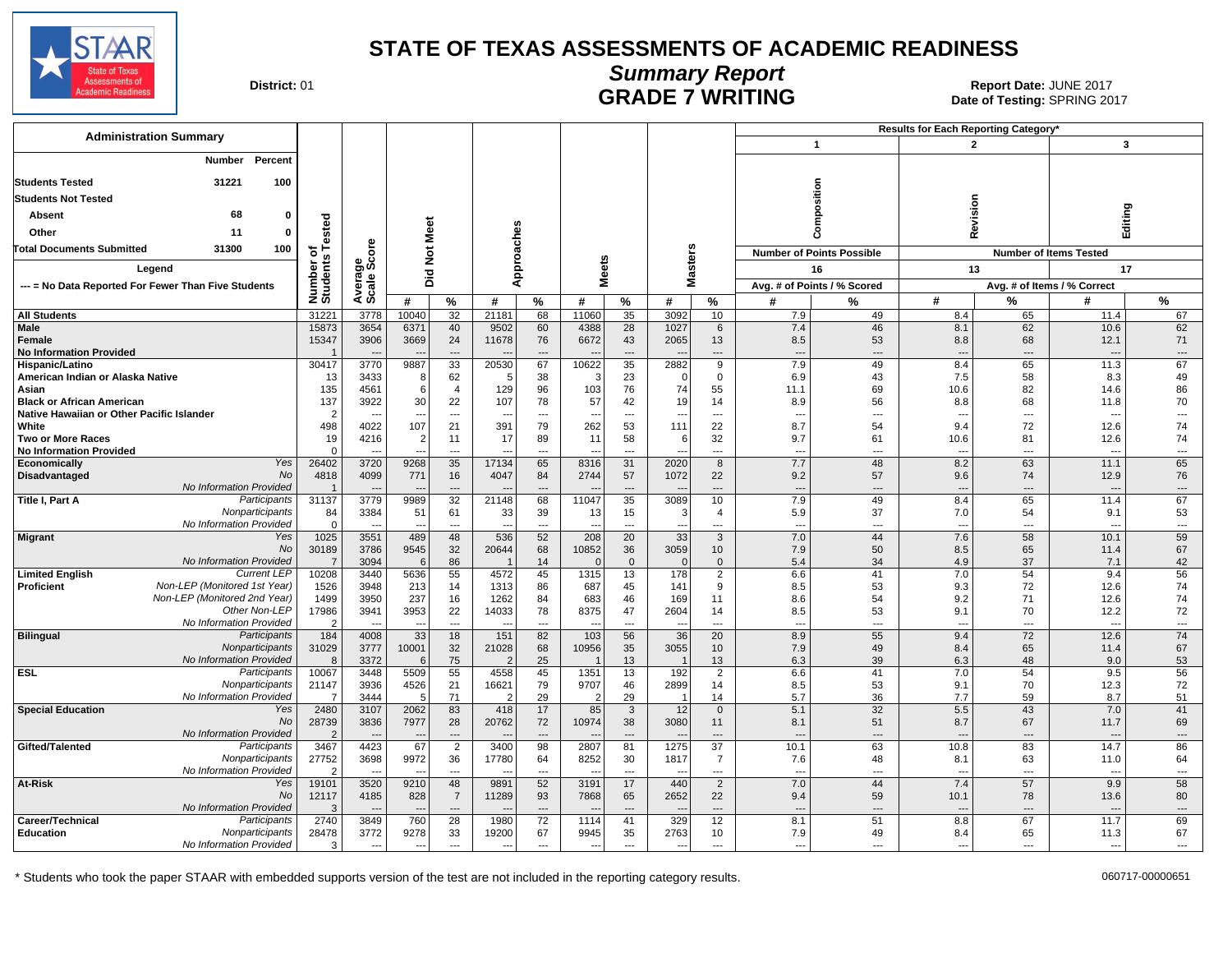

# **STATE OF TEXAS ASSESSMENTS OF ACADEMIC READINESS Constructed Responses Summary Report GRADE 7 WRITING** Report Date: JUNE 2017

**Region: 01** 

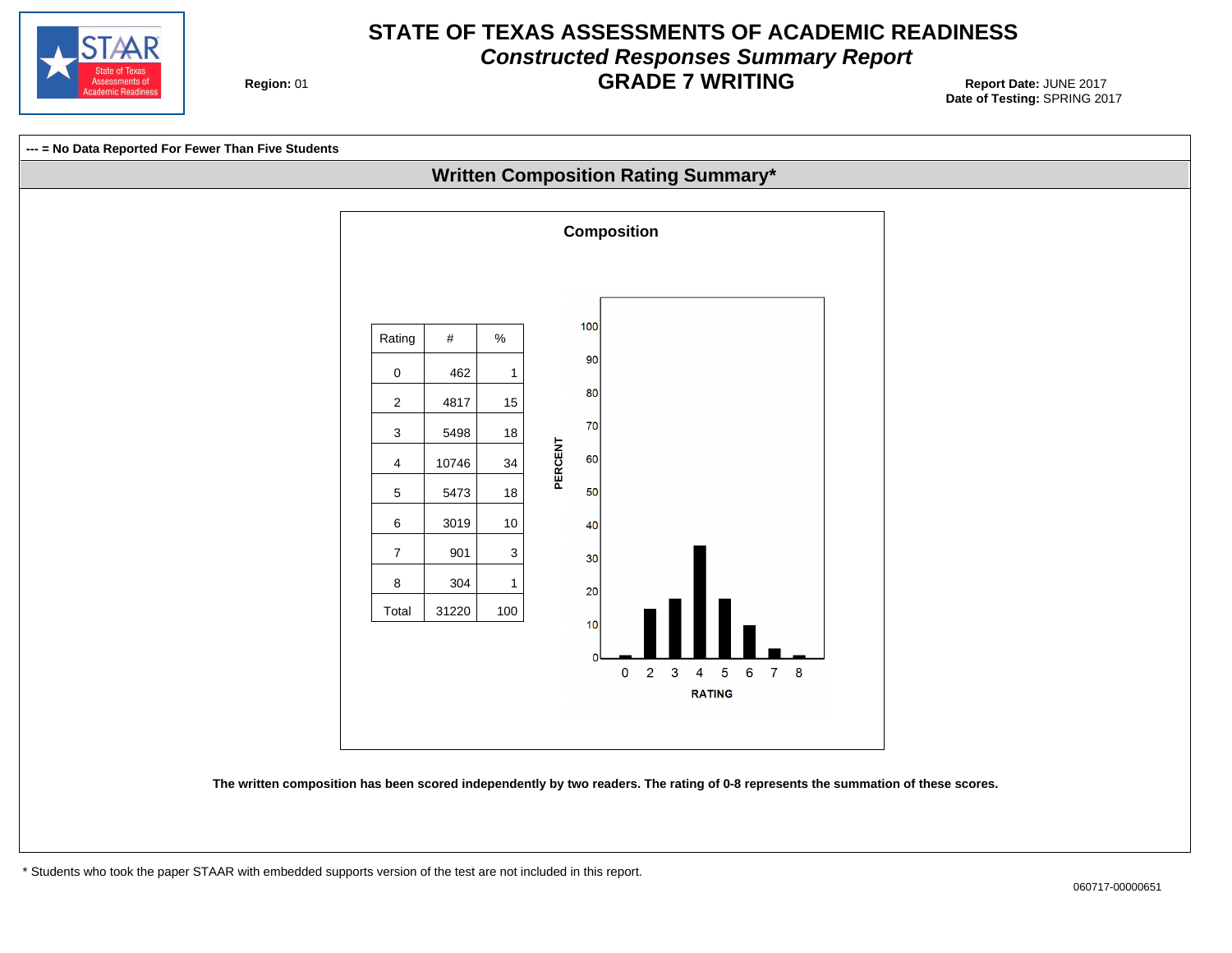

**Summary Report**

Region: 01 **Begion: 01 CRADE 8 SOCIAL STUDIES Report Date: JUNE 2017 Report Date: JUNE 2017** Date of Testing: MAY 2017

| <b>Administration Summary</b>                                           |                      |                      |                |               |                |             |                     |                                   |                  |                    |                                 |           | Results for Each Reporting Category' |                       |                               |                       |                                 |                |
|-------------------------------------------------------------------------|----------------------|----------------------|----------------|---------------|----------------|-------------|---------------------|-----------------------------------|------------------|--------------------|---------------------------------|-----------|--------------------------------------|-----------------------|-------------------------------|-----------------------|---------------------------------|----------------|
|                                                                         |                      |                      |                |               |                |             |                     |                                   |                  |                    | $\mathbf{1}$                    |           | $\overline{2}$                       |                       | 3                             |                       | $\overline{\mathbf{4}}$         |                |
| Percent<br>Number                                                       |                      |                      |                |               |                |             |                     |                                   |                  |                    |                                 |           |                                      |                       | and                           |                       |                                 | and            |
| 30748<br><b>Students Tested</b><br>98                                   |                      |                      |                |               |                |             |                     |                                   |                  |                    |                                 |           | and                                  |                       |                               |                       |                                 |                |
| <b>Students Not Tested</b>                                              |                      |                      |                |               |                |             |                     |                                   |                  |                    |                                 |           |                                      |                       |                               |                       |                                 | logy,          |
| 202                                                                     |                      |                      |                |               |                |             |                     |                                   |                  |                    |                                 |           | ieography:<br>:ulture                |                       | rernment<br>zenship           |                       | nomics,<br>cience,<br>echnolo   |                |
| <b>Absent</b>                                                           | ested                |                      |                |               |                |             |                     |                                   |                  |                    | History                         |           |                                      |                       | overn<br>itizen:              |                       |                                 |                |
| 287<br>Other                                                            |                      |                      | Meet           |               |                |             |                     |                                   |                  |                    |                                 |           | ဖပ                                   |                       | ဖပ                            |                       | ய் ம் ⊫ ம்                      |                |
| 31237<br><b>Total Documents Submitted</b><br>100                        | ⊢<br>Ö               | ö                    | $\frac{5}{2}$  |               |                |             |                     |                                   | <b>SD</b>        |                    |                                 |           |                                      |                       | <b>Number of Items Tested</b> |                       |                                 |                |
| Legend                                                                  |                      |                      |                |               | pproaches      |             | <b>Meets</b>        |                                   | laster:          |                    | 17                              |           | 10                                   |                       | 10                            |                       | $\overline{7}$                  |                |
| --- = No Data Reported For Fewer Than Five Students                     |                      |                      | Did            |               | ⋖              |             |                     |                                   | Σ                |                    |                                 |           |                                      |                       | Avg. # of Items / % Correct   |                       |                                 |                |
|                                                                         | Number o<br>Students | Average<br>Scale Scc | #              | $\frac{9}{6}$ | #              | %           | #                   | $\%$                              | #                | %                  | #                               | %         | #                                    | %                     | #                             | $\%$                  | #                               | %              |
| <b>All Students</b>                                                     | 30748                | 3682                 | 12650          | 41            | 18098          | 59          | 8426                | 27                                | 4567             | 15                 | 9.8                             | 57        | 5.7                                  | 57                    | 5.5                           | 55                    | 4.0                             | 57             |
| <b>Male</b>                                                             | 15822                | 3701                 | 6333           | 40            | 9489           | 60          | 4648                | 29                                | 2587             | 16                 | 9.9                             | 58        | 5.8                                  | 58                    | 5.5                           | 55                    | 4.1                             | 58             |
| Female                                                                  | 14926                | 3661                 | 6317           | 42            | 8609           | 58          | 3778                | 25                                | 1980             | 13                 | 9.7                             | 57        | 5.7                                  | 57                    | 5.5                           | 55                    | 3.8                             | 55             |
| <b>No Information Provided</b><br>Hispanic/Latino                       | $\Omega$<br>29972    | 3671                 | 12519          | $---$<br>42   | 17453          | $---$<br>58 | 7978                | $---$<br>$\overline{27}$          | 4257             | $---$<br>14        | $\overline{\phantom{a}}$<br>9.7 | ---<br>57 | $\overline{a}$<br>5.7                | $---$<br>57           | $\overline{a}$<br>5.5         | ---<br>55             | $\overline{\phantom{a}}$<br>3.9 | $\cdots$<br>56 |
| American Indian or Alaska Native                                        | 14                   | 3801                 |                | 36            | -9             | 64          | 5                   | 36                                |                  | 29                 | 10.2                            | 60        | 6.5                                  | 65                    | 5.5                           | 55                    | 4.6                             | 66             |
| Asian                                                                   | 152                  | 4403                 |                | 3             | 148            | 97          | 120                 | 79                                | 89               | 59                 | 13.8                            | 81        | 8.1                                  | 81                    | 8.1                           | 81                    | 6.0                             | 85             |
| <b>Black or African American</b>                                        | 93                   | 4018                 | 16             | 17            | 77             | 83          | 45                  | 48                                | 31               | 33                 | 11.7                            | 69        | 7.0                                  | 70                    | 6.9                           | 69                    | 4.9                             | 69             |
| Native Hawaiian or Other Pacific Islander                               | -8                   | 4190                 |                | 13            | $\overline{7}$ | 88          | $\overline{7}$      | 88                                | 3                | 38                 | 13.0                            | 76        | 7.4                                  | 74                    | 7.9                           | 79                    | 5.3                             | 75             |
| White<br><b>Two or More Races</b>                                       | 473<br>29            | 4018<br>4001         | 95<br>-6       | 20<br>21      | 378<br>23      | 80<br>79    | 255<br>16           | 54<br>55                          | 172<br>11        | 36<br>38           | 11.7<br>11.9                    | 69<br>70  | 7.0<br>6.7                           | 70<br>67              | 6.8<br>6.7                    | 68<br>67              | 5.0<br>5.1                      | 72<br>73       |
| <b>No Information Provided</b>                                          | $\overline{7}$       | 3402                 |                | 57            | 3              | 43          | $\Omega$            | $\mathbf 0$                       | $\Omega$         | $\Omega$           | 7.9                             | 46        | 3.6                                  | 36                    | 4.9                           | 49                    | 3.9                             | 55             |
| Economically<br>Yes                                                     | 25672                | 3630                 | 11555          | 45            | 14117          | 55          | 6038                | 24                                | 3095             | 12                 | 9.4                             | 56        | 5.5                                  | 55                    | 5.3                           | 53                    | 3.8                             | 54             |
| Disadvantaged<br><b>No</b>                                              | 5066                 | 3944                 | 1088           | 21            | 3978           | 79          | 2388                | 47                                | 1472             | 29                 | 11.4                            | 67        | 6.8                                  | 68                    | 6.5                           | 65                    | 4.8                             | 69             |
| No Information Provided<br>Title I, Part A<br>Participants              | 10<br>30578          | 3222<br>3683         | - 7<br>12571   | 70<br>41      | 3<br>18007     | 30<br>59    | 8398                | $\overline{0}$<br>$\overline{27}$ | $\Omega$<br>4557 | $\mathbf{0}$<br>15 | 6.3<br>9.8                      | 37<br>57  | 3.7<br>5.7                           | 37<br>57              | 3.3<br>5.5                    | 33<br>55              | 3.4<br>4.0                      | 49<br>57       |
| Nonparticipants                                                         | 161                  | 3540                 | 72             | 45            | 89             | 55          | 28                  | 17                                | 10               | 6                  | 8.6                             | 51        | 5.3                                  | 53                    | 5.1                           | 51                    | 3.8                             | 54             |
| No Information Provided                                                 | 9                    | 3226                 | - 7            | 78            | 2              | 22          | $\Omega$            | $\mathbf 0$                       | $\Omega$         | $\mathbf 0$        | 6.8                             | 40        | 3.1                                  | 31                    | 3.6                           | 36                    | 3.1                             | 44             |
| <b>Migrant</b><br>Yes                                                   | 988                  | 3503                 | 558            | 56            | 430            | 44          | 150                 | 15                                | 74               | $\overline{7}$     | 8.7                             | 51        | 5.0                                  | 50                    | 4.8                           | 48                    | 3.3                             | 47             |
| <b>No</b>                                                               | 29747                | 3688                 | 12082          | 41            | 17665          | 59          | 8276                | 28                                | 4493             | 15                 | 9.8                             | 58        | 5.8                                  | 58                    | 5.5                           | 55                    | 4.0                             | 57             |
| No Information Provided<br><b>Limited English</b><br><b>Current LEP</b> | 13<br>8390           | 3193<br>3377         | 10<br>5739     | 77<br>68      | 3<br>2651      | 23<br>32    | 721                 | $\overline{0}$<br>9               | 293              | $\mathbf{0}$<br>3  | 6.1<br>7.7                      | 36<br>45  | 3.5<br>4.5                           | 35<br>45              | 3.3<br>4.2                    | 33<br>42              | 3.2<br>2.9                      | 45<br>42       |
| Proficient<br>Non-LEP (Monitored 1st Year)                              | 735                  | 3738                 | 236            | 32            | 499            | 68          | 204                 | 28                                | 91               | 12                 | 10.3                            | 60        | 6.1                                  | 61                    | 5.7                           | 57                    | 4.1                             | 59             |
| Non-LEP (Monitored 2nd Year)                                            | 1590                 | 3766                 | 480            | 30            | 1110           | 70          | 463                 | 29                                | 237              | 15                 | 10.5                            | 62        | 6.1                                  | 61                    | 5.9                           | 59                    | 4.3                             | 61             |
| Other Non-LEP                                                           | 20023                | 3801                 | 6188           | 31            | 13835          | 69          | 7038                | 35                                | 3946             | 20                 | 10.5                            | 62        | 6.2                                  | 62                    | 6.0                           | 60                    | 4.4                             | 62             |
| No Information Provided<br><b>Bilingual</b>                             | 10<br>147            | 3297<br>3764         | -7<br>50       | 70<br>34      | 3<br>97        | 30<br>66    | $\Omega$<br>50      | $\mathbf 0$<br>34                 | $\Omega$<br>27   | $\mathbf 0$<br>18  | 7.3<br>10.4                     | 43<br>61  | 3.5<br>6.0                           | 35<br>60              | 3.9<br>5.8                    | 39<br>58              | 3.2<br>4.2                      | 46<br>61       |
| Participants<br>Nonparticipants                                         | 30580                | 3682                 | 12585          | 41            | 17995          | 59          | 8376                | 27                                | 4540             | 15                 | 9.8                             | 57        | 5.7                                  | 57                    | 5.5                           | 55                    | 4.0                             | 57             |
| No Information Provided                                                 | 21                   | 3239                 | 15             | 71            | 6              | 29          |                     | $\overline{0}$                    |                  | $\mathbf{0}$       | 6.9                             | 40        | 3.6                                  | 36                    | 3.8                           | 38                    | 2.8                             | 39             |
| <b>ESL</b><br>Participants                                              | 8214                 | 3378                 | 5608           | 68            | 2606           | 32          | 711                 | 9                                 | 289              | $\overline{4}$     | 7.7                             | 46        | 4.5                                  | 45                    | 4.2                           | 42                    | 2.9                             | 42             |
| Nonparticipants                                                         | 22514                | 3793                 | 7027           | 31            | 15487          | 69          | 7715                | 34                                | 4278             | 19                 | 10.5                            | 62        | 6.2                                  | 62                    | 5.9                           | 59                    | 4.3                             | 62             |
| No Information Provided<br><b>Special Education</b><br>Yes              | 20<br>2261           | 3193<br>3243         | 15<br>1824     | 75<br>81      | 5<br>437       | 25<br>19    | $\Omega$<br>125     | $\mathbf 0$<br>6                  | $\Omega$<br>67   | $\mathbf 0$<br>3   | 6.6<br>6.7                      | 39<br>40  | 3.4<br>3.7                           | 34<br>$\overline{37}$ | 3.4<br>3.7                    | 34<br>$\overline{37}$ | 2.7<br>2.6                      | 39<br>36       |
| <b>No</b>                                                               | 28478                | 3717                 | 10820          | 38            | 17658          | 62          | 8301                | 29                                | 4500             | 16                 | 10.0                            | 59        | 5.9                                  | 59                    | 5.6                           | 56                    | 4.1                             | 58             |
| No Information Provided                                                 | 9                    | 3288                 | 6              | 67            | 3              | 33          |                     | $\overline{0}$                    |                  | $\mathbf{0}$       | 7.0                             | 41        | 3.6                                  | 36                    | 3.8                           | 38                    | 3.4                             | 49             |
| Gifted/Talented<br>Participants                                         | 3651                 | 4154                 | 280            | 8             | 3371           | 92          | 2328                | 64                                | 1541             | 42                 | 12.7                            | 75        | 7.5                                  | 75                    | 7.4                           | 74                    | 5.5                             | 78             |
| Nonparticipants                                                         | 27086                | 3618                 | 12362          | 46<br>73      | 14724<br>3     | 54<br>27    | 6098                | 23<br>$\mathbf 0$                 | 3026             | 11<br>$\mathbf 0$  | 9.4                             | 55<br>40  | 5.5                                  | 55<br>33              | 5.2<br>3.6                    | 52<br>36              | 3.8                             | 54<br>44       |
| No Information Provided<br>At-Risk<br>Yes                               | 11<br>18380          | 3240<br>3466         | 10877          | 59            | 7503           | 41          | 2208                | 12                                | 893              | $\sqrt{5}$         | 6.8<br>8.3                      | 49        | 3.3<br>4.9                           | 49                    | 4.6                           | 46                    | 3.1<br>3.2                      | 46             |
| <b>No</b>                                                               | 12359                | 4004                 | 1766           | 14            | 10593          | 86          | 6218                | 50                                | 3674             | 30                 | 11.9                            | 70        | 7.0                                  | 70                    | 6.8                           | 68                    | 5.0                             | 72             |
| No Information Provided                                                 | -9                   | 3165                 | $\overline{7}$ | 78            | $\overline{2}$ | 22          |                     | $\overline{0}$                    |                  | $\Omega$           | 6.0                             | 35        | 3.1                                  | 31                    | 3.3                           | 33                    | 3.1                             | 44             |
| Career/Technical<br>Participants                                        | 13200                | 3704                 | 5165           | 39            | 8035           | 61          | 3791                | 29                                | 2038             | 15                 | 9.9                             | 58        | 5.8                                  | 58                    | 5.6                           | 56                    | 4.0                             | 58             |
| <b>Education</b><br>Nonparticipants<br>No Information Provided          | 17537<br>11          | 3666<br>3175         | 7476<br>9      | 43<br>82      | 10061<br>2     | 57<br>18    | 4635<br>$\mathbf 0$ | 26<br>$\mathbf 0$                 | 2529<br>$\Omega$ | 14<br>$\Omega$     | 9.6<br>6.3                      | 57<br>37  | 5.7<br>3.1                           | 57<br>31              | 5.4<br>3.3                    | 54<br>33              | 3.9<br>3.0                      | 56<br>43       |
|                                                                         |                      |                      |                |               |                |             |                     |                                   |                  |                    |                                 |           |                                      |                       |                               |                       |                                 |                |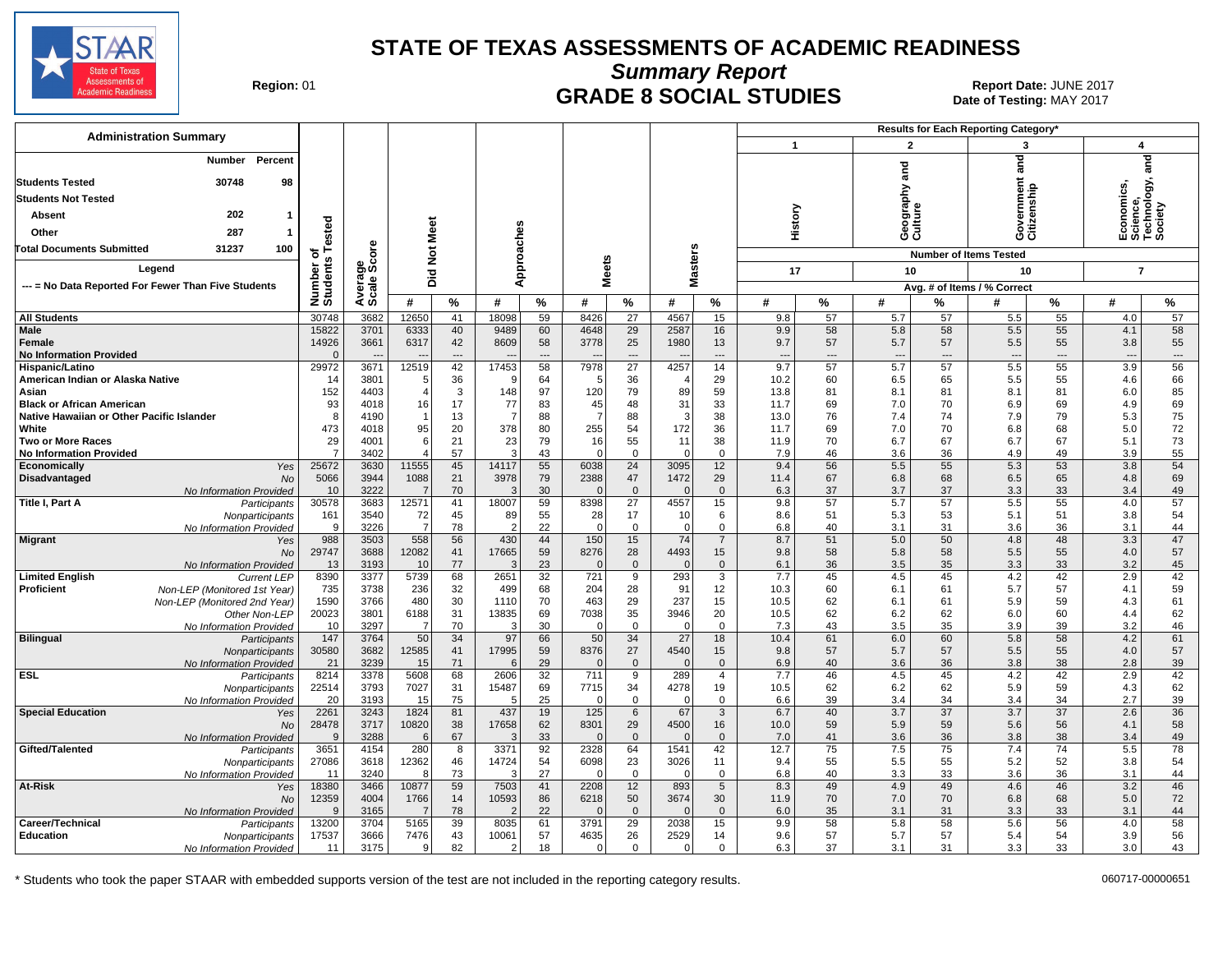

Date of Testing: MAY 2017

| Region: 01 |  |
|------------|--|
|------------|--|

# **Summary Report** Region: 01 **Region: 01 CRADE 8 SCIENCE Date: JUNE 2017**<br>Date of Testing: MAY 2017

| <b>Administration Summary</b>                                                            |                       |                          |                |                      |                             |                 |                |          |                      | <b>Results for Each Reporting Category</b> |                          |                          |                          |          |                               |          |                                   |                          |
|------------------------------------------------------------------------------------------|-----------------------|--------------------------|----------------|----------------------|-----------------------------|-----------------|----------------|----------|----------------------|--------------------------------------------|--------------------------|--------------------------|--------------------------|----------|-------------------------------|----------|-----------------------------------|--------------------------|
|                                                                                          |                       |                          |                |                      |                             |                 |                |          |                      |                                            | $\mathbf{1}$             |                          | $\overline{2}$           |          | 3                             |          | 4                                 |                          |
| Percent<br>Number<br>29881<br>96<br><b>Students Tested</b><br><b>Students Not Tested</b> |                       |                          |                |                      |                             |                 |                |          |                      |                                            | and                      |                          | ce, Motic<br>I Energy    |          | Space<br>and                  |          | g<br>Organisms ar<br>Environments |                          |
| 137<br>Absent<br>0                                                                       |                       |                          |                |                      |                             |                 |                |          |                      |                                            |                          |                          |                          |          |                               |          |                                   |                          |
| 957                                                                                      | ested                 |                          |                |                      |                             |                 |                |          |                      |                                            | Matter<br>Energy         |                          | $F$ orc                  |          | arth                          |          |                                   |                          |
| Other<br>3                                                                               |                       |                          |                |                      |                             |                 |                |          |                      |                                            |                          |                          |                          |          |                               |          |                                   |                          |
| 30975<br><b>Total Documents Submitted</b><br>100                                         | ৳                     | ზ<br>ნ                   | Not Meet       |                      |                             |                 |                |          |                      |                                            |                          |                          |                          |          | <b>Number of Items Tested</b> |          |                                   |                          |
| Legend                                                                                   |                       |                          |                |                      | Approaches                  |                 | <b>Meets</b>   |          | <b>Masters</b>       |                                            | 11                       |                          | 9                        |          | 11                            |          | 11                                |                          |
| --- = No Data Reported For Fewer Than Five Students                                      |                       |                          | Did            |                      |                             |                 |                |          |                      |                                            |                          |                          |                          |          | Avg. # of Items / % Correct   |          |                                   |                          |
|                                                                                          | Number of<br>Students | Average<br>Scale Scc     | #              | %                    | #                           | %               | #              | %        | #                    | %                                          | #                        | $\%$                     | #                        | %        | #                             | %        | #                                 | %                        |
| <b>All Students</b>                                                                      | 29881                 | 3841                     | 8504           | $\overline{28}$      | 21377                       | 72              | 12915          | 43       | 4406                 | 15                                         | 7.2                      | 65                       | 5.2                      | 58       | 6.6                           | 60       | 7.0                               | 64                       |
| <b>Male</b>                                                                              | 15416                 | 3846                     | 4470           | 29                   | 10946                       | 71              | 6817           | 44       | 2430                 | 16                                         | 7.0                      | 64                       | 5.2                      | 58       | 6.7                           | 61       | 7.1                               | 65                       |
| Female                                                                                   | 14465                 | 3836                     | 4034           | 28                   | 10431                       | 72              | 6098           | 42       | 1976                 | 14                                         | 7.4                      | 67                       | 5.3                      | 58       | 6.5                           | 59       | 6.9                               | 63                       |
| <b>No Information Provided</b>                                                           | $\Omega$              | $\overline{\phantom{a}}$ |                | ---                  |                             | $\overline{a}$  |                | ---      |                      | ---                                        | $\overline{\phantom{a}}$ | $\overline{\phantom{a}}$ | $\overline{\phantom{a}}$ | ---      | $\overline{\phantom{a}}$      | ---      | $\overline{\phantom{a}}$          | $\hspace{0.05cm} \ldots$ |
| Hispanic/Latino                                                                          | 29176<br>13           | 3832<br>3774             | 8416<br>3      | 29                   | 20760                       | 71<br>77        | 12433<br>5     | 43<br>38 | 4150                 | 14<br>15                                   | 7.2                      | 65<br>55                 | 5.2<br>5.4               | 58<br>60 | 6.6                           | 60<br>58 | 7.0<br>7.5                        | 63<br>68                 |
| American Indian or Alaska Native<br>Asian                                                | 128                   | 4648                     | 3              | 23<br>$\overline{2}$ | 10<br>125                   | 98              | 115            | 90       | $\overline{2}$<br>87 | 68                                         | 6.0<br>9.9               | 90                       | 7.6                      | 84       | 6.4<br>8.6                    | 79       | 9.4                               | 86                       |
| <b>Black or African American</b>                                                         | 89                    | 3981                     | 15             | 17                   | 74                          | 83              | 49             | 55       | 17                   | 19                                         | 7.6                      | 69                       | 5.7                      | 63       | 7.1                           | 65       | 7.7                               | 70                       |
| Native Hawaiian or Other Pacific Islander                                                | $\overline{7}$        | 4002                     | 1              | 14                   | 6                           | 86              | $\overline{4}$ | 57       | $\overline{2}$       | 29                                         | 7.9                      | 71                       | 6.1                      | 68       | 6.0                           | 55       | 8.4                               | 77                       |
| White                                                                                    | 433                   | 4163                     | 59             | 14                   | 374                         | 86              | 289            | 67       | 140                  | 32                                         | 8.2                      | 74                       | 6.3                      | 70       | 7.6                           | 69       | 8.2                               | 75                       |
| <b>Two or More Races</b>                                                                 | 28<br>$\overline{7}$  | 4117                     | 4<br>3         | 14                   | 24<br>$\boldsymbol{\Delta}$ | 86              | 19             | 68       | 8<br>$\Omega$        | 29                                         | 8.3                      | 75                       | 5.5                      | 62       | 7.5                           | 69       | 8.5                               | 77                       |
| <b>No Information Provided</b><br>Economically<br>Yes                                    | 25056                 | 3484<br>3789             | 7832           | 43<br>31             | 17224                       | 57<br>69        | 9865           | 14<br>39 | 3054                 | $\Omega$<br>12                             | 5.4<br>7.0               | 49<br>64                 | 3.7<br>5.1               | 41<br>56 | 5.9<br>6.5                    | 53<br>59 | 5.7<br>6.8                        | 52<br>62                 |
| Disadvantaged<br><b>No</b>                                                               | 4815                  | 4109                     | 667            | 14                   | 4148                        | 86              | 3048           | 63       | 1352                 | 28                                         | 8.2                      | 75                       | 6.1                      | 68       | 7.4                           | 67       | 8.0                               | 73                       |
| No Information Provided                                                                  | 10                    | 3410                     | 5              | 50                   |                             | 50              | $\overline{2}$ | 20       | $\Omega$             | $\mathbf{0}$                               | 5.6                      | 51                       | 3.2                      | 36       | 5.4                           | 49       | 5.4                               | 49                       |
| Title I, Part A<br>Participants                                                          | 29789                 | 3842                     | 8450           | 28                   | 21339                       | 72              | 12903          | 43       | 4402                 | 15                                         | 7.2                      | 65                       | 5.2                      | 58       | 6.6                           | 60       | 7.0                               | 64                       |
| Nonparticipants                                                                          | 83                    | 3442                     | 48             | 58                   | 35                          | 42              | 11             | 13       | 4                    | 5                                          | 5.1                      | 47                       | 3.9                      | 43       | 5.2                           | 47       | 5.9                               | 54                       |
| No Information Provided<br><b>Migrant</b>                                                | 9<br>990              | 3307<br>3651             | 6<br>413       | 67<br>42             | 3<br>577                    | 33<br>58        | 302            | 11<br>31 | $\Omega$<br>67       | $\mathbf 0$<br>$\overline{7}$              | 5.0<br>6.3               | 45<br>57                 | 3.2<br>4.6               | 36<br>51 | 4.8<br>6.1                    | 43<br>55 | 4.9<br>6.3                        | 44<br>57                 |
| Yes<br>No                                                                                | 28878                 | 3848                     | 8082           | 28                   | 20796                       | 72              | 12612          | 44       | 4339                 | 15                                         | 7.2                      | 66                       | 5.3                      | 58       | 6.6                           | 60       | 7.0                               | 64                       |
| No Information Provided                                                                  | 13                    | 3270                     | $\mathbf{Q}$   | 69                   |                             | 31              |                | 8        | $\mathbf{0}$         | $\mathbf{0}$                               | 4.6                      | 42                       | 2.8                      | 31       | 4.9                           | 45       | 5.0                               | 45                       |
| <b>Limited English</b><br><b>Current LEP</b>                                             | 8233                  | 3512                     | 4335           | 53                   | 3898                        | 47              | 1502           | 18       | 286                  | 3                                          | 5.8                      | 53                       | 4.1                      | 46       | 5.6                           | 51       | 5.5                               | 50                       |
| Proficient<br>Non-LEP (Monitored 1st Year)                                               | 709                   | 3944                     | 114            | 16                   | 595                         | 84              | 341            | 48       | 114                  | 16                                         | 7.9                      | 71                       | 5.6                      | 62       | 6.8                           | 62       | 7.4                               | 68                       |
| Non-LEP (Monitored 2nd Year)                                                             | 1545                  | 3961                     | 233            | 15                   | 1312                        | 85              | 796            | 52       | 238                  | 15                                         | 7.9                      | 71                       | 5.6                      | 63<br>63 | 7.0                           | 64<br>64 | 7.5                               | 69                       |
| Other Non-LEP<br>No Information Provided                                                 | 19384<br>10           | 3968<br>3227             | 3815<br>7      | 20<br>70             | 15569<br>3                  | 80<br>30        | 10275          | 53<br>10 | 3768<br>0            | 19<br>$\mathbf 0$                          | 7.7<br>4.6               | 70<br>42                 | 5.6<br>2.8               | 31       | 7.0<br>4.7                    | 43       | 7.6<br>4.5                        | 69<br>41                 |
| <b>Bilingual</b><br>Participants                                                         | 146                   | 4062                     | 21             | 14                   | 125                         | 86              | 92             | 63       | 38                   | 26                                         | 8.3                      | 75                       | 6.4                      | 71       | 7.3                           | 66       | $7.4$                             | 67                       |
| Nonparticipants                                                                          | 29714                 | 3840                     | 8470           | 29                   | 21244                       | 71              | 12821          | 43       | 4368                 | 15                                         | 7.2                      | 65                       | 5.2                      | 58       | 6.6                           | 60       | 7.0                               | 64                       |
| No Information Provided                                                                  | 21                    | 3362                     | 13             | 62                   |                             | 38              |                | 10       | $\mathbf{0}$         | $\mathbf{0}$                               | 5.1                      | 47                       | 3.5                      | 39       | 5.2                           | 47       | 5.0                               | 45                       |
| <b>ESL</b><br>Participants                                                               | 8060                  | 3514                     | 4223           | 52                   | 3837                        | 48              | 1484           | 18       | 281                  | 3                                          | 5.8                      | 53                       | 4.2                      | 46       | 5.6                           | 51       | 5.6                               | 50                       |
| Nonparticipants<br>No Information Provided                                               | 21801<br>20           | 3962<br>3318             | 4268<br>13     | 20<br>65             | 17533                       | 80<br>35        | 11430          | 52<br>5  | 4125<br>0            | 19<br>$\mathbf 0$                          | 7.7<br>5.1               | 70<br>46                 | 5.6<br>3.3               | 62<br>37 | 7.0<br>5.0                    | 64<br>45 | 7.5<br>4.8                        | 69<br>43                 |
| <b>Special Education</b><br>Yes                                                          | 2244                  | 3258                     | 1717           | 77                   | 527                         | $\overline{23}$ | 183            | 8        | 40                   | $\overline{2}$                             | 4.4                      | 40                       | 3.3                      | 36       | 4.7                           | 42       | 4.7                               | 43                       |
| No                                                                                       | 27628                 | 3888                     | 6781           | 25                   | 20847                       | 75              | 12731          | 46       | 4366                 | 16                                         | 7.4                      | 67                       | 5.4                      | 60       | 6.8                           | 62       | 7.2                               | 65                       |
| No Information Provided                                                                  | $\mathbf{Q}$          | 3273                     | 6              | 67                   |                             | 33              |                | 11       | $\Omega$             | $\Omega$                                   | 4.8                      | 43                       | 3.0                      | 33       | 4.6                           | 41       | 5.0                               | 45                       |
| Gifted/Talented<br>Participants                                                          | 3605                  | 4384                     | 78             | 2                    | 3527                        | 98              | 3094           | 86       | 1644                 | 46                                         | 9.3                      | 85                       | 7.0                      | 78       | 8.2                           | 74       | 8.9                               | 81                       |
| Nonparticipants                                                                          | 26265<br>11           | 3766<br>3240             | 8418<br>8      | 32<br>73             | 17847                       | 68<br>27        | 9820           | 37<br>9  | 2762<br>$\Omega$     | 11<br>$\mathbf 0$                          | 6.9<br>4.5               | 63<br>40                 | 5.0<br>3.0               | 55<br>33 | 6.4<br>4.5                    | 58<br>40 | 6.7<br>4.8                        | 61<br>44                 |
| No Information Provided<br>At-Risk<br>Yes                                                | 18028                 | 3602                     | 7854           | 44                   | 10174                       | 56              | 4193           | 23       | 753                  | $\overline{4}$                             | 6.1                      | 56                       | 4.4                      | 49       | 5.9                           | 54       | 6.1                               | 55                       |
| No                                                                                       | 11844                 | 4205                     | 645            | 5                    | 11199                       | 95              | 8721           | 74       | 3653                 | 31                                         | 8.8                      | 80                       | 6.5                      | 72       | 7.7                           | 70       | 8.4                               | 76                       |
| No Information Provided                                                                  | <b>q</b>              | 3344                     | 5              | 56                   |                             | 44              |                | 11       | $\Omega$             | $\mathbf{0}$                               | 5.4                      | 49                       | 3.0                      | 33       | 5.2                           | 47       | 4.9                               | 44                       |
| Career/Technical<br>Participants                                                         | 12714                 | 3854                     | 3433           | $\overline{27}$      | 9281                        | $\overline{73}$ | 5661           | 45       | 1864                 | 15                                         | 7.2                      | 66                       | 5.3                      | 59       | 6.7                           | 61       | 7.1                               | 64                       |
| <b>Education</b><br>Nonparticipants                                                      | 17156                 | 3831                     | 5064           | 30                   | 12092                       | 70              | 7253           | 42       | 2542                 | 15                                         | 7.2                      | 65                       | 5.2                      | 58       | 6.6                           | 60       | 7.0                               | 63                       |
| No Information Provided                                                                  | 11                    | 3244                     | $\overline{7}$ | 64                   | $\overline{4}$              | 36              | $\mathbf{1}$   | 9        | $\Omega$             | $\Omega$                                   | 4.8                      | 44                       | 2.9                      | 32       | 4.9                           | 45       | 4.4                               | 40                       |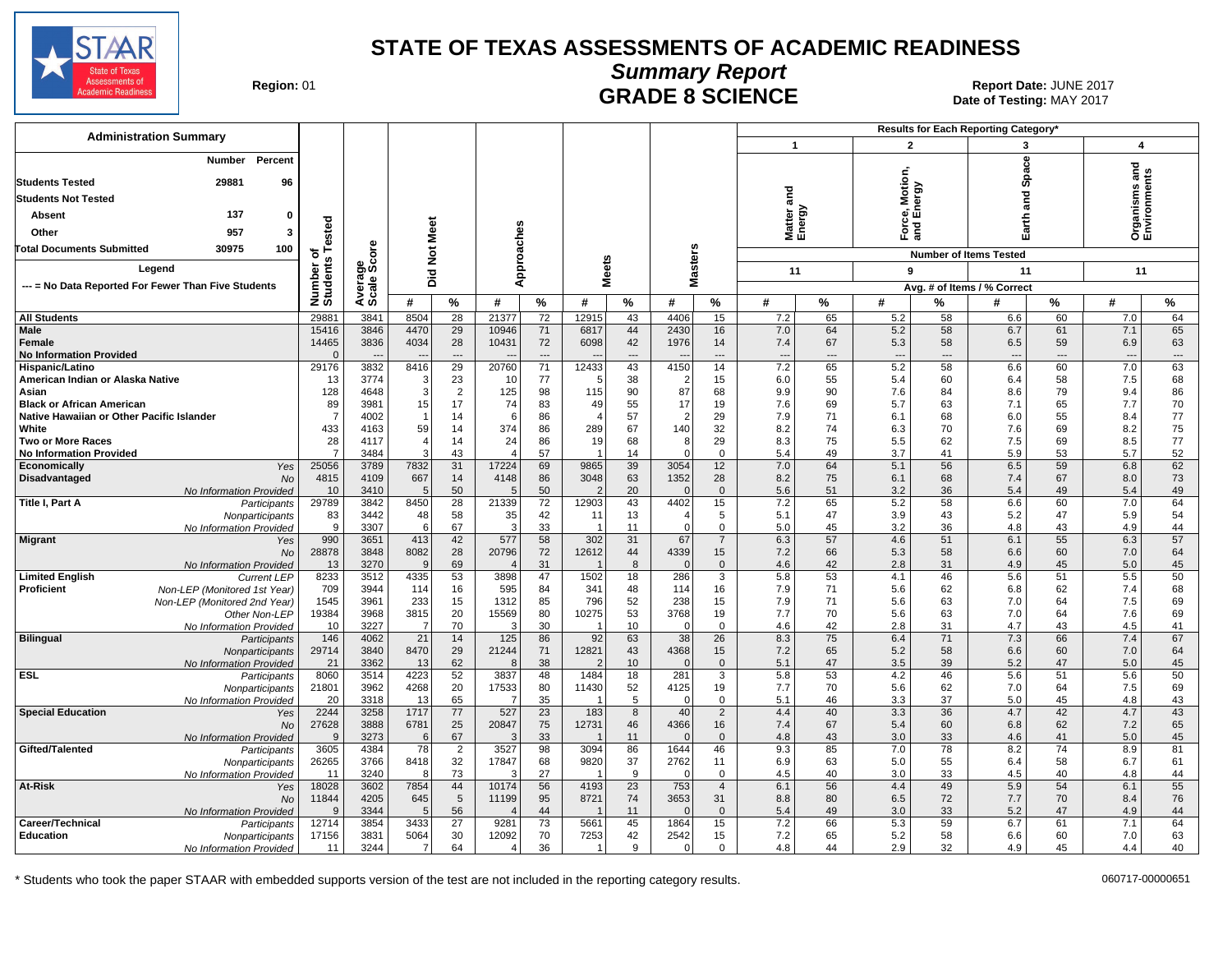

# **STATE OF TEXAS ASSESSMENTS OF ACADEMIC READINESS Combined Summary Report**

**Region: 01** 

**GRADE 3 READING** Report Date: JUNE 2017

| Legend<br>--- = No Data Reported For Fewer Than Five Students |                                            |                              | <b>STAAR</b>   |                      |                              | <b>STAAR Spanish</b> |                |                              | <b>TOTAL</b>   |                 |  |  |  |
|---------------------------------------------------------------|--------------------------------------------|------------------------------|----------------|----------------------|------------------------------|----------------------|----------------|------------------------------|----------------|-----------------|--|--|--|
|                                                               |                                            | Number of<br>Students Tested |                | Approaches           | Number of<br>Students Tested | Approaches           |                | Number of<br>Students Tested |                | Approaches      |  |  |  |
|                                                               |                                            |                              | #              | %                    |                              | #                    | %              |                              | #              | %               |  |  |  |
| <b>All Students</b>                                           |                                            | 27919                        | 20179          | $\overline{72}$      | 3152                         | 2129                 | 68             | 31071                        | 22308          | $\overline{72}$ |  |  |  |
| <b>Male</b>                                                   |                                            | 14163                        | 9809           | 69                   | 1609                         | 1022                 | 64             | 15772                        | 10831          | 69              |  |  |  |
| <b>Female</b>                                                 |                                            | 13751                        | 10366          | 75                   | 1541                         | 1106                 | 72             | 15292                        | 11472          | 75              |  |  |  |
| <b>No Information Provided</b>                                |                                            | 5                            | $\overline{4}$ | 80                   | $\overline{2}$               | $\overline{a}$       |                | $\overline{7}$               | 5              | 71              |  |  |  |
| Hispanic/Latino                                               |                                            | 27180                        | 19589          | 72                   | 3137                         | 2119                 | 68             | 30317                        | 21708          | 72              |  |  |  |
| American Indian or Alaska Native                              |                                            | 12                           | 9              | 75                   | 2                            | ---                  | ---            | 14                           | 10             | 71              |  |  |  |
| Asian                                                         |                                            | 126                          | 112            | 89                   | $\mathbf 0$                  | $\overline{a}$       | ---            | 126                          | 112            | 89              |  |  |  |
| <b>Black or African American</b>                              |                                            | 125                          | 93             | 74                   | 0                            | ---                  | ---            | 125                          | 93             | 74              |  |  |  |
| Native Hawaiian or Other Pacific Islander                     |                                            | $\overline{2}$               | ---            | ---                  | $\mathbf 0$<br>12            | ---                  | ---            | $\overline{2}$               | $\overline{a}$ | ---             |  |  |  |
| White<br><b>Two or More Races</b>                             |                                            | 456<br>18                    | 362<br>13      | 79<br>72             | 1                            | 8<br>---             | 67<br>---      | 468<br>19                    | 370<br>14      | 79<br>74        |  |  |  |
| <b>No Information Provided</b>                                |                                            | 0                            |                | $\overline{a}$       | $\mathbf 0$                  | ---                  | ---            | $\mathbf 0$                  |                | ---             |  |  |  |
| Economically                                                  | Yes                                        | 23707                        | 16573          | 70                   | 3018                         | 2028                 | 67             | 26725                        | 18601          | 70              |  |  |  |
| Disadvantaged                                                 | <b>No</b>                                  | 4211                         | 3605           | 86                   | 133                          | 101                  | 76             | 4344                         | 3706           | 85              |  |  |  |
|                                                               | No Information Provided                    | $\mathbf{1}$                 |                | ---                  | $\mathbf{1}$                 | $\overline{a}$       |                | 2                            |                | ---             |  |  |  |
| <b>Title I, Part A</b>                                        | Participants                               | 27622                        | 19927          | 72                   | 3115                         | 2109                 | 68             | 30737                        | 22036          | 72              |  |  |  |
|                                                               | Nonparticipants                            | 297                          | 252            | 85                   | 37                           | 20                   | 54             | 334                          | 272            | 81              |  |  |  |
|                                                               | No Information Provided                    | 0                            | ---            | $\overline{a}$       | 0                            | $\overline{a}$       | ---            | 0                            | $\sim$         | ---             |  |  |  |
| <b>Migrant</b>                                                | Yes                                        | 738                          | 428            | 58                   | 112                          | 56                   | 50             | 850                          | 484            | 57              |  |  |  |
|                                                               | No                                         | 27177                        | 19751          | 73                   | 3039                         | 2072                 | 68             | 30216                        | 21823          | 72              |  |  |  |
|                                                               | No Information Provided                    | $\overline{4}$               |                | $\overline{a}$       | 1                            | $\overline{a}$       | ---            | 5                            | 1              | 20              |  |  |  |
| <b>Limited English</b>                                        | <b>Current LEP</b>                         | 12038                        | 7874           | 65                   | 3137                         | 2117                 | 67             | 15175                        | 9991           | 66              |  |  |  |
| <b>Proficient</b>                                             | Non-LEP (Monitored 1st Year)               | 827                          | 761            | 92                   | $\mathbf 0$                  | ---                  | ---            | 827                          | 761            | 92              |  |  |  |
|                                                               | Non-LEP (Monitored 2nd Year)               | 759                          | 713            | 94                   | $\mathbf 0$                  | ---                  | ---            | 759                          | 713            | 94              |  |  |  |
|                                                               | Other Non-LEP                              | 14294                        | 10831          | 76                   | 15                           | 12                   | 80             | 14309                        | 10843          | 76              |  |  |  |
| <b>Bilingual</b>                                              | No Information Provided                    | 1<br>12040                   | 7965           | $\overline{a}$<br>66 | 0<br>3141                    | ---<br>2122          | ---<br>68      | 1<br>15181                   | 10087          | ---<br>66       |  |  |  |
|                                                               | Participants                               | 15879                        | 12214          | 77                   | 11                           | $\overline{7}$       | 64             |                              | 12221          | 77              |  |  |  |
|                                                               | Nonparticipants<br>No Information Provided | $\mathbf 0$                  |                | $---$                | $\mathbf 0$                  |                      | ---            | 15890<br>$\mathbf{0}$        |                |                 |  |  |  |
| <b>ESL</b>                                                    | Participants                               | 129                          | 94             | 73                   | $\mathbf{1}$                 | $\overline{a}$       | $\overline{a}$ | 130                          | 95             | 73              |  |  |  |
|                                                               | Nonparticipants                            | 27787                        | 20084          | 72                   | 3151                         | 2128                 | 68             | 30938                        | 22212          | 72              |  |  |  |
|                                                               | No Information Provided                    | 3                            |                | $\sim$               | 0                            | ---                  | ---            | 3                            |                | ---             |  |  |  |
| <b>Special Education</b>                                      | Yes                                        | 1820                         | 580            | 32                   | 124                          | 32                   | 26             | 1944                         | 612            | 31              |  |  |  |
|                                                               | <b>No</b>                                  | 26097                        | 19599          | 75                   | 3028                         | 2097                 | 69             | 29125                        | 21696          | 74              |  |  |  |
|                                                               | No Information Provided                    | $\overline{c}$               |                |                      | $\mathbf 0$                  |                      |                | 2                            |                |                 |  |  |  |
| Gifted/Talented                                               | Participants                               | 2467                         | 2417           | 98                   | 117                          | 114                  | 97             | 2584                         | 2531           | 98              |  |  |  |
|                                                               | Nonparticipants                            | 25450                        | 17762          | 70                   | 3035                         | 2015                 | 66             | 28485                        | 19777          | 69              |  |  |  |
|                                                               | No Information Provided                    | $\overline{2}$               |                | ---                  | $\Omega$                     | ---                  | ---            | 2                            |                | ---             |  |  |  |
| At-Risk                                                       | Yes                                        | 17939                        | 11424          | 64                   | 3129                         | 2115                 | 68             | 21068                        | 13539          | 64              |  |  |  |
|                                                               | <b>No</b>                                  | 9979                         | 8754           | 88                   | 22                           | 14                   | 64             | 10001                        | 8768           | 88              |  |  |  |
|                                                               | No Information Provided                    | $\mathbf{1}$                 | ---            | $---$                | $\mathbf{1}$                 | $\overline{a}$       | ---            | $\overline{2}$               | $\overline{a}$ | ---             |  |  |  |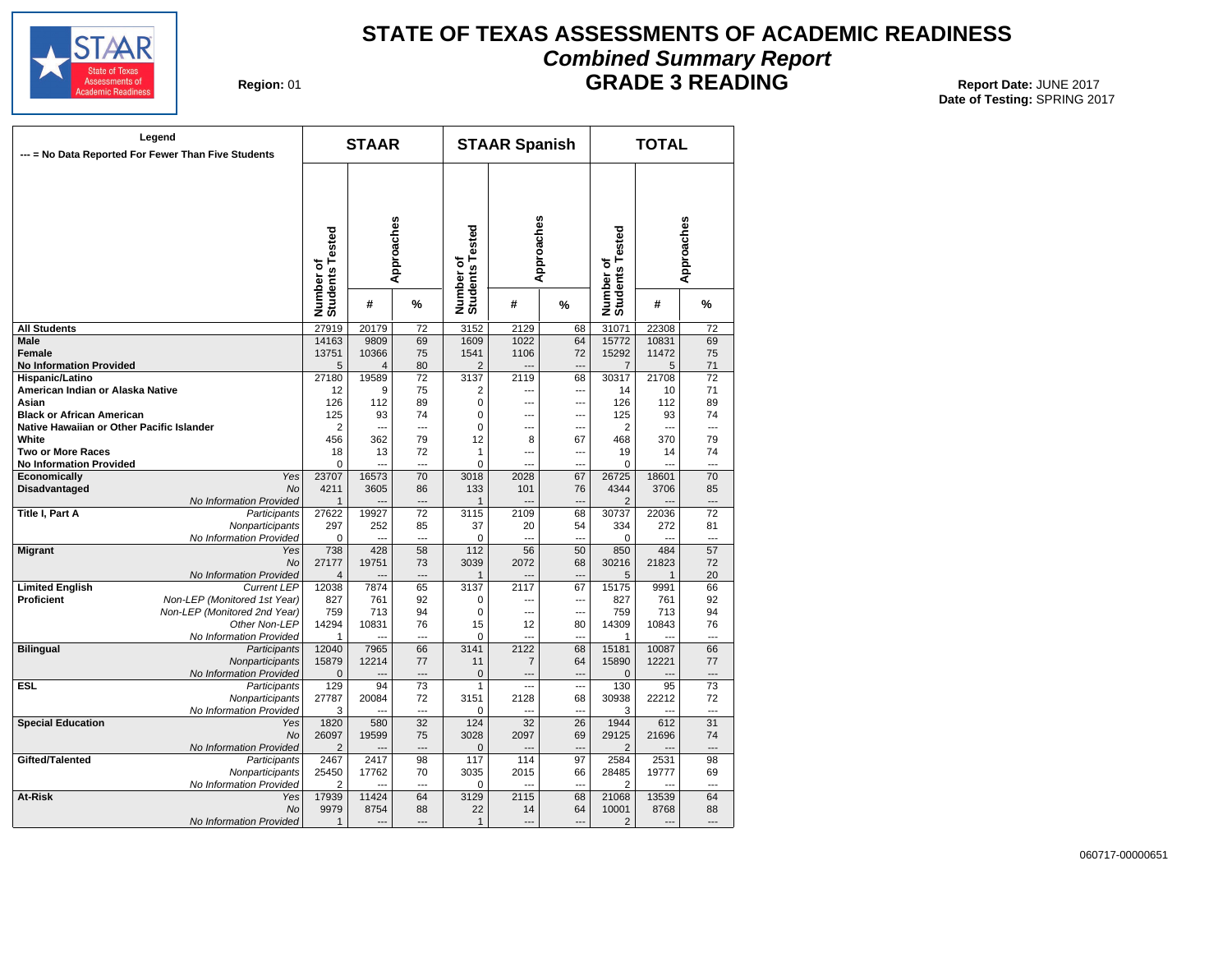

# **STATE OF TEXAS ASSESSMENTS OF ACADEMIC READINESS Combined Summary Report GRADE 3 MATHEMATICS** Report Date: JUNE 2017

**Region: 01** 

|                                           | Legend<br>--- = No Data Reported For Fewer Than Five Students |                              | <b>STAAR</b>   |                                   |                              | <b>STAAR Spanish</b>  |                                 |                              | <b>TOTAL</b>   |                                   |
|-------------------------------------------|---------------------------------------------------------------|------------------------------|----------------|-----------------------------------|------------------------------|-----------------------|---------------------------------|------------------------------|----------------|-----------------------------------|
|                                           |                                                               | Number of<br>Students Tested |                | Approaches                        | Number of<br>Students Tested | Approaches            |                                 | Number of<br>Students Tested |                | Approaches                        |
|                                           |                                                               |                              | #              | %                                 |                              | #                     | %                               |                              | #              | %                                 |
| <b>All Students</b>                       |                                                               | 30488                        | 23972          | 79                                | 592                          | 385                   | 65                              | 31080                        | 24357          | 78                                |
| Male                                      |                                                               | 15493                        | 11996          | 77                                | 284                          | 176                   | 62                              | 15777                        | 12172          | $\overline{77}$                   |
| <b>Female</b>                             |                                                               | 14990                        | 11974          | 80                                | 306                          | 208                   | 68                              | 15296                        | 12182          | 80                                |
| <b>No Information Provided</b>            |                                                               | 5                            | $\overline{2}$ | 40                                | $\overline{2}$               | ---                   | $\overline{a}$                  | 7                            | 3              | 43                                |
| Hispanic/Latino                           |                                                               | 29738                        | 23345          | 79                                | 587                          | 382                   | 65                              | 30325                        | 23727          | 78                                |
| American Indian or Alaska Native          |                                                               | 14                           | 11             | 79                                | 0                            | ---                   | $\overline{a}$                  | 14                           | 11             | 79                                |
| Asian                                     |                                                               | 126                          | 123            | 98                                | 0                            | $\sim$                | $---$                           | 126                          | 123            | 98                                |
| <b>Black or African American</b>          |                                                               | 125                          | 86             | 69                                | 0                            | ---                   | ---                             | 125                          | 86             | 69                                |
| Native Hawaiian or Other Pacific Islander |                                                               | 2                            | $\overline{a}$ | ---                               | 0                            | ---                   | ---                             | 2                            | ---            | ---                               |
| White                                     |                                                               | 465                          | 390            | 84                                | 4                            | ---                   | ---                             | 469                          | 392            | 84                                |
| <b>Two or More Races</b>                  |                                                               | 18                           | 16             | 89                                | 1                            | $\overline{a}$        | $\overline{a}$                  | 19                           | 17             | 89                                |
| <b>No Information Provided</b>            |                                                               | 0                            | $\overline{a}$ | $\overline{a}$                    | 0                            | $\sim$                | ---                             | 0                            | ÷-             | $\overline{a}$                    |
| Economically                              | Yes                                                           | 26181                        | 20160          | 77                                | 552                          | 355                   | 64                              | 26733                        | 20515          | 77                                |
| Disadvantaged                             | <b>No</b>                                                     | 4306                         | 3811           | 89                                | 39                           | 29                    | 74                              | 4345                         | 3840           | 88                                |
|                                           | No Information Provided                                       | $\mathbf{1}$                 |                | $\overline{a}$                    | $\mathbf{1}$                 | $\sim$                | $\overline{a}$                  | 2                            | $\overline{a}$ | ---                               |
| Title I, Part A                           | Participants                                                  | 30168                        | 23697          | 79                                | 577                          | 376                   | 65                              | 30745                        | 24073          | 78                                |
|                                           | Nonparticipants                                               | 320                          | 275            | 86                                | 15                           | 9                     | 60                              | 335                          | 284            | 85                                |
|                                           | No Information Provided                                       | 0                            | ---            | $\overline{a}$                    | 0                            | $\overline{a}$        | $\overline{a}$                  | $\Omega$                     | ---            | $\overline{a}$                    |
| <b>Migrant</b>                            | Yes                                                           | 831                          | 562            | 68                                | 19                           | 10                    | 53                              | 850                          | 572            | 67                                |
|                                           | <b>No</b>                                                     | 29653                        | 23410          | 79                                | 572                          | 374                   | 65                              | 30225                        | 23784          | 79                                |
|                                           | No Information Provided                                       | $\overline{4}$               |                | ---                               | $\mathbf 1$                  |                       | ---                             | 5                            | 1              | 20                                |
| <b>Limited English</b>                    | <b>Current LEP</b>                                            | 14591                        | 10944          | 75                                | 590                          | 383                   | 65                              | 15181                        | 11327          | 75                                |
| Proficient                                | Non-LEP (Monitored 1st Year)                                  | 827                          | 785            | 95                                | 0                            | $\overline{a}$        | $\overline{\phantom{a}}$        | 827                          | 785            | 95                                |
|                                           | Non-LEP (Monitored 2nd Year)                                  | 758                          | 722            | 95                                | $\mathbf 0$                  | ---                   | ---                             | 758                          | 722            | 95                                |
|                                           | Other Non-LEP                                                 | 14311                        | 11520          | 80                                | $\overline{2}$               | $\overline{a}$        | ---                             | 14313                        | 11522          | 81                                |
|                                           | No Information Provided                                       | 1                            |                | $\overline{a}$<br>$\overline{75}$ | 0                            | $\overline{a}$        | $\overline{\phantom{a}}$        | 1                            |                | $\overline{a}$<br>$\overline{75}$ |
| <b>Bilingual</b>                          | Participants                                                  | 14599                        | 11013          |                                   | 589                          | 382<br>$\overline{a}$ | 65                              | 15188<br>15892               | 11395          |                                   |
|                                           | Nonparticipants<br>No Information Provided                    | 15889                        | 12959          | 82<br>$\overline{a}$              | 3<br>$\mathbf 0$             | $\overline{a}$        | ---<br>$\overline{\phantom{a}}$ | $\Omega$                     | 12962          | 82<br>$\overline{a}$              |
| ESL                                       | Participants                                                  | $\mathbf 0$<br>129           | 109            | 84                                | $\mathbf{1}$                 | Щ,                    | $\sim$                          | 130                          | 110            | 85                                |
|                                           | Nonparticipants                                               | 30356                        | 23862          | 79                                | 591                          | 384                   | 65                              | 30947                        | 24246          | 78                                |
|                                           | No Information Provided                                       | 3                            | $\overline{a}$ | $\overline{a}$                    | 0                            | ---                   | ---                             | 3                            |                | ---                               |
| <b>Special Education</b>                  | Yes                                                           | 1932                         | 776            | 40                                | 12                           | $\overline{5}$        | 42                              | 1944                         | 781            | 40                                |
|                                           | <b>No</b>                                                     | 28554                        | 23196          | 81                                | 580                          | 380                   | 66                              | 29134                        | 23576          | 81                                |
|                                           | No Information Provided                                       | $\overline{2}$               |                | $\sim$                            | $\mathbf 0$                  | $\sim$                | ---                             | $\overline{2}$               |                | ---                               |
| Gifted/Talented                           | Participants                                                  | 2584                         | 2560           | 99                                | $\overline{2}$               | $\overline{a}$        | ---                             | 2586                         | 2561           | 99                                |
|                                           | Nonparticipants                                               | 27902                        | 21412          | 77                                | 590                          | 384                   | 65                              | 28492                        | 21796          | 76                                |
|                                           | No Information Provided                                       | $\overline{2}$               |                | $\sim$                            | 0                            |                       | $\overline{a}$                  | $\overline{2}$               |                | $\overline{a}$                    |
| At-Risk                                   | Yes                                                           | 20493                        | 15000          | 73                                | 582                          | 380                   | 65                              | 21075                        | 15380          | 73                                |
|                                           | <b>No</b>                                                     | 9994                         | 8971           | 90                                | 9                            | $\overline{4}$        | 44                              | 10003                        | 8975           | 90                                |
|                                           | No Information Provided                                       | $\mathbf{1}$                 | $\sim$         |                                   | $\mathbf{1}$                 |                       | $\overline{a}$                  | 2                            | $\sim$         | $\sim$                            |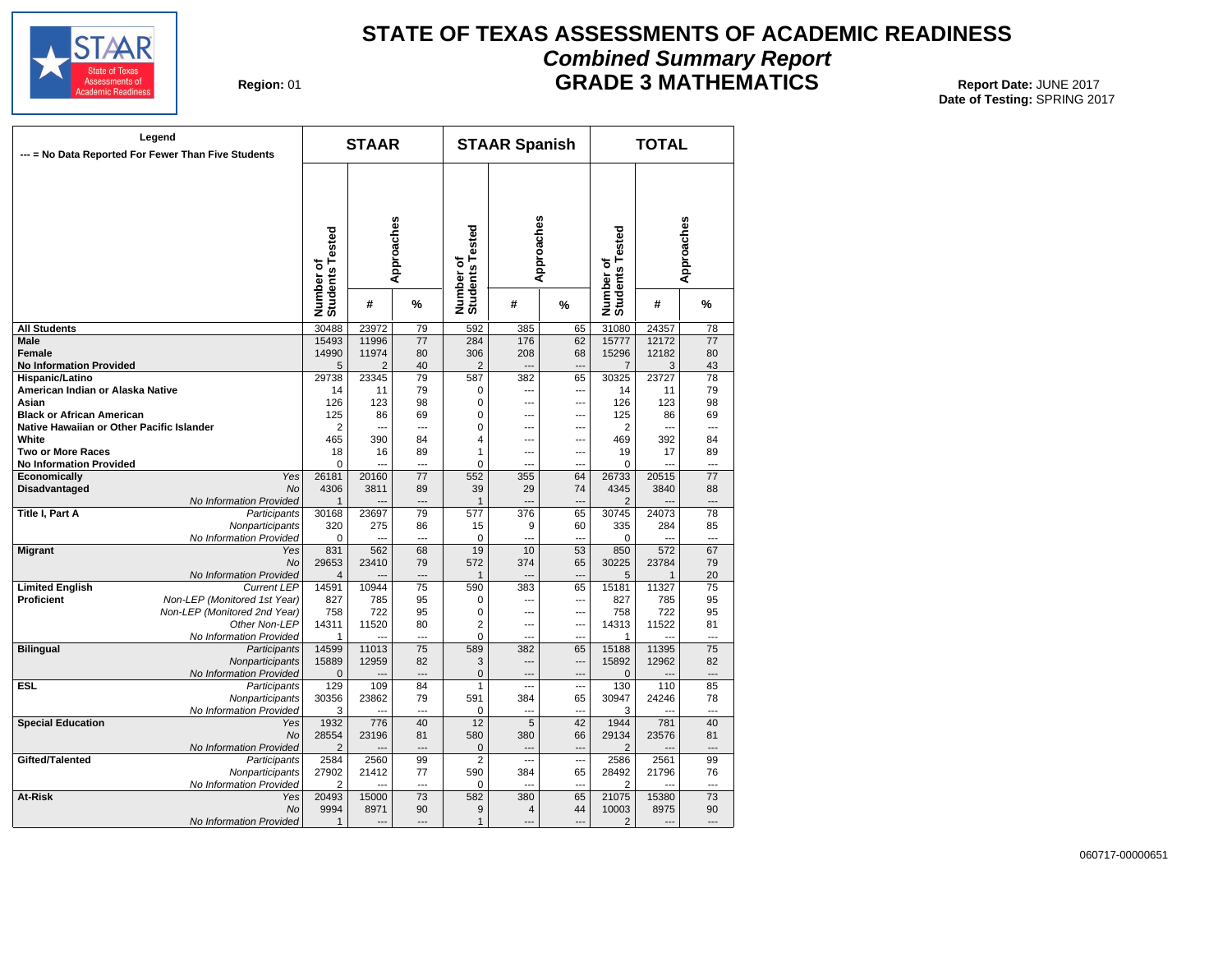

# **STATE OF TEXAS ASSESSMENTS OF ACADEMIC READINESS Combined Summary Report**

**Region: 01** 

# **GRADE 4 READING** Report Date: JUNE 2017

| Legend<br>--- = No Data Reported For Fewer Than Five Students |                                | <b>STAAR</b>                 |                       |                 |                              | <b>STAAR Spanish</b> |                          | <b>TOTAL</b>                 |            |                      |  |
|---------------------------------------------------------------|--------------------------------|------------------------------|-----------------------|-----------------|------------------------------|----------------------|--------------------------|------------------------------|------------|----------------------|--|
|                                                               |                                | Number of<br>Students Tested | Approaches            |                 | Number of<br>Students Tested | Approaches           |                          | Number of<br>Students Tested | Approaches |                      |  |
|                                                               |                                |                              | #                     | %               |                              | #                    | %                        |                              | #          | %                    |  |
| <b>All Students</b>                                           |                                | 28024                        | 20009                 | $\overline{71}$ | 2658                         | 1676                 | 63                       | 30682                        | 21685      | $\overline{71}$      |  |
| <b>Male</b>                                                   |                                | 14160                        | 9652                  | 68              | 1308                         | 782                  | 60                       | 15468                        | 10434      | 67                   |  |
| Female                                                        |                                | 13860                        | 10354                 | 75              | 1350                         | 894                  | 66                       | 15210                        | 11248      | 74                   |  |
| <b>No Information Provided</b>                                |                                | 4                            |                       | ---             | 0                            | $\overline{a}$       | ---                      | 4                            |            | ---                  |  |
| Hispanic/Latino                                               |                                | 27352                        | 19468                 | 71              | 2643                         | 1665                 | 63                       | 29995                        | 21133      | 70                   |  |
| American Indian or Alaska Native                              |                                | 14                           | 11                    | 79              | 1                            | ---                  | ---                      | 15                           | 12         | 80                   |  |
| Asian                                                         |                                | 124                          | 116                   | 94              | $\mathbf 0$                  | ---                  | ---                      | 124                          | 116        | 94                   |  |
| <b>Black or African American</b>                              |                                | 105                          | 68                    | 65              | 0                            | ---                  | ---                      | 105                          | 68         | 65                   |  |
| Native Hawaiian or Other Pacific Islander                     |                                | 4                            | ---                   | ---             | 0                            | ---                  | ---                      | 4                            | ---        | ---                  |  |
| White                                                         |                                | 396                          | 316                   | 80              | 13                           | 9                    | 69                       | 409                          | 325        | 79                   |  |
| <b>Two or More Races</b>                                      |                                | 27                           | 26                    | 96              | $\Omega$                     | ---                  | ---                      | 27                           | 26         | 96                   |  |
| <b>No Information Provided</b>                                |                                | 2                            |                       | ---             | 1                            | ---                  | ---                      | 3                            |            | ---                  |  |
| Economically                                                  | Yes                            | 23781                        | 16415                 | 69              | 2561                         | 1604                 | 63                       | 26342                        | 18019      | 68                   |  |
| <b>Disadvantaged</b>                                          | <b>No</b>                      | 4240                         | 3593                  | 85              | 96                           | 71                   | 74                       | 4336                         | 3664       | 85                   |  |
|                                                               | No Information Provided        | 3<br>27711                   | 19748                 | ---<br>71       | $\mathbf{1}$                 | ---                  | ---<br>63                | $\overline{4}$<br>30341      | 21404      | ---<br>71            |  |
| Title I, Part A                                               | Participants                   | 310                          |                       |                 | 2630                         | 1656                 |                          |                              | 279        |                      |  |
|                                                               | Nonparticipants                | 3                            | 260<br>$\overline{a}$ | 84<br>---       | 27<br>1                      | 19<br>$\sim$         | 70<br>---                | 337<br>4                     | ---        | 83<br>$\overline{a}$ |  |
| <b>Migrant</b>                                                | No Information Provided<br>Yes | 770                          | 453                   | 59              | 79                           | $\overline{43}$      | 54                       | 849                          | 496        | 58                   |  |
|                                                               | No                             | 27249                        | 19554                 | 72              | 2578                         | 1632                 | 63                       | 29827                        | 21186      | 71                   |  |
|                                                               | No Information Provided        | 5                            | $\overline{2}$        | 40              | 1                            | ---                  | ---                      | 6                            | 3          | 50                   |  |
| <b>Limited English</b>                                        | <b>Current LEP</b>             | 11725                        | 7375                  | 63              | 2632                         | 1667                 | 63                       | 14357                        | 9042       | 63                   |  |
| Proficient                                                    | Non-LEP (Monitored 1st Year)   | 1264                         | 1159                  | 92              | 1                            | ---                  | $\overline{a}$           | 1265                         | 1159       | 92                   |  |
|                                                               | Non-LEP (Monitored 2nd Year)   | 645                          | 591                   | 92              | $\mathbf 0$                  | ---                  | ---                      | 645                          | 591        | 92                   |  |
|                                                               | Other Non-LEP                  | 14386                        | 10882                 | 76              | 24                           | 8                    | 33                       | 14410                        | 10890      | 76                   |  |
|                                                               | No Information Provided        | 4                            |                       | ---             | 1                            | ---                  | ---                      | 5                            | 3          | 60                   |  |
| <b>Bilingual</b>                                              | Participants                   | 11712                        | 7459                  | 64              | 2640                         | 1667                 | 63                       | 14352                        | 9126       | 64                   |  |
|                                                               | Nonparticipants                | 16303                        | 12545                 | 77              | 17                           | 8                    | 47                       | 16320                        | 12553      | 77                   |  |
|                                                               | No Information Provided        | 9                            | 5                     | 56              | $\mathbf{1}$                 | ---                  | $\overline{a}$           | 10                           | 6          | 60                   |  |
| <b>ESL</b>                                                    | Participants                   | 109                          | 79                    | 72              | $\mathbf{1}$                 | $\overline{a}$       | $\overline{\phantom{a}}$ | 110                          | 80         | 73                   |  |
|                                                               | Nonparticipants                | 27905                        | 19925                 | 71              | 2656                         | 1674                 | 63                       | 30561                        | 21599      | 71                   |  |
|                                                               | No Information Provided        | 10                           | 5                     | 50              | 1                            | ---                  | ---                      | 11                           | 6          | 55                   |  |
| <b>Special Education</b>                                      | Yes                            | 2070                         | 593                   | 29              | 146                          | 35                   | 24                       | 2216                         | 628        | 28                   |  |
|                                                               | <b>No</b>                      | 25950                        | 19415                 | 75              | 2511                         | 1640                 | 65                       | 28461                        | 21055      | 74                   |  |
|                                                               | No Information Provided        | 4                            |                       |                 | $\mathbf{1}$                 |                      |                          | 5                            | 2          | 40                   |  |
| Gifted/Talented                                               | Participants                   | 2871                         | 2780                  | 97              | 86                           | 86                   | 100                      | 2957                         | 2866       | 97                   |  |
|                                                               | Nonparticipants                | 25149                        | 17228                 | 69              | 2571                         | 1589                 | 62                       | 27720                        | 18817      | 68                   |  |
|                                                               | No Information Provided        | 4                            |                       | ---             | 1                            | $\sim$               | ---                      | 5                            | 2          | 40                   |  |
| At-Risk                                                       | Yes                            | 16981                        | 9987                  | 59              | 2623                         | 1657                 | 63                       | 19604                        | 11644      | 59                   |  |
|                                                               | No                             | 11040                        | 10021                 | 91              | 34                           | 18                   | 53                       | 11074                        | 10039      | 91                   |  |
|                                                               | No Information Provided        | 3                            | $\sim$                | ---             | $\mathbf{1}$                 | $\overline{a}$       | ---                      | 4                            | ---        | ---                  |  |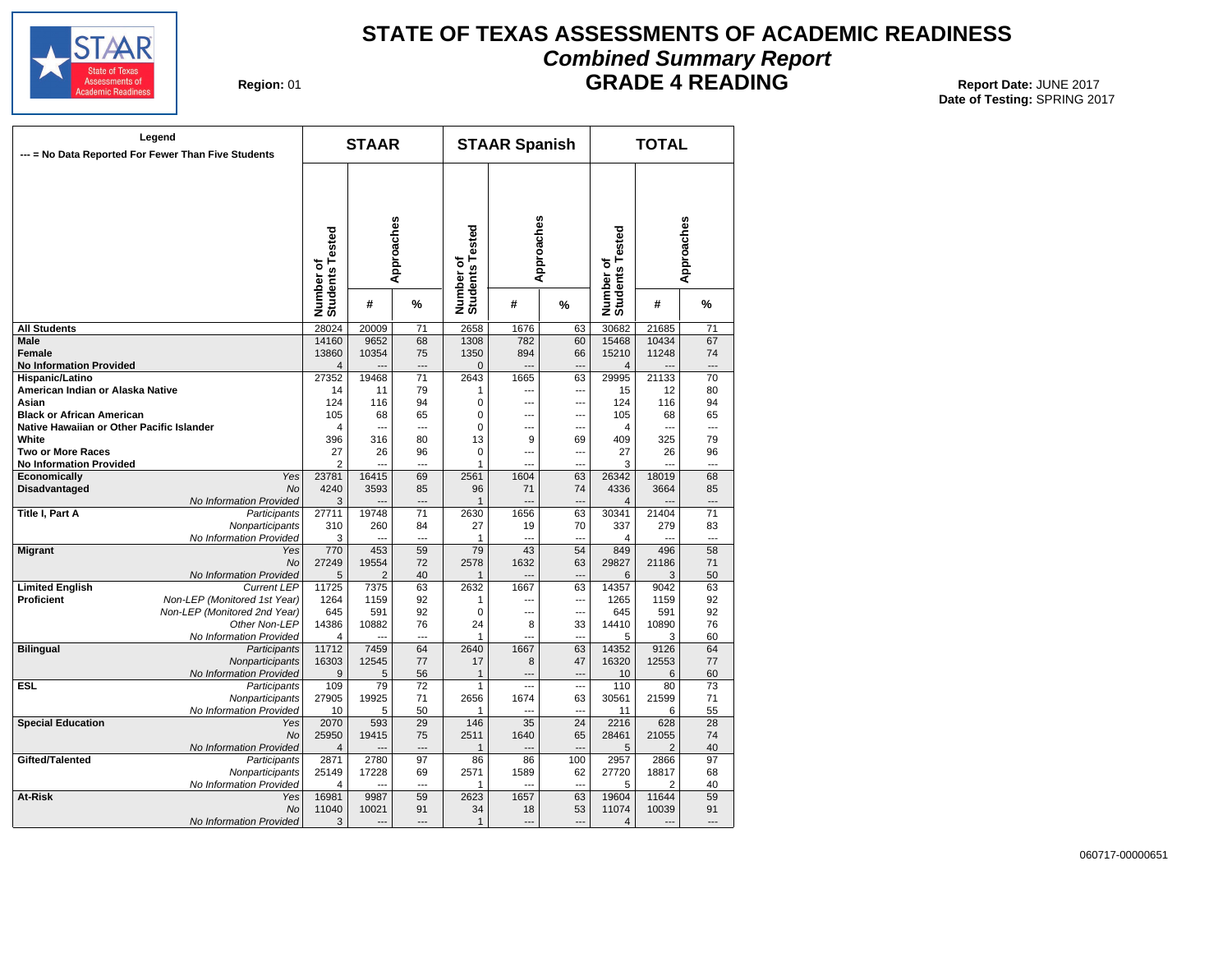

# **STATE OF TEXAS ASSESSMENTS OF ACADEMIC READINESS Combined Summary Report GRADE 4 MATHEMATICS** Report Date: JUNE 2017

**Region: 01** 

| Legend<br>--- = No Data Reported For Fewer Than Five Students |                                               | <b>STAAR</b>                 |            |                 |                              | <b>STAAR Spanish</b> |                                | <b>TOTAL</b>                 |                         |          |  |
|---------------------------------------------------------------|-----------------------------------------------|------------------------------|------------|-----------------|------------------------------|----------------------|--------------------------------|------------------------------|-------------------------|----------|--|
|                                                               |                                               | Number of<br>Students Tested | Approaches |                 | Number of<br>Students Tested | Approaches           |                                | Number of<br>Students Tested | Approaches              |          |  |
|                                                               |                                               |                              | #          | %               |                              | #                    | %                              |                              | #                       | %        |  |
| <b>All Students</b>                                           |                                               | 30065                        | 23597      | 78              | 565                          | 316                  | 56                             | 30630                        | 23913                   | 78       |  |
| Male                                                          |                                               | 15153                        | 11779      | 78              | 280                          | 154                  | 55                             | 15433                        | 11933                   | 77       |  |
| Female                                                        |                                               | 14907                        | 11814      | 79              | 285                          | 162                  | 57                             | 15192                        | 11976                   | 79       |  |
| <b>No Information Provided</b>                                |                                               | 5                            | 4          | 80              | $\overline{0}$               | $\overline{a}$       | $\overline{\phantom{a}}$       | 5                            | $\overline{\mathbf{4}}$ | 80       |  |
| Hispanic/Latino                                               |                                               | 29386                        | 23026      | 78              | 558                          | 311                  | 56                             | 29944                        | 23337                   | 78       |  |
| American Indian or Alaska Native                              |                                               | 15                           | 12         | 80              | 0                            | ---                  | ---                            | 15                           | 12                      | 80       |  |
| Asian                                                         |                                               | 123                          | 120        | 98              | $\Omega$                     | $\overline{a}$       | $\overline{a}$                 | 123                          | 120                     | 98       |  |
| <b>Black or African American</b>                              |                                               | 105                          | 75         | 71              | 0                            | ---                  | ---                            | 105                          | 75                      | 71       |  |
| Native Hawaiian or Other Pacific Islander                     |                                               | 4                            | ---        | ---             | 0                            | ---                  | ---                            | 4                            | ---                     | ---      |  |
| White                                                         |                                               | 403                          | 336        | 83              | 6                            | 4                    | 67                             | 409                          | 340                     | 83       |  |
| Two or More Races                                             |                                               | 27                           | 24         | 89              | 0                            | $\overline{a}$       | ---                            | 27                           | 24                      | 89       |  |
| <b>No Information Provided</b>                                |                                               | $\overline{2}$               | $\sim$     | $\overline{a}$  | 1                            | $\overline{a}$       | ---                            | 3                            | ---                     | ---      |  |
| Economically                                                  | Yes                                           | 25782                        | 19826      | 77              | 518                          | 289                  | 56                             | 26300                        | 20115                   | 76       |  |
| <b>Disadvantaged</b>                                          | <b>No</b>                                     | 4280                         | 3769       | 88              | 46                           | 26                   | 57                             | 4326                         | 3795                    | 88       |  |
|                                                               | No Information Provided                       | 3                            |            | $---$           | 1                            |                      | $\overline{a}$                 | 4                            |                         | ---      |  |
| Title I, Part A                                               | Participants                                  | 29741                        | 23318      | 78              | 548                          | 304                  | 55                             | 30289                        | 23622                   | 78       |  |
|                                                               | Nonparticipants                               | 321                          | 277        | 86              | 16                           | 11                   | 69                             | 337                          | 288                     | 85       |  |
|                                                               | No Information Provided                       | 3                            |            | $\overline{a}$  | 1                            | $\overline{a}$       | ---                            | 4                            |                         | ---      |  |
| <b>Migrant</b>                                                | Yes                                           | 840                          | 564        | 67              | $\overline{7}$               | $\overline{2}$       | 29                             | 847                          | 566                     | 67       |  |
|                                                               | No                                            | 29220                        | 23030      | 79              | 557                          | 313                  | 56                             | 29777                        | 23343                   | 78       |  |
| <b>Limited English</b>                                        | No Information Provided<br><b>Current LEP</b> | 5                            | 3<br>10184 | 60<br>74        | 1<br>549                     | 309                  | ---                            | 6                            | 4<br>10493              | 67<br>73 |  |
| Proficient                                                    | Non-LEP (Monitored 1st Year)                  | 13774<br>1262                | 1177       | 93              | 1                            | $\overline{a}$       | 56<br>$\overline{\phantom{a}}$ | 14323<br>1263                | 1178                    | 93       |  |
|                                                               | Non-LEP (Monitored 2nd Year)                  | 645                          | 594        | 92              | $\mathbf 0$                  | ---                  | ---                            | 645                          | 594                     | 92       |  |
|                                                               | Other Non-LEP                                 | 14380                        | 11639      | 81              | 14                           | 5                    | 36                             | 14394                        | 11644                   | 81       |  |
|                                                               | No Information Provided                       | 4                            |            | $\overline{a}$  | 1                            | $\overline{a}$       | ---                            | 5                            | 4                       | 80       |  |
| <b>Bilingual</b>                                              | Participants                                  | 13769                        | 10254      | $\overline{74}$ | 552                          | 309                  | 56                             | 14321                        | 10563                   | 74       |  |
|                                                               | Nonparticipants                               | 16287                        | 13337      | 82              | 12                           | 6                    | 50                             | 16299                        | 13343                   | 82       |  |
|                                                               | No Information Provided                       | 9                            | 6          | 67              | $\mathbf{1}$                 |                      | ---                            | 10                           | 7                       | 70       |  |
| ESL                                                           | Participants                                  | 108                          | 89         | 82              | $\mathbf{1}$                 | ---                  | ---                            | 109                          | 90                      | 83       |  |
|                                                               | Nonparticipants                               | 29947                        | 23502      | 78              | 563                          | 314                  | 56                             | 30510                        | 23816                   | 78       |  |
|                                                               | No Information Provided                       | 10                           | 6          | 60              | 1                            | ---                  | $\overline{\phantom{a}}$       | 11                           | 7                       | 64       |  |
| <b>Special Education</b>                                      | Yes                                           | 2194                         | 830        | 38              | 13                           | $\overline{4}$       | 31                             | 2207                         | 834                     | 38       |  |
|                                                               | <b>No</b>                                     | 27867                        | 22765      | 82              | 551                          | 311                  | 56                             | 28418                        | 23076                   | 81       |  |
|                                                               | No Information Provided                       | 4                            |            | $\sim$          | $\mathbf{1}$                 | $\sim$               | $\overline{a}$                 | 5                            | 3                       | 60       |  |
| Gifted/Talented                                               | Participants                                  | 2951                         | 2910       | 99              | 1                            | ---                  | ---                            | 2952                         | 2911                    | 99       |  |
|                                                               | Nonparticipants                               | 27110                        | 20685      | 76              | 563                          | 314                  | 56                             | 27673                        | 20999                   | 76       |  |
|                                                               | No Information Provided                       | 4                            |            | $\overline{a}$  | 1                            |                      | $\overline{a}$                 | 5                            | 3                       | 60       |  |
| At-Risk                                                       | Yes                                           | 19018                        | 13336      | 70              | 538                          | 306                  | 57                             | 19556                        | 13642                   | 70       |  |
|                                                               | <b>No</b>                                     | 11044                        | 10259      | 93              | 26                           | 9                    | 35                             | 11070                        | 10268                   | 93       |  |
|                                                               | No Information Provided                       | 3                            |            | $---$           | $\mathbf{1}$                 | $\overline{a}$       | $\overline{a}$                 | 4                            |                         | ---      |  |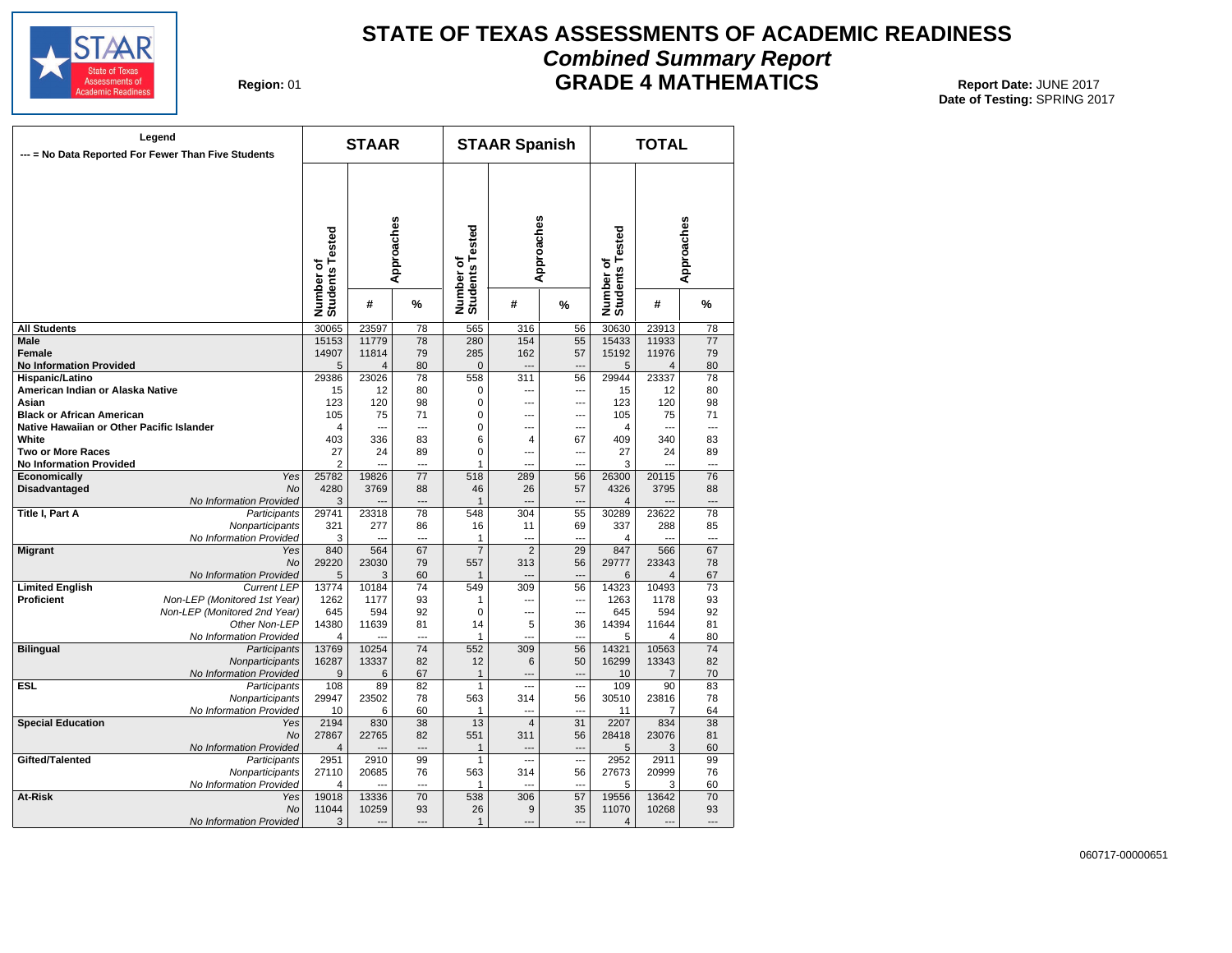

# **STATE OF TEXAS ASSESSMENTS OF ACADEMIC READINESS Combined Summary Report GRADE 4 WRITING** Report Date: JUNE 2017

**Region: 01** 

| Legend<br>--- = No Data Reported For Fewer Than Five Students |                              | <b>STAAR</b>                 |                |                 |                              | <b>STAAR Spanish</b> |                          | <b>TOTAL</b>                 |                |                |
|---------------------------------------------------------------|------------------------------|------------------------------|----------------|-----------------|------------------------------|----------------------|--------------------------|------------------------------|----------------|----------------|
|                                                               |                              | Number of<br>Students Tested | Approaches     |                 | Number of<br>Students Tested | Approaches           |                          | Number of<br>Students Tested | Approaches     |                |
|                                                               |                              |                              | #              | %               |                              | #                    | %                        |                              | #              | %              |
| <b>All Students</b>                                           |                              | 28016                        | 19295          | 69              | 2705                         | 1882                 | 70                       | 30721                        | 21177          | 69             |
| Male                                                          |                              | 14161                        | 9013           | 64              | 1332                         | 829                  | 62                       | 15493                        | 9842           | 64             |
| Female                                                        |                              | 13853                        | 10282          | 74              | 1373                         | 1053                 | 77                       | 15226                        | 11335          | 74             |
| <b>No Information Provided</b>                                |                              | $\overline{2}$               |                | ---             | $\mathbf 0$                  |                      | $\overline{a}$           | $\overline{2}$               |                |                |
| Hispanic/Latino                                               |                              | 27347                        | 18772          | 69              | 2690                         | 1871                 | 70                       | 30037                        | 20643          | 69             |
| American Indian or Alaska Native                              |                              | 14                           | 10             | 71              | 1                            | ---                  | ---                      | 15                           | 11             | 73             |
| Asian                                                         |                              | 124                          | 113            | 91              | $\mathbf 0$                  | $\overline{a}$       | $\overline{\phantom{a}}$ | 124                          | 113            | 91             |
| <b>Black or African American</b>                              |                              | 105                          | 65             | 62              | $\mathbf 0$                  | $\overline{a}$       | ---                      | 105                          | 65             | 62             |
| Native Hawaiian or Other Pacific Islander                     |                              | 3                            |                | ---             | $\mathbf 0$                  | $\overline{a}$       | ---                      | 3                            | $\overline{a}$ | ---            |
| White                                                         |                              | 395                          | 307            | 78              | 13                           | 10                   | 77                       | 408                          | 317            | 78             |
| <b>Two or More Races</b>                                      |                              | 28                           | 27             | 96              | $\mathbf 0$                  | $\overline{a}$       | ---                      | 28                           | 27             | 96             |
| <b>No Information Provided</b>                                |                              | 0                            | $\sim$         | $\overline{a}$  | 1                            | $\sim$               | ÷.,                      | 1                            | $\overline{a}$ | $\overline{a}$ |
| Economically                                                  | Yes                          | 23774                        | 15809          | 66              | 2605                         | 1801                 | 69                       | 26379                        | 17610          | 67             |
| <b>Disadvantaged</b>                                          | <b>No</b>                    | 4240                         | 3486           | 82              | 99                           | 81                   | 82                       | 4339                         | 3567           | 82             |
|                                                               | No Information Provided      | $\overline{2}$               |                | $\sim$          | 1                            | $\sim$               | $\overline{a}$           | 3                            |                | $\overline{a}$ |
| Title I, Part A                                               | Participants                 | 27701                        | 19036          | 69              | 2678                         | 1859                 | 69                       | 30379                        | 20895          | 69             |
|                                                               | Nonparticipants              | 314                          | 259            | 82              | 26                           | 23                   | 88                       | 340                          | 282            | 83             |
|                                                               | No Information Provided      | 1                            |                | ---             | 1                            | $\overline{a}$       | ---                      | 2                            |                | ---            |
| <b>Migrant</b>                                                | Yes                          | 796                          | 401            | 50              | 86                           | 53                   | 62                       | 882                          | 454            | 51             |
|                                                               | No                           | 27217                        | 18893          | 69              | 2618                         | 1829                 | 70                       | 29835                        | 20722          | 69             |
|                                                               | No Information Provided      | 3                            |                | ---             | 1                            |                      |                          | 4                            |                | ---            |
| <b>Limited English</b>                                        | <b>Current LEP</b>           | 11714                        | 7071           | 60              | 2682                         | 1871                 | 70                       | 14396                        | 8942           | 62             |
| Proficient                                                    | Non-LEP (Monitored 1st Year) | 1259                         | 1150           | 91              | 1                            | $\overline{a}$       | $\overline{\phantom{a}}$ | 1260                         | 1150           | 91             |
|                                                               | Non-LEP (Monitored 2nd Year) | 647                          | 595            | 92              | 0                            | $\overline{a}$       | $\sim$                   | 647                          | 595            | 92             |
|                                                               | Other Non-LEP                | 14395                        | 10478          | 73              | 21                           | 11                   | 52                       | 14416                        | 10489          | 73             |
|                                                               | No Information Provided      | 1                            | ---            | ---             | 1                            | $\overline{a}$       | ÷.,                      | 2                            |                | $\overline{a}$ |
| <b>Bilingual</b>                                              | Participants                 | 11697                        | 7187           | 61              | 2689                         | 1873                 | $\overline{70}$          | 14386                        | 9060           | 63             |
|                                                               | Nonparticipants              | 16313                        | 12103          | 74              | 15                           | 9                    | 60                       | 16328                        | 12112          | 74             |
|                                                               | No Information Provided      | 6                            | 5              | 83              | 1                            | $\sim$               | ---                      | $\overline{7}$               | 5              | 71             |
| <b>ESL</b>                                                    | Participants                 | 109                          | 70             | 64              | 1                            | $\overline{a}$       | $\overline{\phantom{a}}$ | 110                          | 71             | 65             |
|                                                               | Nonparticipants              | 27900                        | 19220          | 69              | 2703                         | 1881                 | 70                       | 30603                        | 21101          | 69             |
|                                                               | No Information Provided      | $\overline{7}$               | 5              | 71              | 1                            |                      | $\overline{a}$           | 8                            | 5              | 63             |
| <b>Special Education</b>                                      | Yes                          | 2086                         | 422            | 20              | 146                          | 32                   | $\overline{22}$          | 2232                         | 454            | 20             |
|                                                               | No                           | 25928                        | 18873          | 73              | 2558                         | 1850                 | 72                       | 28486                        | 20723          | 73             |
|                                                               | No Information Provided      | $\overline{2}$               |                | $\overline{a}$  | 1                            |                      | ---                      | 3                            |                | $\sim$         |
| Gifted/Talented                                               | Participants                 | 2856                         | 2764           | $\overline{97}$ | $\overline{97}$              | 97                   | 100                      | 2953                         | 2861           | 97             |
|                                                               |                              |                              |                |                 |                              |                      |                          |                              |                |                |
|                                                               | Nonparticipants              | 25158                        | 16531          | 66              | 2607                         | 1785                 | 68                       | 27765                        | 18316          | 66             |
|                                                               | No Information Provided      | 2                            |                | $\overline{a}$  | 1                            | $\sim$               | $\overline{\phantom{a}}$ | 3                            |                | ---            |
| At-Risk                                                       | Yes                          | 16971                        | 9536           | 56              | 2674                         | 1866                 | 70                       | 19645                        | 11402          | 58             |
|                                                               | <b>No</b>                    | 11044                        | 9759           | 88              | 30                           | 16                   | 53                       | 11074                        | 9775           | 88             |
|                                                               | No Information Provided      | $\mathbf{1}$                 | $\overline{a}$ | $\overline{a}$  | $\mathbf{1}$                 | $\overline{a}$       | $\overline{\phantom{a}}$ | 2                            | $\overline{a}$ | $\overline{a}$ |